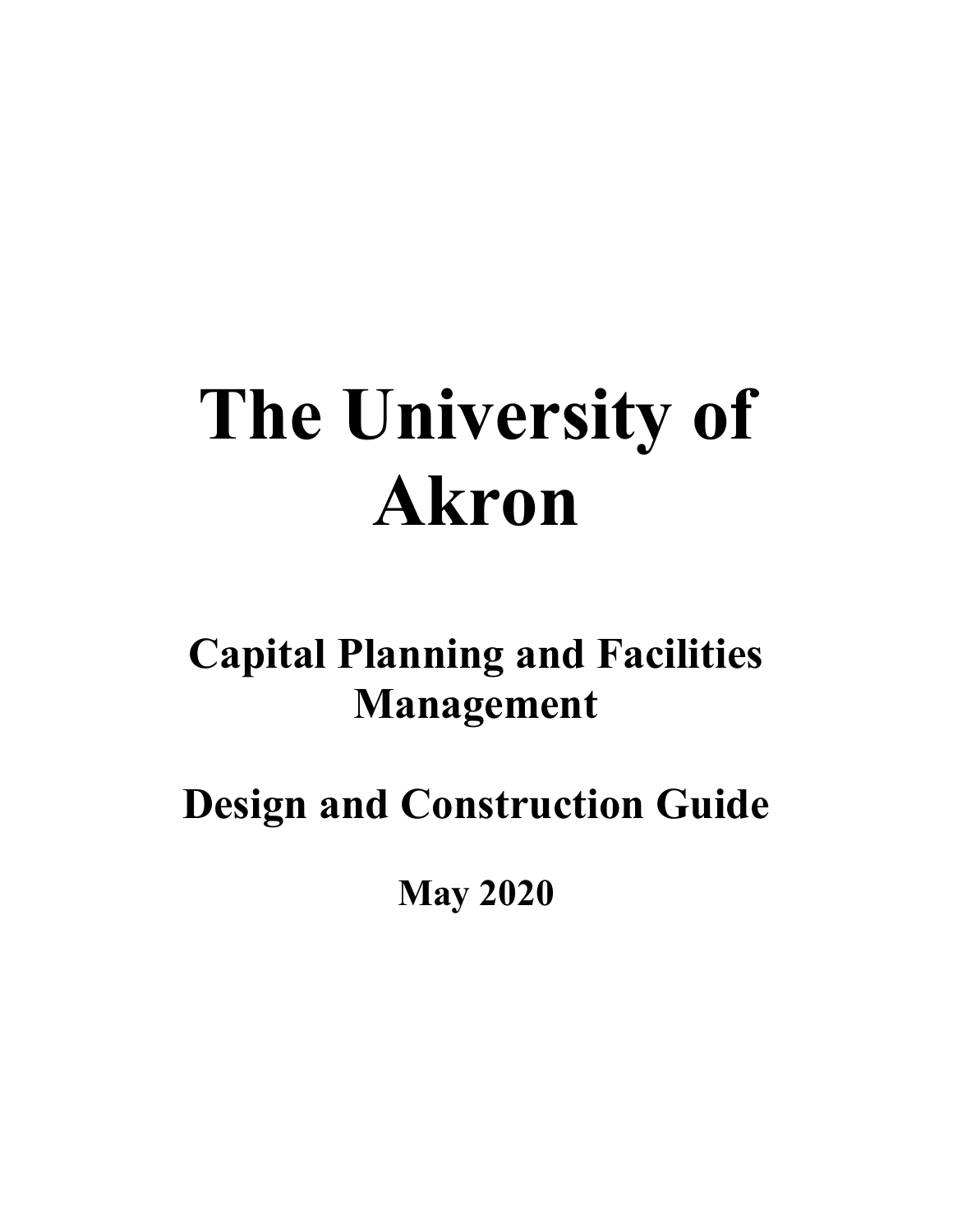#### **THE UNIVERSITY OF AKRON Capital Planning and Facilities Management**

### **Revision Index**

| September | 2017 Guide Published    |
|-----------|-------------------------|
| January   | 2019 Division 27 update |
| April     | 2020 Division 26 update |
| May       | 2020 Division 22 update |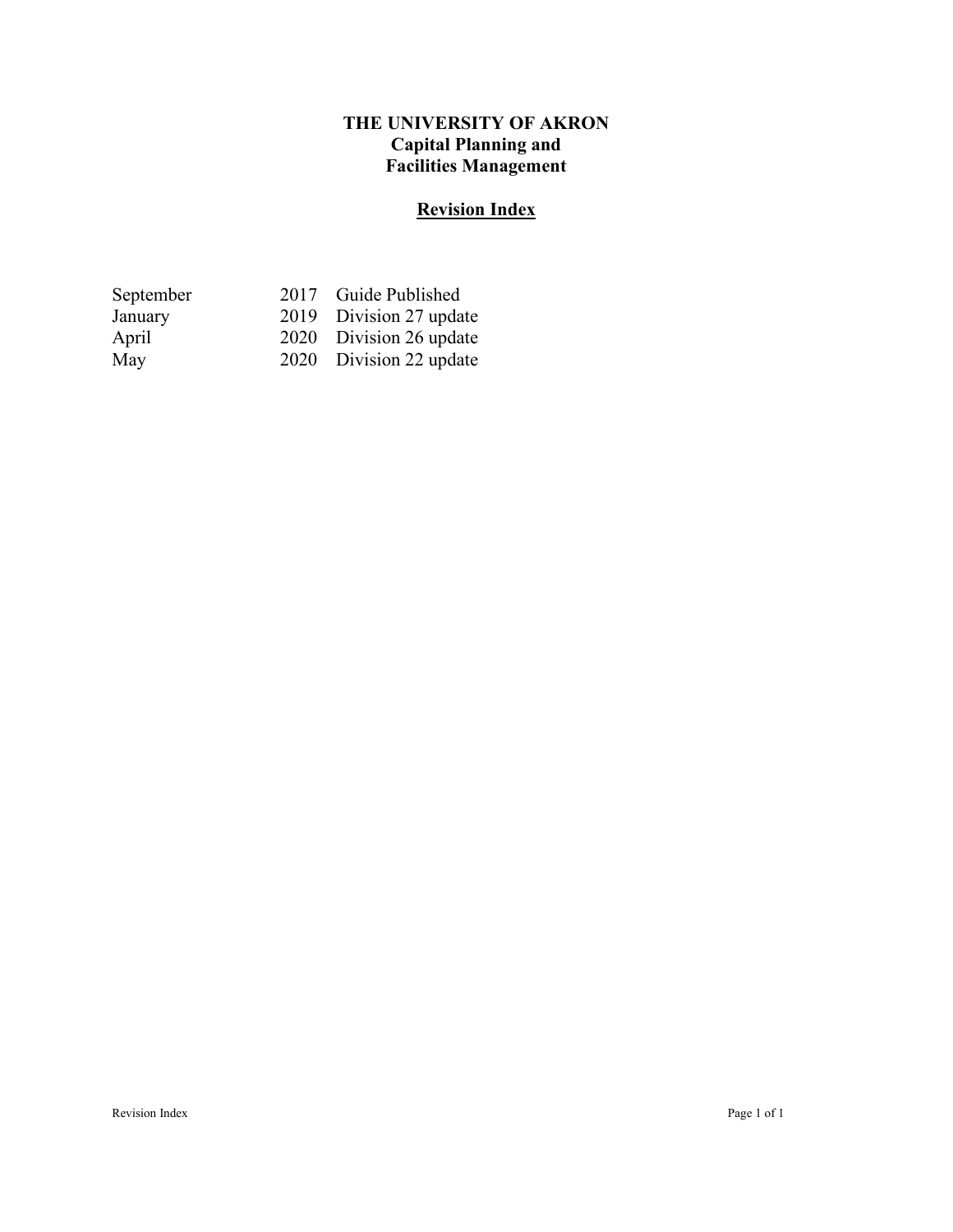### **THE UNIVERSITY OF AKRON Capital Planning and Facilities Management**

#### **Design and Construction Guide**

#### **TABLE OF CONTENTS**

| Division 00 | Definitions and Instructions                 | 00    |
|-------------|----------------------------------------------|-------|
|             | <b>Application and Authority</b>             | 00100 |
|             | Definitions                                  | 00110 |
|             | Project Administration                       | 00120 |
|             | <b>Project Delivery Methods</b>              | 00130 |
|             | Approvals                                    | 00140 |
|             | Associate's Responsibilities to CPFM         | 00200 |
|             | Programming, Schematic Design and Schedule   | 00250 |
|             | Design and Budget                            | 00300 |
|             | Equipment                                    | 00350 |
|             | <b>Site Selection</b>                        | 00400 |
|             | <b>Professional Consultants</b>              | 00450 |
|             | Design for Energy Conservation               | 00500 |
|             | Design of HVAC and Electrical Systems        | 00550 |
|             | Design of Service Areas                      | 00600 |
|             | Miscellaneous Design Requirements            | 00650 |
|             | <b>Associate and Consultant Coordination</b> | 00700 |
|             | <b>Submittal for Review</b>                  | 00750 |
|             | <b>Construction Document Specifications</b>  | 00800 |
| Division 01 | <b>General Requirements</b>                  | 01    |
|             | Performance                                  | 01000 |
|             | Summary of Work                              | 01011 |
|             | Allowances                                   | 01020 |
|             | Alternates                                   | 01030 |
|             | Project Coordination                         | 01041 |
|             | <b>Cutting and Patching</b>                  | 01045 |
|             | <b>Fluorescent Fixture Demolition</b>        | 01050 |
|             | Submittals                                   | 01340 |
|             | <b>Quality Control</b>                       | 01400 |
|             | <b>Temporary Facilities</b>                  | 01506 |
|             | Manufacturers                                | 01631 |
|             | Project Closeout                             | 01700 |
| Division 02 | <b>Existing Conditions</b>                   | 02    |
|             | <b>General Requirements</b>                  | 02000 |
|             | <b>Site Demolition</b>                       | 02060 |
|             |                                              |       |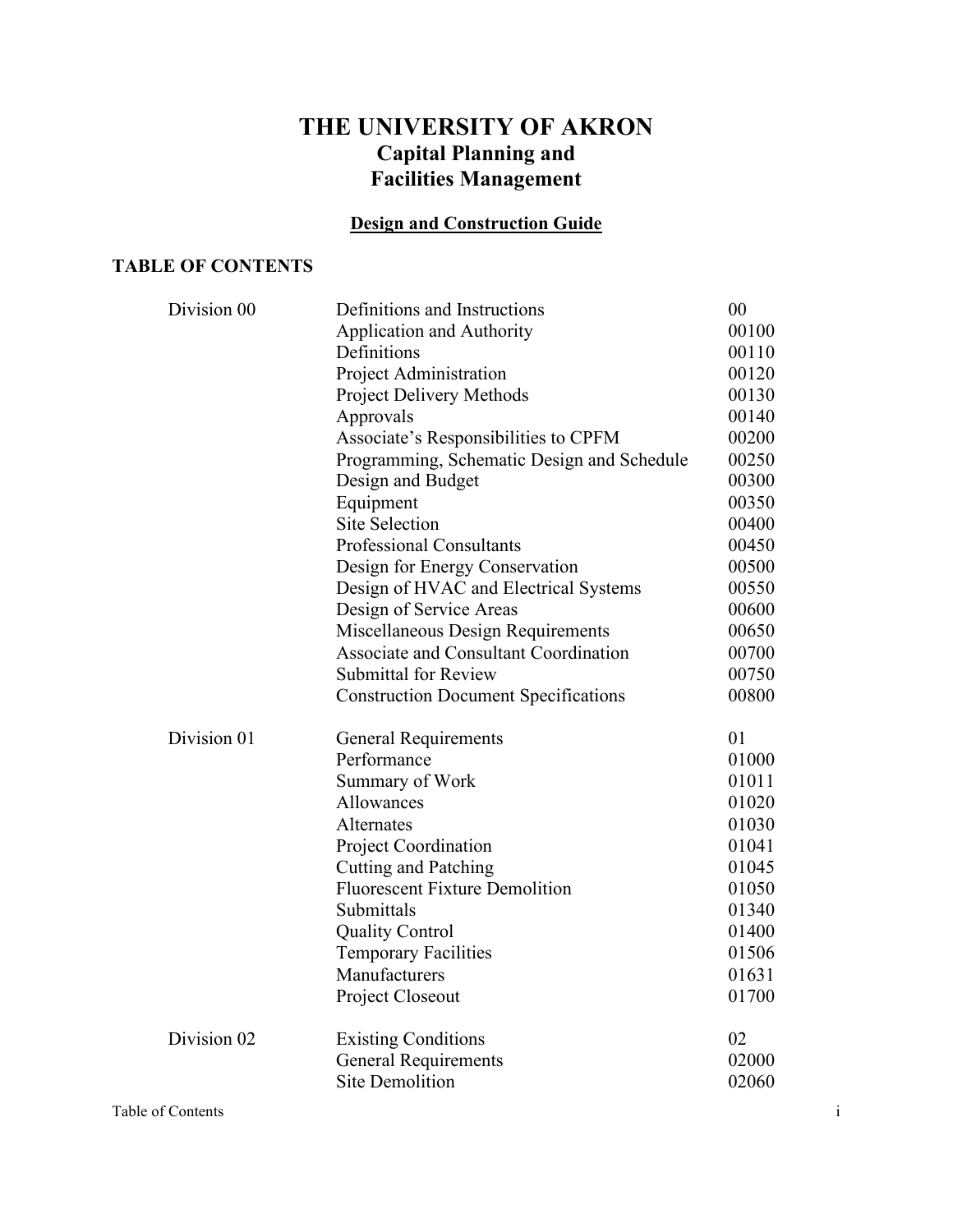|                   | Assessment                                  | 02200 |                         |
|-------------------|---------------------------------------------|-------|-------------------------|
|                   | Site Drainage                               | 02700 |                         |
|                   |                                             |       |                         |
| Division 03       | Concrete                                    | 03    |                         |
|                   | <b>General Requirements</b>                 | 03000 |                         |
|                   | <b>Architectural Cast-in-Place Concrete</b> | 03310 |                         |
|                   | <b>Precast Concrete</b>                     | 03410 |                         |
|                   | <b>Lightweight Insulating Concrete</b>      | 03520 |                         |
| Division 04       | Masonry                                     | 04    |                         |
|                   | <b>General Requirements</b>                 | 04000 |                         |
|                   | Mortar                                      | 04100 |                         |
|                   | <b>Masonry Accessories</b>                  | 04150 |                         |
|                   | <b>Brick Masonry</b>                        | 04210 |                         |
|                   | <b>Concrete Masonry Units</b>               | 04220 |                         |
|                   | Limestone                                   | 04400 |                         |
|                   | Marble                                      | 04455 |                         |
|                   | Granite                                     | 04465 |                         |
|                   | Masonry Restoration and Cleaning            | 04500 |                         |
|                   |                                             |       |                         |
| Division 05       | Metals                                      | 05    |                         |
|                   | Metal Framing                               | 05120 |                         |
|                   | <b>Metal Joists</b>                         | 05210 |                         |
|                   | <b>Metal Decking</b>                        | 05300 |                         |
|                   | <b>Light Gage Metal Framing</b>             | 05400 |                         |
|                   | <b>Metal Fabrications</b>                   | 05500 |                         |
| Division 06       | Wood                                        | 06    |                         |
|                   | Rough Framing                               | 06100 |                         |
|                   | <b>Finish Carpentry</b>                     | 06200 |                         |
|                   | Cabinet Work                                | 06400 |                         |
|                   |                                             |       |                         |
| Division 07       | Thermal and Moisture Control                | 07    |                         |
|                   | Waterproofing and Damp Proofing             | 07110 |                         |
|                   | Damp Proofing                               | 07160 |                         |
|                   | <b>Water Repellents</b>                     | 07175 |                         |
|                   | Vapor Barriers                              | 07190 |                         |
|                   | <b>Building Insulation</b>                  | 07200 |                         |
|                   | Shingles and Roofing Tiles                  | 07310 |                         |
|                   | Membrane Roofing                            | 07530 |                         |
|                   | Flashing and Sheet Metal                    | 07600 |                         |
|                   | Joint Sealers                               | 07900 |                         |
| Division 08       | Openings                                    | 08    |                         |
|                   | Doors-General Provisions                    | 08000 |                         |
|                   | <b>Hollow Metal Doors and Frames</b>        | 08110 |                         |
| Table of Contents |                                             |       | $\overline{\mathbf{u}}$ |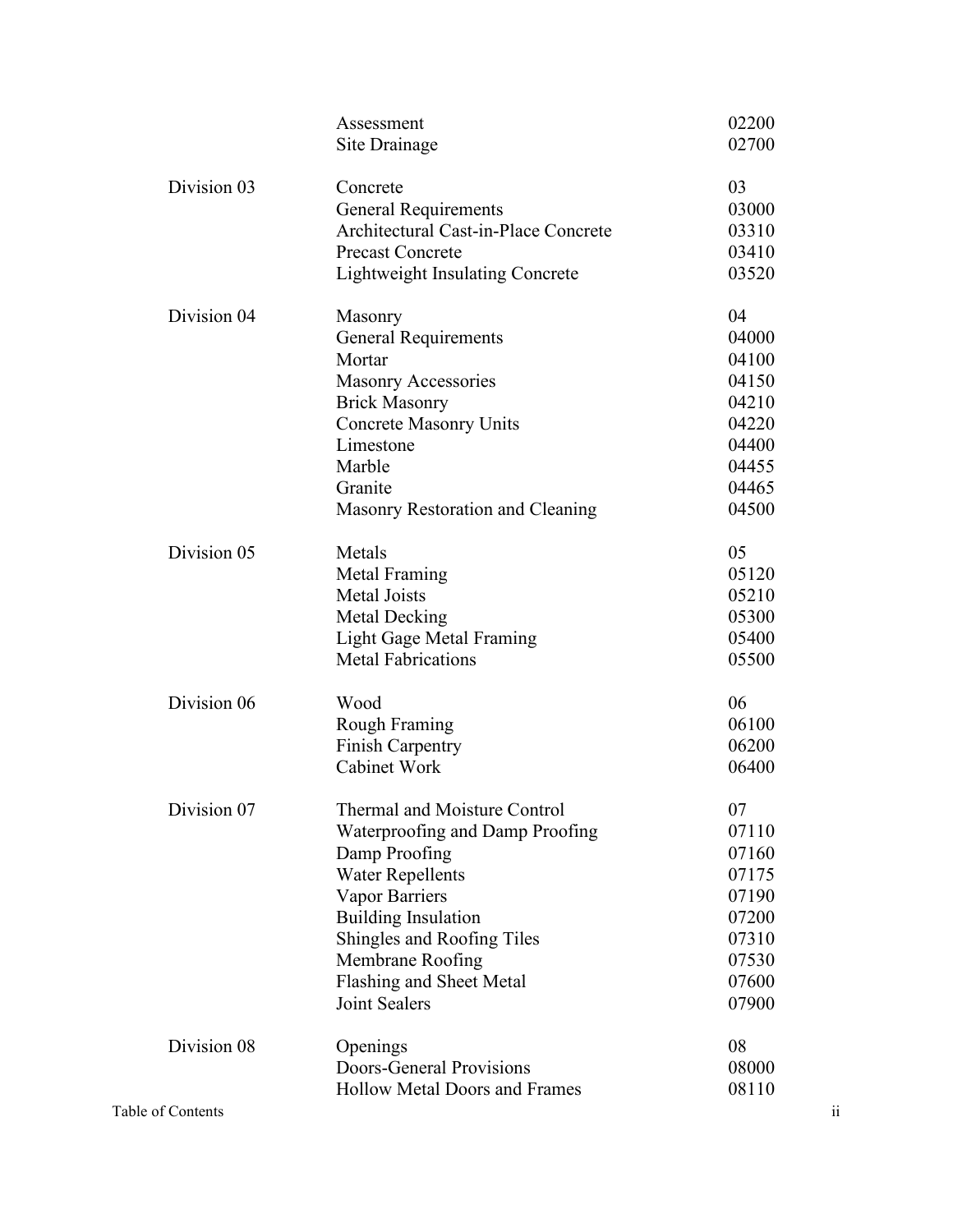|                   | <b>Wood Doors</b>                          | 08210 |                         |
|-------------------|--------------------------------------------|-------|-------------------------|
|                   | <b>FRP Doors</b>                           | 08310 |                         |
|                   | <b>Upward Acting Sectional Doors</b>       | 08360 |                         |
|                   | <b>Aluminum Doors and Frames</b>           | 08410 |                         |
|                   | Metal Windows                              | 08520 |                         |
|                   | <b>Wood Windows</b>                        | 08610 |                         |
|                   | Hardware                                   | 08710 |                         |
|                   | Glazing                                    | 08800 |                         |
| Division 09       | Finishes                                   | 09    |                         |
|                   | <b>General Requirements</b>                | 09000 |                         |
|                   | <b>Metal Framing Systems</b>               | 09110 |                         |
|                   | Lath and plaster                           | 09200 |                         |
|                   | Gypsum Board                               | 09250 |                         |
|                   | Ceramic and Quarry Tile                    | 09300 |                         |
|                   | Terrazzo                                   | 09400 |                         |
|                   | <b>Acoustic Ceilings</b>                   | 09510 |                         |
|                   | Sound Attenuation                          | 09530 |                         |
|                   | <b>Resilient Flooring</b>                  | 09650 |                         |
|                   | Carpet                                     | 09680 |                         |
|                   | Paint                                      | 09900 |                         |
|                   | <b>Wall Coverings</b>                      | 09950 |                         |
| Division 10       | Specialties                                | 10    |                         |
|                   | Chalkboards, Tack Boards and Marker Boards | 10100 |                         |
|                   | <b>Toilet Partitions</b>                   | 10160 |                         |
|                   | Louvers and Vents                          | 10200 |                         |
|                   | Access Flooring                            | 10270 |                         |
|                   | Signage                                    | 10440 |                         |
|                   | Lockers and Accessories                    | 10500 |                         |
|                   | <b>Fire Protection Specialties</b>         | 10522 |                         |
|                   | <b>Demountable Partitions</b>              | 10605 |                         |
|                   | <b>Operable Partitions</b>                 | 10650 |                         |
|                   | <b>Toilet Accessories</b>                  | 10800 |                         |
| Division 11       | Equipment                                  | 11    |                         |
|                   | Equipment-General                          | 11000 |                         |
|                   | Library Equipment                          | 11050 |                         |
|                   | Theater, Stage and Audio Visual Equipment  | 11060 |                         |
|                   | Projection Screens                         | 11131 |                         |
|                   | Vending Equipment                          | 11400 |                         |
|                   | Unit Kitchens                              | 11460 |                         |
|                   | <b>Drinking Fountains</b>                  | 11480 |                         |
| Division 12       | Furnishings                                | 12    |                         |
|                   | <b>General Requirements</b>                | 12000 |                         |
| Table of Contents |                                            |       | $\overline{\text{iii}}$ |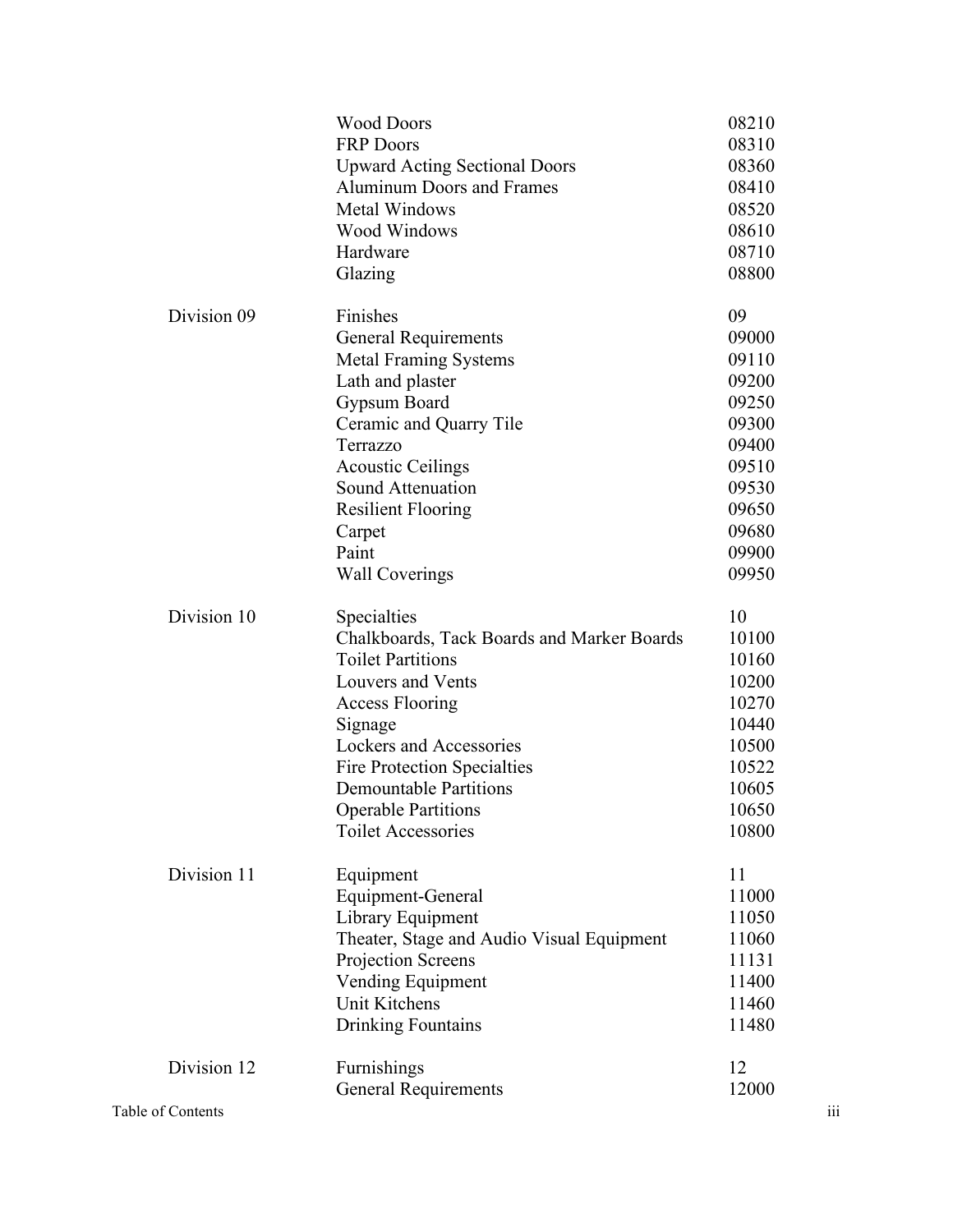|             | Laboratory Casework and Fixtures<br><b>Window Treatment</b><br><b>Entrance Mats</b><br><b>Auditorium and Theater Seating</b>                                                                                                                                                                                                                                                                                                                                                                                                                                                                                                                                                                                                                                                              | 12345<br>12500<br>12690<br>12710                                                                                                                                                                                  |
|-------------|-------------------------------------------------------------------------------------------------------------------------------------------------------------------------------------------------------------------------------------------------------------------------------------------------------------------------------------------------------------------------------------------------------------------------------------------------------------------------------------------------------------------------------------------------------------------------------------------------------------------------------------------------------------------------------------------------------------------------------------------------------------------------------------------|-------------------------------------------------------------------------------------------------------------------------------------------------------------------------------------------------------------------|
| Division 13 | <b>Special Construction</b><br><b>Access Control</b>                                                                                                                                                                                                                                                                                                                                                                                                                                                                                                                                                                                                                                                                                                                                      | 13<br>13100                                                                                                                                                                                                       |
| Division 14 | Conveying Systems<br>Elevators                                                                                                                                                                                                                                                                                                                                                                                                                                                                                                                                                                                                                                                                                                                                                            | 14<br>14200                                                                                                                                                                                                       |
| Division 21 | Fire Suppression<br>Fire Suppression                                                                                                                                                                                                                                                                                                                                                                                                                                                                                                                                                                                                                                                                                                                                                      | 21<br>21300                                                                                                                                                                                                       |
| Division 22 | Plumbing<br>Storm & Sanitary Sewer Service<br><b>Water Service Piping</b><br><b>Building Water Distribution Piping</b><br>Drainage and Vent Systems<br><b>Plumbing Fixtures</b>                                                                                                                                                                                                                                                                                                                                                                                                                                                                                                                                                                                                           | 22<br>22350<br>22400<br>22411<br>22420<br>22440                                                                                                                                                                   |
| Division 23 | Heating, Ventilating & Air-Conditioning (HVAC)<br><b>Basic Mechanical Requirements</b><br>Electrical Requirements for Mechanical Equipment 23030<br>Basic Mechanical Materials and Methods<br>Valves<br>Valve Pressure /Temp. Classification Schedules<br>Valve Schedule<br><b>Expansion Compensation</b><br>Meters and Gages<br><b>Supports and Anchors</b><br>Mechanical Identification<br>Mechanical Insulation<br><b>Natural Gas Systems</b><br><b>Plumbing Pumps</b><br>Domestic Water Heaters & Heat Exchangers<br><b>Hydronic Piping</b><br><b>Steam and Condensate Piping</b><br><b>Refrigerant Piping</b><br><b>HVAC Pumps</b><br><b>Boilers</b><br><b>Boiler Accessories</b><br>Breachings, Chimneys and Stacks<br><b>Condensing Units</b><br>Chillers<br><b>Cooling Towers</b> | 23<br>23010<br>23050<br>23100<br>23115<br>23118<br>23125<br>23135<br>23140<br>23190<br>23250<br>23448<br>23453<br>23458<br>23510<br>23520<br>23530<br>23540<br>23550<br>23570<br>23575<br>23670<br>23680<br>23700 |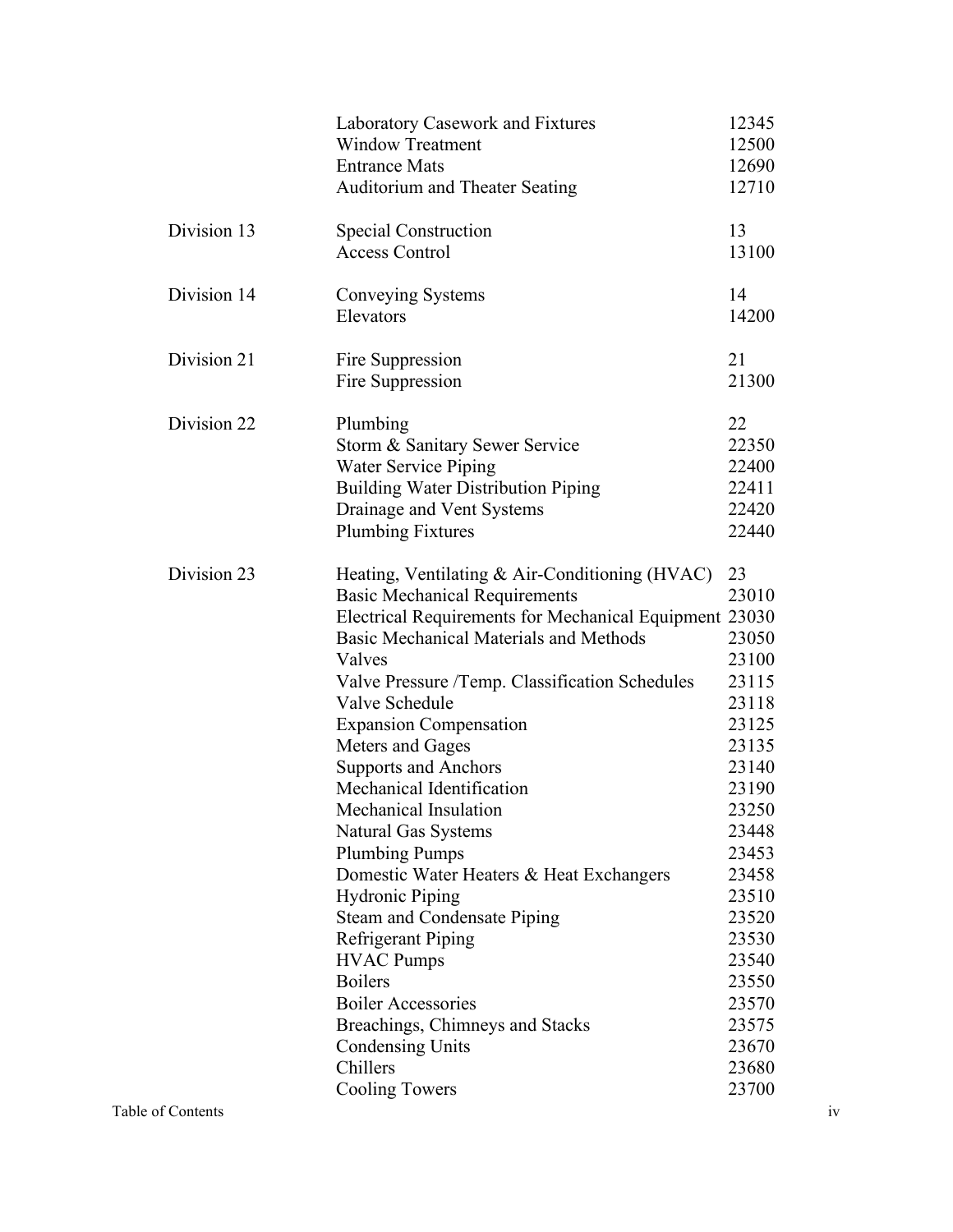|             | <b>Air Cooled Condensers</b>                  | 23740 |
|-------------|-----------------------------------------------|-------|
|             | <b>Heat Exchangers</b>                        | 23755 |
|             | Thermal Heating Equipment                     | 23800 |
|             | Air Handling Units                            | 23850 |
|             | <b>Exhaust Fans</b>                           | 23870 |
|             | Air Cleaning                                  | 23885 |
|             | <b>Metal Ductwork</b>                         | 23891 |
|             | <b>Ductwork Accessories</b>                   | 23910 |
|             | Air Outlets and Inlets                        | 23932 |
|             | <b>Building Automation</b>                    | 23950 |
| Division 26 | Electrical                                    | 26    |
|             | <b>Basic Electrical Requirements</b>          | 26010 |
|             | <b>Basic Materials and Methods</b>            | 26020 |
|             | Wires and Cables                              | 26030 |
|             | <b>Wiring Devices</b>                         | 26040 |
|             | Medium Voltage Distribution                   | 26100 |
|             | Service and Distribution                      | 26200 |
|             | Lighting                                      | 26300 |
| Division 27 | Communications                                | 27    |
|             | <b>Basic Communication Requirements</b>       | 27710 |
|             | <b>Communications Materials and Methods</b>   | 27720 |
|             | Communications Wires, Cables and Devices      | 27730 |
|             | Communications Installation & Quality Control | 27740 |
|             | Wireless                                      | 27800 |
|             | Fire Alarms                                   | 27900 |
| Division 31 | <b>EARTHWORK</b>                              | 31    |
|             | Clearing and Grubbing                         | 31110 |
|             | <b>Excavating and Backfilling</b>             | 31200 |
|             | Foundations                                   | 31350 |
|             | Termite Control                               | 31361 |
|             | Landscaping                                   | 31480 |
|             | <b>Bituminous Paving and Surfacing</b>        | 31513 |
|             | <b>Portland Cement Concrete Paving</b>        | 31514 |
|             | <b>Stone and Brick Paving</b>                 | 31515 |
|             | Site Sprinkler (Irrigation) Systems           | 31813 |
|             | Fences                                        | 31830 |
|             | <b>Site and Street Amenities</b>              | 31870 |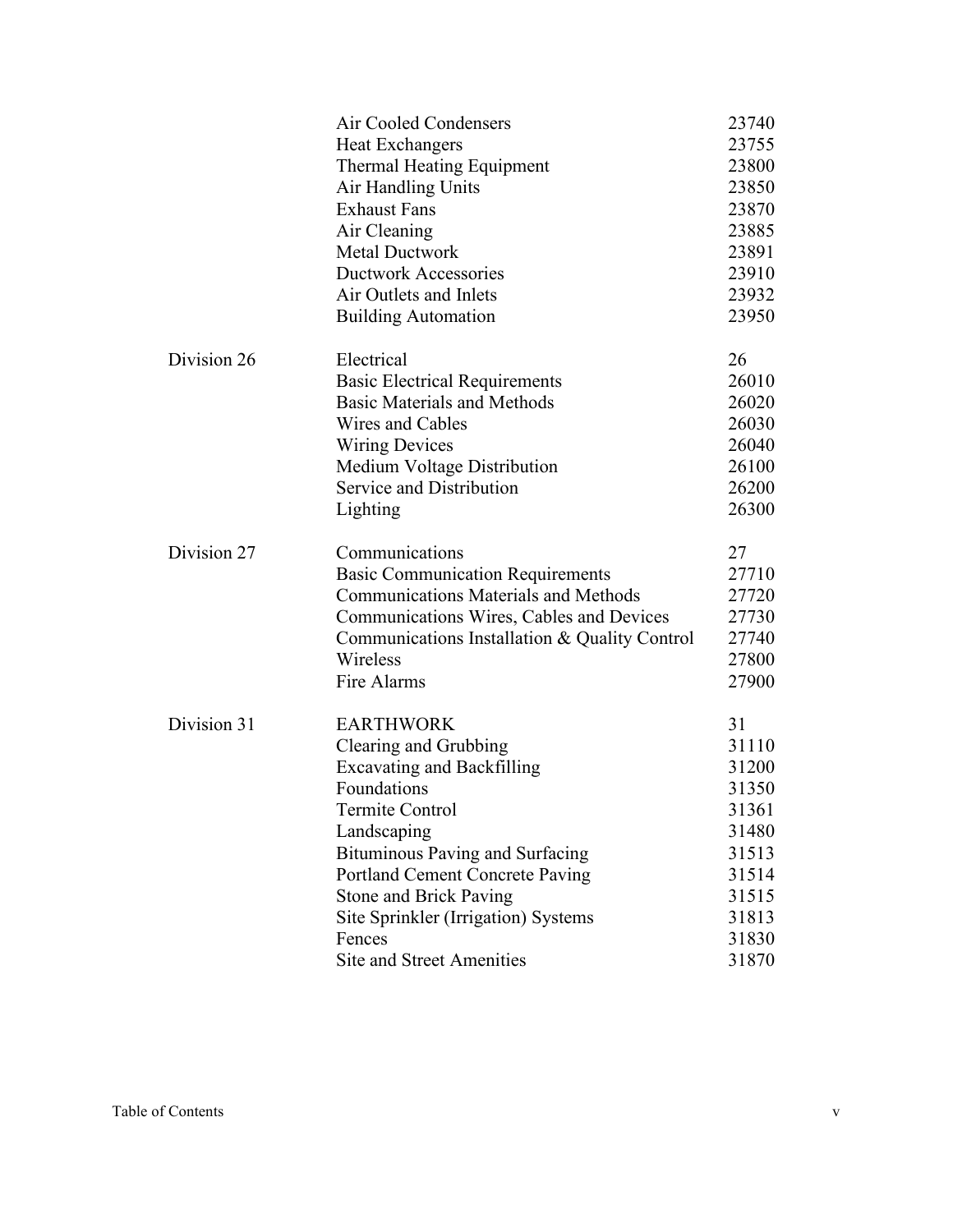THE UNIVERSITY OF AKRON DESIGN AND CONSTRUCTION GUIDE

**DIVISION**

# **00 DEFINITIONS AND INSTRUCTIONS**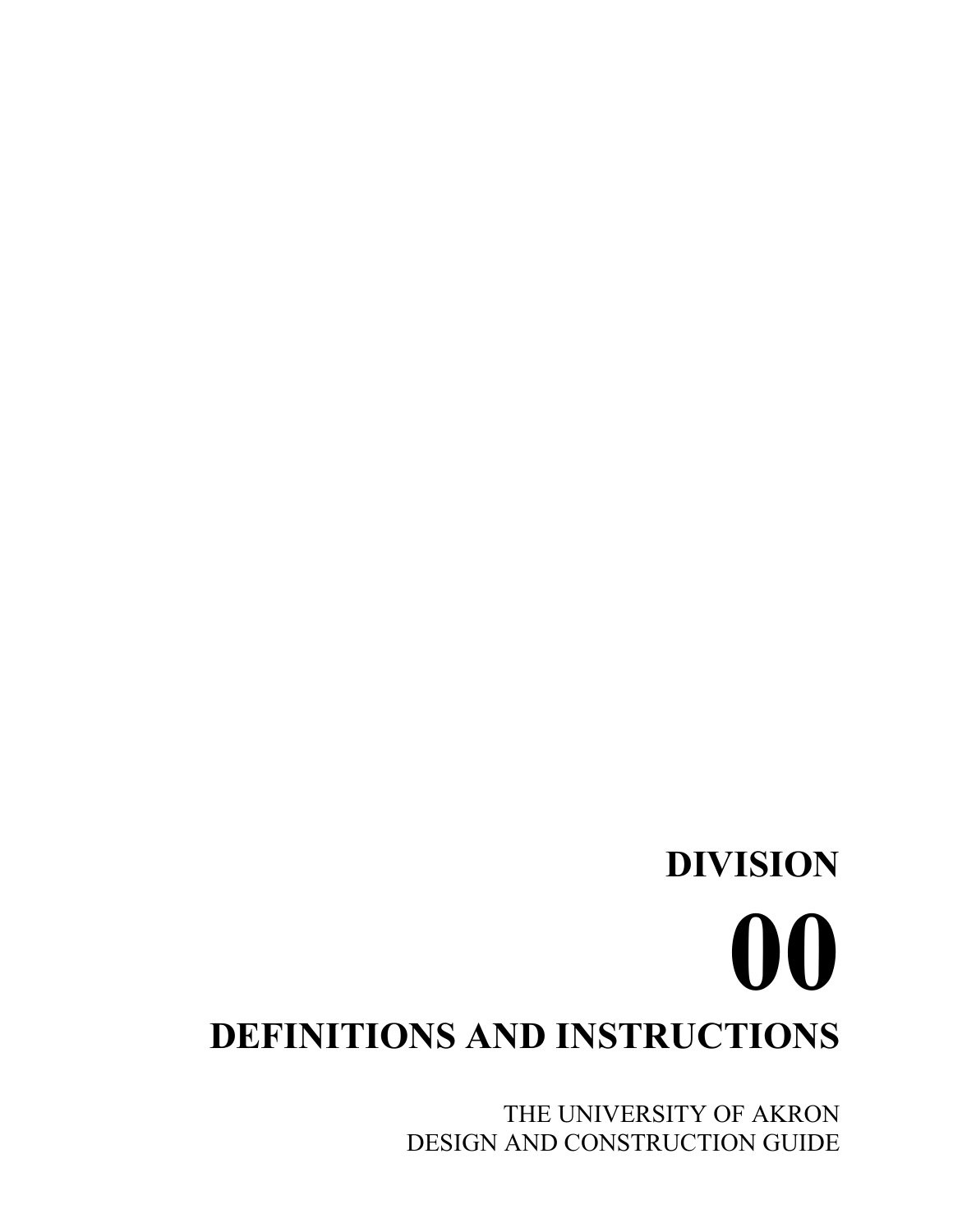#### **DIVISION 00 – DEFINITIONS AND INSTRUCTIONS**

#### **00100 APPLICATION AND AUTHORITY**

- 00100.1 This document is provided by the University of Akron, Department of Capital Planning and Facilities Management to all Associates and Construction Managers for the administration of all capital construction for the University of Akron.
- 00100.2 This document is issued as a supplement to the Standard Requirements for Public Facility Construction, as provided by the University of Akron, for locally administered projects. This document is also issued for equal application of University standards, for state administered projects.
- 00100.3 Compliance with standards and procedures described in this document is mandatory, unless otherwise approved by the Department of Capital Planning and Facilities Management, University of Akron.
- 00100.4 The University of Akron, Department of Capital Planning and Facilities Management reserves the right to amend or revise, and re-issue sections of this document to the Associate during the course of the project.
- 00100.5 Specific duties of the Associate will be modified when a Construction Manager is involved with the project. The contracts of the Associate and the Construction Manager, as well as the Matrix of Responsibility, shall supersede the performance requirements of this document.

#### **00110 DEFINITIONS**

| Associate:    | Primary consultant (professional architect, engineer, or designer).                                                                                                                          |  |
|---------------|----------------------------------------------------------------------------------------------------------------------------------------------------------------------------------------------|--|
| CM:           | <b>Construction Manager.</b>                                                                                                                                                                 |  |
| Consultant:   | Design professional, employed by the Associate, in specific areas<br>of expertise.                                                                                                           |  |
| Contractor:   | Prime contractor: general, plumbing, fire protection, mechanical,<br>electrical, or other disciplines as defined for the project which<br>holds a contract directly the University of Akron. |  |
| CPFM:         | The University of Akron, Department of Capital Planning and<br>Facilities Management, or their designated representative.                                                                    |  |
| GC:           | General Contractor (Multiple-Prime project) or general trades'<br>contractor (Construction Manager project).                                                                                 |  |
| Institutional |                                                                                                                                                                                              |  |
| Designee:     | The one principal contact designated by the University for all<br>capital projects for which local administration has been granted.                                                          |  |
| Interim       |                                                                                                                                                                                              |  |
| Chief         | Planning & Facilities Officer, The University of Akron,<br>Department of Capital Planning and Facilities Management                                                                          |  |
| OBBC:         | Ohio Basic Building Code.                                                                                                                                                                    |  |
| <b>ODAS:</b>  | State of Ohio, Department of Administrative Services.                                                                                                                                        |  |
| OFCC:         | <b>Ohio Facilities Construction Commission</b>                                                                                                                                               |  |
| <b>STC</b>    | <b>Sound Transmission Class</b>                                                                                                                                                              |  |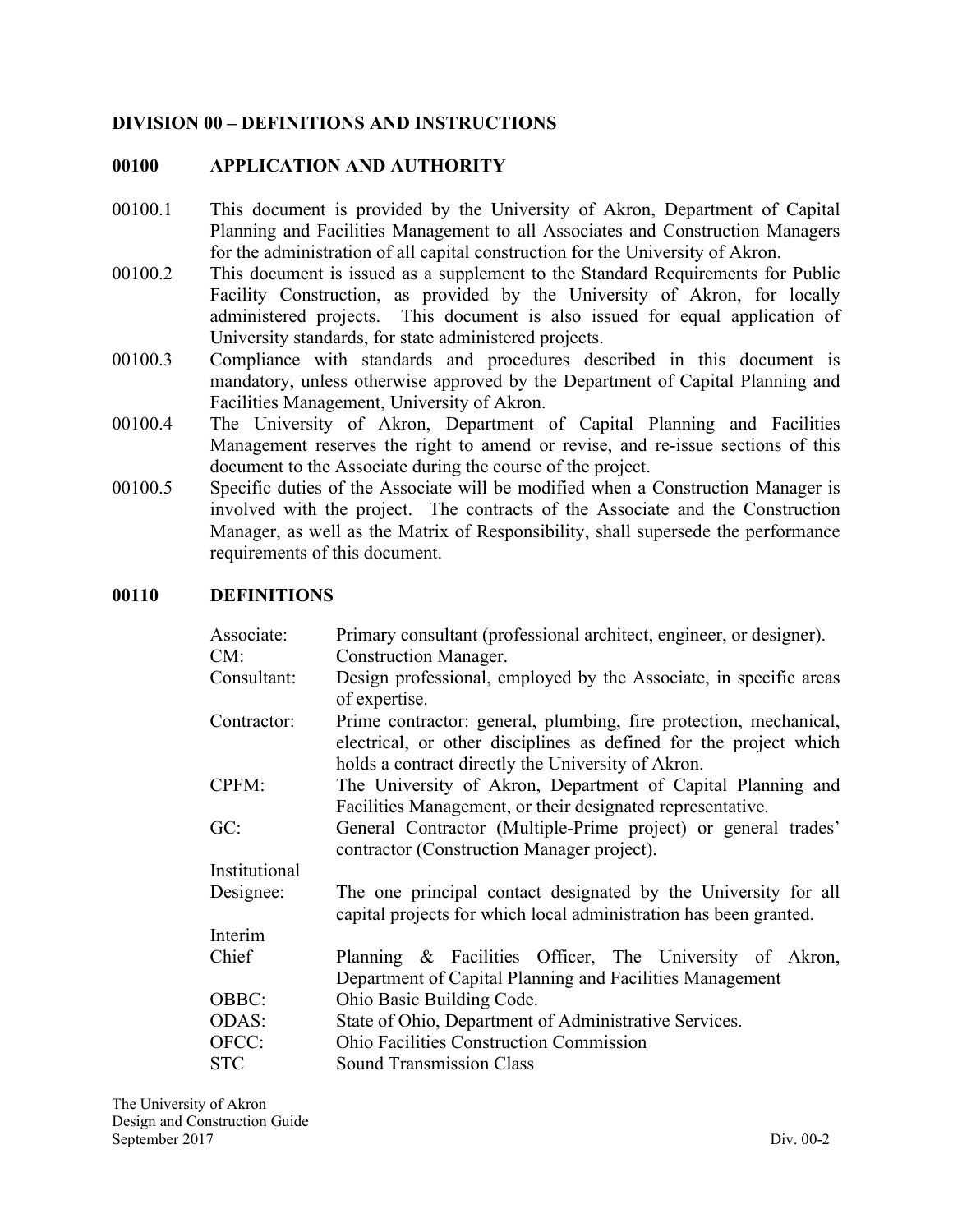| State:      | State of Ohio, OFCC.                         |
|-------------|----------------------------------------------|
| Trade:      | Prime Contractor or subcontractor.           |
| University: | University of Akron, as represented by CPFM. |

#### **00120 PROJECT ADMINISTRATION**

- 00120.1 Locally Administered Projects are those in which all contracts for the project including design, construction management, and construction are held and directed by the University of Akron, CPFM.
- 00120.2 State Administered Projects are those in which all contracts for the project including design, construction management, and construction are held and directed by the OFCC, with the assistance of the University of Akron, CPFM.

#### **00130 PROJECT DELIVERY METHODS**

- 00130.1 **Limited Scope Projects** are intended for small, simple projects that do not require the formal contract and process language of the General Contracting Project version. The project contract is less than \$1,000,000, has only one milestone date, disturbs less than one acre of land; renovates less than 5,000 square feet, with a single contractor and no allowances or unit prices.
- 00130.2 **General Contracting** is a linear design-bid-build process in which the University selects an A/E to fully document the project criteria and design prior to bidding. The lowest responsive and responsible single prime General Contractor is awarded the contract.
- 00130.3 **Design Build Contracting** is when a single entity is hired through a best value selection process to deliver a complete project. The University's criteria and design intent is documented by a separate criteria architect. The design is completed by the Design Build entity and a guaranteed maximum price is provided prior to bidding. The Design Build entity bids to prequalified subcontractors and holds all subcontracts for construction.
- 00131.4 **Multiple Prime Contracting** is the traditional approach in which the University hires an A/E to fully document the project criteria and design prior to bidding. Multiple packages are separately bid and awarded to the lowest responsive and responsible prime contractors. The University holds all prime contracts and is responsible for coordination during construction.
- 00130.5 **Multiple Prime / CM Advisor Contracting** is when the University hires an Construction Manager through a qualifications based selection process during the design phase. The University's design criteria and full design is documented by a separate A/E. The Construction Manger provides estimates during design, assists with bidding and coordinates prime contractors during construction. The University bids and holds all contracts for construction.

#### **00140 APPROVALS**

#### 00140.1 **All work** is subject to approval by the following departments: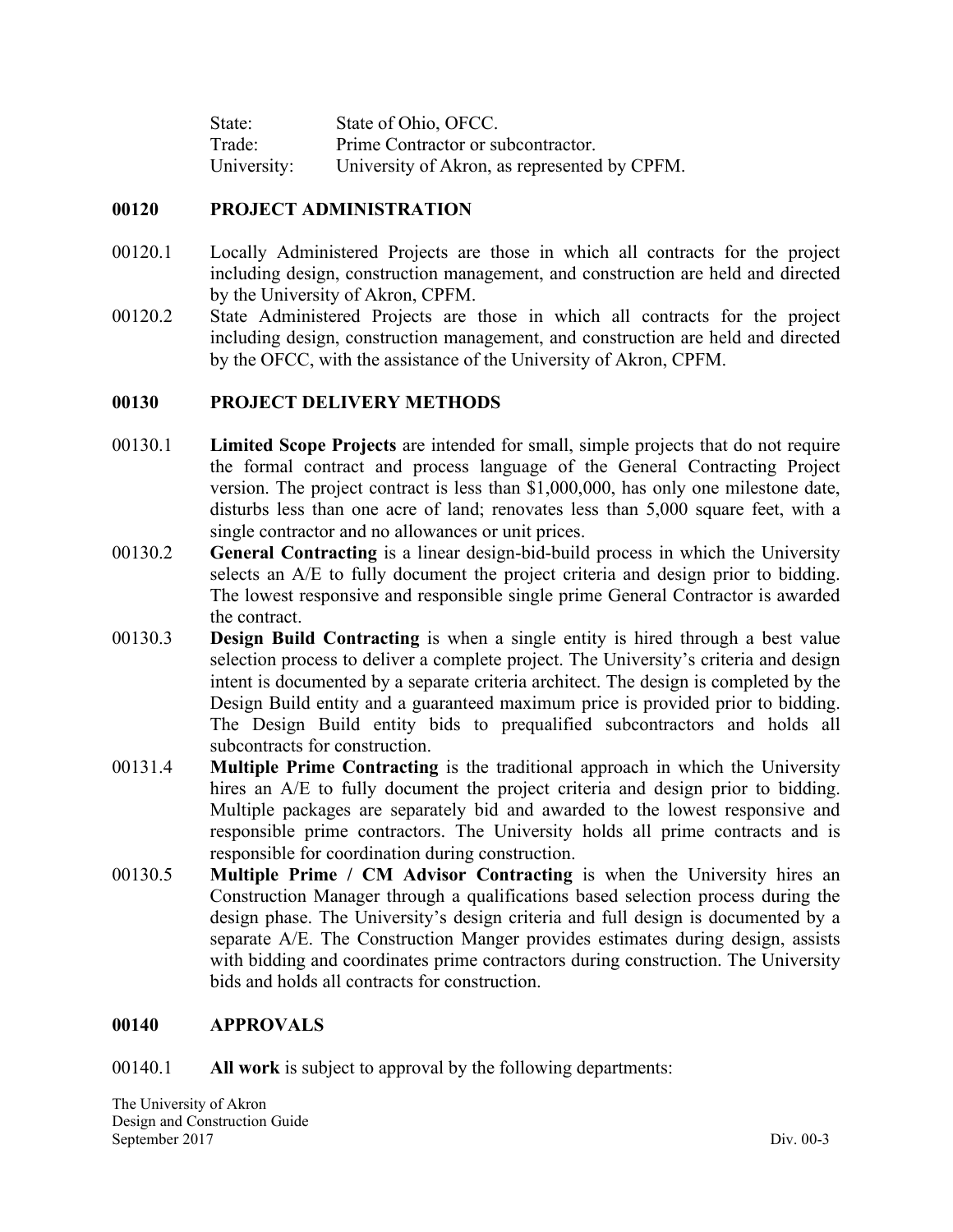- 1. University of Akron, Department of Capital Planning and Facilities Management.
- 2. The current insurance carrier of the University;
- 3. State of Ohio, Board of Regents;
- 4. State of Ohio, Ohio Facilities Construction Commission
- 5. State of Ohio Department of Commerce, Division of Industrial Compliance
- 7. State of Ohio, Department of Health;
- 8. City of Akron, Ohio;
- 9. Other governing agencies as may be required for the project.
- 00140.2 **All submittals and approvals** are the responsibility of the Associate, unless otherwise indicated by the Interim Chief.

#### **00200 ASSOCIATE'S RESPONSIBILITIES TO CPFM**

- 00200.1 **The Associate**, as the agent for the University of Akron or the State of Ohio, Ohio Facilities Construction Commission, is required to work with the Interim Chief during all phases of the project from programming through completion. An agent who is authorized to make decisions for the Associate will represent the Associate at all meetings.
- 00200.2 **The Interim Chief** will provide authoritative answers affecting all design issues and coordination with the University.

#### **00250 PROGRAMMING, SCHEMATIC DESIGN, AND SCHEDULE**

- 00250.1 **The program of requirements** is developed by CPFM in cooperation with the using department and other pertinent support units of the University before the Associate is hired. Upon receipt of all University approvals, the program is submitted to the Ohio Controlling Board for review and approval. This approval normally includes authorization to proceed with selection of the Associate for the project.
- 00250.2 **The Associate will verify** the compatibility of the program of requirements, University energy conservation goals, the schematic design and the proposed budget, through meetings with the University, including all departments who are scheduled to occupy the project.
	- 1. **If discrepancies are observed**, the Associate shall obtain clarification from the Interim Chief, and rectify the discrepancies.
	- 2. **Priority values** of 1 through 3 are assigned to features of the program of requirements in order to accommodate budget variations and design flexibility.
	- 3. **Priority 1 items**: spaces or facilities, which are absolutely required to achieve the program of requirements.
	- 4. **Priority 2 items**: highly desirable and directly support the program of requirements.
	- 5. **Priority 3 items**: program related facilities, which will be included as the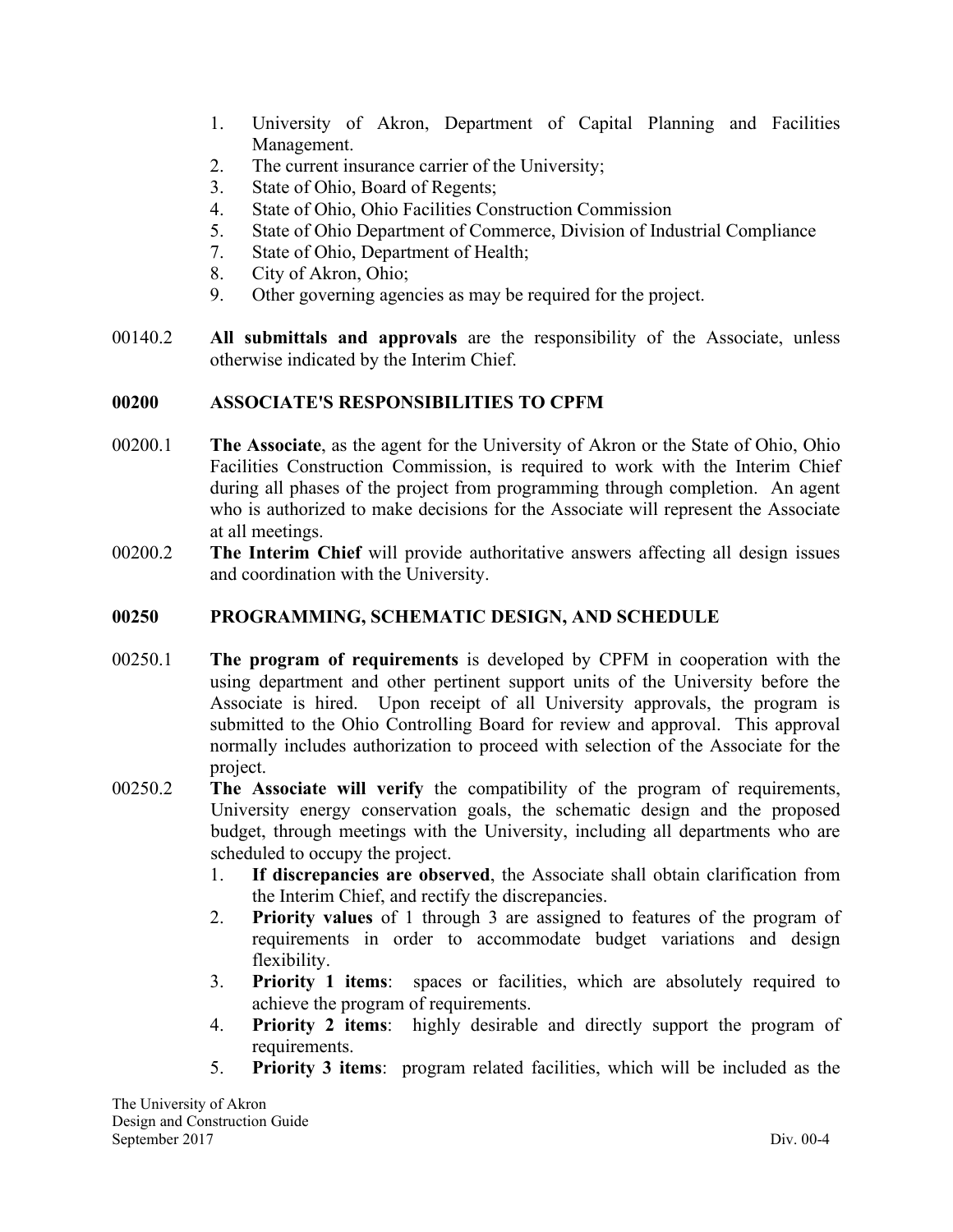budget permits.

- 6. **All priority 1 and 2 items** are considered to be achievable within the established construction budget.
- 7. **Inclusion of priority 3** items will probably be contingent upon favorable bids and design efficiencies. The inclusion of all prioritized spaces or facilities is preferred in lieu of extravagant design or material selections.
- 00250.3 **A schematic design** for the building may be provided by CPFM to assist the Associate in their understanding of the program of requirements.
	- 1. **The Associate** will create a schematic design (or modify the schematic design which is provided by the University) which includes site selection and features; building location and orientation; internal circulation and public facilities; department location(s); preliminary elevations and specific design features as determined by CPFM.
	- 2. **The Associate** will provide a space tabulation, which compares areas of each individual space in the schematic design to those listed in the Program of Requirements.
	- 3. **The Associate** will confirm compliance with the project budget.
	- 4. **All modifications** to the program of requirements or the schematic design require the approval of the Interim Chief.
- 00250.4 **The project schedule** will be determined by the Interim Chief. Landmark dates for University approvals, construction start, and construction completion will be established.
	- 1. **Phasing of specific areas** of the work may be required with subsequent interim completion dates.
	- 2. **The Associate must execute his own work** to comply with the schedule. The Associate will be required to increase production if the Interim Chief determines that the Associate is not complying with the schedule.
- 00250.5 **The initial planning conference** will be scheduled by the Interim Chief immediately after confirmation of the Associate's appointment by the University.
	- 1. **General requirements**; procedures for expediting the Associate's work and project schedule will be the focus of this meeting.
	- 2. **The schematic design and program of requirements** will be presented to the Associate for discussion.
	- 3. **All of the Associate's consultants** must attend this conference.
- 00250.6 **Interim conferences** during the planning period will be scheduled by the Associate with the Interim Chief to discuss the following:
	- 1. **Correlation** of the program of requirements with schematic design, including critical review of schematic design.
	- 2. **Correlation** of priorities with budget, including definition of alternates.
	- 3. **The Associate's performance** in relation to the project schedule will be assessed in relation to the project schedule at each meeting. If delays are determined to be the Associate's responsibility, the Associate will expedite the work to comply with the original schedule.
	- 4. **Document review** prior to bidding submittal, including Schematic Design Document Stage, Design Development Document Stage, and Construction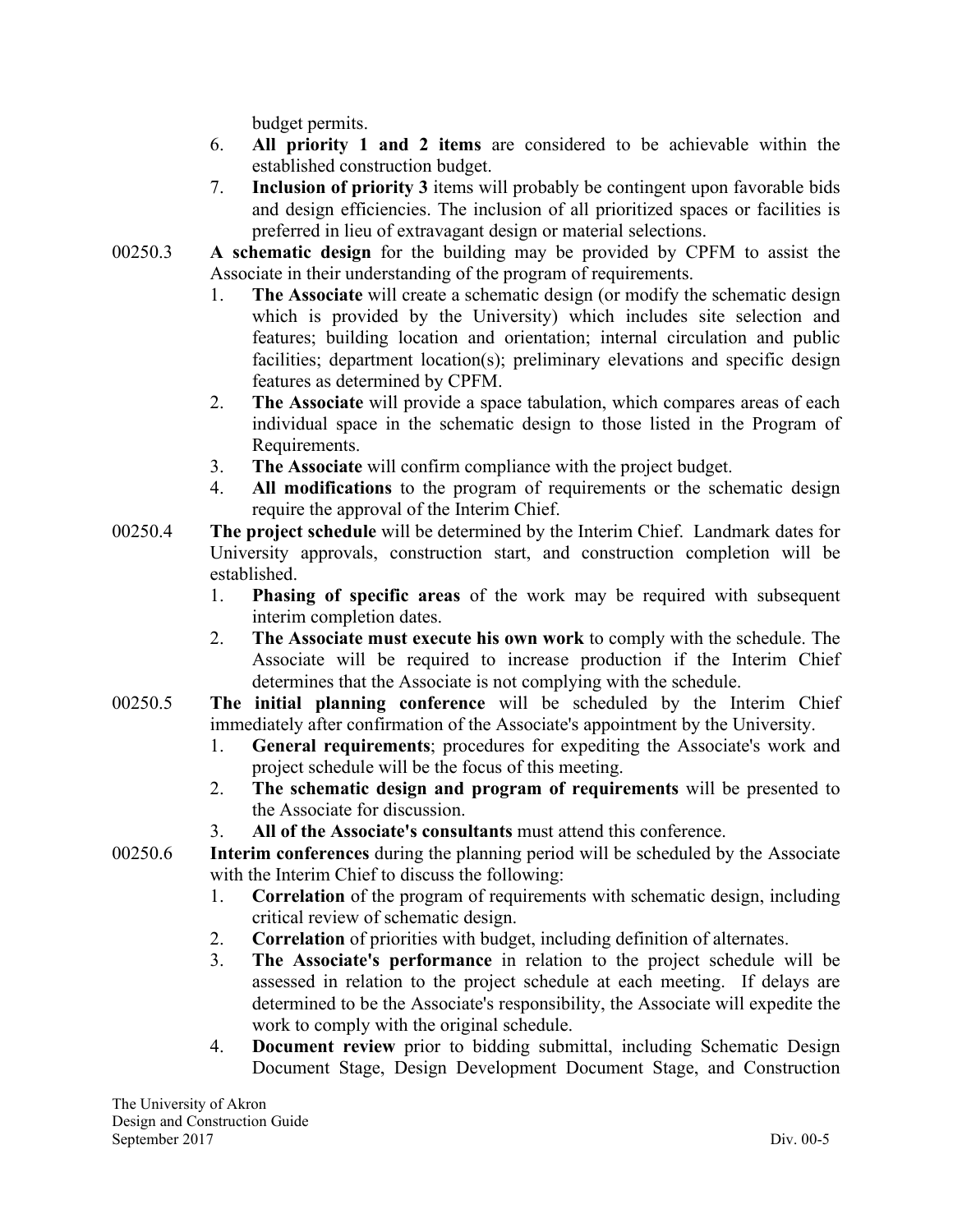Document Stage. Submit documents to CPFM prior to review meetings for each project stage.

- 00250.7 **Project Team** shall be described on the cover sheet of the Construction Documents.
	- 1. **The words "approved by"** preceding signatures of University officials only signify that the project generally conforms to the program of requirements, the schematic design, and the established construction budget.
	- 2. **Technical sufficiency** and accuracy of information shown are solely the responsibility of the Associate.
- 00250.8 **Minutes of all meetings** will be recorded and distributed to all conferees by the Associate. The minutes will include a complete summary of all decisions and actions, which affect the various facets of the project.

#### **00300 DESIGN AND BUDGET**

- 00300.1 **All elements** of the building shall be institutional grade, heavy-duty products, which will provide maximum life cycle utility, unless otherwise stated in the program of requirements.
- 00300.2 **The budget**, as established by the University, indicates the maximum amount available for construction. The Associate is responsible for incorporating all priority 1 and 2 items, utility connections, site work, general construction, plumbing systems, heating, ventilating and air conditioning, fire protection, electrical systems, communications wiring, fixed equipment, movable equipment, furnishings and other work as can be accommodated within the budget.
	- 1. **Cost estimates** shall be projected to the proposed bid date. If the Associate cannot rectify the program of requirements with the project budget, he must notify the Interim Chief as soon as the discrepancy is noted.
	- 2. **Add alternates** are included in the project to assure the maximum number of priority 3 items and to fully utilize project funds.
	- 3. **Deduct alternates** are prohibited unless approved by the Interim Chief for special conditions which justify their use.

#### **00350 EQUIPMENT**

- 00350.1 **Fixed equipment** is provided and installed through one or more of the prime contracts for construction and is funded within the construction budget.
- 00350.2 **Movable equipment** and furnishings are acquired by the University via an allocation from the total project funds.
- 00350.3 **Both categories** of equipment needs are defined in the program of requirements.
	- 1. **Utility requirements** for both fixed and movable equipment are to be included in the Associate's construction estimate.
	- 2. **Space planning** including furniture layouts, coordinated with utility requirements, will be coordinated and shown in the Associate's construction documents.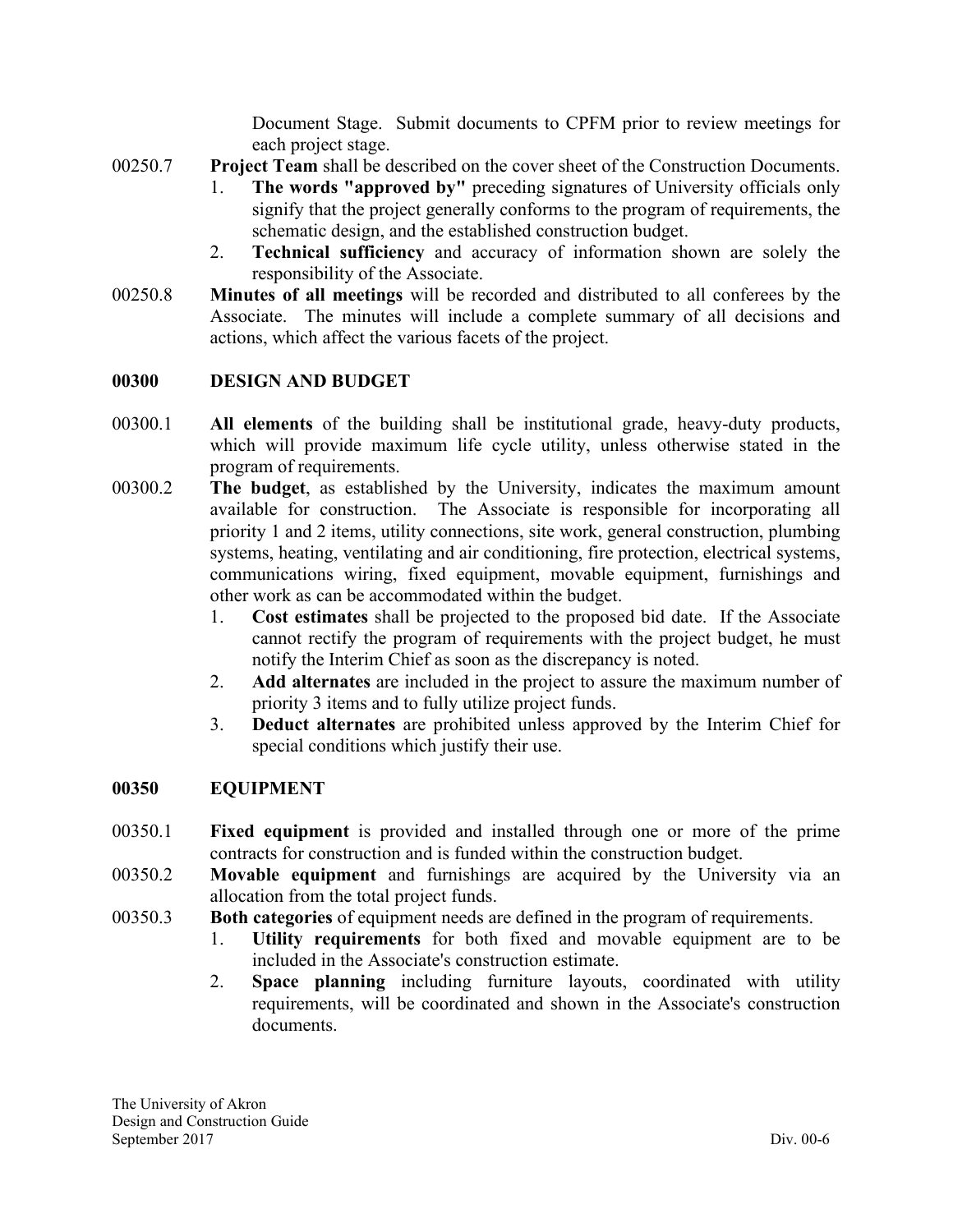#### **00400 SITE SELECTION**

- 00400.1 **Site selection and orientation** is included in the program of requirements and in the schematic design provided by CPFM.
	- 1. **The Associate** shall visit the site(s) and evaluate the proposed elements of the project.
	- 2. **The Associate** may suggest changes in the site plan if the re-evaluation of any program element is recommended.
- 00400.2 **Topographic surveys and soils analysis** will be provided by the Associate for new construction or for renovations where specific soil data is required.
	- 1. **Record drawings** are available and will be provided by CPFM. The Associate must field verify all record information received. The accuracy of all record information shown on the contract documents remains the responsibility of the Associate.
	- 2. **All surveys and analysis** will be released to the University for Archival Storage.

#### **00450 PROFESSIONAL CONSULTANTS**

- 00450.1 **The services** of licensed professional Architects and Engineers are required for building design, structural design, interior design, plumbing and fire protection systems, HVAC, electrical systems, and communication systems (telephone, data, WiFi and security) on architectural projects for which enclosed structures are designed, unless specifically qualified by the University.
- 00450.2 **If additional consultants** are required, compensation for those consultants shall be included in the Associate's contract. Additional consultants may be required for acoustics, food service, Landscape Design, hazardous material abatement, etc.

#### **00500 DESIGN FOR ENERGY CONSERVATION**

- 00500.1 **Energy conserving** systems and construction must be utilized while providing occupant health and comfort in the project to the extent permitted by the budget but not less than the following:
	- 1. **At minimum**, all new buildings shall achieve energy efficiency that is 20% more efficient than ASHRAE 90.1. 2013 standards.
	- 2. **At minimum,** all renovations with construction costs in excess of \$100,000 shall achieve energy efficiency that is 15% more efficient than ASHRAE 90.1. 2013 standards.
	- 3. **Designs that** surpass the performance required above and make meaningful reductions in the energy consumed by campus facilities are encouraged.
- 00500.2 **The Associate** must design new construction and renovations to balance initial cost, energy use, and long range operating costs to the satisfaction of CPFM. The Interim Chief will review alternative solutions, which may be presented by the Associate.
- 00500.3 **Life Cycle Cost Analysis** shall be prepared by the Associate and his consultants in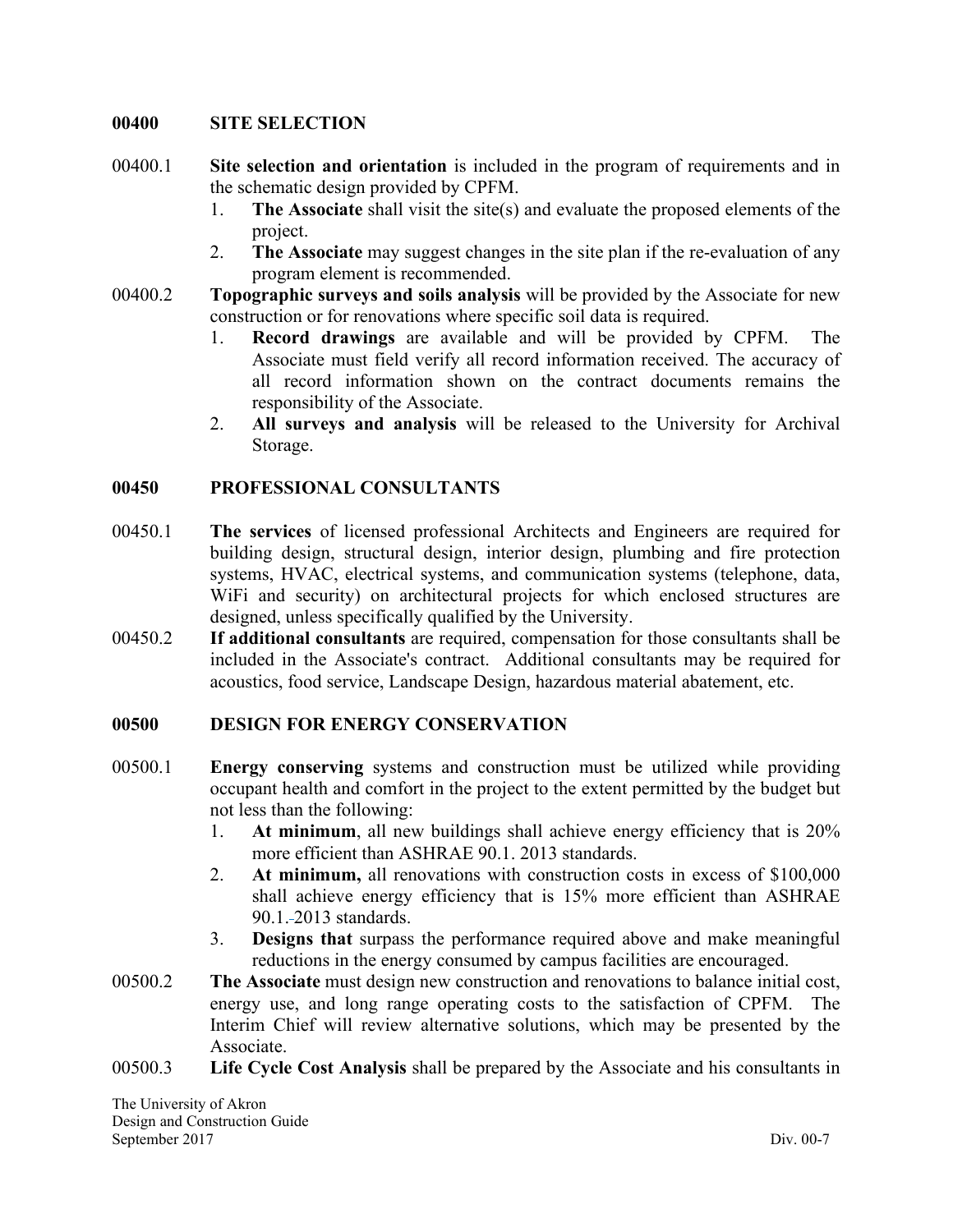accordance with standards established by Ohio House Bill 251 and applicable state guidelines. Energy modeling shall be provided as required.

- 00500.4 **Sustainability** of materials & resources, water conservation, waste management, and indoor environmental controls shall be reported to CPFM as outlined in 00250.2 above.
	- 1. **Simple payback** analysis of sustainability features proposed will be required of the Associate.

#### **00550 DESIGN OF HVAC AND ELECTRICAL SYSTEMS**

- 00550.1 **Building utilization** must be considered by planning for energy conservation during periods of minimum occupancy (i.e. winter and summer breaks). If the program of requirements identifies 24-hour occupancy or more critical performance for limited areas of the building, separate systems must be considered for these areas.
- 00550.2 **Noise control** including sound and vibration isolation, must be included to provide maximum usefulness of the spaces. Noise control, as required by OSHA, for the health and safety of the building occupants, is considered to be the minimum performance requirement for the project.

#### **00600 DESIGN OF SERVICE AREAS**

- 00600.1 **Circulation artery service areas** include public and campus courtesy and/or emergency phones, drinking fountains, and public trash and recycling container areas. Recesses in public corridors are preferred to isolate these activities from circulation.
- 00600.2 **Custodial service areas** including equipment and supply storage and service sinks are required for all projects unless specifically deleted by the program of requirements.
	- 1. **At least one** custodial storage room with adjustable shelving and one custodial closet with floor sink and mop hanger (over sink), will be provided on each floor.
	- 2. **Custodial service** areas will not contain electrical panels, communication panels, or other similar equipment.
	- 3. **Custodial supply storage areas** are required in each project and may include a battery charging station (with exhaust fan) for large equipment.
- 00600.3 **Electrical and mechanical equipment rooms** must include sufficient access space to all equipment (including valves) for operation, servicing, and equipment removal.
	- 1. **Access to and within** equipment rooms shall be specifically approved by CPFM.
	- 2. **4" high housekeeping pad** is required for all equipment including electrical switchgear, panels, substations, chillers, pumps, tanks, compressors, elevator controllers, and similar items.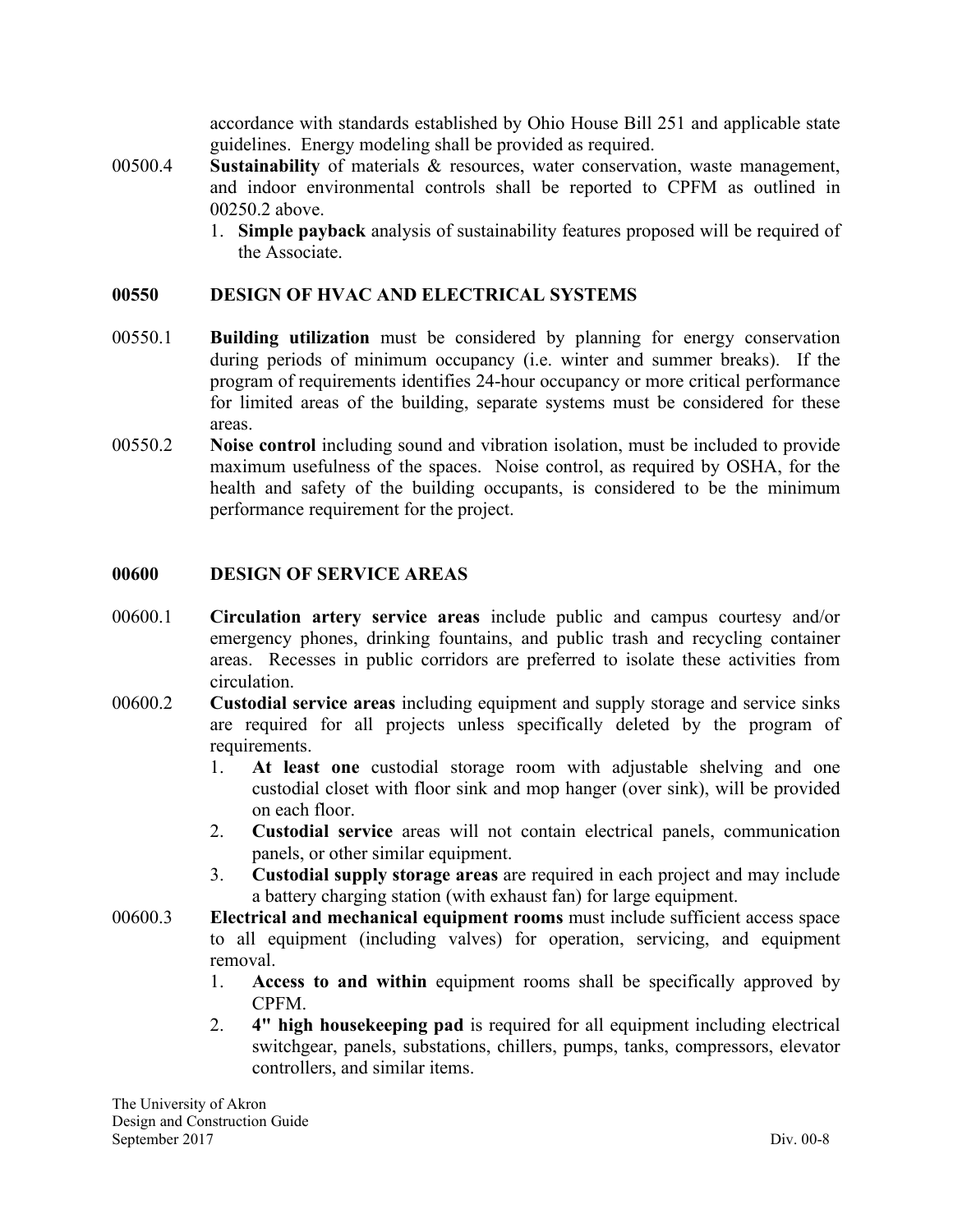- 3. **Surround all equipment** with exposed moving parts with a lockable chain link fence enclosure.
- 00600.4 **Telephone and data communication equipment rooms** are required to be separated from all other service equipment including electrical panels, pipe chases and mechanical equipment.
	- 1. **Minimum depth** for telephone and data rooms is 4' for installation of equipment.
	- 2. **Provide ventilation** to all telephone and data communication rooms to maintain temperature within operational limits of equipment.
- 00600.5 **AVS rooms** are required to be separated from all other service equipment including electrical panels, pipe chases and mechanical equipment.
	- 1. **Each** room shall have a minimum of 3 duplex receptacles at 120 v 20 amp.
- 00600.6 **Pipe chases** shall be a minimum of 2'-0" in depth (clear inside dimension) with full height access door. Piping shall be designed to permit full access by maintenance staff.
- 00600.7 **Exterior trash disposal area** will be designed for each project unless specifically deleted by the program of requirements.
	- 1. **Enclosure** for the trash disposal area and recycling containers will be constructed of materials to match the building enclosure walls, substantial landscaping, or other methods as approved by the Interim Chief.
	- 2. **Access from the building** to the trash disposal area will be direct from within the building (via the loading dock if required).

#### **00650 MISCELLANEOUS DESIGN REQUIREMENTS**

- 00650.1 **Site development** including lighting, landscaping, furnishings and common spaces shall be designed to enhance the safety and security of the University Community.
- 00650.2 **Sidewalks** shall be 8' wide (min) x 5" thick with 6 x 6 x 10/10 welded wire mesh or equivalent; cross slope; and textured finish. Provide tooled control joints at 8'-0" o.c. and expansion joints as recommended by ACI standards.
	- 1. Sidewalks adjacent to planting beds shall include a rolled curb.
	- 2. A 1" high curb and gutter similar to the design of the Buchtel Commons shall contain brick paving areas.
	- 3. All work shall comply with the City of Akron specifications.
- 00650.3 **Temporary entrance and egress** for adjacent occupied areas must be maintained for the duration of the project.
- 00650.4 **Handicapped access** shall be provided in all areas. Requirements of the OBBC and American Disabilities Act (ADA) are considered the minimum standards for accessibility.
- 00650.5 **Doors** on opposite sides of corridors shall be offset to obstruct view from one room to another. Whenever possible, doors opening into corridors shall be recessed the width of the door to eliminate corridor obstructions.
- 00650.6 **Pairs of doors** requiring center mullions will be equipped with removable mullions. Pairs of doors in corridors will be equipped with vision panels.
- 00650.7 **Exterior doors** will be recessed or provided with other shelter to protect the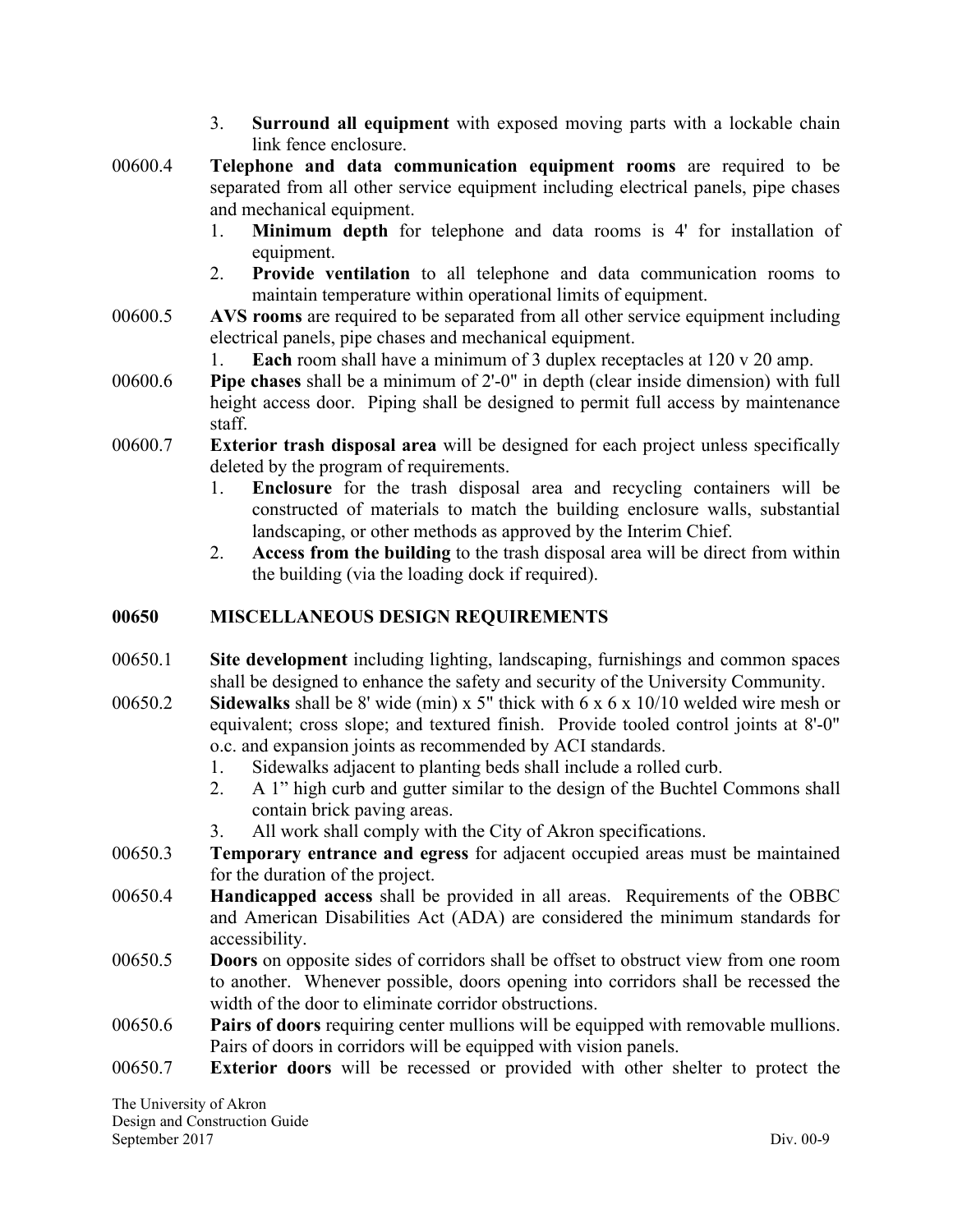assembly.

- 00650.8 **Toilet room sight lines** shall be broken by design. The Associate shall verify locations of mirrors and reflected images.
- 00650.9 **Floor loads** shall be designed to accommodate all live and dead loads including concentrated loads from fixed and movable equipment. Live loads for all University projects shall be a minimum of 100 pounds per square foot, unless otherwise increased by OBBC.
- 00650.10 **HVAC equipment** shall not be located in ceiling interstices unless adequate service clearance and noise control can be achieved. Mechanical design in dormitory renovations is critical because of limited heights above ceilings.
- 00650.11 **Roof Access** shall be via a standard stair whenever possible.
	- 1. If mechanical equipment is located on the roof, at least one stair tower shall be extended to provide maintenance access.
	- 2. A means of hoisting motors, compressors, and other heavy assemblies must be provided within the stair.
- 00650.12 **Signage** is required for all projects unless otherwise directed. Signage shall include building signs, directional signs, room identification and building directions. All signage shall comply with latest ADA requirements.
- 00650.13 **Campus Building Equipment Monitoring System** In addition to Campus clock, bell, fire alarm, exterior lighting, and communications systems, all equipment and programmed lighting control systems shall be tied into the existing monitoring system as indicated by the program or instructed by the Interim Chief. Fire Alarms must be equipped with speaker units to allow emergency notification from the panel and dispatch center.
- 00650.13 **Toilet rooms** shall have tile floors and walls and floor mounted, overhead braced partitions, unless otherwise approved by the Interim Chief.
- 00650.14 **Laboratories** shall comply with the Ohio Building Code, OSHA Standards, and NFPA 45.
- 00650.15 **Attic Stock** shall be a specified item to be provided to the University.
- 00650.16 **Emergency Showers and Eye Wash Stations** shall comply with ANSI Z358.1.
- 00650.17 **Maintenance access** to all appurtenances shall be included in the design of all systems.
- 00650.18 **Safety and Security** considerations for the elimination of blind corners and spaces.

#### **00700 ASSOCIATE AND CONSULTANT COORDINATION**

- 00700.1 **Coordination** between the Associate (Architect) and the consultants (Engineers) is a basic premise of the Associate's appointment. Changes in the work required because of poor coordination between the Associate and the consultants are considered errors or omissions.
- 00700.2 **Single line duct layouts** are not acceptable. The mechanical consultant must show the actual width and depth of all ducts and accessories.
- 00700.3 **Reflected ceiling plans** must show all penetrations and equipment by all disciplines including supply and return air diffusers, light fixtures, sprinkler heads, and miscellaneous equipment.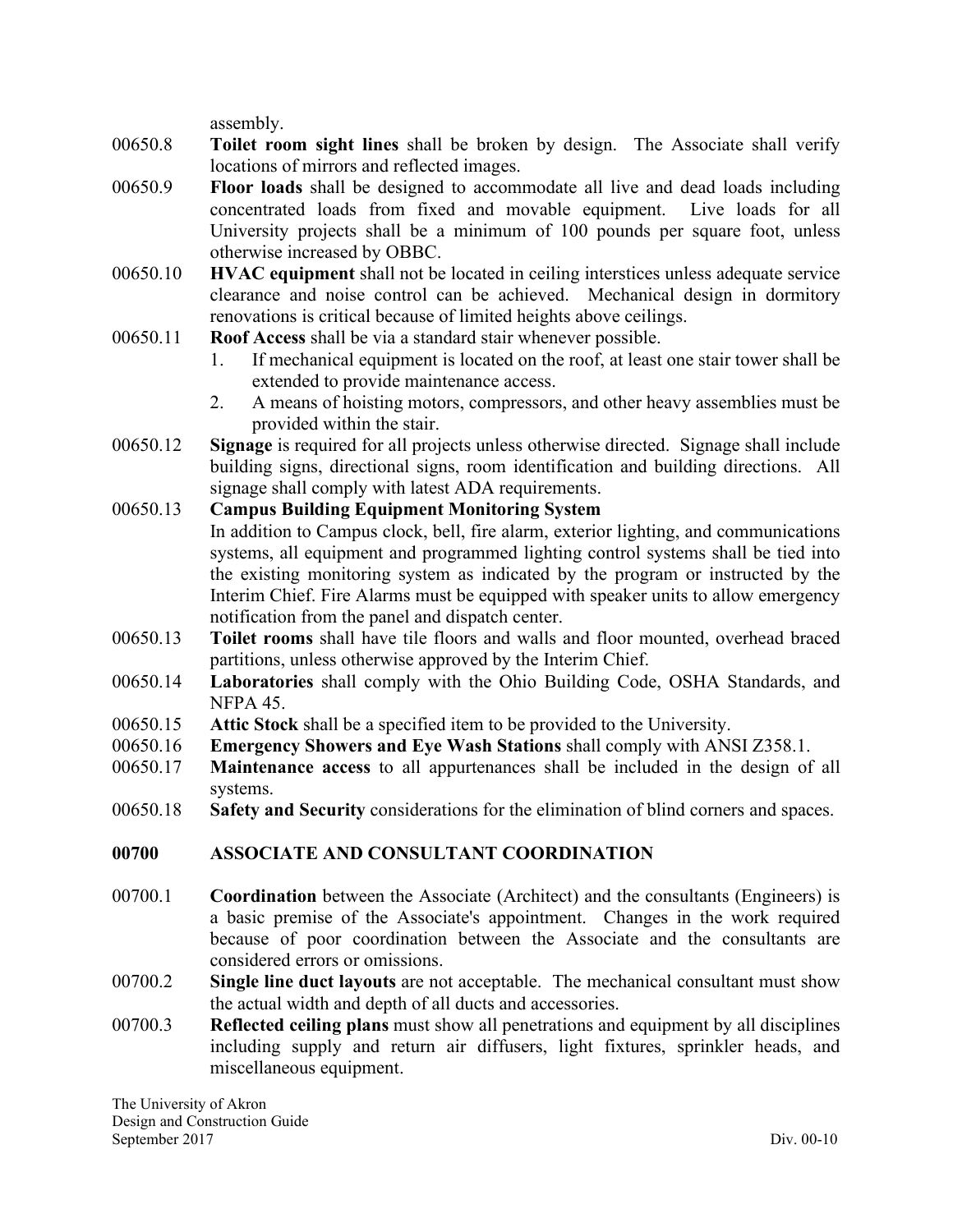- 00700.4 **The architectural design** must provide sufficient space for all mechanical, electrical, and other systems. The architect will require proper installation of all systems in order to minimize the possibility of compromising the architectural design.
- 00700.5 **Projections through the roof** shall be aesthetically acceptable. All projections through the roof shall be shown on the building elevations. Visual screening of roof-mounted equipment is required.

#### **00750 SUBMITTAL FOR REVIEW**

00750.1 **Four (4) sets** of drawings and specifications shall be submitted to the Interim Chief for each stage of drawing review: schematic, design development, and construction document.

00750.2 **The Schematic Design Submittal** shall include:

- 1. **Site plan** showing adjacent buildings, existing and proposed contours, and existing and proposed utilities.
- 2. **Floor plans** showing each room or space, room names and numbers, and equipment layouts if applicable.
- 3. **Finishes and Ceiling heights.**
- 4. **Room numbers** will be assigned by CPFM. The Associate will provide the Department with floor plans for room number assignments. If the Associate assigns room numbers without the approval of the Department, the Associate will be required to change all plans.
- 5. **Exterior elevations**.
- 6. **MEP** selection and distribution concepts with main trunk sizes, preliminary Life Cycle Cost Analysis and controls identification.
- 7. **Cross section** through the entire building, selected to best show the relationships of architectural and engineering features.
- 8. **An isometric diagram** of the building showing all levels.
- 9. **Tabulations** of floor areas and volumes, with separate tabulations for new and renovated areas. The tabulation will include the programmed area for each room.
- 10. **Cost estimate** with square foot and cubic foot unit costs with separate tabulations for new construction and renovated areas.
- 11. **Outline specification** indicating materials, type of construction, plumbing, HVAC, fire protection, and electrical systems.
- 00750.3 **The Design Development** submittal shall include:
	- 1. **Site plan** showing adjacent buildings, existing and proposed contours, and all existing and proposed utilities. Note the statutory requirements for separate site plans for each of the following trades: general, plumbing, HVAC, electrical, and major fire protection systems.
	- 2. **Professional Surveyor's site survey.**
	- 3. **Presentation boards** containing samples of all colors, materials and finishes proposed.
	- 4. **Site development plan** by landscape architect, if included in project scope.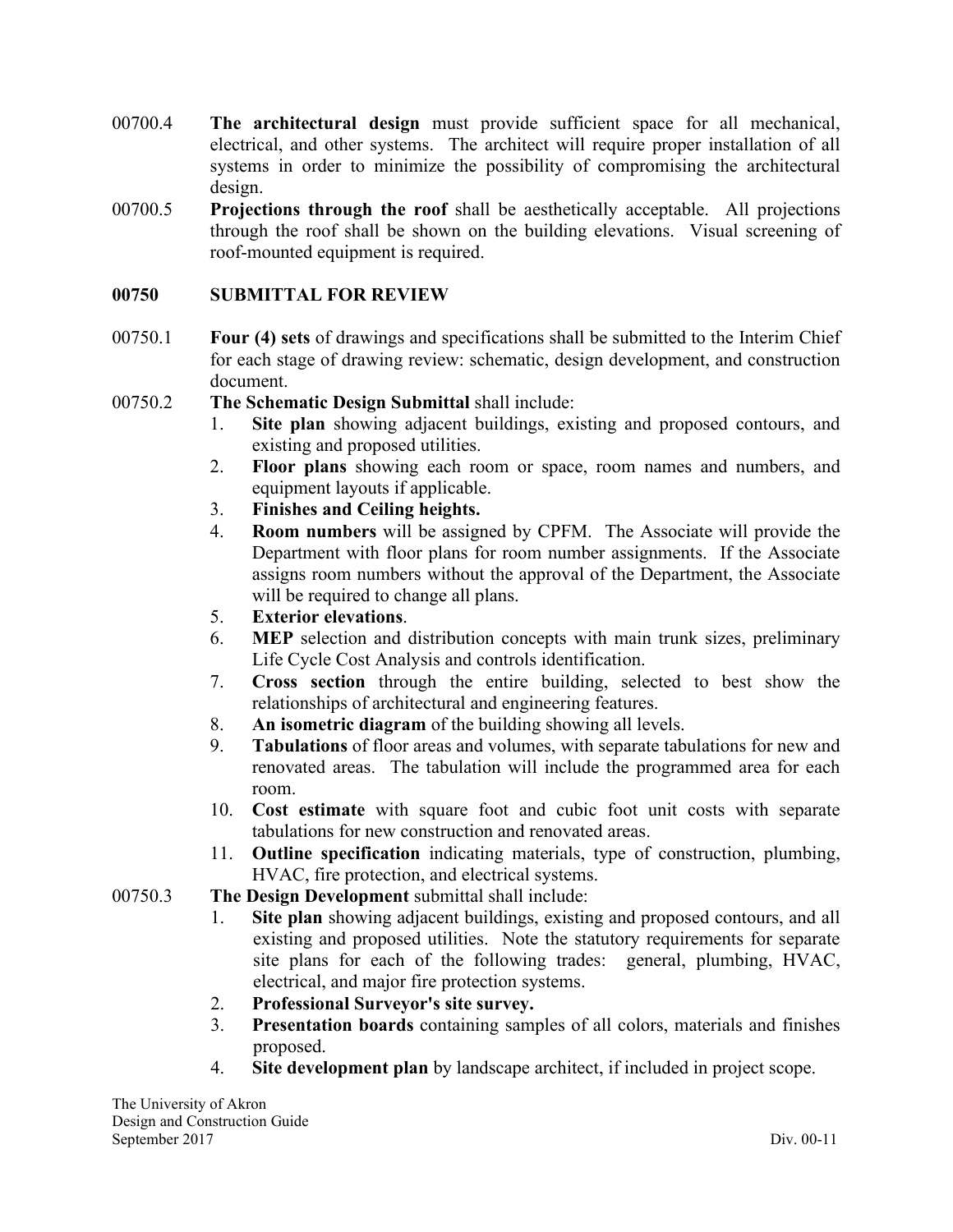- 5. **Floor plans** showing all information from the Schematic Design Phase Submittal plus vertical pipe and duct spaces, structural columns, and other principle architectural and engineering features. Include all door schedule and room finish information and door numbers. Door numbers shall include the room number with a letter suffix.
- 6. **Millwork Designs** including counters, cabinets, and casework.
- 7. **Interior Wall Elevations** indicating appearance and arrangement of wall mounted accessories.
- 8. **Roof plan** showing all high and low points, drains, penetrations, walkways, exposed equipment and piping, roof structures, equipment screens, hatches, fall protection and ladders.
- 9. **Elevations of all exterior sides** of the building showing materials, openings, floor and rooflines, grade and foundation lines, and all items exposed to view above the parapet. Include the elevation of major utilities, which may affect foundation depth, and pavement elevations.
- 10. **Equipment and furniture layouts** for all floors, coordinated with power, voice and data outlets.
- 11. **Structural design** including analysis of loads. Live loads must be noted on all floor plans.
- 12. **Plumbing plans** and riser diagrams.
- 13. **HVAC plans** showing equipment rooms, equipment, and distribution systems.
- 14. **Electrical plans** showing fixtures, equipment, major distribution systems, and all communication outlets (telephone, data, and security).
- 15. **Life Cycle Cost Analysis** for the selected design concept and related economic analyses of sustainable design features.
- 16. **Catalog Sheets** of proposed equipment including hardware, mechanical equipment, lighting fixtures, and switchgear.
- 13. **Tabulations** of floor areas and volumes, with separate tabulations for new and renovated areas. The tabulation will include the programmed area for each room.
- 14. **Cost estimate** with square foot and cubic foot unit costs with separate tabulations for new construction and renovated areas.
- 15. **Outline specifications** including materials, manufacturers of elevator, HVAC, plumbing, fire protection, electrical and miscellaneous fixed equipment. Specification shall define the responsibilities of each trade.
- 00750.4 **The Construction Document Submittal** shall include:
	- 1. **Complete sets** of drawings and specifications in the final form intended for distribution for bidding. During the review period, any changes required by the approving agencies will be made by the Associate.
	- 2. **Drawings and specifications** must be produced to accurately reflect the requirements of each prime contract. The documents shall completely define each bid package in order that omissions and overlaps are avoided. Each prime contract as determined by the Associate, the CM and the Interim Chief would require separate, distinct documents.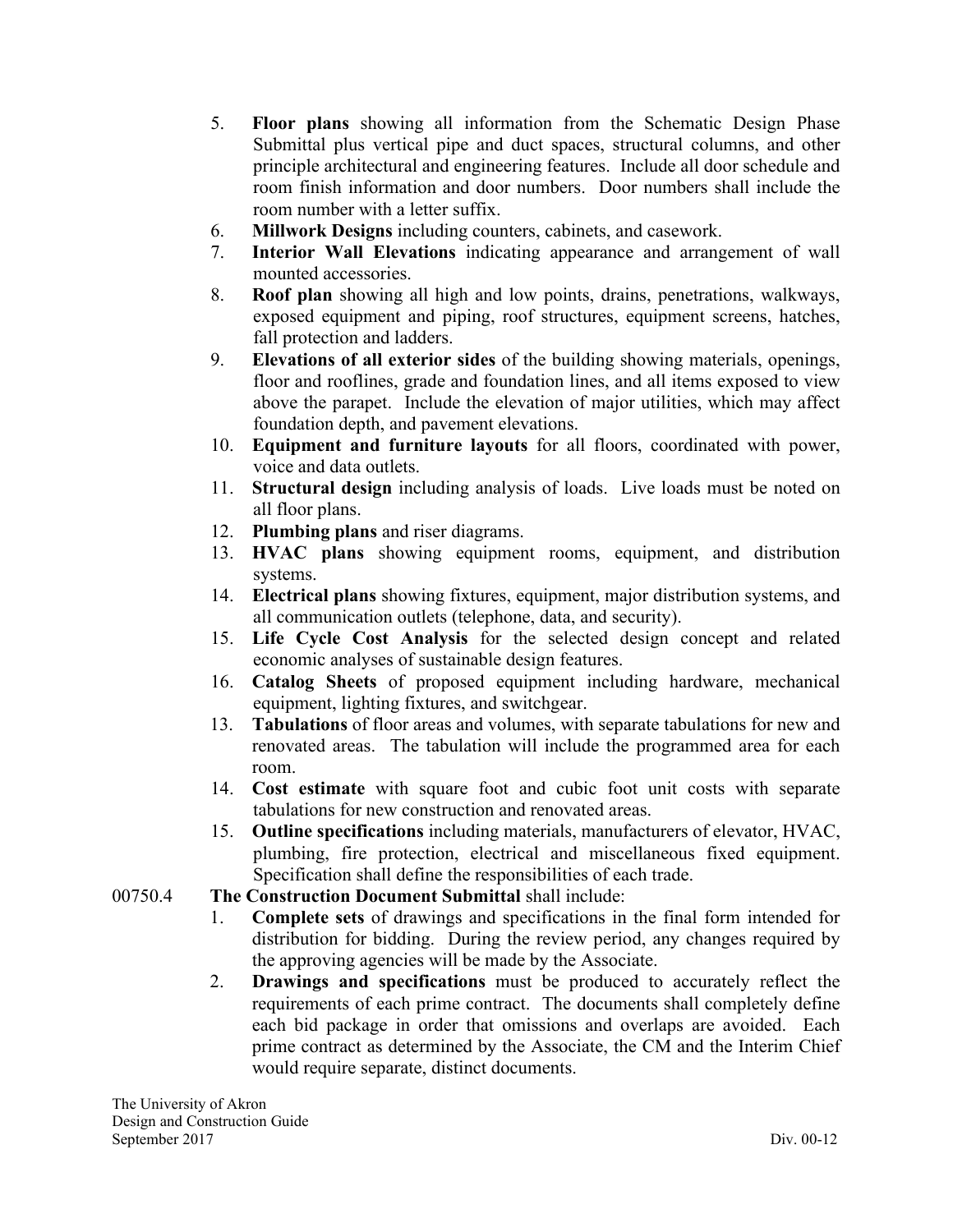- 3. **The Associate and his consultants** shall co-sign a letter to the Interim Chief certifying that they have reviewed, cross checked, and coordinated all documents to avoid errors, omissions, conflicts, and duplications. If the Interim Chief determines that this requirement has not been satisfied, the Interim Chief may reject the entire submittal.
- 4. **Prior to the issuance of the last addendum** during the bid period, the Associate shall certify by letter to the Interim Chief that all comments, changes, revisions, etc. resulting from document review by the University, insurance carrier, State of Ohio Industrial Compliance, the Ohio Facilities Construction Commission, or any other governing agencies have been incorporated into the contract documents. Items, which have been resolved and do not require inclusion in the contract documents, shall also be included in the letter of certification.

#### **00800 CONSTRUCTION DOCUMENT SPECIFICATIONS**

- 00800.1 **Specifications** shall state that all contract documents are based upon the first product named in the specification and the contractor who bids other approved products must include any changes required to accommodate his selected manufacturer.
- 00800.2 **The Associate** is required to insure that all named products are compatible with the basic building design in regard to size, weight, and service. Further, the Associate shall verify that all approved manufacturers provide products, which truly equal or exceed the requirements of the primary product.
- 00800.3 **Computerized specifications** must be edited to suit individual project requirements. The University of Akron will not accept the Associate's "office standard specification" in lieu of a properly edited document. All specifications will be letter size and left hand bound

#### 00800.4 **Certain phrases** are prohibited in the specification:

- 1. "Owner" use "the University".
- 2. "Using Agency" or "User" use "Interim Chief Planning and Facilities Officer."
- 3. "Latest edition" list publication name and number, date of publication and revisions thereto, in effect at the time of bid.
- 00800.5 **Certain materials** and methods of construction are prohibited in unless specifically approved by the Interim Chief:
	- 1. Deduct alternates.
	- 2. Materials, which are not "industry standard" size.
	- 3. Use of explosives for any operation.
	- 4. Powder-driven anchors where their use will damage adjacent or existing materials, equipment, or installations.
	- 5. Unsealed penetrations of wall or floor assemblies.
	- 6. "Or approved equal" is unacceptable in technical specifications. The Associate must specify a minimum of three manufacturers for each product.
	- 7. Asbestos.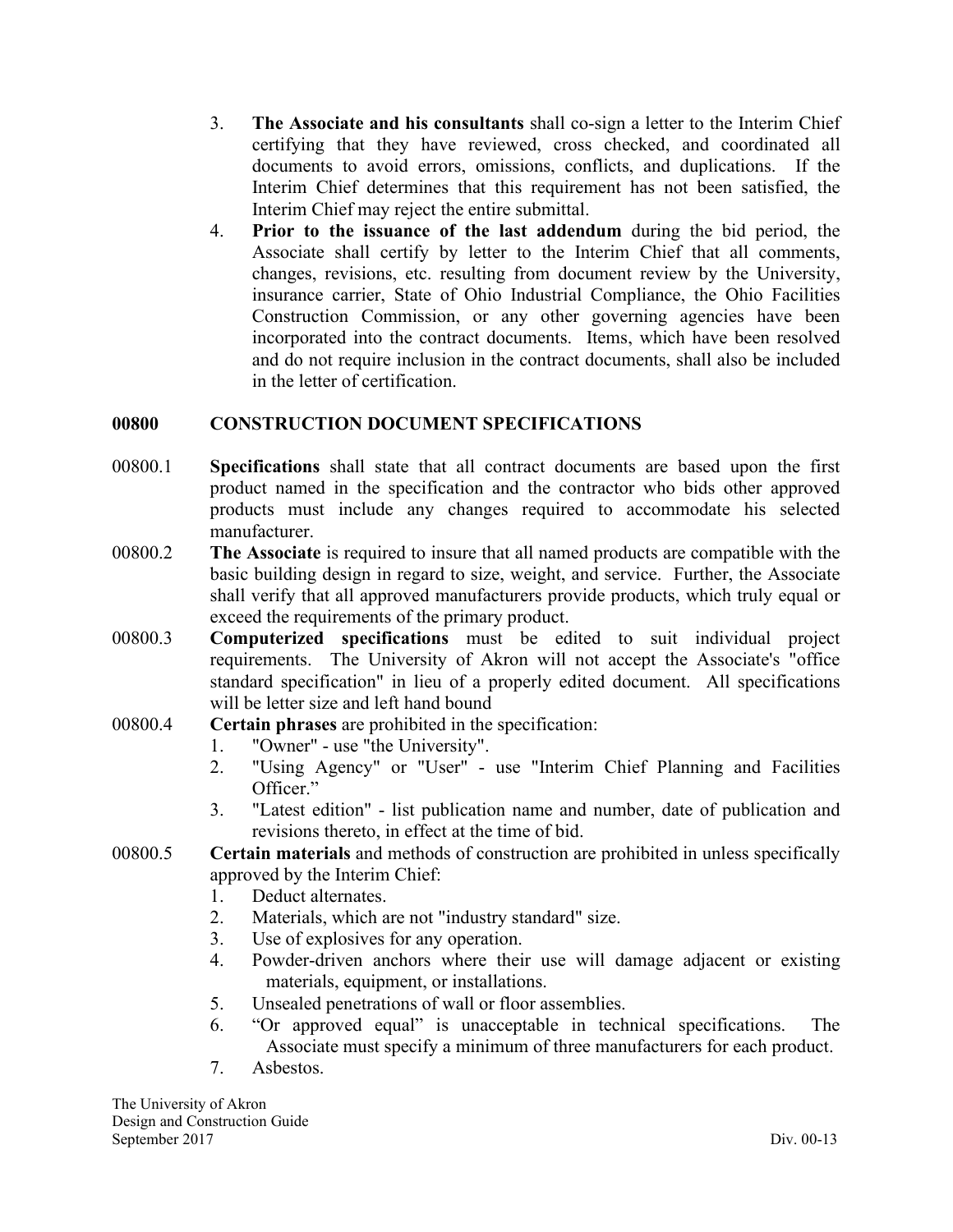- 8. Barbed wire construction fences.
- 9. Wood foundation systems.
- 10. Grit backfill.
- 11. Tar and chip surfacing (except for temporary installation).
- 12. Metal nosings for exterior concrete stairs.
- 13. Surface applied finish and hardener treatment for concrete floors.
- 14. Masonry material allowances.
- 15. Stacked bond masonry.
- 16. Full strength acid or sand blast cleaning of masonry.
- 17. Split masonry coursing at door heads.
- 18. Exposed concrete block.
- 19. Contractor designed metal fabrications.
- 20. Hygroscopic roofing materials.
- 21. Dead level roofs.
- 22. Gypsum, tectum, or other wood fiber roof decks.
- 23. Pitch pans or pitch pockets.
- 24. Bi-fold or bi-passing doors.
- 25. Exterior wood doors.
- 26. Flush or protruding glazing.
- 27. Hardware allowances.
- 28. Floor mounted doorstops.
- 29. Concealed head and floor mounted door closers.
- 30. Concealed rod exit devices.
- 31. Lever type panic exit device.
- 32. Thresholds which exceed 1/2" in height.
- 33. Ceiling suspension systems, which are not independently supported from the building structural system.
- 34. Acoustic ceiling systems used for fire rated ceilings.
- 35. Acoustic ceilings less than 8'-0" above finish floor.
- 36. Pre-molded corners for resilient base.
- 37. Stucco.
- 38. Stair Treads with raised shapes.
- 39. Demountable wall systems.
- 40. Unit kitchens.
- 41. Elevator processors and equipment, which cannot be serviced by the University's elevator maintenance contractor.
- 42. Generic elevator wiring diagrams (wiring diagrams must reflect as-built conditions).
- 43. Utility suspension systems, which are not directly supported from the building structural system.
- 44. Wet piping systems installed over electrical switchgear, transformers, motor control centers, elevator equipment, and computer rooms.
- 45. Under slab or underground glass waste piping.
- 46. Return air plenums.
- 47. Utility suspension systems, which are not directly supported from the building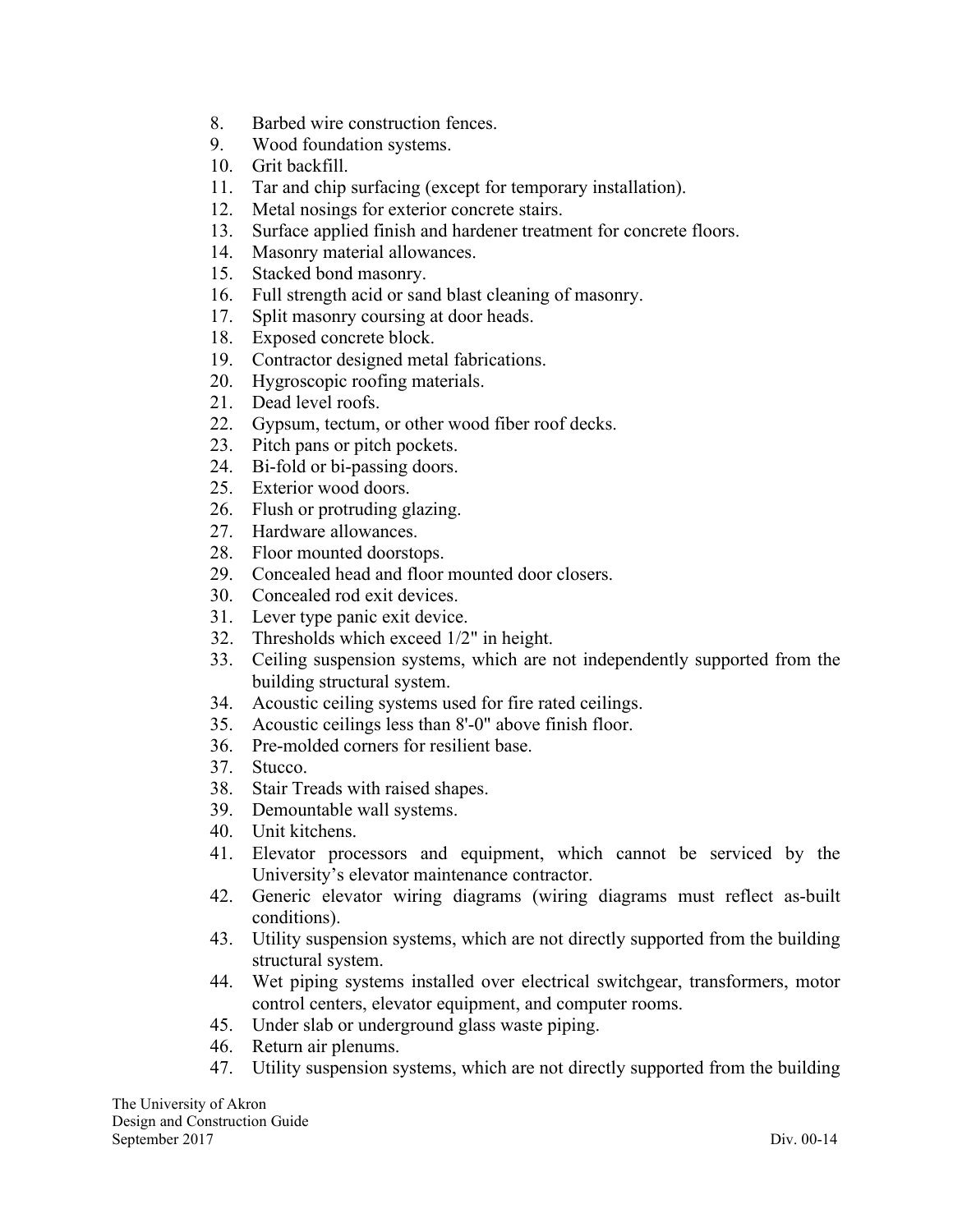structural system.

- 48. Electrical grounding systems specified only by reference to National Electric Code requirements.
- 49. Direct burial electrical cable.
- 50. Hard Bakelite or ceramic electrical insulators.
- 51. Aluminum conduit.
- 52. Cast metal conduit fittings.
- 53. Plastic conduit for interior use.
- 54. Extra flexible non-labeled conduit.
- 55. Inaccessible junction boxes.
- 56. Conduit supported by wire ties.

End of Division 00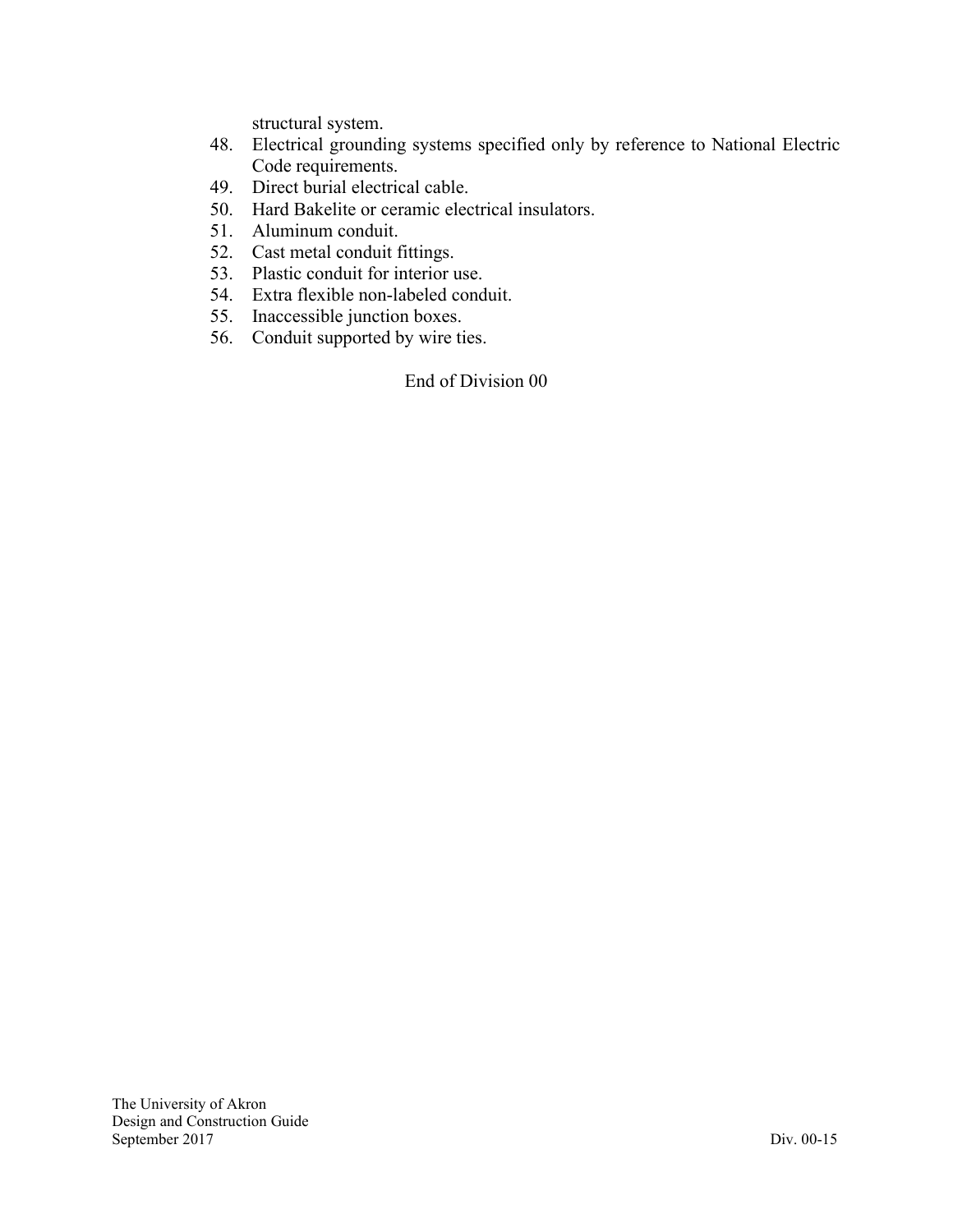## **DIVISION 01 GENERAL REQUIREMENTS**

THE UNIVERSITY OF AKRON DESIGN AND CONSTRUCTION GUIDE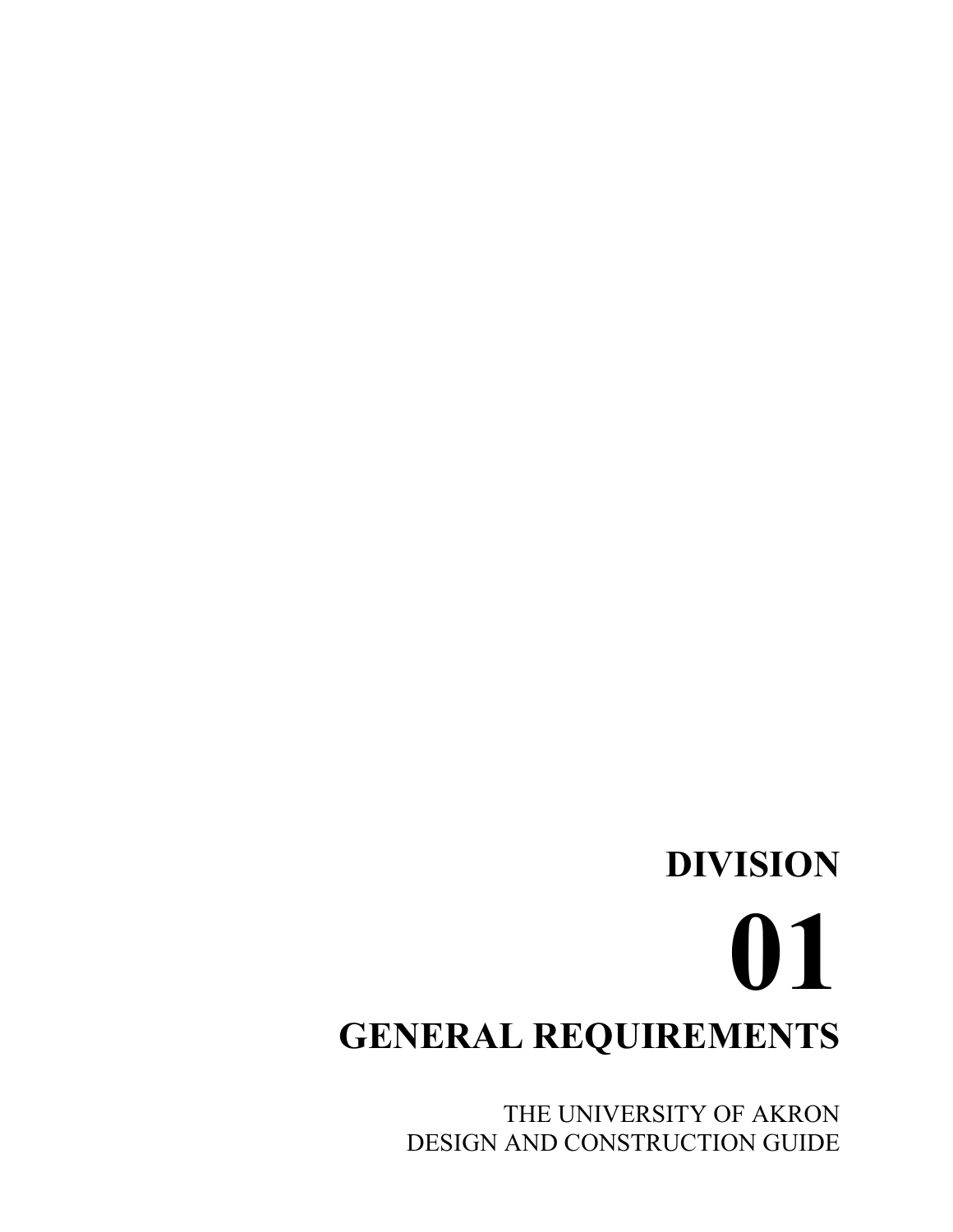#### **DIVISION 01 - GENERAL REQUIREMENTS**

#### **01000 PERFORMANCE**

- 01000.1 **All work** is subject to the Standard Conditions of Contract for Construction, as provided by the University of Akron and "Special Conditions" as written by the Associate and approved by the Interim Chief.
- 01000.2 **Standard specifications** of the Associate's office are not acceptable unless in full compliance with this Design and Construction Guide.

#### **01011 SUMMARY OF THE WORK**

- 01011.1 **A general description** of each prime contract is required. This description should be brief, yet complete enough to indicate the full scope of work for each contract. The proposed use for the building should be explained. Concurrent occupancy of adjacent buildings, or parts of a renovated building should be noted.
- 01011.2 **List all separate contracts** that are required for the project. Separate specifications sections and drawings are absolutely required for each prime contract.
	- 1. **Lead Contractor projects** typically include five prime contracts: General Contract (GC), Plumbing Contract (PC), HVAC Contract (HC), Fire Protection Contract (FPC), and Electrical Contract (EC).
	- 2. **Construction Manager (CM) projects** require additional prime contracts as recommended by the Interim Chief.
- 01011.3 **If additional work** outside the scope of the prime contracts will be performed concurrently with the project, advise the contractors that coordination and cooperation with this work will be required.
- 01011.4 **University furnished** items and any related work required of the prime contractors must be identified to the bidders.
- 01011.5 **Project conditions** such as occupation of buildings, limited scheduling for utility connections, and special events of the University must be identified to the bidders.

#### **01020 ALLOWANCES**

- 01020.1 **The general provisions** of the contract apply to all work specified under allowances.
- 01020.2 **The net cost**, including applicable taxes, of all materials and equipment delivered and unloaded at the project site shall be included in the allowance.
- 01020.3 **The contractor's handling costs** on the site, labor, installation costs, overhead, profit, and other expenses contemplated for the allowance shall be included in the contract sum, not the allowance.
- 01020.4 **Masonry materials** may not be specified by allowance. Provide fully detailed specifications in compliance with Division 4 requirements.
- 01020.5 **Finish hardware** may not be specified by allowance. Provide fully detailed specifications and schedules in compliance with Division 8 requirements.

#### **01030 ALTERNATES**

01030.1 **A limited number of alternates** may be used to insure that the base bid will be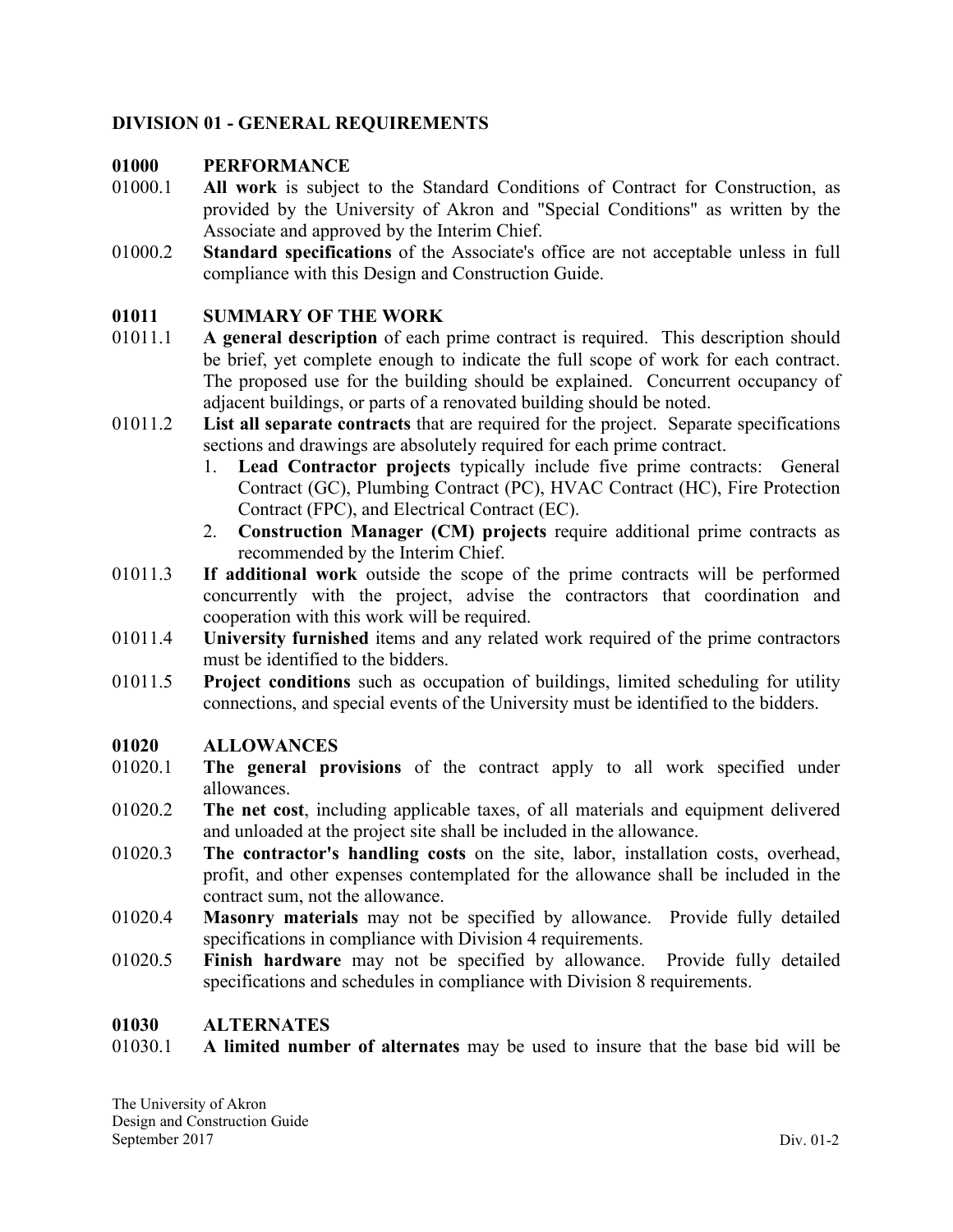within the construction cost estimate and to fully utilize project funds.

- 01030.2 **The designation** for alternates shall be: G-1, G-2, etc. for the General contract. P-1, P-2, etc. for the Plumbing contract. H-1, H-2, etc. for the HVAC contract. FP-1, FP-2, etc. for the Fire Protection contract. E-1, E-2, etc. for the Electrical contract. Alternates for other prime contracts should be listed in numerical order with the prefix used on the drawings for that contract.
- 01030.3 **Alternates** for each prime contract must be coordinated with alternates of other prime contracts. The Associate must determine the applicability of each alternate to all prime contracts, and provide a separate space on the bid form for each alternate.
- 01030.4 **Deduct alternates** are prohibited unless special project conditions exist.

#### **01041 PROJECT COORDINATION**

- 01041.1 **The Pre-Construction Meeting** will be scheduled by the University Representative through the Associate or CM after the award of contracts. All successful bidders, a representative of CPFM, the Construction Manager and the Associate will attend. The Associate or the CM will record the meeting and distribute minutes.
- 01041.2 **Weekly progress meetings** will be scheduled by the Associate, the CM and/or the Lead Contractor with a representative of CPFM, all other prime contractors, and major subcontractors. The time and day of the meeting will be established by the CM or Associate in cooperation with CPFM. The Associate or CM will record the meetings and distribute minutes within five (5) days of the meeting. The frequency of this meeting may be decreased or increased as project conditions determine.
- 01041.3 **Weekly coordination meetings** will be scheduled by the CM and/or the Lead Contractor with the Associate, CPFM, all other prime contractors, and major subcontractors. The GC will establish the time and day of the meeting. The CM or Lead Contractor will record the meetings and distribute minutes within 5 days off the meeting. Note: the recommended time for the coordination meeting is immediately prior to the progress meeting.

#### **01045 CUTTING AND PATCHING**

01045.1 **Each trade** is responsible for his own cutting and patching (If you make a hole, or use an existing hole, you patch the hole). In renovations, each contractor must seal his own work when it penetrates an existing assembly scheduled to remain. All openings that require structural framing shall be assigned to the General Trades Contractor.

#### **01050 FLUORESCENT FIXTURE DEMOLITION**

01050.1 The Contractor is responsible for the collection and disposal of lamps, ballast, and other materials which are considered hazardous and are regulated materials.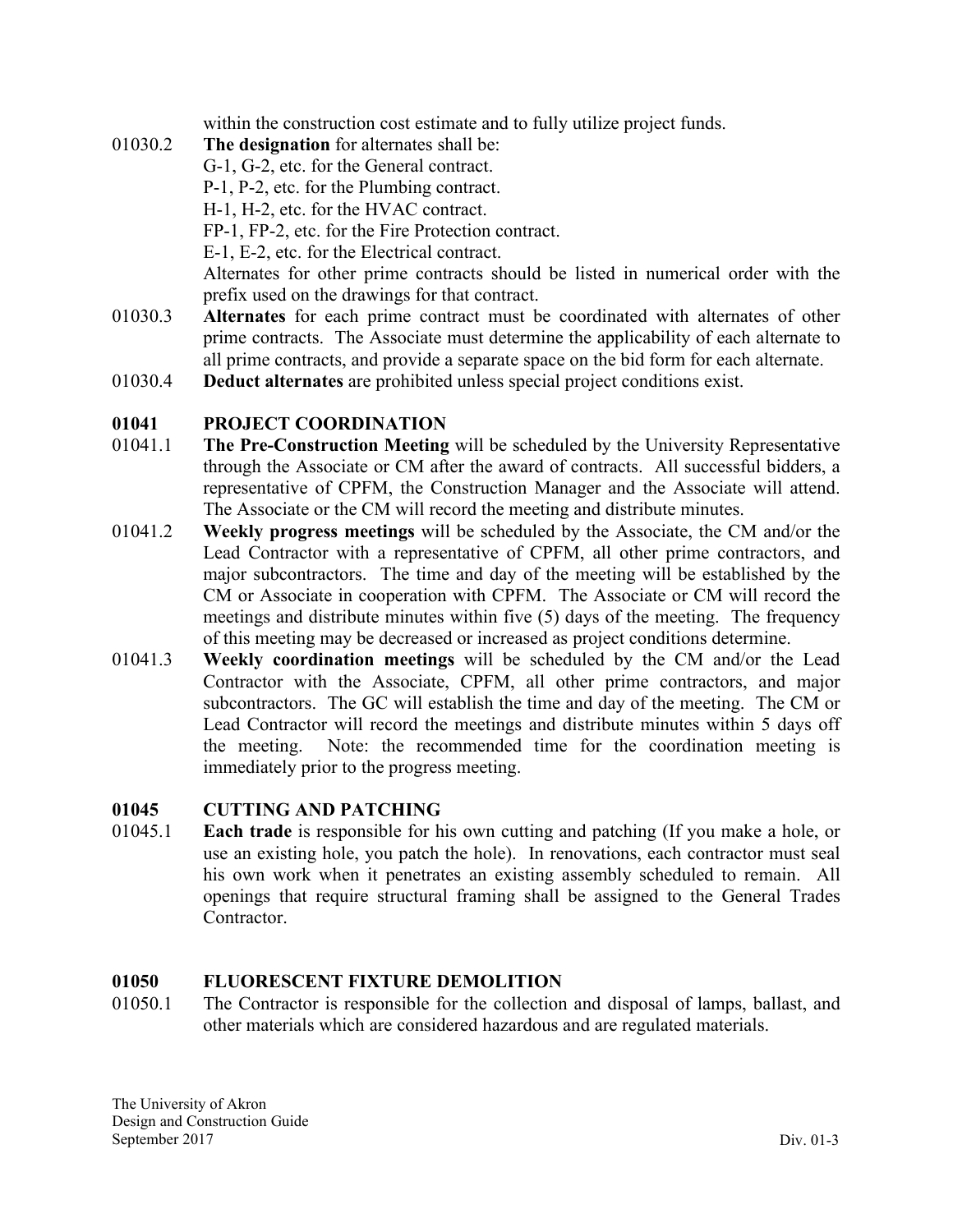#### **01340 SUBMITTALS**

- 01340.1 **Construction progress schedule** is the ultimate responsibility of the Lead Contractor, or the CM. A preliminary schedule will be presented to all other prime contractors for their input. After approval by the Associate, and review by the CPFM, the schedule will be signed by all prime contractors.
- 01340.2 **Field reports** shall be on the form provided by the Ohio Facilities Construction Commission. The Associate shall prepare this report in triplicate and submit to the Project Manager twice monthly. The reports shall be submitted no later than the 14th and the 28th days of each month. If these dates fall on weekends or holidays, the report shall be submitted on the first working day thereafter. Each field report shall include:
	- 1. **Individual prime contractor reports** with the percentage of work complete and a short description (i.e. "3rd floor concrete placed", "building under roof", etc.).
	- 2. **Scheduled completion** date and weeks ahead or behind schedule.
	- 3. **Total project report** including percentage of completion for the total project; scheduled completion date; and weeks ahead or behind schedule. Briefly describe the reasons for variation in the schedule. If the project is behind schedule, describe the methods that will be used to put the project back on schedule.
- 01340.3 **Shop drawings and samples** shall be submitted to the Associate as soon as possible after award of contract.
	- 1. **The contractor shall submit one copy** of all initial shop drawing submittals to the University unless otherwise specified.
	- 2. **The Associate** shall submit one copy of all approved shop drawings, equipment operating manuals, parts lists, etc. to the University, unless otherwise specified.
	- 3. **Specifications for ornamental work** that requires models or patterns, will stipulate that the models or patterns become the property of the University after the work has been installed.
- 01340.4 **Layouts** for structure coordinates, site improvements, utilities, elevations, etc. shall be performed by a licensed engineer or surveyor employed by the contractor performing the work. This information shall be verified periodically as the work progresses.
- 01340.5 **The Lead Contractor or General Trades Contractor) will establish** all grade lines, levels, and benchmarks.
	- 1. **Well-built batter boards** at all corners of the building will be maintained throughout the project.
	- 2. **Bench marks** at each level will be established by this contractor.
	- 3. **Exact partitions locations** on floors as guides to other trades will be established by this contractor.

#### **01400 QUALITY CONTROL**

01400.1 **Each contractor** will be required to include the cost of services by certain specialists in the bid. The Associate or CM shall supervise these services and will furnish reports to the University. Unless specifically approved by CPFM, no testing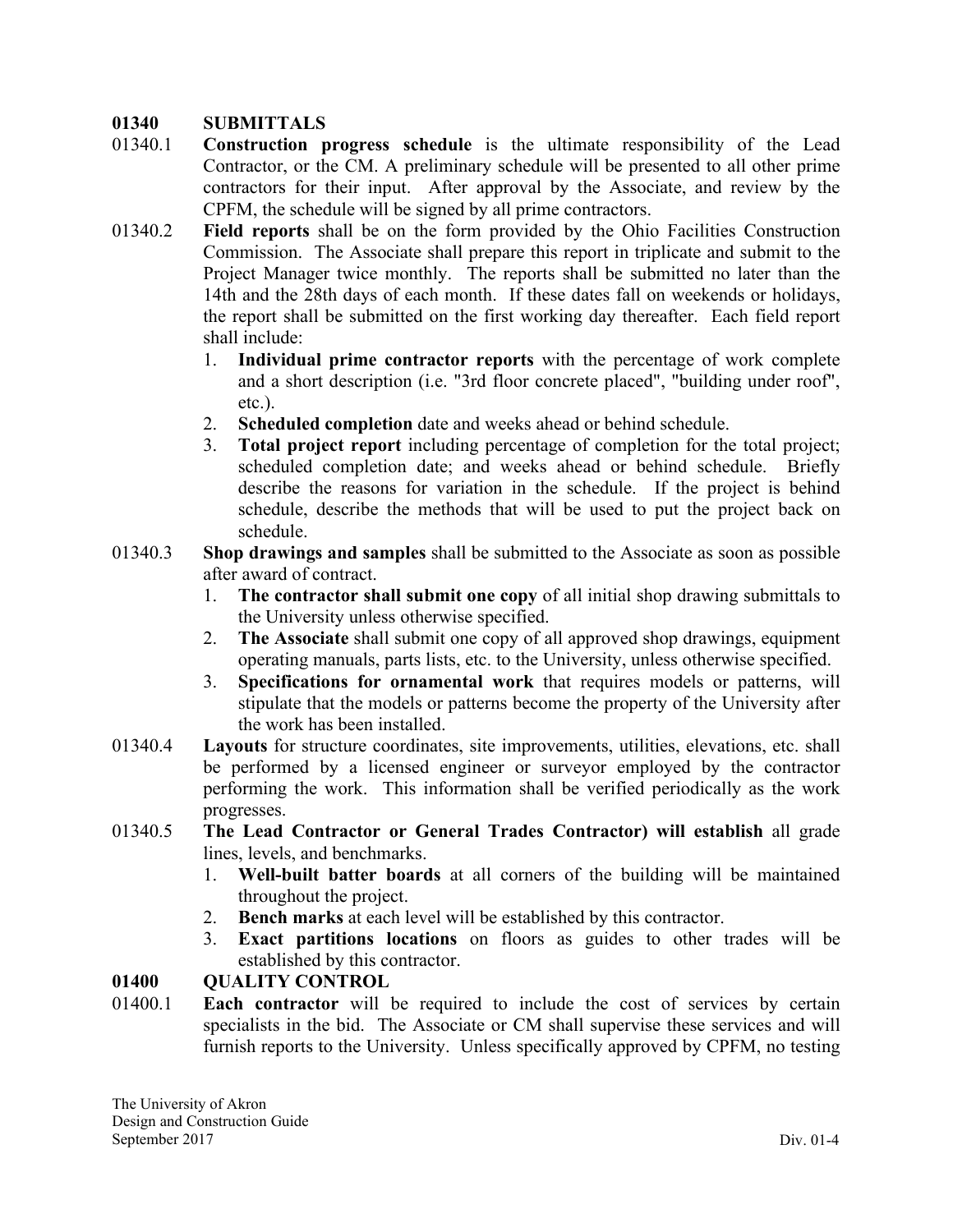will be the responsibility of the University.

- 01400.2 **Each respective specification** section will contain the details of the type service required; methods and frequency of investigations; number and type of reports required; and the method of payment for the specialist's services.
- 01400.3 **The following services** will be performed by qualified independent testing agencies, unless expressly exempted by the University (**note, no testing will be the responsibility of the University, unless specifically approved by CPFM**):
	- 1. **General (or General Trades) Contract**

Soil compaction. Piling and caisson inspection and tests. Concrete sampling and tests. Sound transmission tests. Radiation tests.

- 2. **Plumbing Contract** Supervision of gas piping purging. Water piping sterilization. Sound control tests.
- 3. **Heating, Ventilating, and Air Conditioning Contract** Air and water systems balancing. Soil corrosion analysis for cathodic protection. Sound control tests.
- 4. **Fire Protection Contract** Water flow tests at the source.
- 5. **Electrical Contract** Communications systems tests. Signaling systems tests. Sound control tests.

#### **01506 TEMPORARY FACILITIES**

#### 01506.1 **Utility Connections**

- 1. **The University** will permit the contractors to connect to existing utilities when they are available and shall not charge for electricity, water, or high temperature hot water (HTHW) used. If HTHW is used as a temporary utility, all HTHW shall be returned to the system. When utilities are not available, the contractor responsible for the temporary utility shall arrange with the local utility company for installation of temporary utility service and shall pay all costs involved.
- 2. **Connections to University utilities** shall be arranged by the Associate or CM through CPFM. The Associate shall obtain drawings for existing utilities and include information concerning connections in the contract documents.
- 3. **Connections to City of Akron Water Distribution System** shall be arranged by the Contractor, through the Utilities Business Office at (330) 375-2554.
- 4. **Utility company installations** of temporary services shall be reviewed with CPFM.

01506.2 **Temporary utilities** on typical multiple prime contract projects will be provided as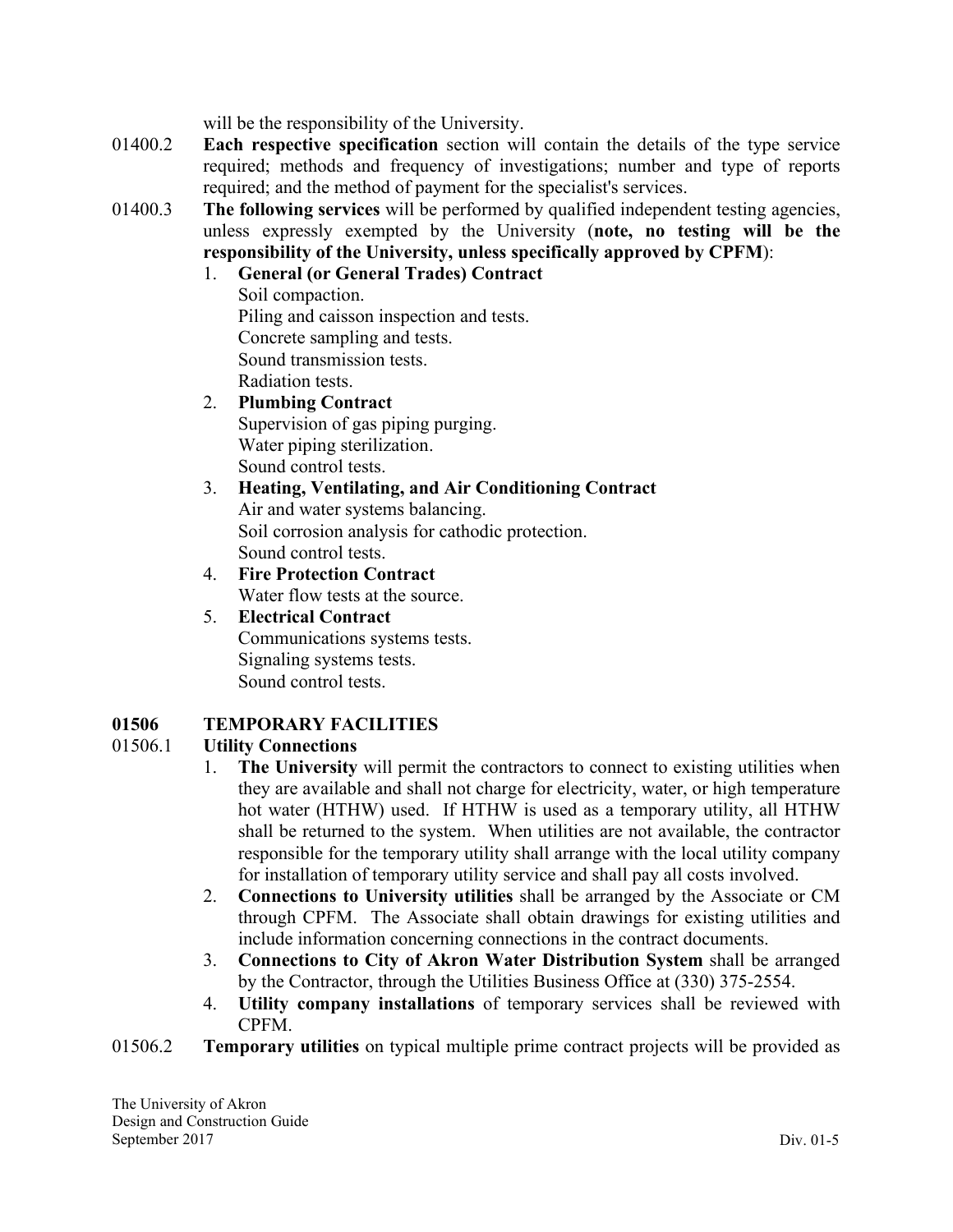follows:

- 1. **Heat**: Lead Contractor or General Trades contractor will provide all temporary heat until weather tight enclosure of the building as determined by the Associate and/or the CM. The HVAC contractor will provide all temporary heat after weather tight enclosure of the building. If the use of new equipment is permitted for temporary heat, the HVAC contractor will be required to provide a complete cleaning of the system and equipment, including new filters, at project completion. The specified warranty for the equipment will commence at that time.
- 2. **Temporary drainage** for the building excavation including trenches, sumps, pumps, or other items as required providing satisfactory working conditions for the execution, completion, and protection of all work shall be provided by the GC. Water shall be directed or pumped to existing sewage systems and shall not be permitted to run across the surface of the ground. Upon completion of basement slab, first level floor, and foundation backfill, temporary sanitary sewer shall be provided by the plumbing contractor.
- 3. **Temporary drainage** for trenches shall be provided by the respective contractor.
- 4. **Water service**: Plumbing contract.
- 5. **Sanitary sewer**: Plumbing contract (include pumps if required).
- 6. **Storm drainage**: By contract providing permanent storm drainage.
- 7. **Electric service**: Electrical contract.
- 01506.3 **Payment for temporary utilities**, if extended from non-University sources, will be the responsibility of the contractor providing the temporary service.
- 01506.4 **Hoisting facilities** for the project shall be provided by the GC. These facilities will be made available to other contractors and subcontractors. Other prime contractors may furnish hoisting facilities if suitable arrangements cannot be made with the GC.
	- 1. **New elevators** may be specified for transportation of workers and materials prior to acceptance by the University. If required, the GC will pay for temporary operators. Any elevator that solely services a space, it should include hangers and pads for use as a freight.
	- 2. **Existing elevators** may not be used for construction unless approved by the University.
- 01506.5 **Noise and dust control** shall be provided by the GC. Specific materials and methods shall be specified by the Associate. Other means of dust and noise control shall be provided by the GC as construction operations dictate. No emission of dust is permitted from the project.

#### 01506.6 **Site access**

- 1. **Entrances and exits** for the public must be maintained during periods of joint occupancy.
- 2. **A 6-foot high construction fence** with gates and OSHA approved "No Trespassing" signs shall be erected at the perimeter of the project. The fence location shall be approved by the University and shall be shown on the site plan. Barbed wire is prohibited. The Construction Manager or the Lead Contractor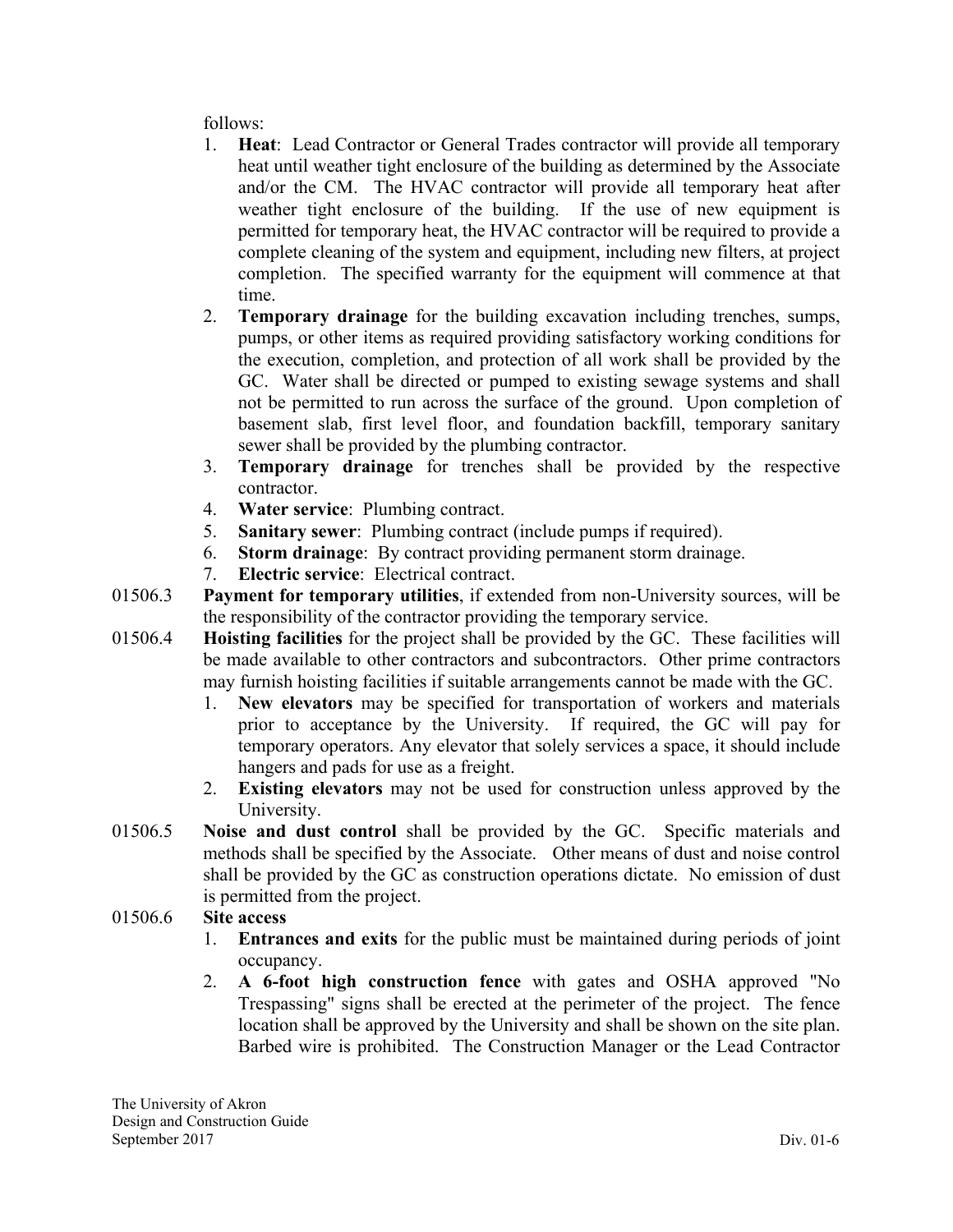shall lock Gates after working hours. Keys to double locks will be furnished to CPFM.

- 3. **Keys** and locks for construction will be provided by the Lead Contractor or Construction Manager. If University doors are used for site security, the General Trades Contractor shall arrange and pay for a temporary cylinder. The Construction Manager or Lead Contractor shall be responsible for coordination of access by all trades, and shall restore the door to its original condition.
- 4. **Vehicular access** to the site shall be provided and maintained by the General Trades Contractor.
- 5. **Parking and loading areas** will be limited to the building site when space permits. Otherwise, all contractors are required to purchase parking permits for all vehicles for parking in University lots. (www.uakron.edu/parking)
- 6. **Traffic flow** shall be maintained at all times. If traffic flow must be interrupted, the contractor will notify the CM, the Associate and the University two weeks prior to the work. The contractor will be required to post the construction area with warning signs that comply with the State Highway Signage Manual. All temporary signs shall be removed after the pavement is fully restored.
- 7. **Street debris** including mud and spillage caused by the work shall be removed immediately by the Lead Contractor or General Trades Contractor. Failure to clean public and University rights of way may result in the University performing the work and back charging the contractor.
- 8. **Repair** of damaged streets, roads, or other facilities shall be the responsibility of the contractor causing the damage, at no expense to the University. Work shall be performed to the satisfaction of the University and/or the City of Akron.
- 01506.7 **Project identification sign** requirement of the General Conditions may be waived by the University for small projects or renovations. Otherwise, the Lead Contractor will provide the sign including shop-drawing submittal for approval.
	- 1. **The location of the project sign**, if required, will be approved by the University and will be shown on the site plan.

#### 01506.8 **Field office**

- 1. **The Lead Contractor is required** to furnish a job office trailer with sufficient space for all prime contractors, subcontractors, and the Associate's field representative.
- 2. **The Lead Contractor's or Construction Manager's representative** shall be present in the job office or on the building site, or otherwise readily available by phone at all times during the work.
- 3. **The office** facilities shall include: locks; telephone; facilities for all project meetings; and space for the Associate's field representative including desk, plan rack, file cabinet, and telephone.
- 4. **Each contractor** may provide its own field office trailer if site area permits.
- 5. **Offices within the building** may be established if the project size warrants, provided that this use does not adversely affect progress. The University must approve use of the building for temporary office use by the contractors.

#### 01506.9 **Materials and equipment**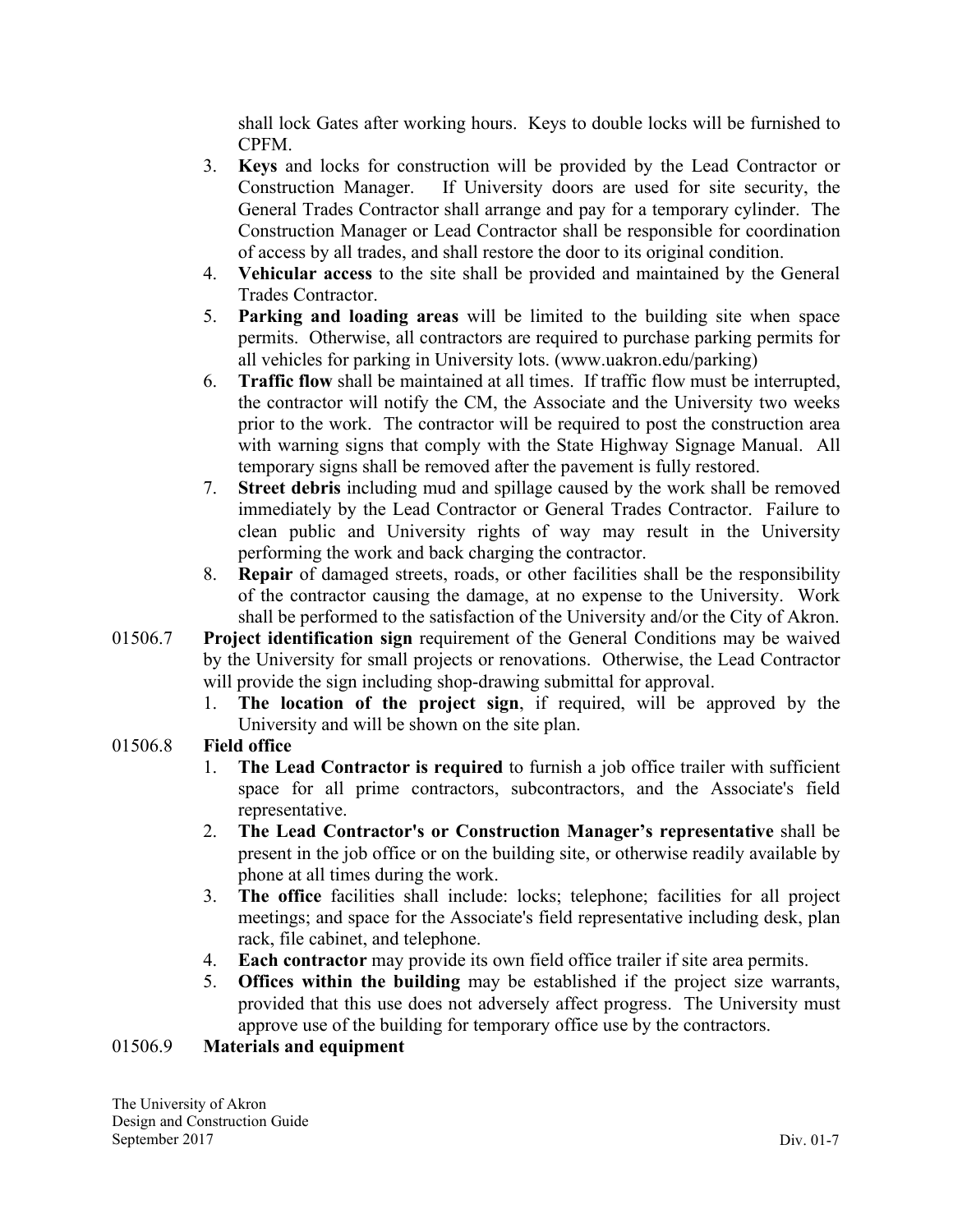- 1. **The University** will not sign for, pay for, or otherwise accept materials for the contractors. All shipments are to be addressed to the contractor and delivered to the project site. Deliveries to The University of Akron, which arrive at the Administrative Services Building, will be returned to the sender.
- 2. **Transportation and handling** is the responsibility of the contractors. The Associate and CM, by visual observation and checking of the contractors' estimate for partial payment, shall control deliveries to the site to avoid congestion of storage areas with materials that cannot be installed in a reasonable time.
- 3. **Storage and protection** of building materials and equipment is required of each contractor and will include weather tight sheds of sufficient size to store all materials which might be damaged by the weather. All outdoor storage (when permitted by the specification) must be limited to the area within the construction fence. Small sheds shall be painted with one coat of paint (color to be selected by the University). Small identification signs are permitted.
- 4. **Storage of materials within the building** shall not obstruct any of the work, or entrances and exits of the building. Material storage within the building must be agreeable to all prime contractors.
- 5. **Storage of University equipment** will be required shortly before beneficial completion. The contractors shall make available large rooms at or near grade level for this use.
- 6. **Protection of University equipment** stored on site is required of all contractors; similar to the protection afforded other contractor's materials and equipment.

#### **01631 MANUFACTURERS**

- 01631.1 **Three manufacturers** are required to be specified for each product unless otherwise approved by CPFM (with the exception of door locks, cylinders, or other noted items).
- 01631.2 **Specified manufacturers** must be provided unless approved by the Associate in writing (addendum) prior to receipt of bids.
- 01631.3 **Single manufacturers**, when specified, are products that the University maintains with its existing parts inventory.
- 01631.4 **The following list of certifications** and other submittal is required, in addition to guarantees, to assure quality of materials and workmanship:

| <b>General Contract</b>   |                                      |
|---------------------------|--------------------------------------|
| Reinforcing steel         | Mill certificate                     |
| Insulating concrete decks | Manufacturer's certificate           |
| Face brick                | Efflorescence test results           |
| Masonry restoration       | Subcontractor's record of experience |
| Steel joists              | Manufacturer's certificate           |
| Metal decking             | Manufacturer's certificate           |
| Caulking and sealants     | Subcontractor's record of experience |
| Metal windows             | Performance reports                  |
|                           |                                      |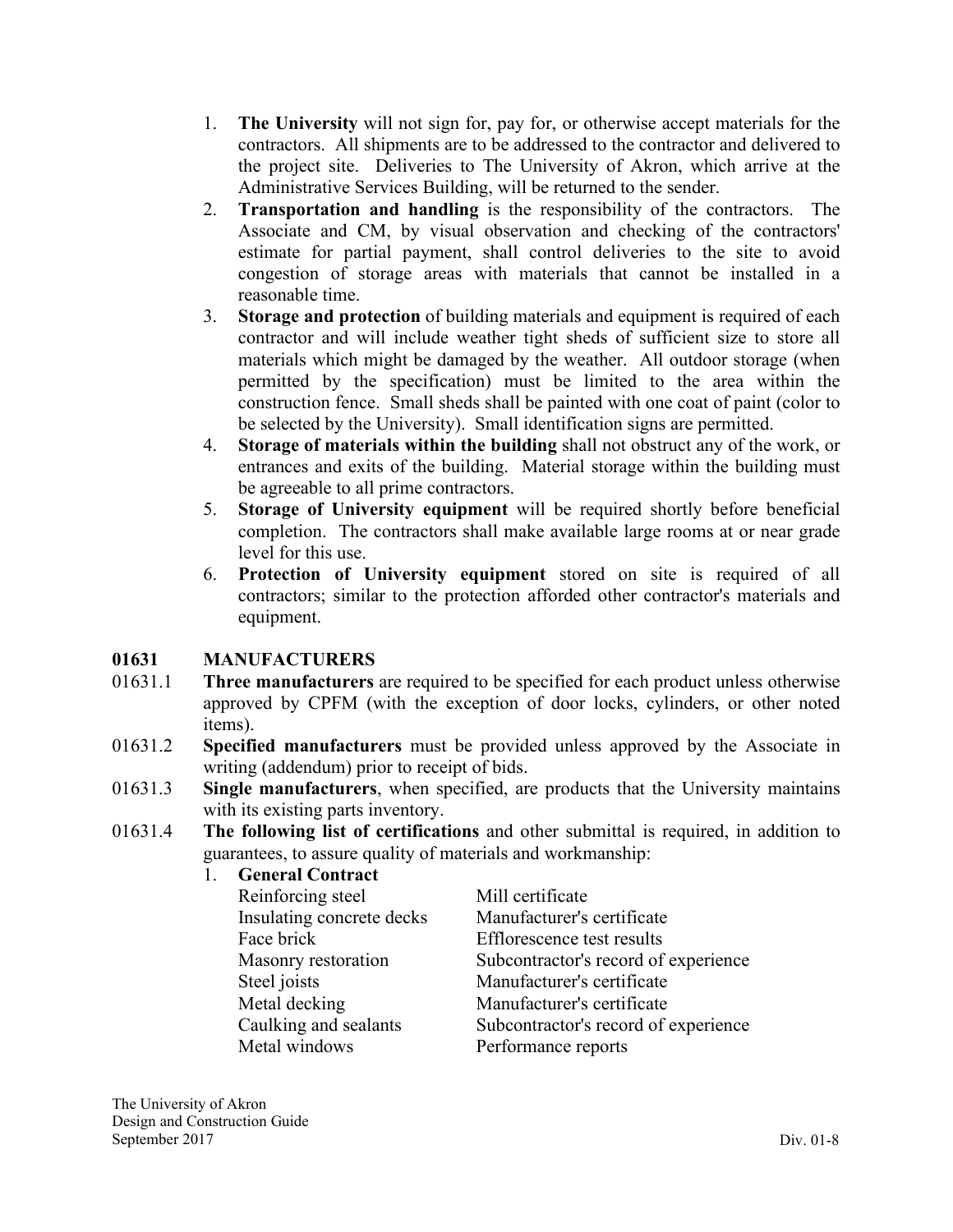|    | Reflective insulating glass                                | Performance reports                          |
|----|------------------------------------------------------------|----------------------------------------------|
|    | Finish hardware                                            | Submit samples to CPFM.                      |
|    | Fire rated ceilings                                        | Installer's certificate                      |
|    | Resilient flooring                                         | Manufacturer's certificate                   |
|    | Carpet and padding                                         | Manufacturer's certificate                   |
|    | Painting                                                   | Manufacturer's and installer's certificate   |
|    | Fire resistive coatings                                    | Manufacturer's certificate                   |
|    | Laboratory equipment                                       | Manufacturer's financial statement           |
|    | Radiation protection Installer's certificate               |                                              |
|    | Elevators                                                  | Maintenance service                          |
| 2. | <b>Plumbing Contract</b>                                   |                                              |
|    | Soil, waste, and vent piping                               | Inspection certificate                       |
|    | Underground services piping                                | Test reports                                 |
|    | Interior piping                                            | Test reports                                 |
|    | Gas service and piping                                     | Recording line charts                        |
|    | Fire lines                                                 | Test reports                                 |
| 3. | <b>Heating, Ventilating, and Air Conditioning Contract</b> |                                              |
|    | <b>Boilers</b>                                             | Safety and function tests                    |
|    | Refrigerant lines                                          | Certificate of compliance with USA Standards |
|    | Fan ratings                                                | Test performance seals                       |
| 4. | <b>Electrical Contract</b>                                 |                                              |
|    | Primary cable installations                                | High voltage d-e proof tests                 |
|    | Cable splicing                                             | Installer's certificate                      |
|    | Lightning protection                                       | U.L. Master Label                            |

#### **01700 PROJECT CLOSEOUT**

- 01700.1 **Final clean-up** of the project shall be assigned to the GC, and shall include cleaning of all horizontal surfaces, windows (inside and outside), light fixtures, convector cabinets, exposed piping and structure, equipment, HVAC grilles, and plumbing fixtures. Remove all manufacturers' labels that are not specified to remain.
	- 1. **A competent janitorial subcontractor** experienced in construction site cleaning shall be employed to perform final clean up.
	- 2. **Carpeting** shall be cleaned by vacuuming. Hard surface floors shall be wet mopped and sealed or waxed with materials that are currently used by the University (unless prohibited by the manufacturer).
	- 3. **Final clean up shall be complete**, suitable for immediate occupancy by the University.
- 01700.2 **Affidavits, bonds, and guarantees** are required in addition to the standard forms required by the contract documents. These documents should be included in the Operating and Maintenance manuals that are to be submitted by each contractor. Include similar statements in each technical specification section, similar to the following:

#### 1. **Affidavits**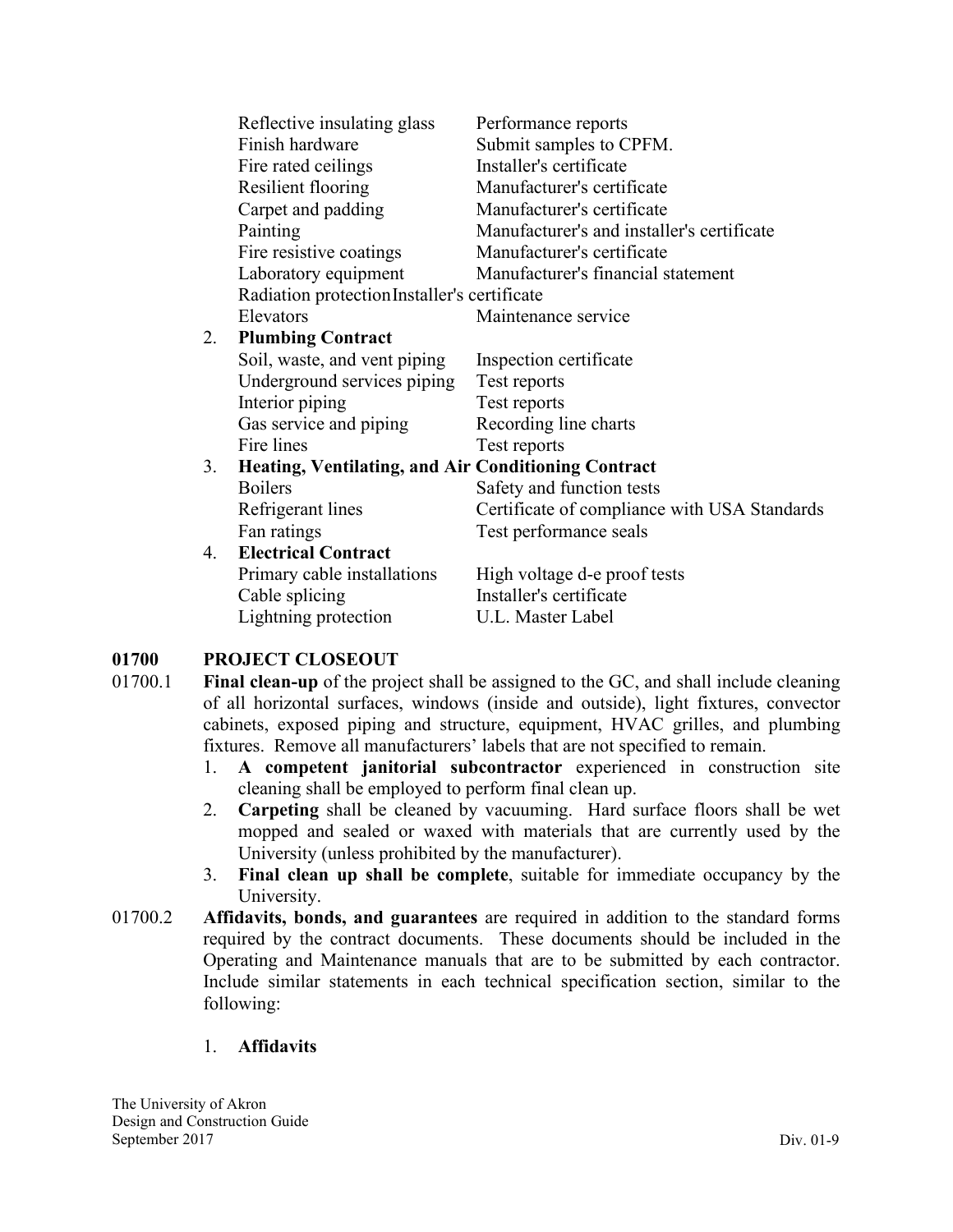|    | Resilient flooring,        | from manufacturer and installer        |
|----|----------------------------|----------------------------------------|
|    | Carpet and padding         | from manufacturer and installer        |
| 2. | <b>Bonds</b>               |                                        |
|    | Roofing                    | 15 year guarantee                      |
|    | Steel metalwork            | 5-year guarantee                       |
|    | Membrane waterproofing     | 5-year guarantee                       |
| 3. | <b>Extended Guarantees</b> |                                        |
|    | Caulking and sealants      | 5-year guarantee                       |
|    | Metal windows              | 2-year guarantee for windows,          |
|    |                            | 5-year guarantee for weather stripping |
|    | Wood doors                 | Lifetime guarantee                     |
|    | Tinted glass and           |                                        |
|    | Insulating glass           | 5-year guarantee                       |
|    | Chalk and marker boards    | 20 year guarantee                      |
|    | Water chillers and air     |                                        |
|    | Cooled condensers          | 5 year guarantee                       |

- 01700.3 **Project record drawings** shall be provided by the Associate after final acceptance of the project.
	- 1. **Revise tracings** to show as built conditions, including the revision date and the words "As Built". Deliver two sets of reproducible prints and one electronic copy, in a format approved by Capital Planning and Facilities Management, of the drawings to CPFM with a letter certifying that "As Built" conditions are shown.
	- 2. **The contractors' responsibilities** regarding as built drawings are stipulated in Article 6 of the General Conditions of the specifications.
- 01700.4 **Equipment demonstrations** shall be scheduled by the respective contractors with the Associate, the CM and the University representative.
	- 1. **The Associate** shall attend each demonstration with the engineer responsible for the design of the system. The University representative will invite interested University personnel.
	- 2. **An explanation** of mechanical, electrical, and control system operations shall be composed by the engineer in layman's terminology. Multiple copies of this explanation shall be distributed to all persons at the demonstration.
- 01700.5 **Operation and Maintenance (O & M) Manuals** are required to be submitted in triplicate by each prime contractor. Submittal shall be 8 1/2" x 11" format in looseleaf binders with label pockets on the front and the binding. Each applicable section of the specification shall direct the contractors to include data in the  $\overline{O} \& M$  manuals.

| <b>ITEM</b>           | <b>DATA REQUIRED</b>                                      |
|-----------------------|-----------------------------------------------------------|
| Elevators             | O & M instructions and project specific wiring diagrams   |
| Piping systems        | Printed diagrams showing tagged valves                    |
| <b>HVAC</b> controls  | Printed diagrams and operating instructions               |
| Valves                | Type-written directory of tagged valves                   |
| Communications        | Point-to-point wiring diagrams and operating instructions |
| Motor control centers | Overload heater charts                                    |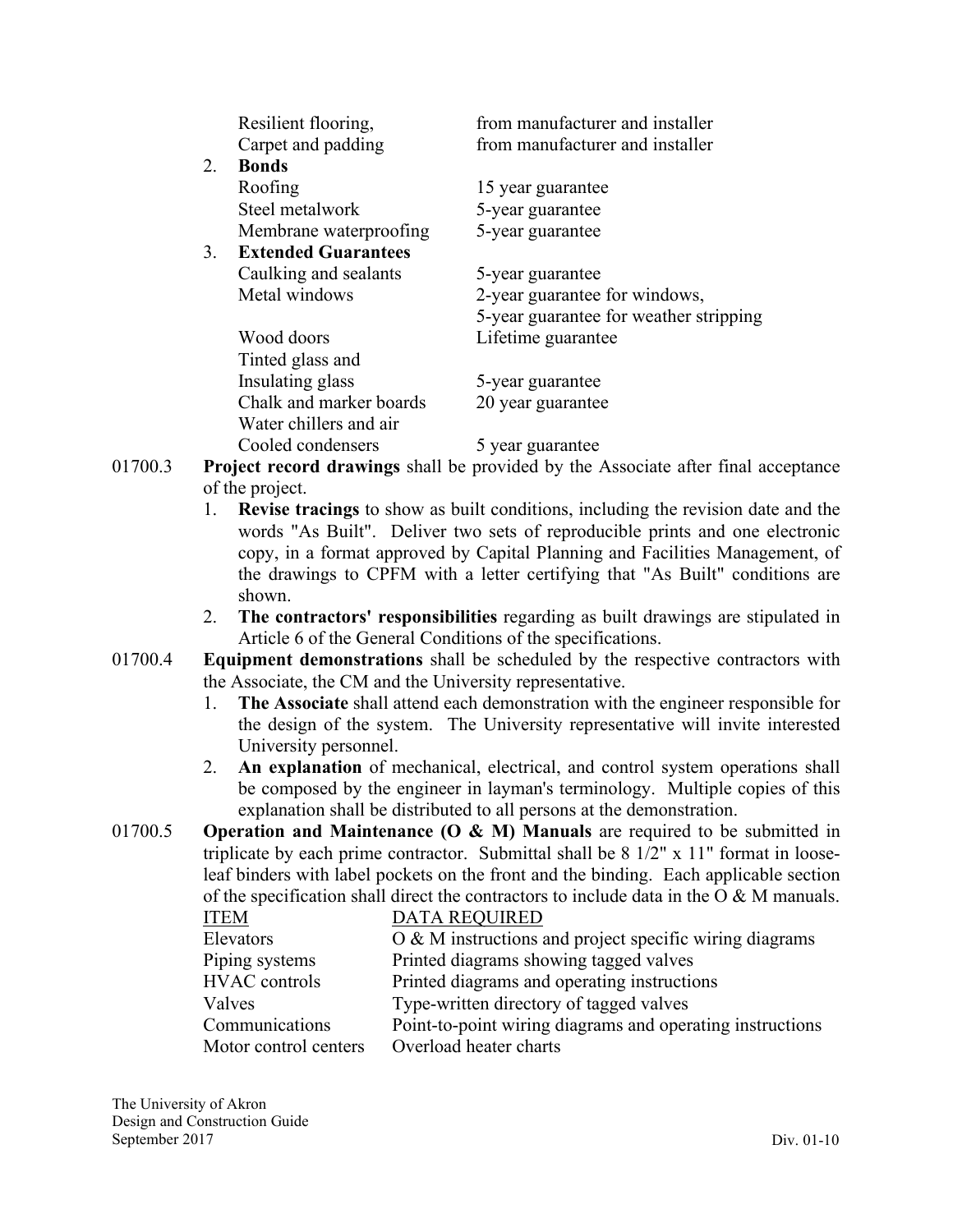Equipment Operating instructions

01700.6 **Final inspection procedures** shall be as defined in the article entitled "Contract Completion" in the General Conditions of the specifications and in the article entitled "Acceptance of the Project" in the Ohio Facilities Construction Manual.

End of Division 01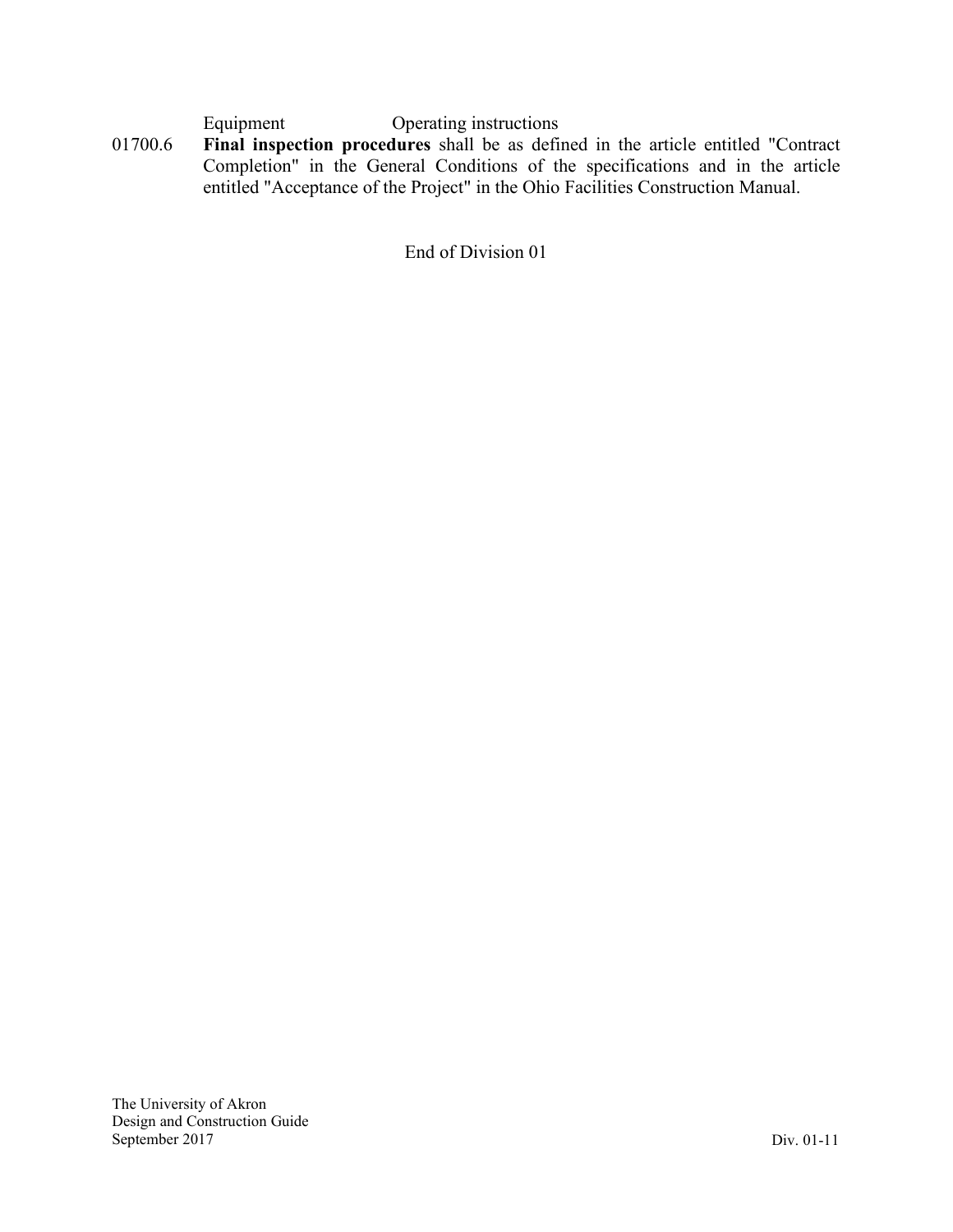## **DIVISION 02 EXISTING CONDITIONS**

THE UNIVERSITY OF AKRON DESIGN AND CONSTRUCTION GUIDE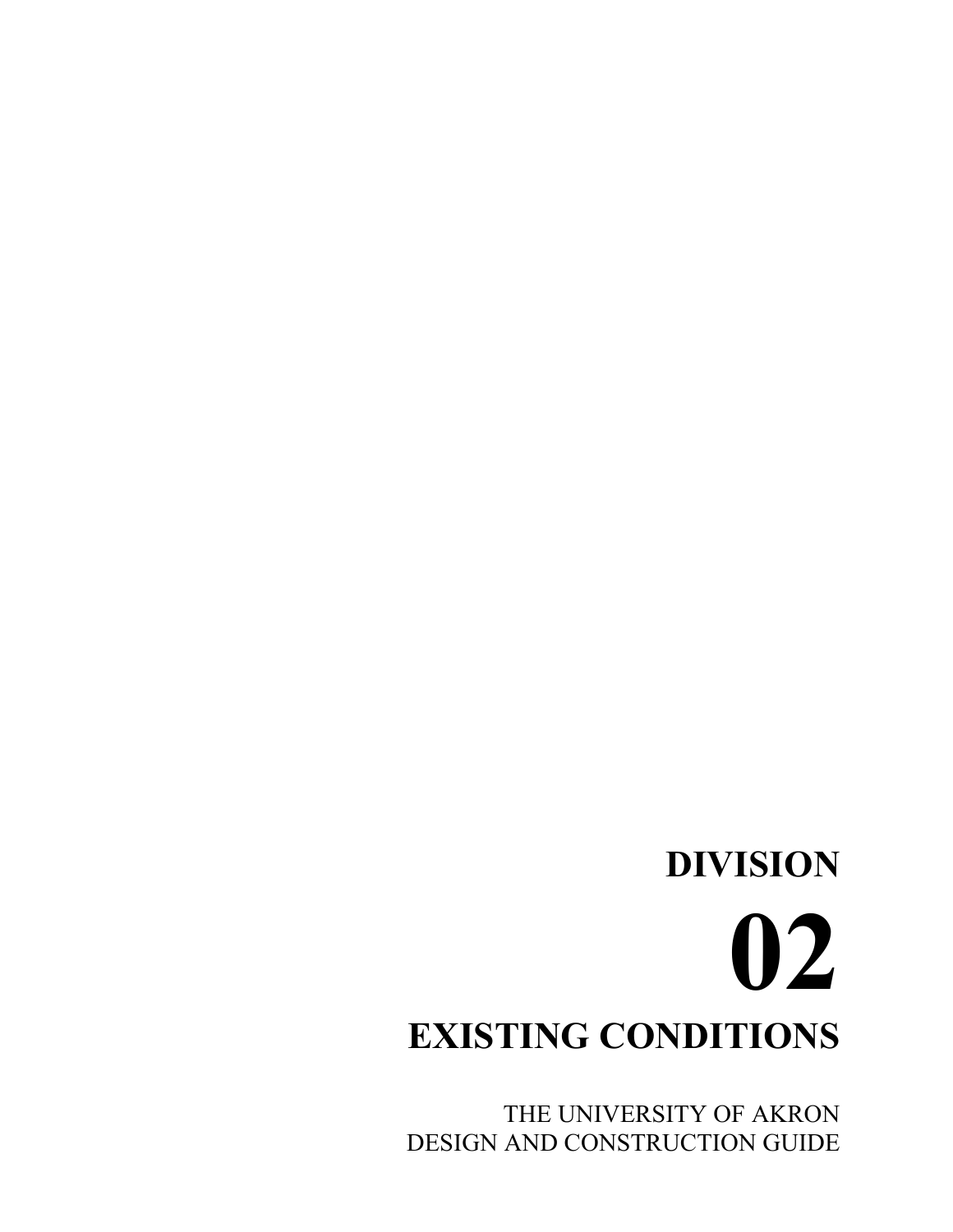#### **DIVISION 02 –EXISTING CONDITIONS**

#### **02000 GENERAL REQUIREMENTS**

- 02000.1 **The Associate** shall consult CPFM during the early planning stage of the project concerning existing utilities; alterations to existing campus drives, parking areas, and walkways; removal vs. relocation of trees and shrubs; and access to and from the site.
- 02000.2 **The Associate** shall be responsible to prepare a subsurface investigation report consisting of test borings, laboratory testing and engineering analysis.
- 02000.3 **Existing utility** locations shall be determined by the Associate in the preparation of plans for boring locations. Associate shall locate borings to avoid these utilities. Notify CPFM to schedule the work. Significant amounts of underground utility information is available at CPFM
- 02000.4 **Boring locations and sections** showing all soil conditions shall be shown on the drawings. The specifications shall state that the information is for the contractor's use and shall hold the University harmless for the accuracy of the information.
- 02000.5 **Historical items**, relics, and similar objects including, but not limited to, corner stones and their contents, commemorative plaques and tablets, antiques, and other items of interest or value to the University, that may be encountered during demolition activities. Upon discovery of such items demolition shall be stopped to allow the University opportunity to investigate the site and determine if the discovery is important enough to interrupt work.

#### **02060 SITE DEMOLITION**

- 02060.1 **Remove existing foundations** in open areas to a minimum depth of 3' below finish grade, or below the lowest floor of a proposed building. If any portion of existing foundations remains, they must be shown on the "As Built" drawings.
- 02060.2 **Indicate extent** of demolition on drawings where new structures will replace existing.
- 02060.3 **Existing slabs** scheduled to remain under fill for new structures shall be broken to provide for drainage.

#### **02200 ASSESSMENT**

- 02200.1 **All Surveys** shall be created in AutoCAD based on the Ohio State Plane Coordinate System, North American Datum 1983 (feet) [OSPCS NAD83 (feet)].
- 02200.2 **The University** shall receive an electronic copy of the file containing the drawing and survey points.

#### **02700 SITE DRAINAGE**

02700.1 **Although normally part of the general contract**, site drainage may be better executed if included in the plumbing contract. Consult CPFM for individual project recommendations.

End of Division 02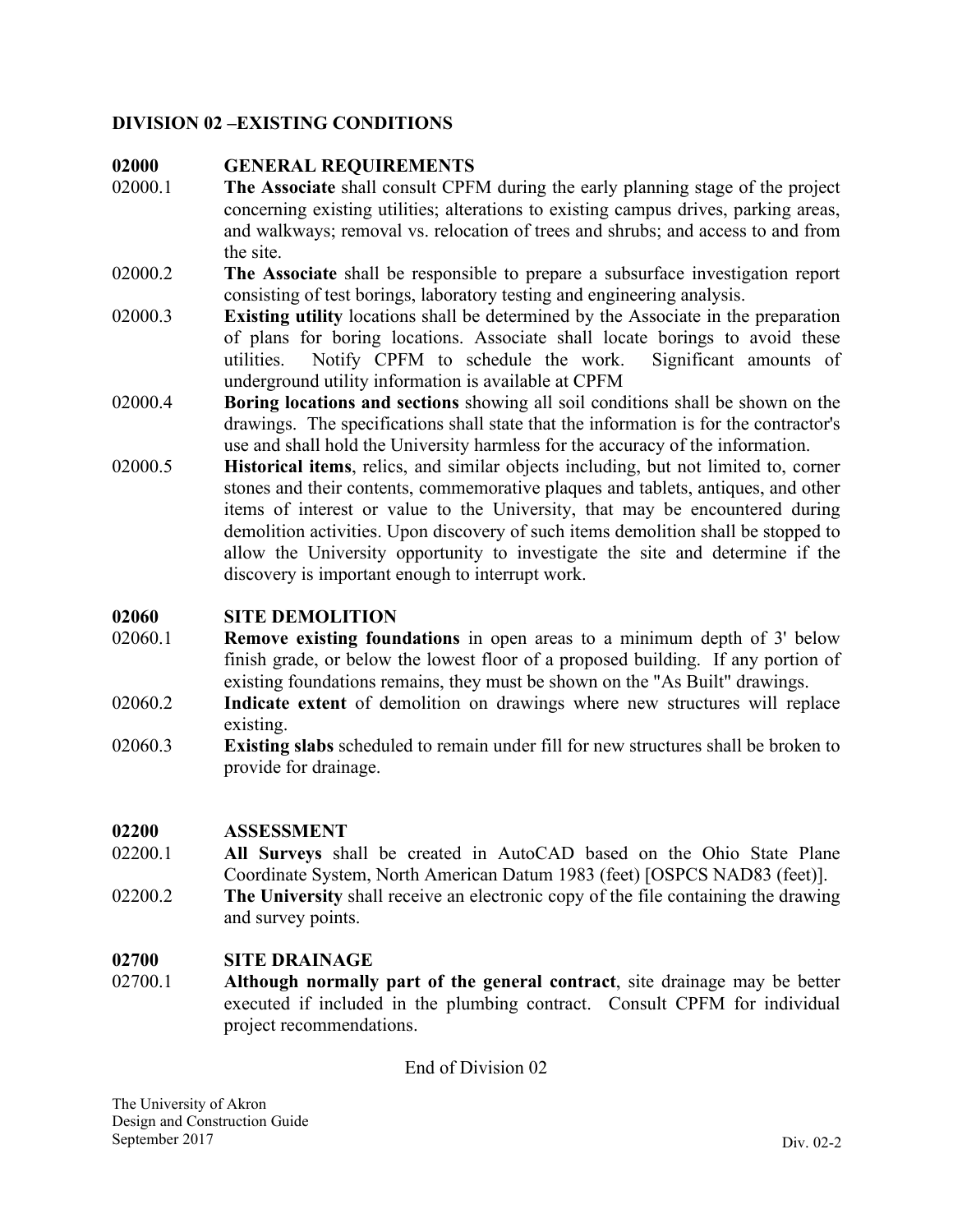THE UNIVERSITY OF AKRON DESIGN AND CONSTRUCTION GUIDE

## **DIVISION 03 CONCRETE**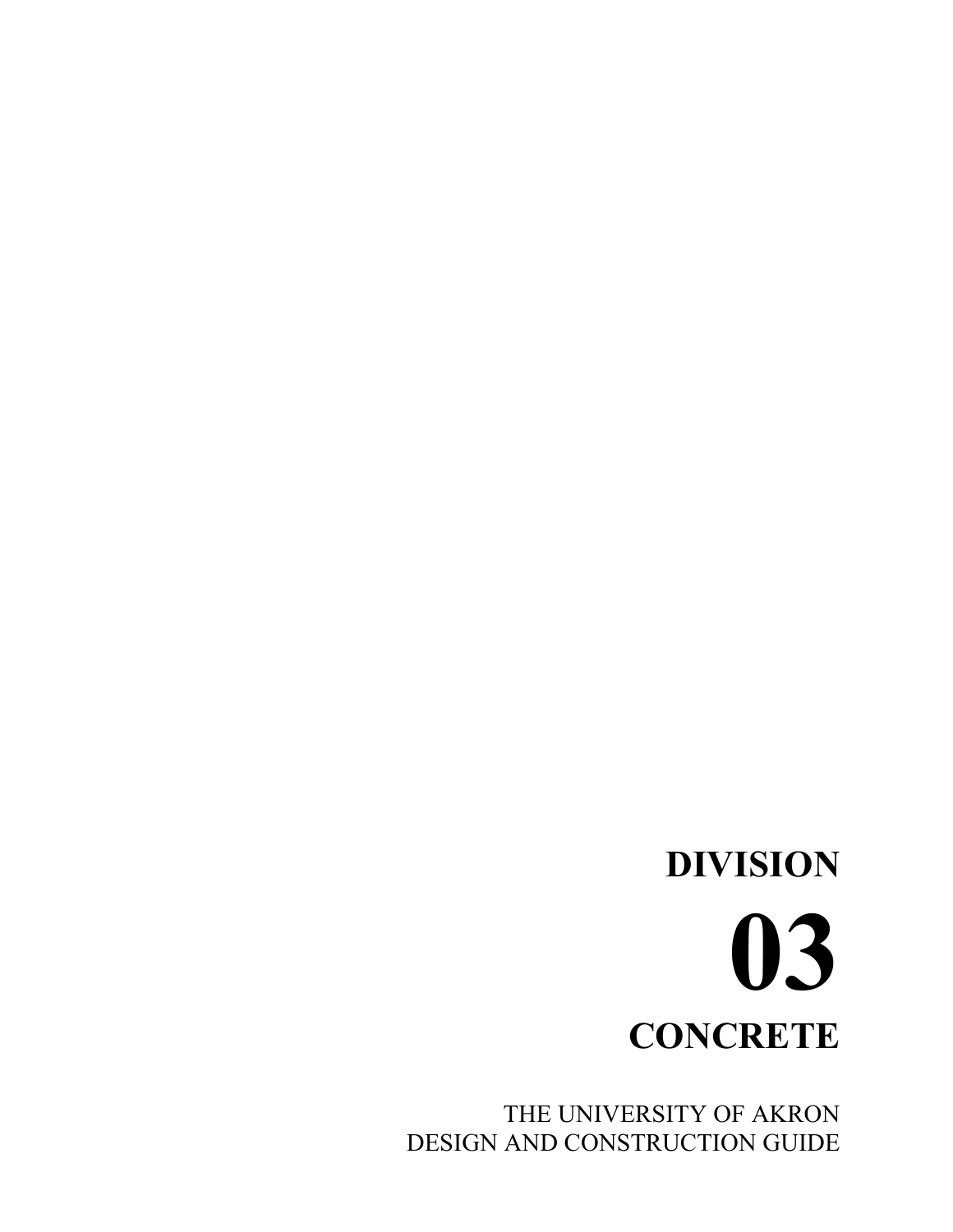### **DIVISION 03 - CONCRETE**

### **03000 GENERAL REQUIREMENTS**

- 03000.1 **Specification format** shall follow the CSI specification format if design requires engineering by a structural engineer. Otherwise, a short-form specification suited to job conditions is acceptable.
- 03000.2 **Short-form specifications** for small projects limited to patching of, or filling holes in existing concrete, may include job mixing of Portland Cement concrete. Patented cementitious patching compounds may also be included. Floor underlayment compounds will be specified in finish floor specification sections.
- 03000.3 **Coordinate specifications** with the requirements of the Portland Cement Association, especially concerning patching.
- 03000.4 **Structural design** of slabs should include consideration of exposed construction which can be used for finished ceilings.
- 03000.5 **Tests** will be performed in accordance with ASTM C495 by a testing laboratory which has been approved by the Associate. A minimum of 4 test cylinders shall be taken during each day's pour and written reports of the tests shall be sent directly to the Associate. The laboratory shall perform tests for wet density, dry density, and compressive strength for each specimen. Costs of testing shall be the responsibility of the contractor.

### **03310 ARCHITECTURAL CAST IN PLACE CONCRETE**

- 03310.1 **Architectural cast in place concrete** specifications shall include a 4' x 8' sample panel to be erected at the site. The sample panel shall be protected from construction operations, but shall be exposed to the elements. The sample panel shall remain on site until all architectural concrete has been approved by CPFM
- 03310.2 **On site supervision** by the Associate or his representative is required during placement of all concrete. Report any non-compliance with the specifications to CPFM
- 03310.3 **All concrete test reports** shall be copied to CPFM
- 03310.4 **Strength of concrete** shall not be less than 3,200 PSI at 28 days, except concrete specified for filling excavations over footings may be 2,500 PSI.
- 03310.5 **Air entrained concrete** is required for all concrete exposed to weather.
- 03310.6 **Water repellant admixture** shall be provided for walls below grade and floors on grade.
- 03310.7 **Concrete floors** shall be thermally isolated from exterior walls in compliance with the OBC. Slabs on grade shall be installed over an 8 mil polyethylene vapor barrier.
- 03310.8 **Exposed concrete floors** shall be specified with integral finish and hardener treatment. Separate topping is prohibited.
- 03310.9 **Protection for nosing** on interior concrete steps shall be provided.
- 03310.10 **Non-slip surfacing** aggregate shall be specified for exposed concrete ramps, steps, and landings.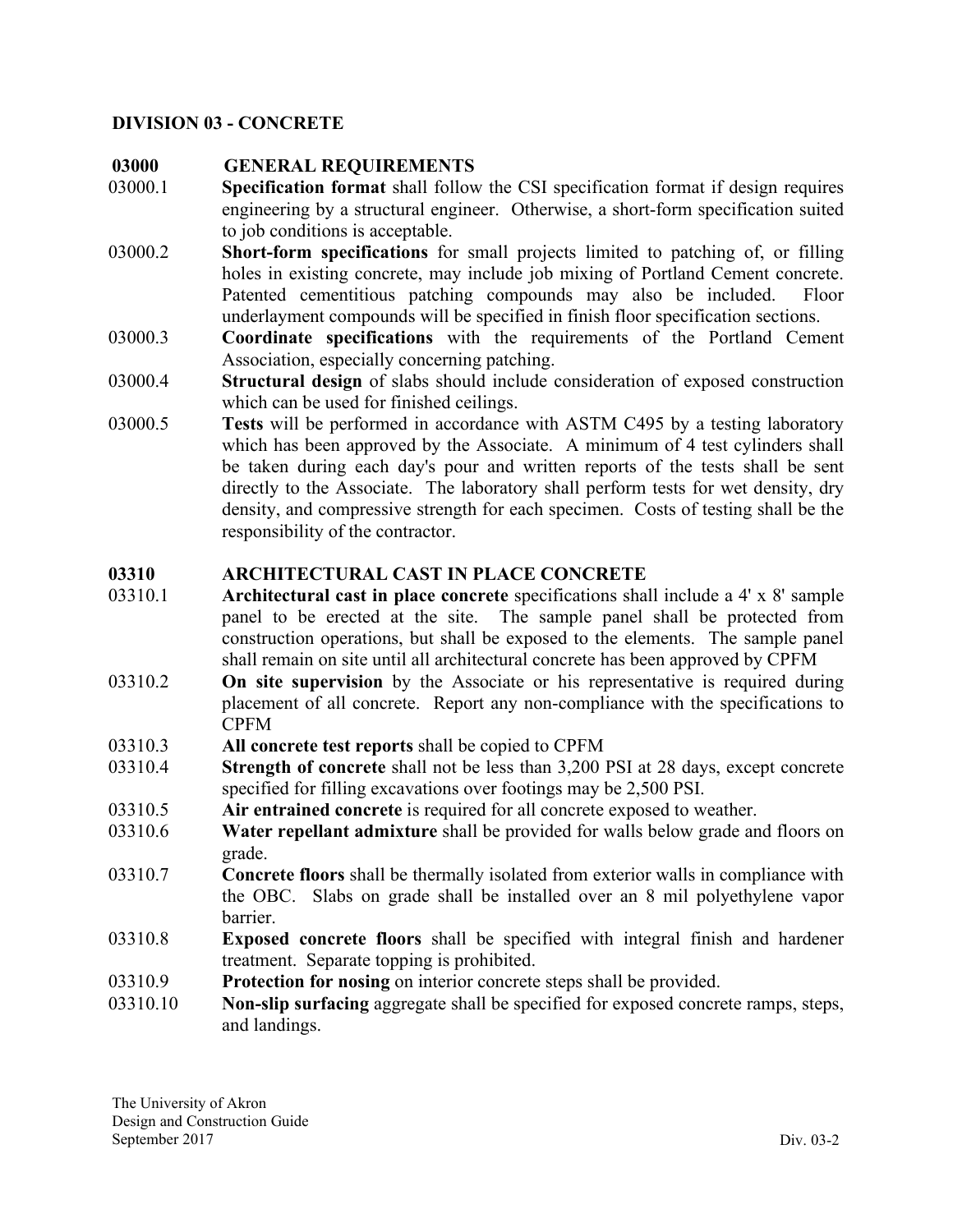# **03410 PRECAST CONCRETE**

03410.1 **Precast concrete design** and specifications for structural concrete and concrete panels shall be based upon recommendations of the Pre-Stressed Concrete Institute.

# **03520 LIGHTWEIGHT INSULATING CONCRETE**

- 03520.1 **Lightweight concrete** for roof fill shall be made with expanded shale aggregate. Any other materials for this use require approval of CPFM
- 03520.2 **Insulating concrete** roof decks shall have the following characteristics: Wet density  $40-60$  pounds/cubic foot Dry density 20-30 pounds/cubic foot Compressive strength 125-225 PSI
- 03520.3 **Upon completion of the installation**, a certificate from the manufacturer of insulating materials must be provided to the Associate stating that materials were installed by an approved applicator in accordance with the requirements of the contract documents.

End of Division 03

The University of Akron Design and Construction Guide September 2017 Div. 03-3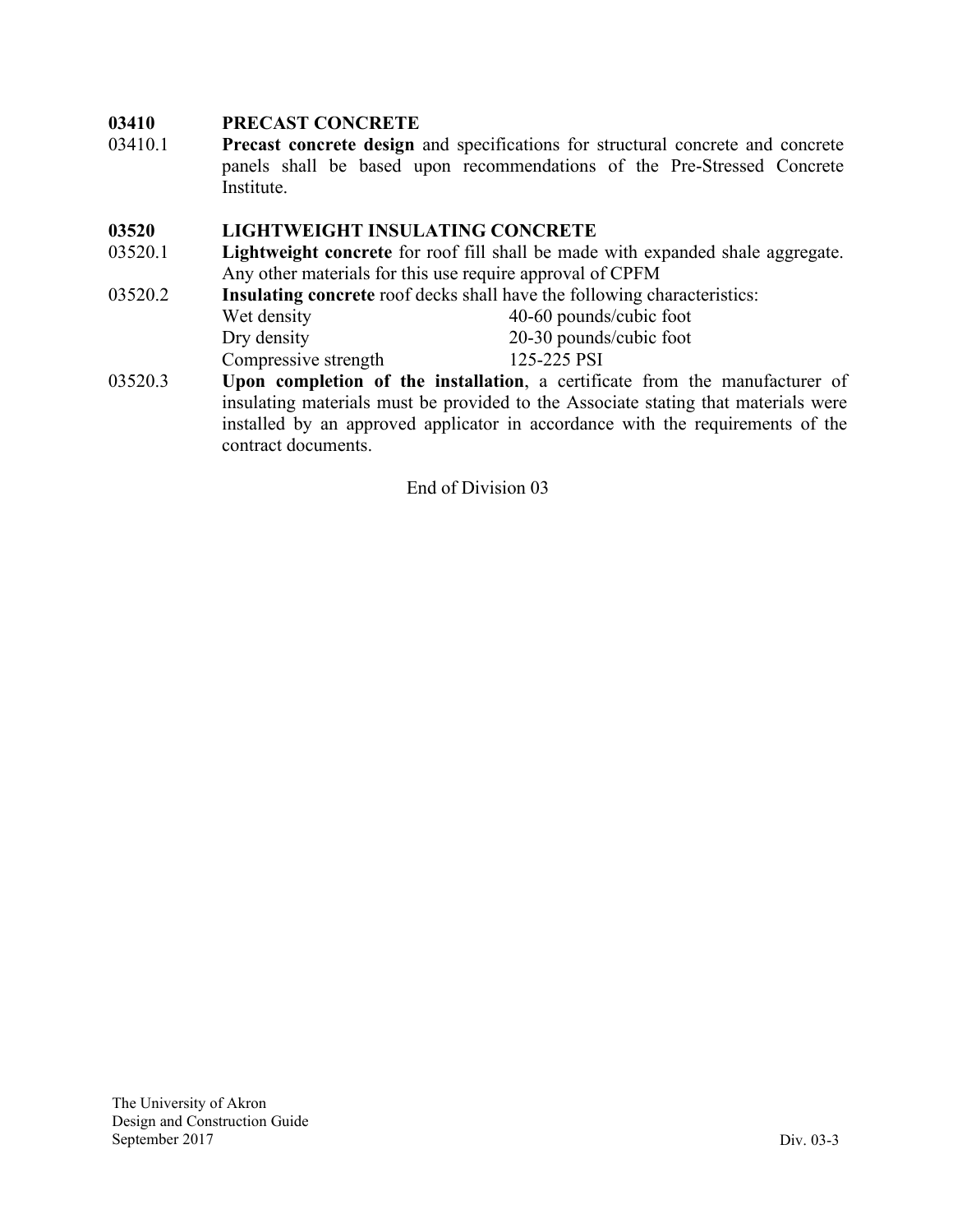# **DIVISION 04 MASONRY**

THE UNIVERSITY OF AKRON DESIGN AND CONSTRUCTION GUIDE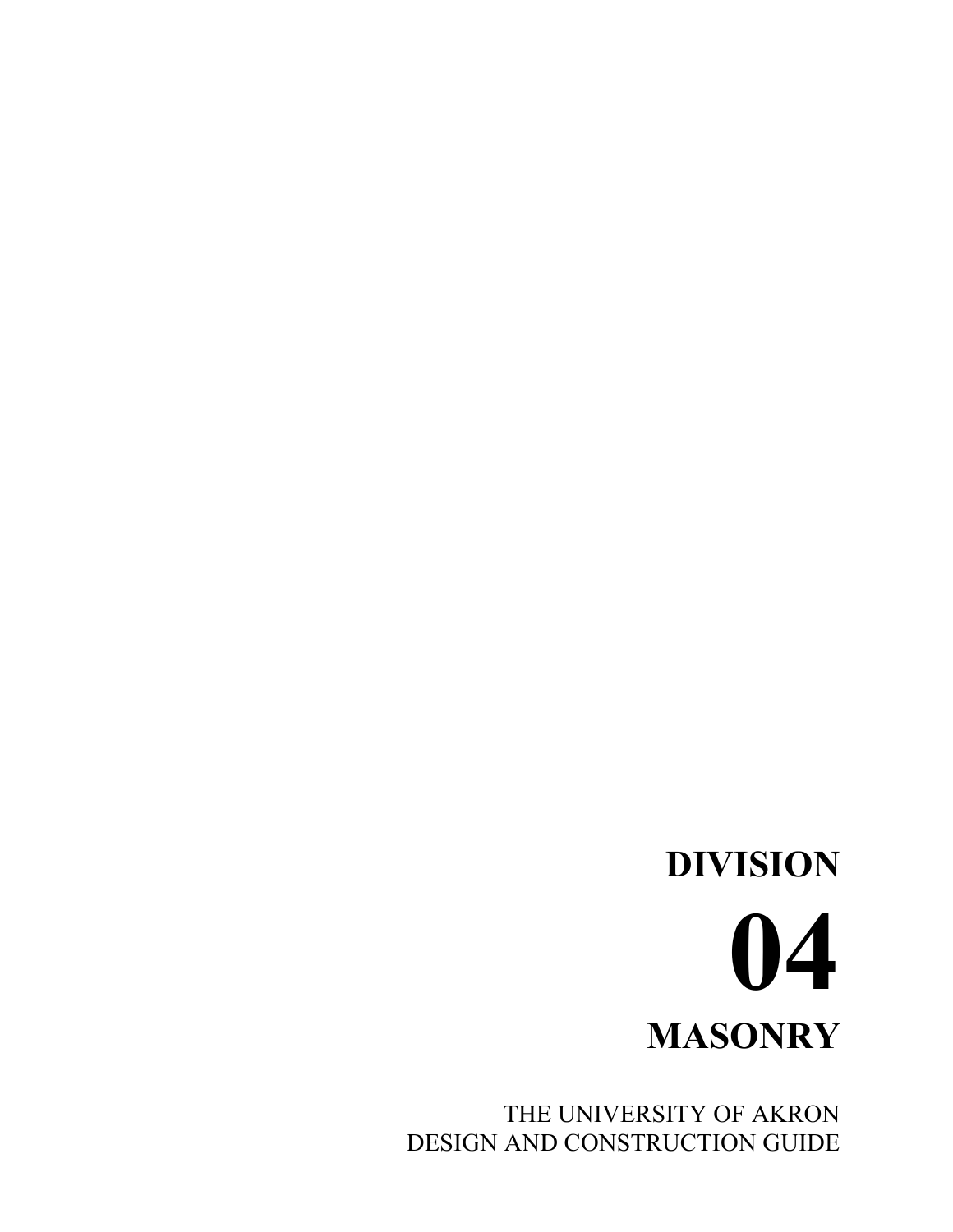### **DIVISION 04 - MASONRY**

### **04000 GENERAL REQUIREMENTS**

- 04000.1 **Allowances** for masonry materials to match existing are not permitted. The Associate will determine the manufacturer, texture, and color of masonry units and mortar to match existing prior to bidding. Approval must be obtained from CPFM and this information will be provided to the bidders in the contract documents.
- 04000.2 **Enclosure wall** masonry materials shall be reinforced and insulated.<br>04000.3 **Match** existing coursing when present.
- **Match** existing coursing when present.
- 04000.4 **Waterproofing** shall be applied to all exterior materials, which are not inherently water resistant. Use water resistant mortar additive in walls, which will not receive applied waterproofing materials.
- 04000.5 **Dampproofing** shall be applied to all walls below grade, which are not otherwise sealed to prevent water entry.
- 04000.6 **Sample panels** are required to be built for inspection and approval prior to starting the work. Two panels, showing the full color range and texture of masonry units, bond, mortar joints, and workmanship, are required for each specified masonry unit.
- 04000.7 **Store all materials** in original shipment containers with Manufacturer's Packing Slip.
- 04000.8 **Cold weather construction** shall comply with NCMA TEK 16 "Cold Weather Concrete Masonry Construction".
- 04000.9 **Protect from damage** by cover or similar means all stockpiled materials and protect partially completed masonry from weather by covering top course with waterproof, non-staining membrane.

### **04100 MORTAR**

- 04100.1 **Mortar** for laying masonry may be ready-mix or job-mix. Specify by types according to ASTM C270.
- 04100.2 **Face brick mortar** shall be tinted to match adjacent building joints, or as otherwise approved by CPFM
- 04100.3 **Tooled joints** shall be standard concave joints unless otherwise required to match adjacent existing joints.

### **04150 MASONRY ACCESSORIES**

- 04150.1 **Joint reinforcement** shall be truss type with factory manufactured corner and tee intersection units. Joint reinforcing shall be installed in alternating block courses (16" o.c. vertical).
- 04150.2 **Weep holes** shall be 1/4" rope or 1/4" outside diameter clear plastic tubing. Do not use open tubing above 35' from grade.
- 04150.3 **Accessories for stone masonry** including anchors and dowels shall be stainless steel.

### **04210 BRICK MASONRY**

The University of Akron Design and construction Guide September 2017 Div. 04-2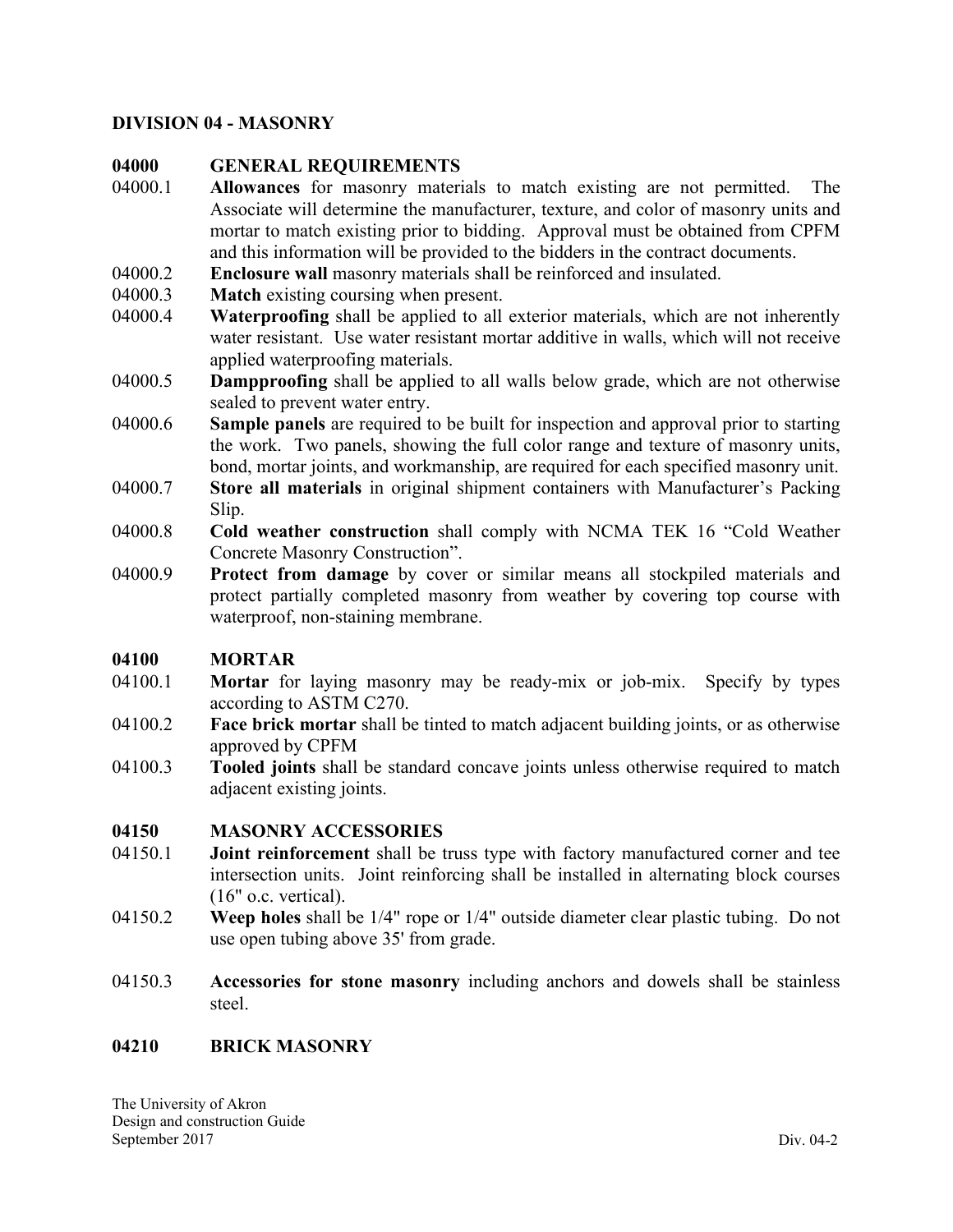- 04210.1 **Modular brick coursing**, three courses to 8 inches, is required unless otherwise required to match existing conditions.
- 04210.2 **Stack bond** is prohibited unless approved by CPFM for limited architectural effect.
- 04210.3 **Split coursing** is prohibited at the head of any opening.
- 04210.4 **Brick selection** shall be Belden Brick "Kingsport Velour" 4x4x12 for new construction; otherwise for renovations or additions to buildings bricks shall match the closest adjacent wall unless otherwise approved by CPFM
- 04210.5 **Efflorescence** test certificate must be submitted to CPFM prior to approval of selection indicating no efflorescence when tested in accordance with ASTM C67.
- 04210.6 **Clay facing tile** shall be select quality, ceramic glaze, and 8"x16" face. Unless otherwise approved by CPFM, clay brick masonry for all new construction will be "Kingsport" as manufactured by The Belden Brick Company of Canton, Ohio. Reinforce clay facing tile assemblies in alternating courses with approved truss type reinforcing.

### **04220 CONCRETE MASONRY UNITS (CMU)**

- 04220.1 **Exposed** concrete block shall be used for wall surfaces as approved by the University. Base should be glazed structural facing tile or glazed CMU.
- 04220.2 **Cinder** block is prohibited.
- 04220.3 **Normal weight** CMU shall be used for load bearing assemblies.
- 04220.4 **Light weight** CMU such as Haydite or Kenlight may be used for non-load bearing assemblies.
- 04220.5 **Exposed exterior** CMU assemblies shall only use Grade -A washed crushed limestone aggregate and washed limestone sand.
- 04220.6 **Fire rated** CMU specifications shall include the following paragraph:
	- **Assemblies**, which require rated fire resistant construction, are noted on the drawings. Units for these assemblies shall be certified as the rated product of a manufacturer listed in the current edition of the Building Materials List as published by Underwriters' Laboratories, Inc. In lieu of this certification, units may be furnished on the basis of examination and certified test report from another recognized laboratory, indicating that the units are equivalent in fire resistance rating to those listed by UL. Examination shall include outside dimensions, web and shell thickness, minimum equivalent thickness, compressive strength, and type of aggregate.

# **04400 LIMESTONE**

- 04400.1 **Limestone** shall be Buff Indiana Limestone except where other types may be required to match existing. Backs and bonding faces shall be damp proofed with a water barrier as approved by the Indiana Limestone Institute of America, Inc. Limestone shall not be installed lower than 4" above grade when adjacent to lawns or planted areas.
- 04400.2 **Non-staining sealant** such as Thiokol or acrylic based compounds shall be used for painting stonework. Silicon based compounds are prohibited for limestone.
- 04400.3 **Handling**, protection, and installation shall comply with the recommendations of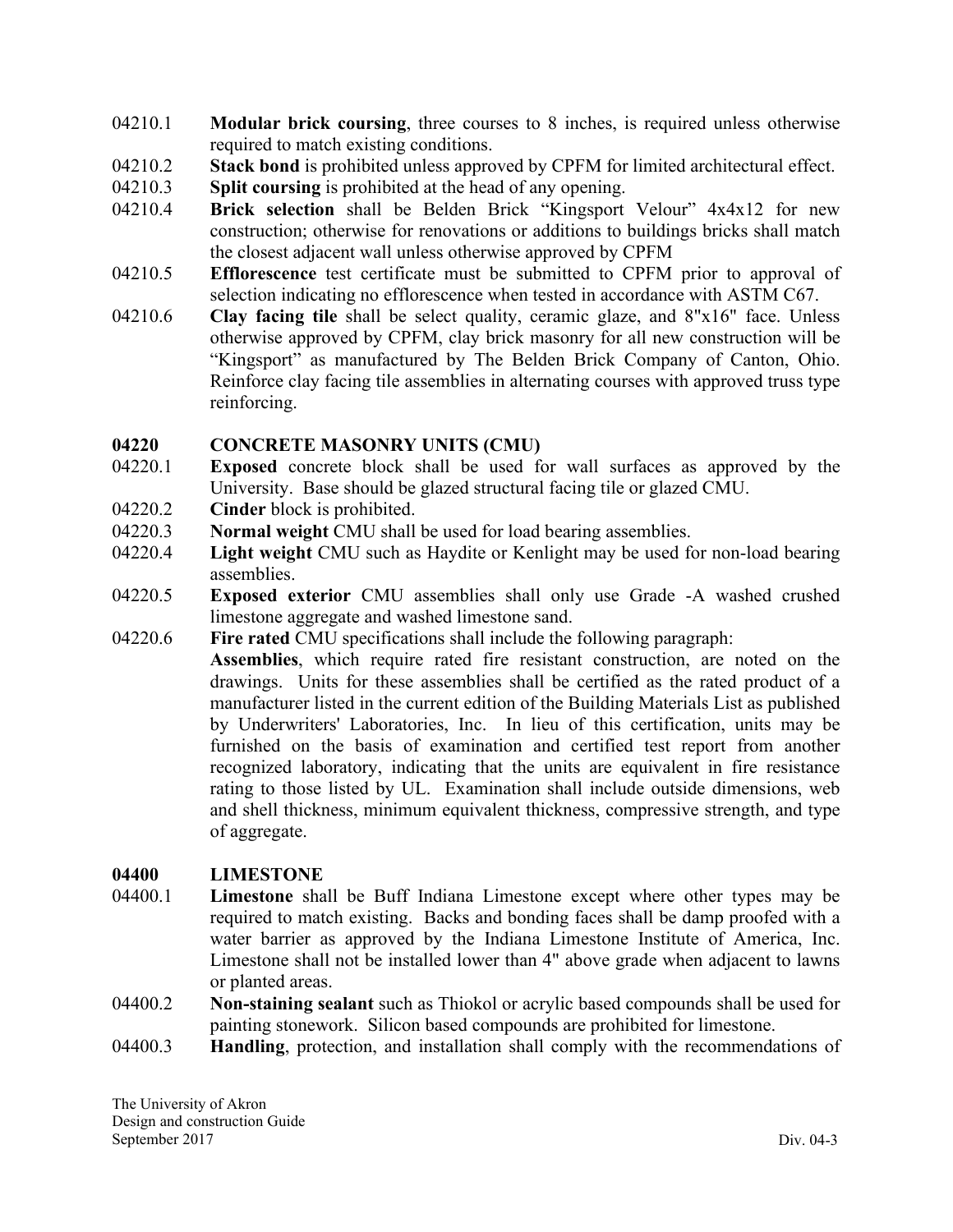the Indiana Limestone Institute of America, Inc.

# **04455 MARBLE**

04455.1 **Marble** shall be domestic. The edges of marble window stools shall be eased.

# **04465 GRANITE**

04461.1 **Granite** shall be domestic, in thicknesses as recommended for specific applications by the manufacturer.

# **04500 MASONRY RESTORATION AND CLEANING**

- 04500.1 **Five years** experience of the subcontractor must be certified by the general contractor prior to approval of the subcontractor. This certification will include the following:
	- 1. **Experienced and skilled craftsmen** will perform the work.
	- 2. **Subcontractor** has been in the business of masonry restoration for a minimum of five consecutive years immediately prior to the date of the specifications.
	- 3. **A minimum of five projects** of comparable size and complexity with references and telephone numbers.
	- 4. **Statement** that proper equipment is available and will be used for this project.
	- 5. **Resume** of subcontractor's supervisor for this project.
- 04500.2 **Methods and materials** for masonry restoration and cleaning shall be the least drastic available to accomplish the work.
- 04500.3 **Responsibility** for protection of adjacent property and environmental containment of the work shall be maintained by the masonry restoration and cleaning subcontractor.
- 04500.4 **Sandblasting**, power washing with aggregate or other extreme methods are prohibited unless specifically approved for limited application by CPFM.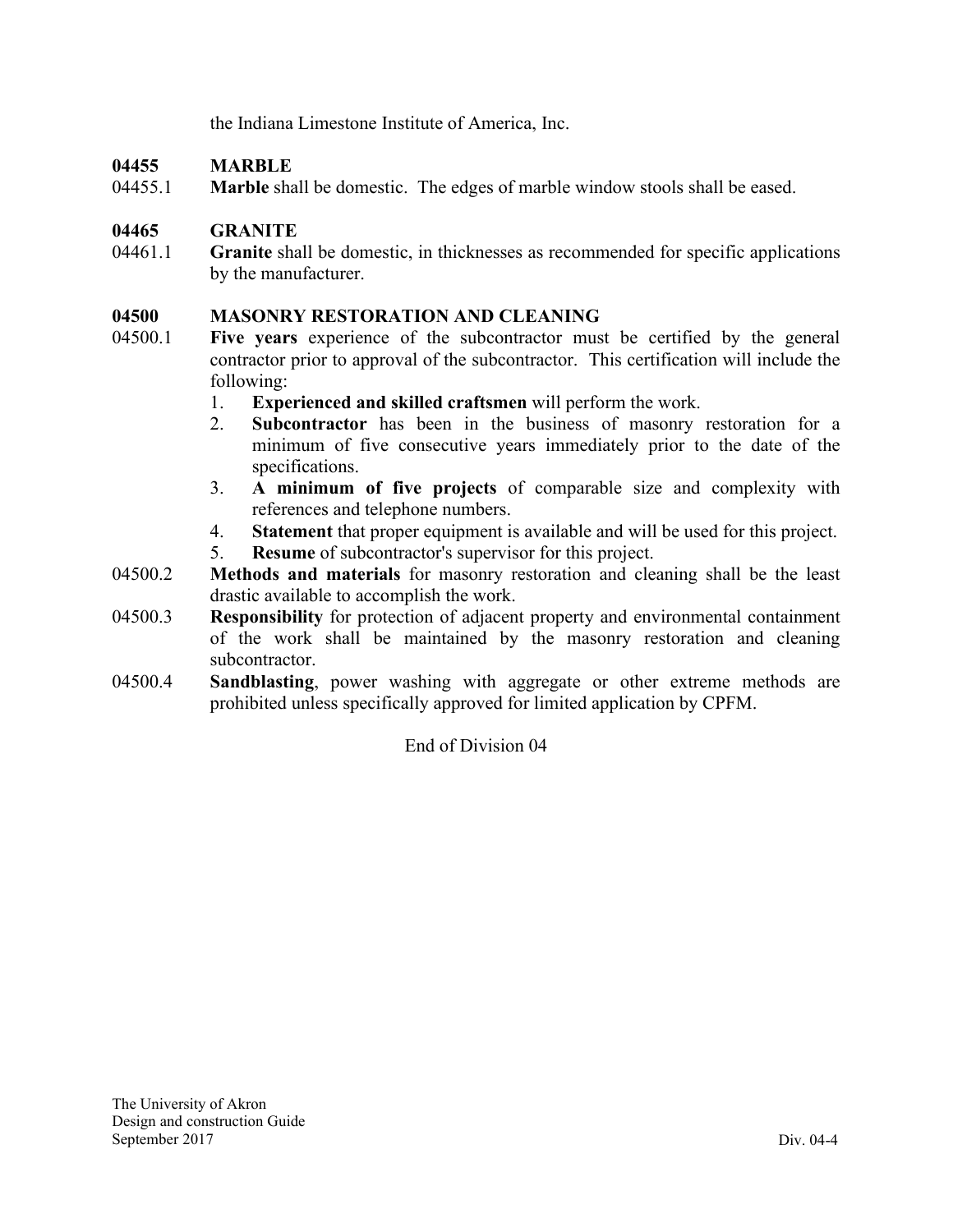# **DIVISION 05 METALS**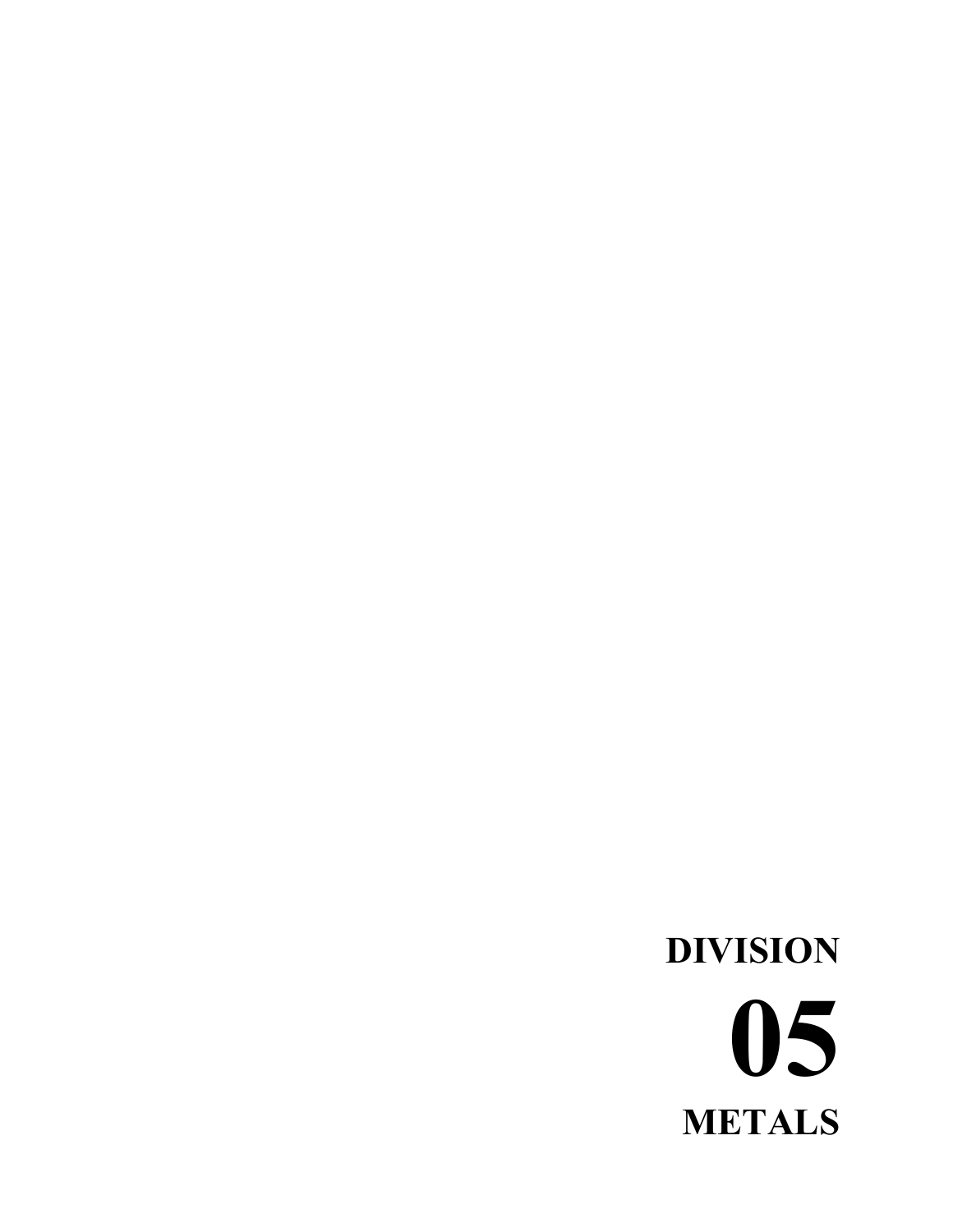### **DIVISION 05 - METALS**

### **05120 METAL FRAMING**

- 05120.1 **Specifications** shall be complete for this part of the work, in addition to the Structural Engineer's notes on the drawings. The Associate is responsible for complete coordination of statements in the specifications with notes on the drawings.
- 05120.2 **Comply** with American Institute of Steel Construction (AISC) for all structural steel.
- 05120.3 **Erect** structural steel within the tolerances stipulated in the A15C Code of standard practice for buildings designed with future vertical expansion provisions.
- 05120.4 **Specifications** will require the erection subcontractor to provide an affidavit at the completion of the job stating that the structural steel frame is plumb and level within normal tolerance specified in the code.

### **05210 METAL JOISTS**

- 05210.1 **Manufacturer's certificate** of compliance with Steel Joist Institute Specifications is required.
- 05210.2 **Prime coat** and touch-up painting are adequate for joists, except where subject to moisture or exposed to view.

### **05300 METAL DECKING**

05300.1 **Manufacturer's certificate** of compliance with Steel Deck Institute Specifications is required.

### **05400 LIGHT GAGE METAL FRAMING**

05400.1 **Patented metal framing systems**, which are required for the support of plaster or gypsum board ceilings, should be specified in this section. Coordinate with Division 9 for additional direction.

### **05500 METAL FABRICATIONS**

- 05500.1 **Drawings and specifications** shall be complete for all fabrications. Contractor designed metal fabrications are prohibited including stairs, ladders, and railings.
- 05500.2 **Specify** that the general contractor will provide lintels for all openings through walls shown on drawings for all other prime trades.
- 05500.3 **All exterior** or wet location ferrous metals shall be hot-dip galvanized after fabrication.
- 05500.4 **Metal stairs** for public access shall be exposed concrete with metal nosings.
- 05500.5 **Bilco** "Ladder Up" or approved equivalent safety device is required at all roof ladders through hatches.
- 05500.6 **Metal expansion joint covers** are required at all joints in traffic planes.
- 05500.7 **Gratings** shall be hot-dip galvanized after fabrication. Provide galvanized hardware cloth under all areaway gratings.
- 05500.8 **Dome type drain gates** shall be installed in all areaways.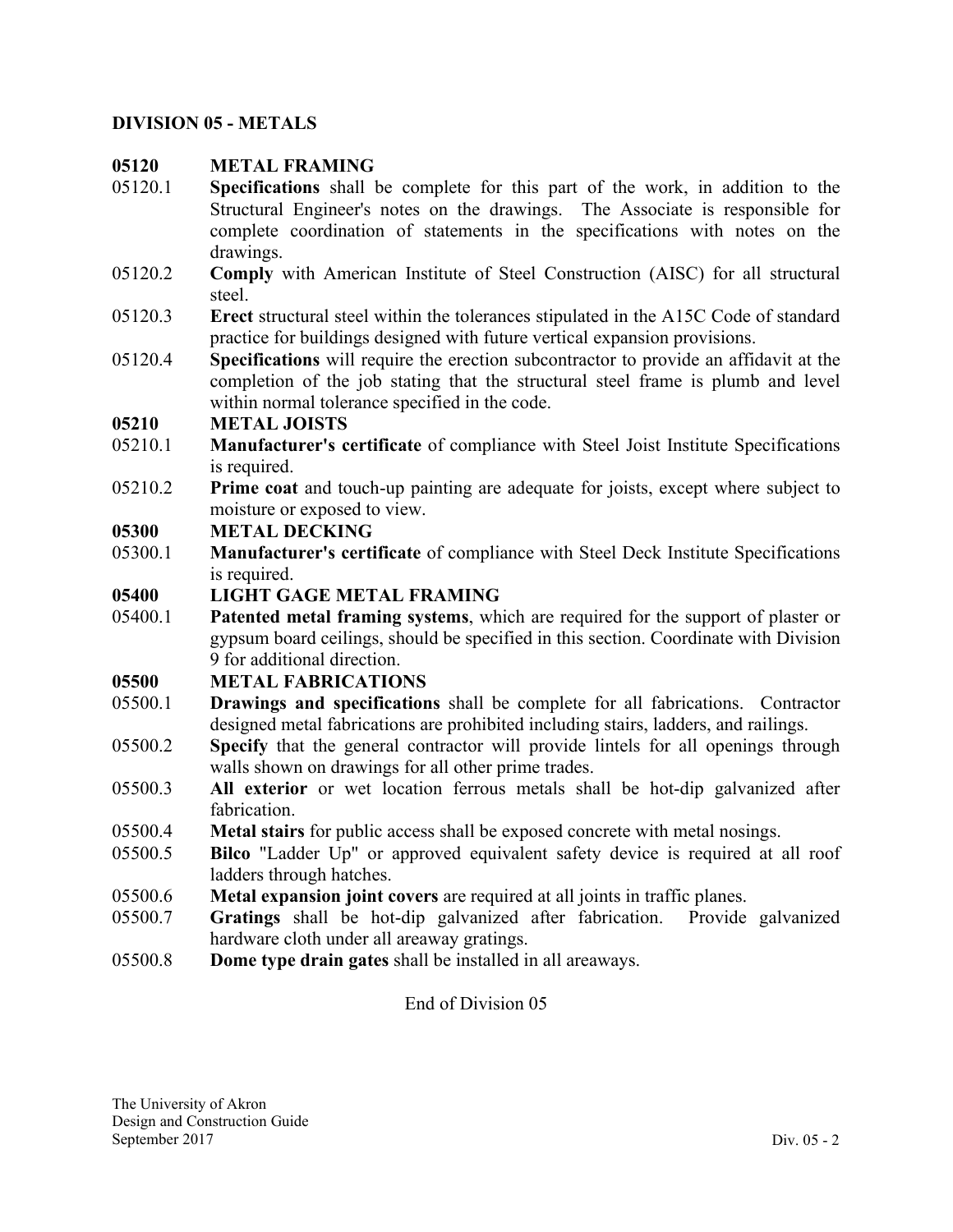THE UNIVERSITY OF AKRON DESIGN AND CONSTRUCTION GUIDE

# **DIVISION 06 WOOD**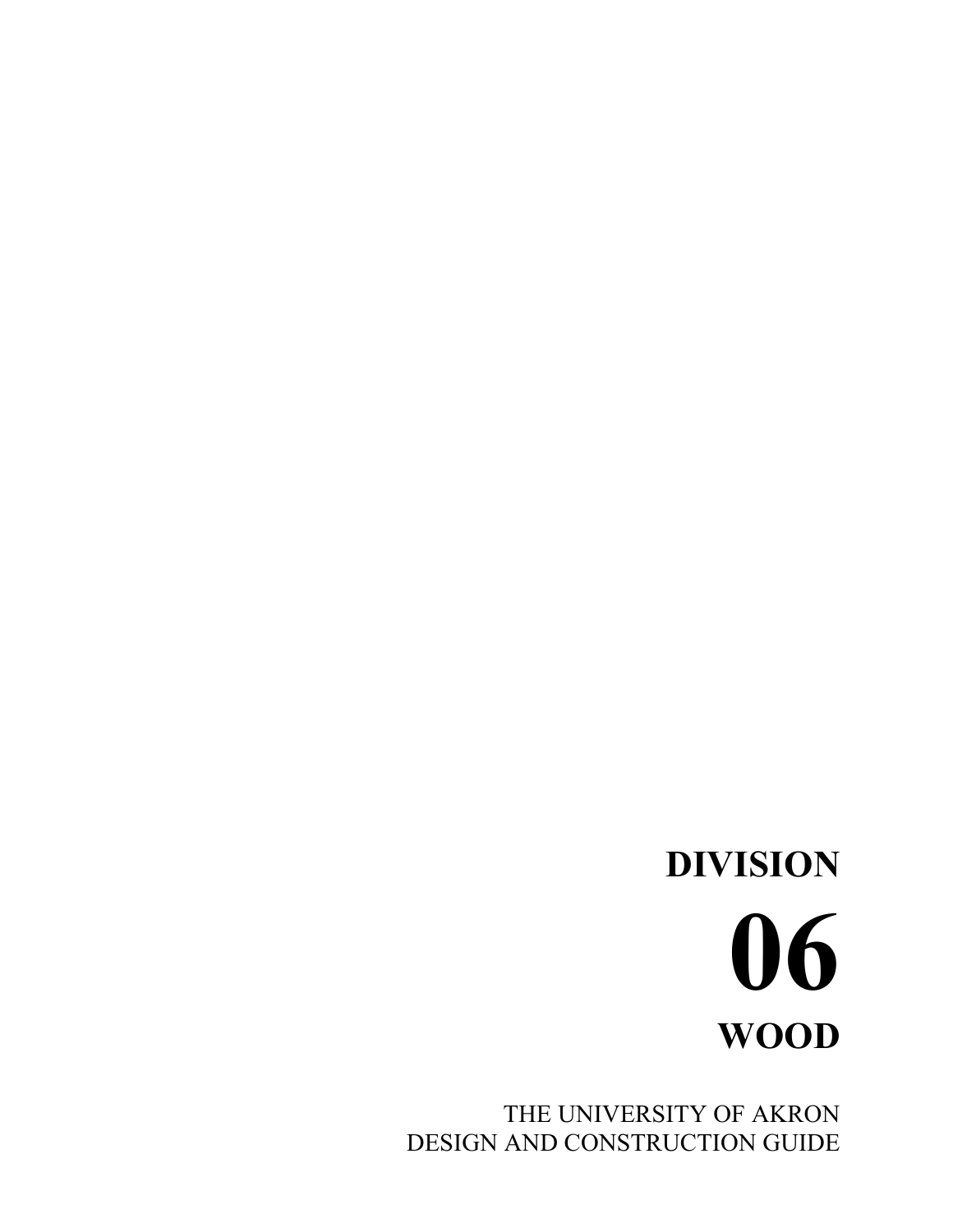#### **DIVISION 06 - WOOD**

#### **06100 ROUGH FRAMING**

- 06100.1 **Fire Treat** all lumber when required by code. Back up all wall and ceiling mounted accessories with wood blocking (especially wall mounted door stops, shelving standards, and window treatment hardware).
- 06100.2 **Solid blocking** is absolutely required behind all wall-mounted fixtures and accessories, including wall mounted doorstops.
- 06100.3 **Blocking** in contact with masonry, concrete, or roof termination details shall be pressure treated.
- 06100.4 **Truss shop drawings** shall include a complete design analysis of structural components. Data shall bear the seal and signature of a registered professional architect or engineer certifying that the design of the trusses complies with the requirements of the specifications and the OBBC (Ohio Basic Building Code).

### **06200 FINISH CARPENTRY**

- 06200.1 **Conform** to Architectural Woodwork Institute Specifications (AWI) for custom quality work.
- 06200.2 **Back prime** all trim prior to installation. Spot prime ends.
- 06200.3 **Shelving** shall be stained adjustable veneered plywood shelves with hardwood edge on heavy-duty steel standards and brackets unless otherwise indicated. K.V. is normally used.

#### **06400 CABINET WORK**

- 06400.1 **Flush** door and drawer design preferred. Pre-manufactured cabinets are acceptable if construction will withstand use.
	- 1. Drawers shall be installed with full extension, heavy duty, ball bearing extension hardware.
	- 2. Flush doors shall be back laminated.
- 06400.2 **Counter** material for wet areas in descending order of preference is: synthetic marble; solid color plastic laminate; or horizontal grade plastic laminate.
	- 1. **Provide auxiliary support** under counters to withstand sitting loads.
	- 2. **Laminate underside** of all edges on plastic laminate counters to prevent clothing snags.
- 06400.3 **Counter tops** may be fabricated off site, but back and end splashes shall be shipped loose for field installation.
- 06400.4 **Cabinet hardware** specifications shall be included in this section for installation by the installer of the cabinetry.
- 06400.5 **Laboratory Casework** is specified in Division 10 sections.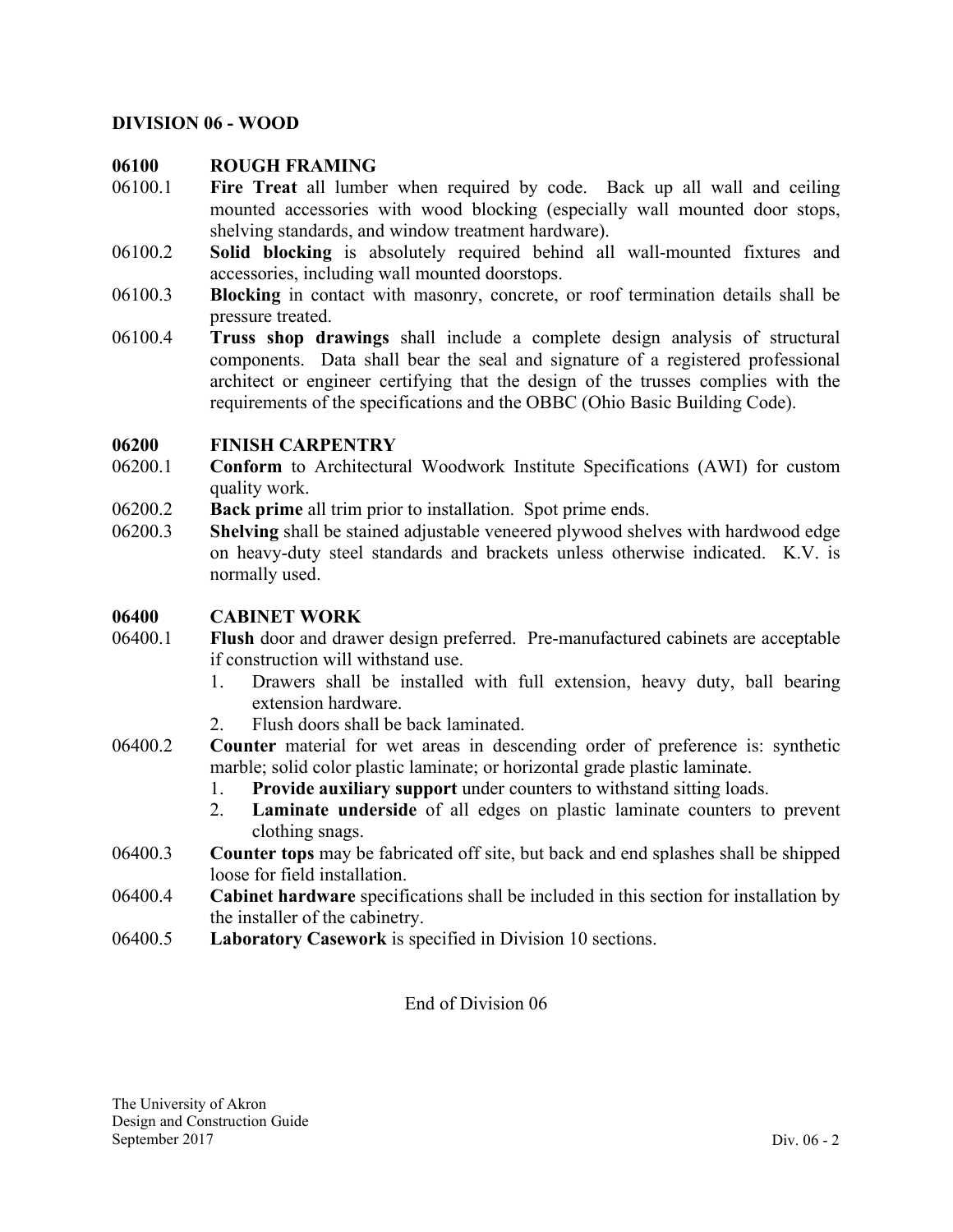# **DIVISION 07 THERMAL AND MOISTURE CONTROL**

THE UNIVERSITY OF AKRON DESIGN AND CONSTRUCTION GUIDE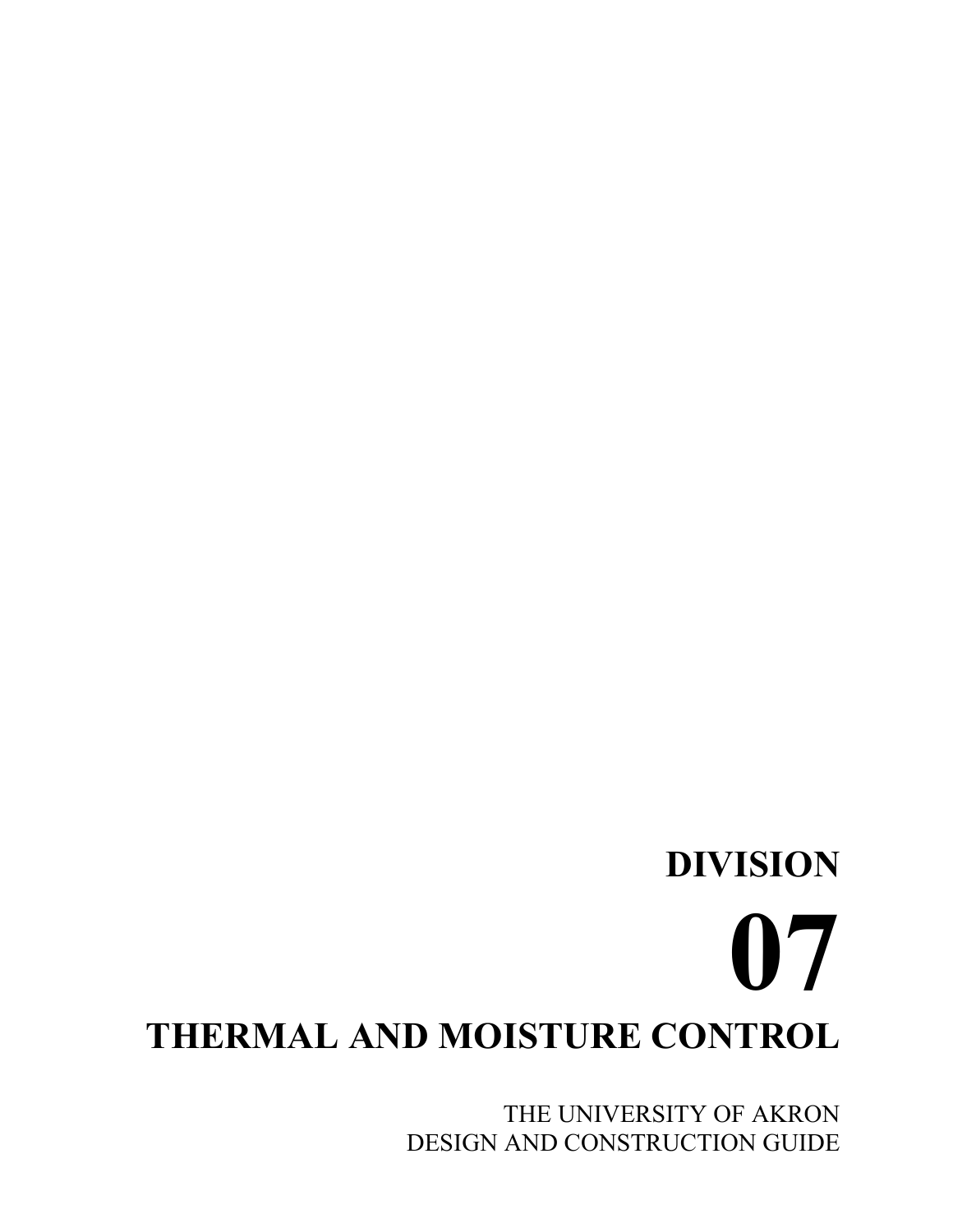# **DIVISION 07 – THERMAL AND MOISTURE CONTROL**

### **07110 WATERPROOFING AND DAMP PROOFING**

- 07110.1 **Membrane waterproofing** shall be a heavy-duty permanent waterproofing type capable of adjusting to building movements without breaking the membrane seal.
- 07110.2 **Preferred system** is tar or asphalt impregnated fiberglass fabric. If rubber or plastic membranes are specified, a ten (10) year experience clause is required in the specification.
- 07110.3 **Fully detail** all conditions on the drawings to prevent seepage from exterior sources. Concrete foundation walls around elevator pits and basements, from grade to footings, shall be treated with membrane waterproofing.
- 07110.4 **Compatibility** with waterstop materials, as may be required at joints shall be determined by the Associate.

### **07160 DAMP PROOFING**

- 07160.1 **Bituminous damp proofing** shall be installed on all walls where interior surfaces are scheduled to receive applied finishes.
- 07160.2 **Install** damp proofing prior to installation of furring.

# **07175 WATER REPELLENTS**

07175.1 **Exposed surfaces** of exterior brick, concrete block, cut stone, and precast concrete shall be coated with a penetrating, colorless, non-staining, mildew resistant water repellent. Refer to Division 4 sections for additional information.

### **07190 VAPOR BARRIERS**

- 07190.1 **Under floors** use minimum 8-mil polyethylene sheet. If a crawl space occurs, protect the vapor barrier with a 3" (min.) thick concrete slab.
- 07190.2 **In exterior** walls and ceilings under roofs that are scheduled to be finished gypsum board, use 8-mil polyethylene sheet (preferred) or foil backed gypsum board.
- 07190.3 **In roof systems** use vapor retarders that are compatible with other system components.

### **07200 BUILDING INSULATION**

- 07200.1 **Roof deck insulation** including cant strips, and tapered edge strips shall be nonhygroscopic. Hygroscopic materials are prohibited in any part of the roof system.
- 07200.2 **Maximum gap** between roof insulation boards shall be 1/4". Gaps exceeding 1/4" shall be filled with scribe cut pieces of the same insulation material. This requirement is especially important around roof penetrations and projections.
- 07200.3 **Daily installation** of roof insulation materials shall be limited to that amount which can be covered with the roofing membrane prior to the end of the day, or prior to the onset of inclement weather. Stockpiled materials shall be kept dry.
- 07200.4 **Anchor roof insulation** in accordance with manufacturer's recommendations for fastener type, size, placement, and density. Installation shall comply with Factory Mutual I-90 rating against uplift.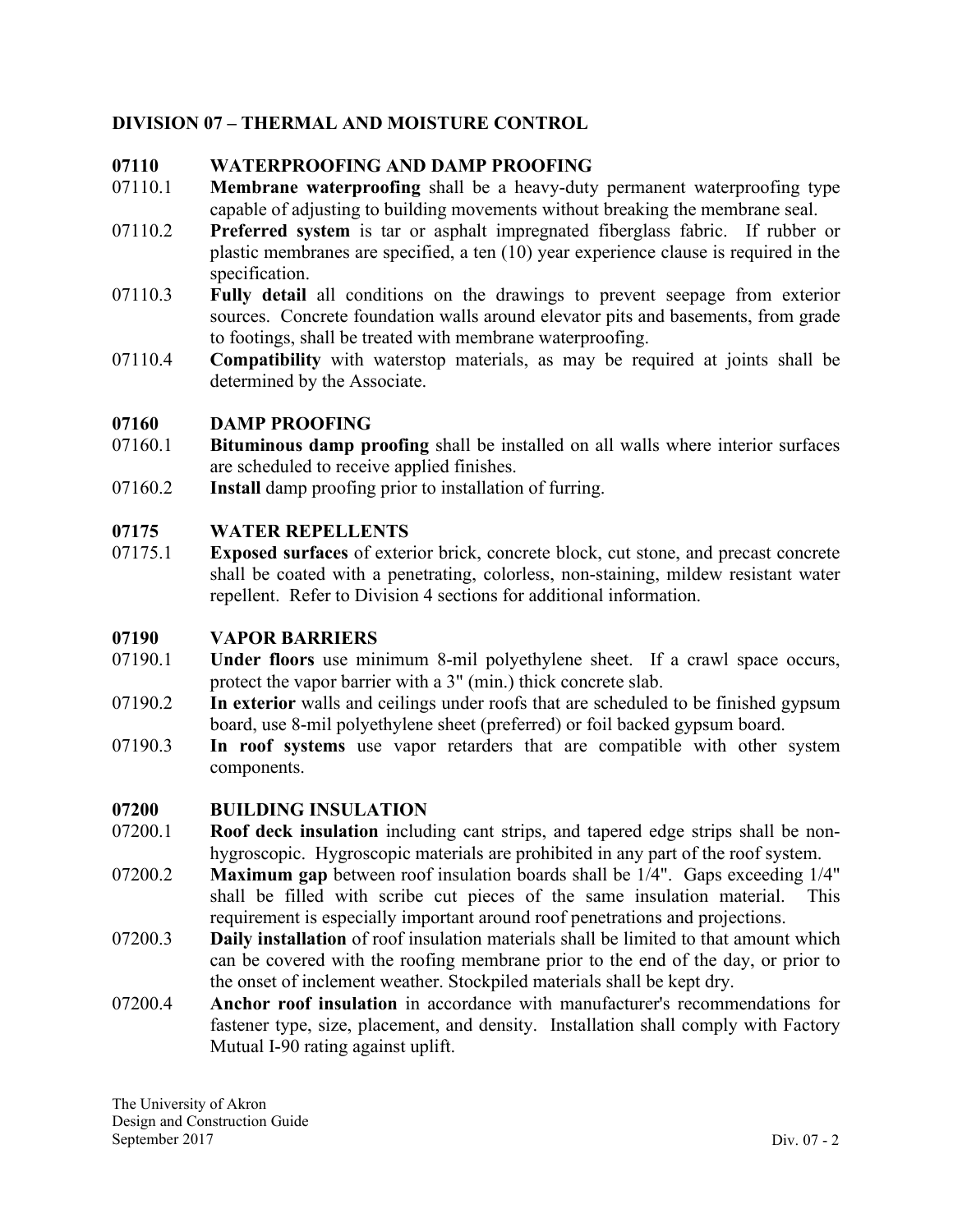07200.5 **Under slabs-on grade, Foundation walls and floors** shall be insulated to a minimum total resistance as determined for Zone 5.

### **07310 SHINGLES AND ROOFING TILES**

- 07310.1 **Overlapping unit roof systems** (shingles and tiles) shall not be used unless roof slope exceeds 3 1/2 units of rise to 12 units of run.
- 07310.2 **Asphalt or fiberglass shingles** shall be minimum fire resistive UL Class C, wind resistive type, 20 year guaranteed.
- 07310.3 **Clay roofing tiles** shall be installed in strict compliance with manufacturer's recommendations.
- 07310.4 **Waterproofing membrane** shall be detailed in at valleys, roof edges, and other areas where ice build-up may cause water to enter the roof system.
- **07400 Traffic coatings for Pedestrian and Vehicular Traffic** shall be Elastomeric urethane, providing continuous, seamless, waterproofing for rooms with occupied spaces below and parking decks.

### **07530 MEMBRANE ROOFING**

- 07530.1 **The Associate** shall submit the roof system design to Department of EOHS, the insurance carrier of the University, for their approval. Approval of the system shall be obtained prior to bid in order that their comments may be included in the contract documents.
- 07530.2 **Roof decks** shall be tapered concrete (preferred) or metal deck with a minimum slope of 1/4" per foot toward the drains. Dead level roofs are prohibited. Gypsum, tectum or other wood fiber decks are prohibited.
- 07530.3 **Single ply sheet roofing membrane** shall be EPDM (Ethylene Propylene Diene Terpolymer) not less than .60 mils (.060") thick in widths of not less than 72".
- 07530.4 **Liquid applied materials** including bonding adhesive, splicing cement, seam edge caulk, waterstop mastic, night sealer, and pourable sealer, shall be compatible with all materials with which they are used and shall be as recommended by the manufacturer of the sheet roofing membrane.
- 07530.5 **Flashing** shall be uncured neoprene sheet of not less than .60 mils (.060") thick of required shapes and sizes to suit project conditions. The manufacturer of the sheet roofing membrane shall furnish flashing materials.
	- 1. **Pipe seals** shall be pre-manufactured neoprene boots.
	- 2. **The roofing subcontractor to assure a complete waterproof installation shall install all flashings including pipe seals**. To achieve this requirement, flashing and sheetmetal work should be combined in one specification section.
	- 3. **The roofing subcontractor shall install counterflashing or similar materials that are provided by other contractors**.
- 07530.6 **Metal bar anchor strips** and fasteners shall be specified and supplied as required by the installation conditions.
- 07530.7 **Wood members** used in conjunction with roof system shall be pressure treated with water-borne preservatives for above ground use in compliance with AWPB LP-2.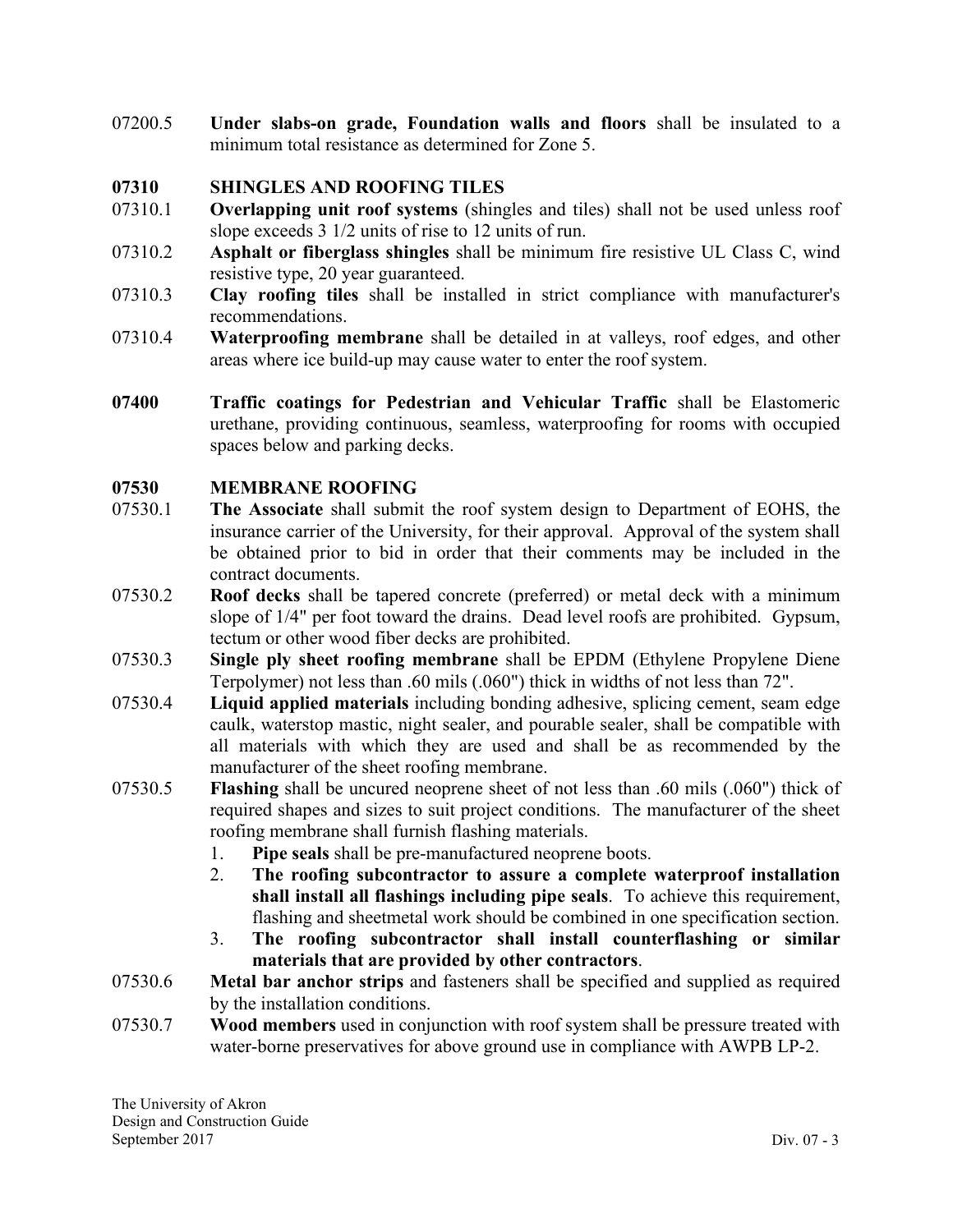- 07530.8 **Ballast** for roofs that are exposed to view must be approved by the University.
- 07530.9 **Minimum term** for warranty shall be ten years unless standard manufacturer's warranty exceeds this term. The GC, the roofing subcontractor, and the manufacturer, shall furnish the written guarantee bearing their three signatures, for the complete roof installation (including installation of items supplied by other contractors).
	- 1. **The manufacturer's standard** 15-year guarantee for elastomeric sheet membrane material shall be executed and submitted with the GC's guarantee. An authorized representative of the manufacturer shall sign this guarantee.
	- 2. **The contractor will submit the guarantee(s) in triplicate** to the Associate, and the term shall begin when the University accepts the roof.
	- 3. **The primary responsibility** for executing guarantee work shall lie with the general contractor.
	- 4. **The guarantee shall include**, at no cost to the University, all labor and materials required repairing or replacing the entire roof system including insulation, membrane, flashing, sheet metal, coping, and roofing accessories as may be caused by faulty workmanship or materials.

# **07600 FLASHING AND SHEET METAL**

- 07600.1 **All flashing** and sheet metal work shall be as recommended by the sheet roofing membrane manufacturer and shall be included in the roof guarantee.
- 07600.2 **All metal** shall be copper or soft temper stainless steel only.
- 07600.3 **Gutters and downspouts** shall be copper, stainless steel, or color coated metal.
- 07600.4 **Fascia and gravel stops** shall be extruded aluminum, copper, stainless steel, or color coated metal.
- 07600.5 **The top of flashing** (bottom of counterflashing) shall be a minimum of 8" above the plane of the roof (16" preferred).
- 07600.6 **Pitch pans are prohibited**. Items penetrating roof must be flashed with sheet metal, or preformed accessories, secured to the roof and penetrating items.
- 07600.7 **Relief vents** shall not be installed unless recommended by the manufacturer of the sheet roofing membrane.
- 07600.8 **Walkways** shall be provided to all major pieces of mechanical equipment. On ballasted roofs, use precast concrete pavers with smooth undersides. Otherwise, provide elastomeric roof treads as recommended by the manufacturer of the sheet roofing membrane.
- 07600.9 **Provide overflow scuppers** on each flat roof to minimize the depth of standing water in case of roof drain backup, in addition to primary roof drains.

# **07900 JOINT SEALANTS**

07900.1 **The terms "Caulk" or "Caulking"** may be used in the documents to indicate joint sealants. The drawings, however, shall not indicate the specific type of sealant. Specifications shall define the types of sealants to be used for each specific condition and adjacent materials. Note: "caulking" is correctly used for interior applications only. The sealant specification shall include all accessories such as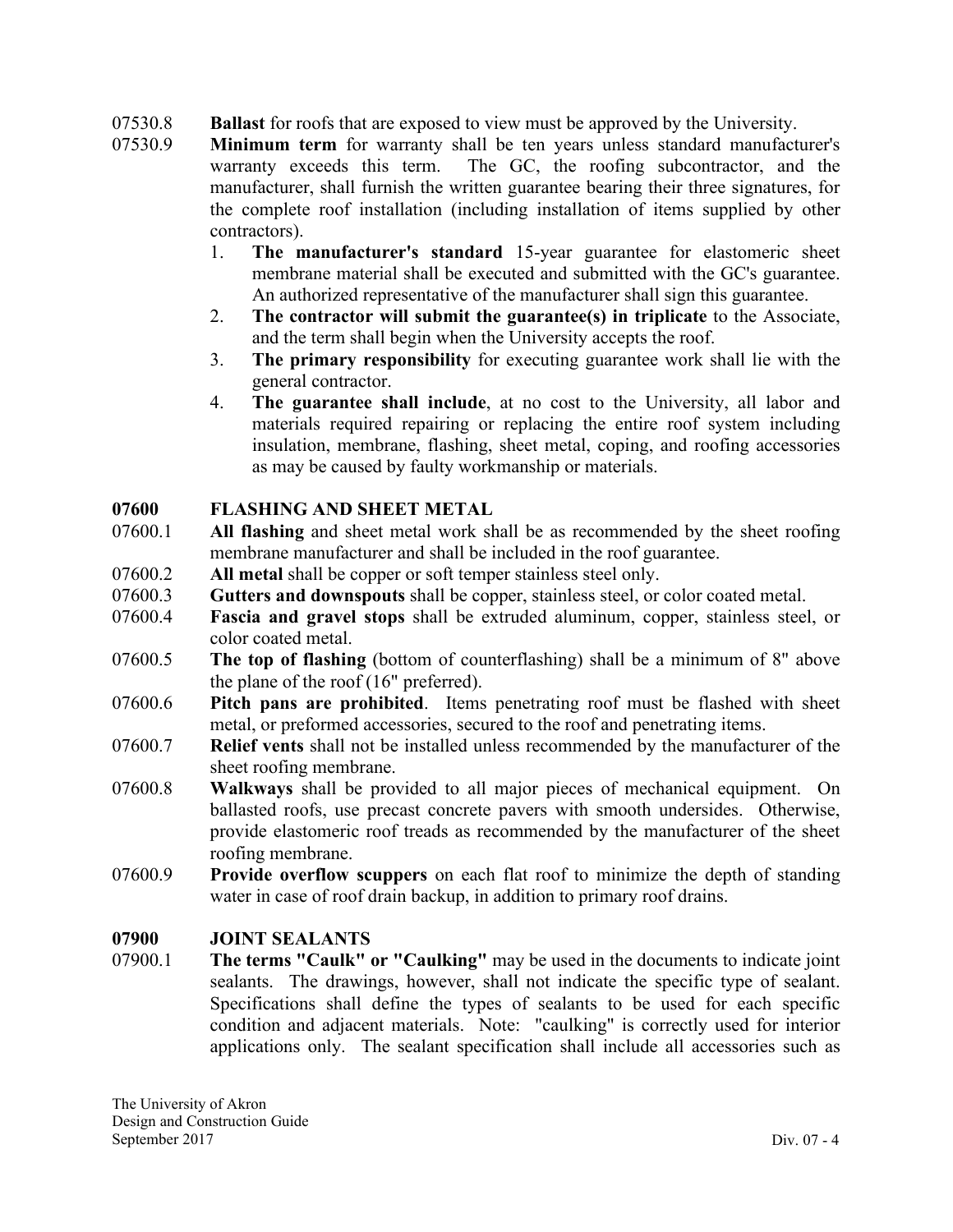seals, waterstops, backer rod, bond break tape, and primer.

- 07900.2 **Sealants** shall be specified for all exterior applications and those interior applications where caulking compounds are not suitable.
- 07900.3 **For high movement** joints, use polysulfide, 2 part polyurethane, or silicone base materials.
- 07900.4 **For horizontal construction joints** in concrete pavements or walks, use pourable urethane base sealant.
- 07900.5 **Five years experience** of applicator shall be certified to the Associate prior to the installation of any sealants.
- 07900.6 **Acceptance of conditions** for application of sealant materials shall be solely the responsibility of the sealant subcontractor.
	- 1. **If substrata** is not ready, or cannot be made ready, for application of these materials, the subcontractor shall notify the GC and Associate.
	- 2. **After sealant materials are installed**, this subcontractor assumes all responsibility for the satisfactory installation of sealants.
- 07900.7 **Installation** of sealant materials shall be as late in the project as possible, between cleaning operations and paint application. Do not install sealants when the temperature is below 40 degrees F. unless approved by the manufacturer and the Associate.
- 07900.8 **A written guarantee** for all joint sealants shall be provided by the GC and the sealant subcontractor agreeing to replace all materials that fail within 5 years after acceptance. Replacement shall be at no cost to the University. Guarantee shall be submitted to the Associate in triplicate and shall be signed by the GC and the sealant subcontractor.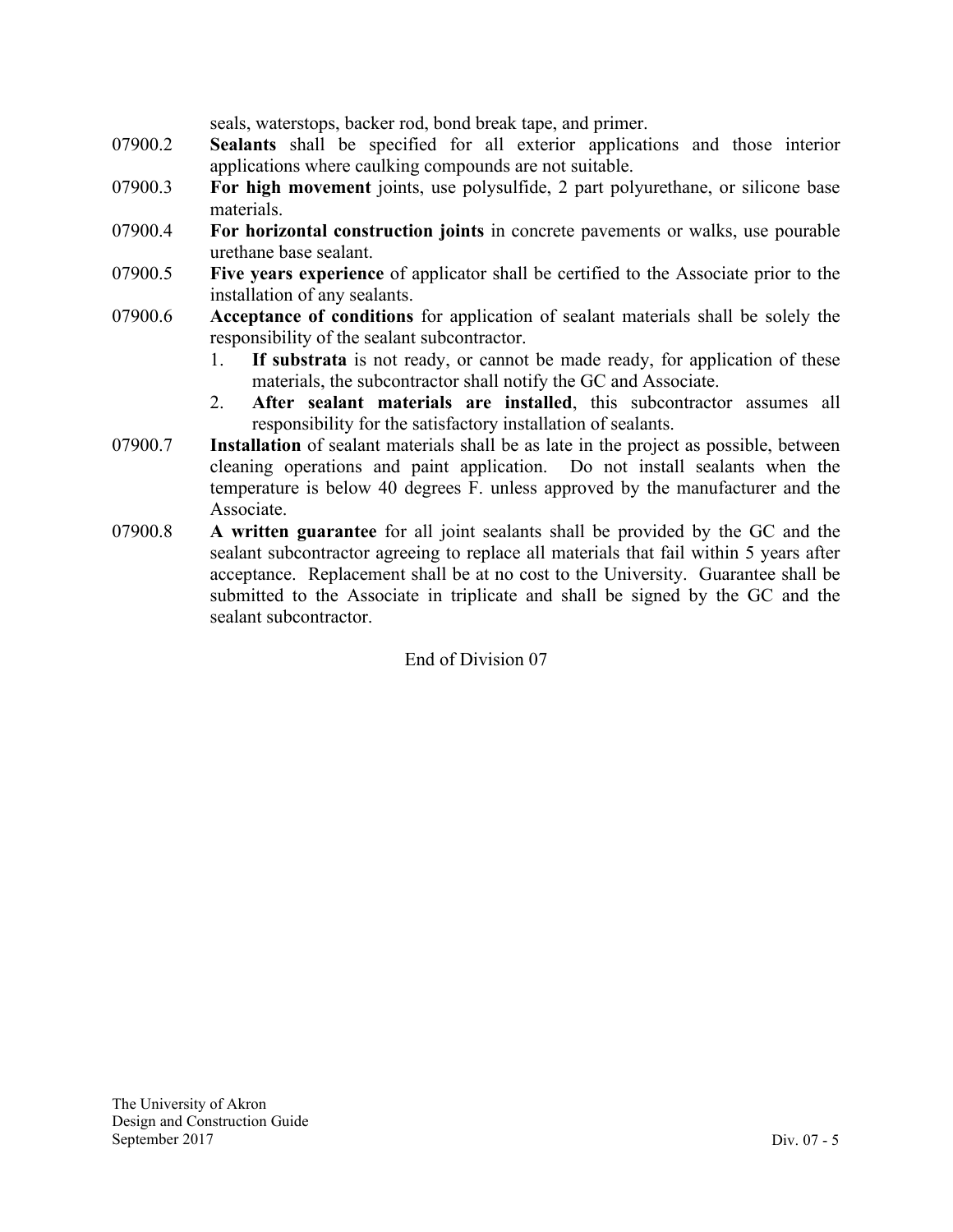# **DIVISION 08 OPENINGS**

THE UNIVERSITY OF AKRON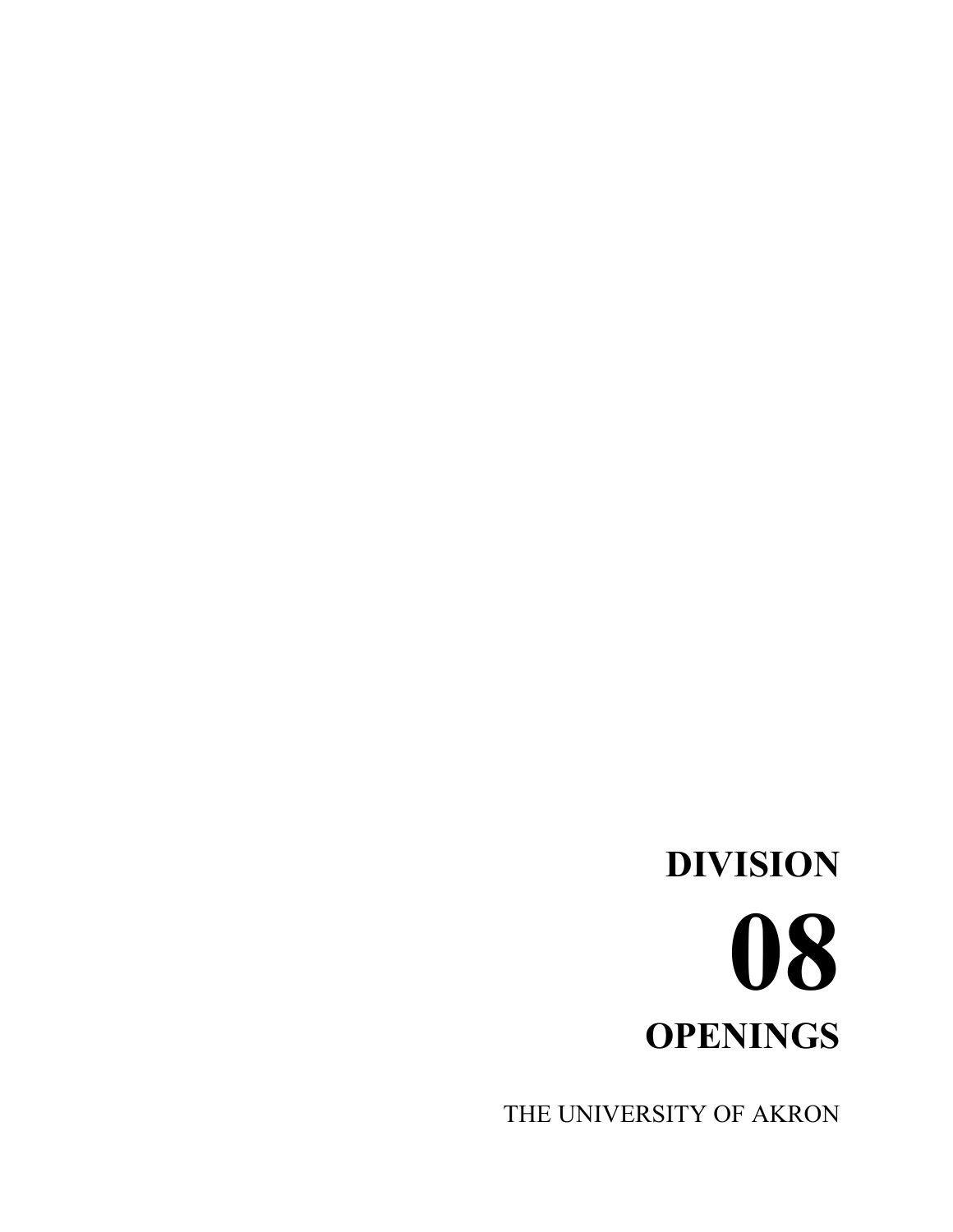# DESIGN AND CONSTRUCTION GUIDE

#### **DIVISION 08 - OPENINGS**

#### **08000 DOORS - GENERAL PROVISIONS**

- 08000.1 **The minimum size** of all doors shall be 3'-0" x 7'-0" x 1 3/4", except for chase access and other special doors.
- 08000.2 **Labeled** construction shall be specified where required by OBBC.
- 08000.3 **Disabled access** is required through the entire building except for mechanical rooms and maintenance areas. Provide 5" minimum high head frame for disabled door operators to run 110vac power through head to operator.
- 08000.4 **Exterior doors** shall be equipped complete with weather strip, threshold, automatic door bottom, and continuous cam action hinge similar to Roton. Doors subject to high winds shall have a door check. Install thresholds with stainless steel screws.
- 08000.5 **Multiple exterior doors** shall have fixed jamb separations except that at least one pair of doors shall have a removable mullion for large equipment access. Astragals with coordinators are not preferred. Install lock with cylinder on one door leaf only.
- 08000.6 **Fire Door Undercut** shall be 3/8" or less.

### **08110 HOLLOW METAL DOORS AND FRAMES**

- 08110.1 **Exterior doors** shall not be less than 16 gauge metal with the top channel turned web down to eliminate dirt pockets.
- 08110.2 **Interior doors** shall not be less than 18 gauge metal.
- 08110.3 **Door frames** shall be one piece welded assemblies of not less than 16 gauge metal. Frames in interior walls of up to 8" thickness shall be full thickness of wall. Knock down frames may not be used unless otherwise approved by CPFM.
- 08110.4 **Frames in exterior walls** shall be back primed with asphaltic emulsion and recessed to inside face of wall.

#### **08210 WOOD DOORS**

- 08210.1 **Wood doors** shall be solid core (particle board core preferred) with hardwood veneer; prime or seal all hardware cutouts and top and bottom of door prior to hardware installation.
- 08210.2 **Bi-fold or Bi-passing** doors are prohibited.
- 08210.3 **Exterior wood doors** are prohibited.
- 08210.4 **Guarantee** shall be lifetime guarantee including re-hanging of the door at no cost to the University.
- 08210.5 **Judicious selection** of face veneers shall be exercised by the associate. Doors adjacent to wood paneling shall have veneers to match the paneling.

#### **08310 FRP Doors**

08310.1 Coordinate use of FRP Doors with CPFM.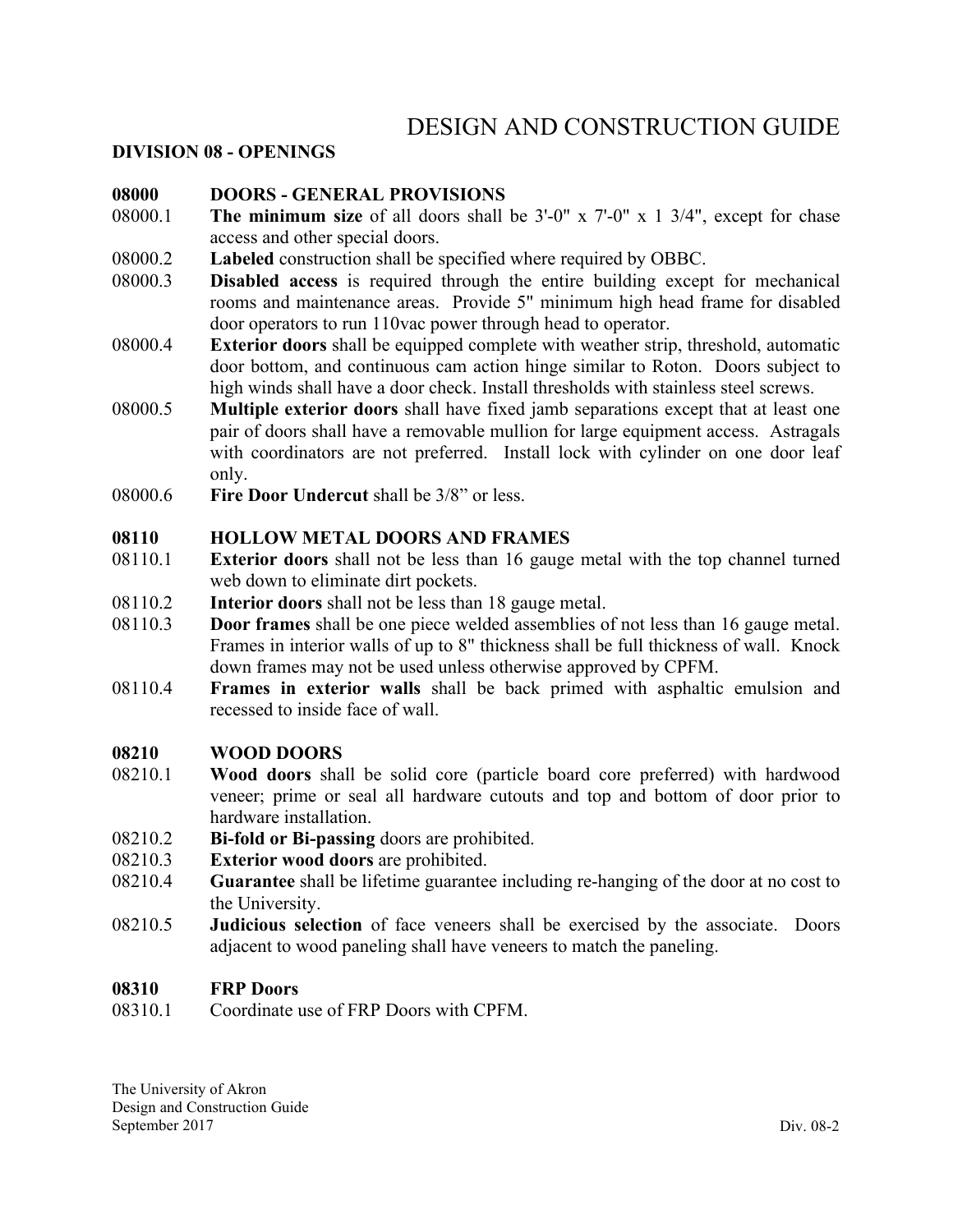### **08360 UPWARD ACTING SECTIONAL DOORS**

- 08360.1 **Upward acting doors** shall be insulated metal or fiberglass, with heavy-duty track, electric operator, and weather stripping.
- 08360.2 **Multiple control** locations may be required for operator.

### **08410 ALUMINUM DOORS AND FRAMES**

- 08410.1 **Aluminum doors** shall be wide stile, thermal break construction.
- 08410.2 **Heads of doors** designed for door operators shall be a minimum of 5" high.

### **08520 METAL WINDOWS**

- 08520.1 **All habitable rooms** shall have at least one operable window, or section of window (awning type preferred), unless otherwise approved by CPFM
- 08520.2 **Prior to acceptance** by the University, proposed manufacturers must provide to the Associate copies of test reports by an independent laboratory which certify that the proposed window units meet or exceed the following performance standards:
	- 1. **Air infiltration** of an assembled sash and frame shall not exceed .070 cubic feet of air/minute/foot of sash perimeter when subject to the static air pressure developed from a wind velocity of 50 miles per hour.
	- 2. **No water leakage** to the interior side of the window shall be present when tested according to the Metal Curtain Wall Manual Test C1.
- 08520.3 **Written guarantee** shall state that all components of the installation will meet specified performance requirements for a period of 2 years following acceptance.
	- 1. **Weather stripping** shall be guaranteed for a period of 5 years.
	- 2. **Guarantee shall certify** that all work is in accordance with the specifications and that defects will be repaired during the term of the guarantee at no cost to the University.
- 08520.4 **Install windows** in wall to positively drain to the exterior. Flush or protruding glazing is prohibited.

### **08610 WOOD WINDOWS**

08610.1 **Design of wood windows** is to be approved by CPFM. Sash to be a minimum thickness of 1 3/4", with aluminum or vinyl cladding.

### **08710 HARDWARE**

- 08710.1 **Hardware allowances** are prohibited. The Associate shall specify all required hardware for each opening. All hardware shall be coordinated with the University and approved by CPFM
- 08710.2 **Hardware finishes** shall be BHMA 626 Satin Chromium Plated unless otherwise required to match existing hardware.
- 08710.3 **Locksets** shall be BEST 45H, 15H lever and sectional or full face trim, Best 93K, 15D lever and trim, or Best 48H7K mortise locks for chase doors. Note: **Do not** install plastic spacers in lock core hole and **do not** install the core retaining screw. **Do** install the cylinder retaining screw.
- 08710.4 **Cylinders** shall be BEST 7-pin I/C core system. Cores are provided by the project,

The University of Akron Design and Construction Guide September 2017 Div. 08-3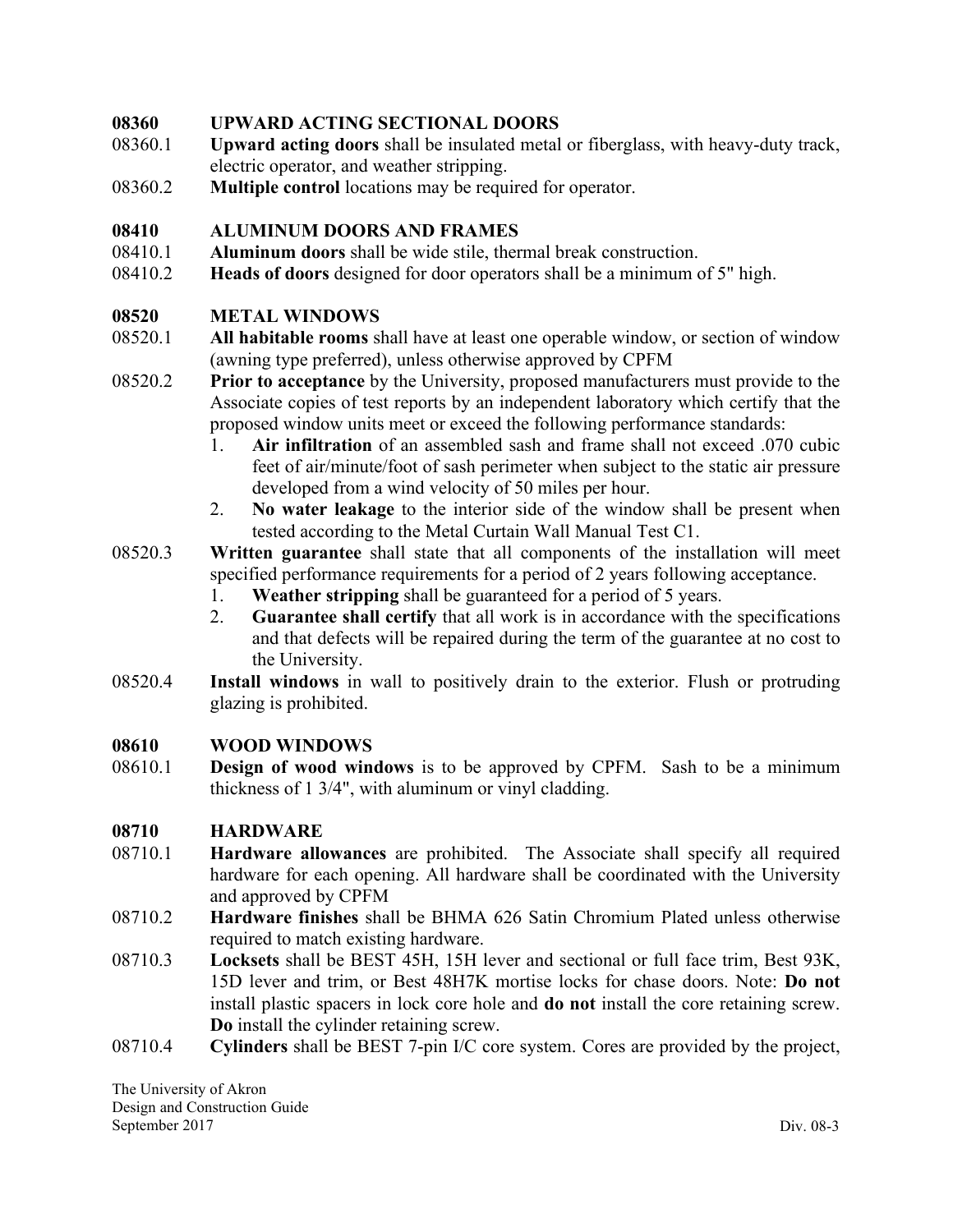designed and installed by University Locking Systems.

- 08710.5 **Keying** shall be done at the factory. Key all cylinders to a building master and to the existing University Master Key System. Permanent keying shall be provided by the Project and installed by University Locking Systems.
	- 1. **Cylinders for selected** custodial and maintenance doors will be keyed the same as existing similar areas.
	- 2. **Construction master key**, which will be voided once change keys are inserted into cylinders, is absolutely required.
	- 3. **Keying** shall be determined by CPFM.
	- 4. **Office furniture** shall be keyed per office with one key per workstation.
- 08710.6 **Hinges** shall be full mortise 4 1/2" x 4 1/2" ball bearing for all doors except exterior doors. At exterior doors use continuous cam-action hinge similar to Roton. Pivot hinges are prohibited.
- 08710.7 **Door stops** shall be wall mounted with concealed wood blocking. Use floormounted stops where wall mount will not protect door and wall. Use door checks on exterior doors subject to wind loads.
- 08710.8 **Closers** shall be LCN 4040 RW/PA-TB, Parallel arm installation when possible. LCN 1461 RW/PA-TB, light use areas only. Floor mounted, concealed in head closers, or pivot style is prohibited.
- 08710.9 **Exit devices** shall be Von Duprin 99NL (Doors must be wide stile), Von Duprin 99L. Electric Exit Devices shall be Von Duprin RX QEL99L when required, or RX QEL99NL when required. Concealed vertical rod devices are prohibited.
- 08710.10 **Handicapped door operators** shall be Horton Auto Operators Series 4000 LE Extra Heavy Duty. Height of door head must be a minimum of 5". Provide wall button, surface mounted sensor mats, and all accessories including electric strike releases and related wiring for a complete installation. Mount transmitter (wall push button) adjacent to opening (for pairs of doors, mount on side opposite to controlled door). NOTE: At pairs of doors, only one leaf should operate by door operator.
- 08710.11 **Kick plates** shall be 16-gauge 10"h. x 3" less than door width.
- 08710.12 **Push/pull** sets shall be 4" x 16" plates with wire pull.
- 08710.13 **Coat hooks** shall be provided with the project for all office doors.
- 08710.14 **Access Control** shall be Continental CICP1800T Turbo Superterm eight Reader with Ethernet Adaptor. CICP1800RB DIDO Aux input/output panel when needed. Note: Related hardware specified by University Locking Systems**.** Access Control panels and readers provided by the project, installed by the contractor, permanent connections by University Locking Systems.
- 08710.15 **Power Transfers** shall be Securition C-EPT-10 power transfer. Command Access ETH6WH4545-626-CH-BB79 (2-18 AWG & 4-28AWG)
- 08710.16 **Power supplies** shall be Securitron BPS21-10 (for 45HW7DEU15HxIDHx626) Schlage PS906 W/option board 900-4R (for Von Duprin RXRX QEL99NL) and 900 BB battery backup, 900 FA fire alarm when needed.
- 08710.17 **Wire Specification** 6 cond 22 awg, Sheiled Plenum, with ground, 6 cond 18 awg Shielded Plenum, with ground. Typical wire run diagrams will be provided.

The University of Akron Design and Construction Guide September 2017 Div. 08-4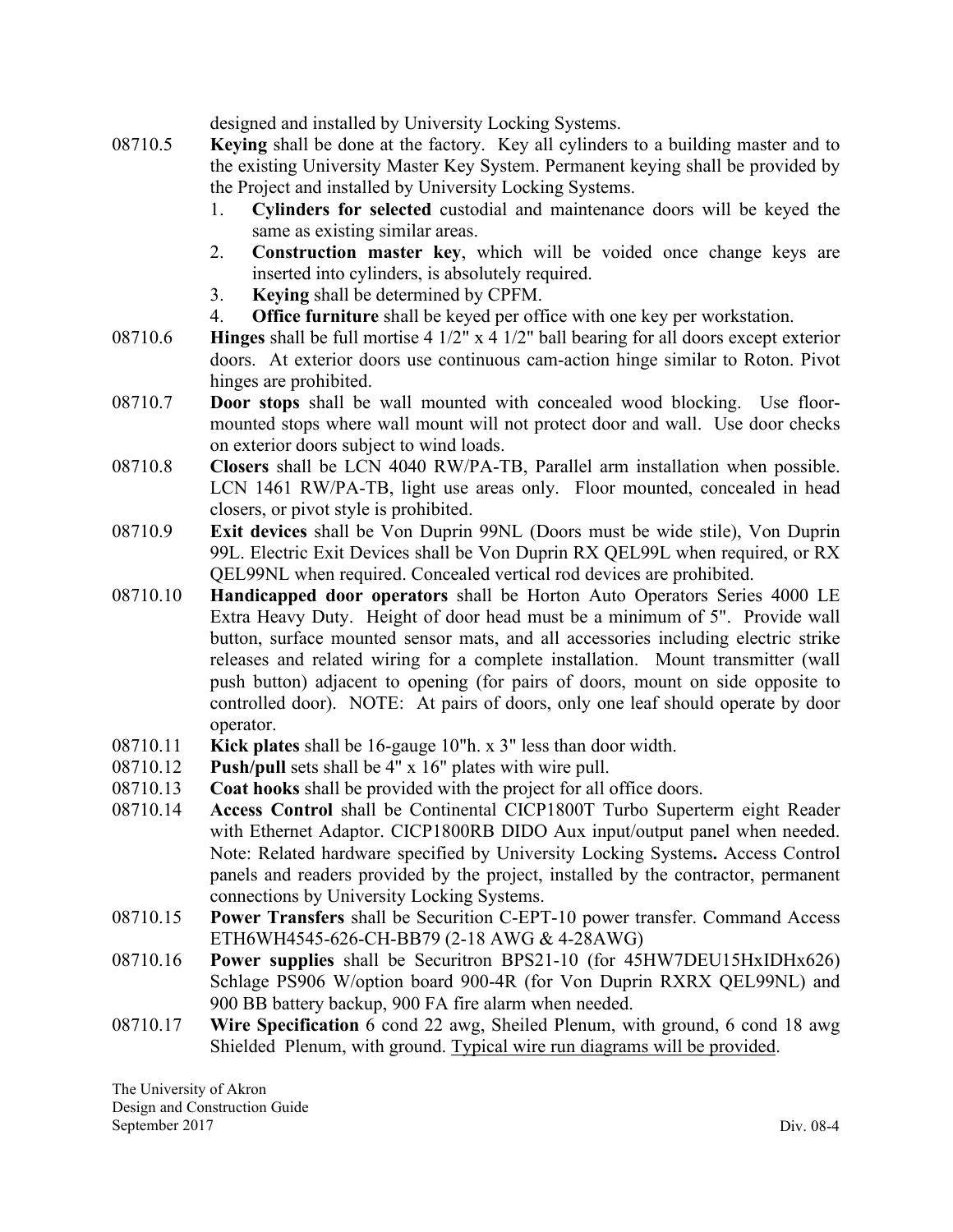- 08710.18 **Removable Mullions** shall be Von Duprin keyed removable mullions 54 Series.
- 08710.19 **Hold open devices** shall be magnetic wall mounted type tied into the Fire Alarm System if necessary.
- 08710.20 **Stand Alone Keypad Locks** shall be Kaba E Plex E5200 B WL Series.
- 08710.21 **Mechanical/Electrical Rooms** shall have Videx Cyber Lock incorporated into the hardware schedule.

### **08800 GLAZING**

- 08800.1 **Exterior glazing** shall be designed for energy conservation.
- 08800.2 **Interior** borrowed lights shall be polished wire glass (square grid) where required to be fire rated, or laminated glass.
- 08800.3 **Glaze all windows** and borrowed lights from side that will permit replacement without the use of multi-story scaffolding.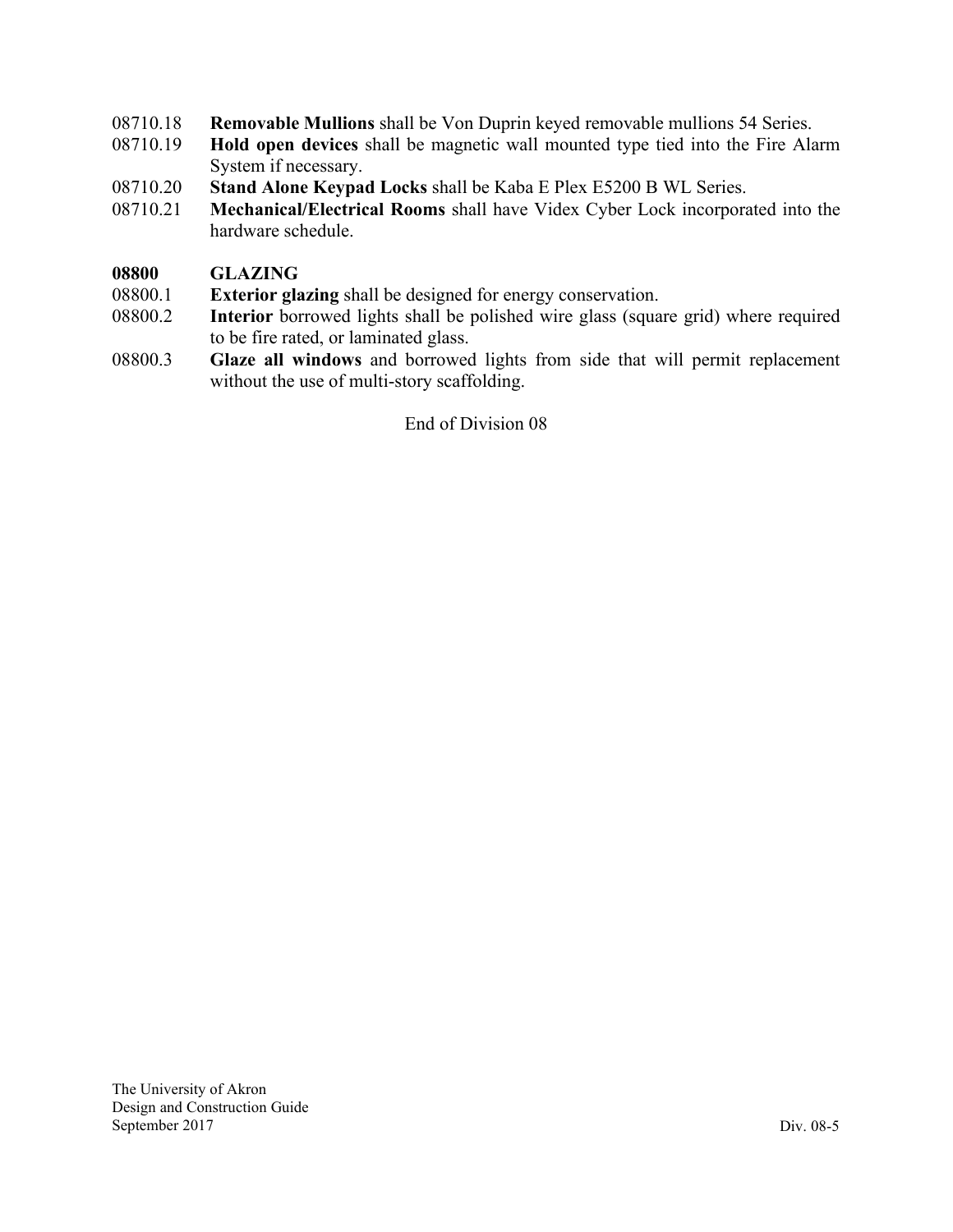# **DIVISION 09 FINISHES**

THE UNIVERSITY OF AKRON DESIGN AND CONSTRUCTION GUIDE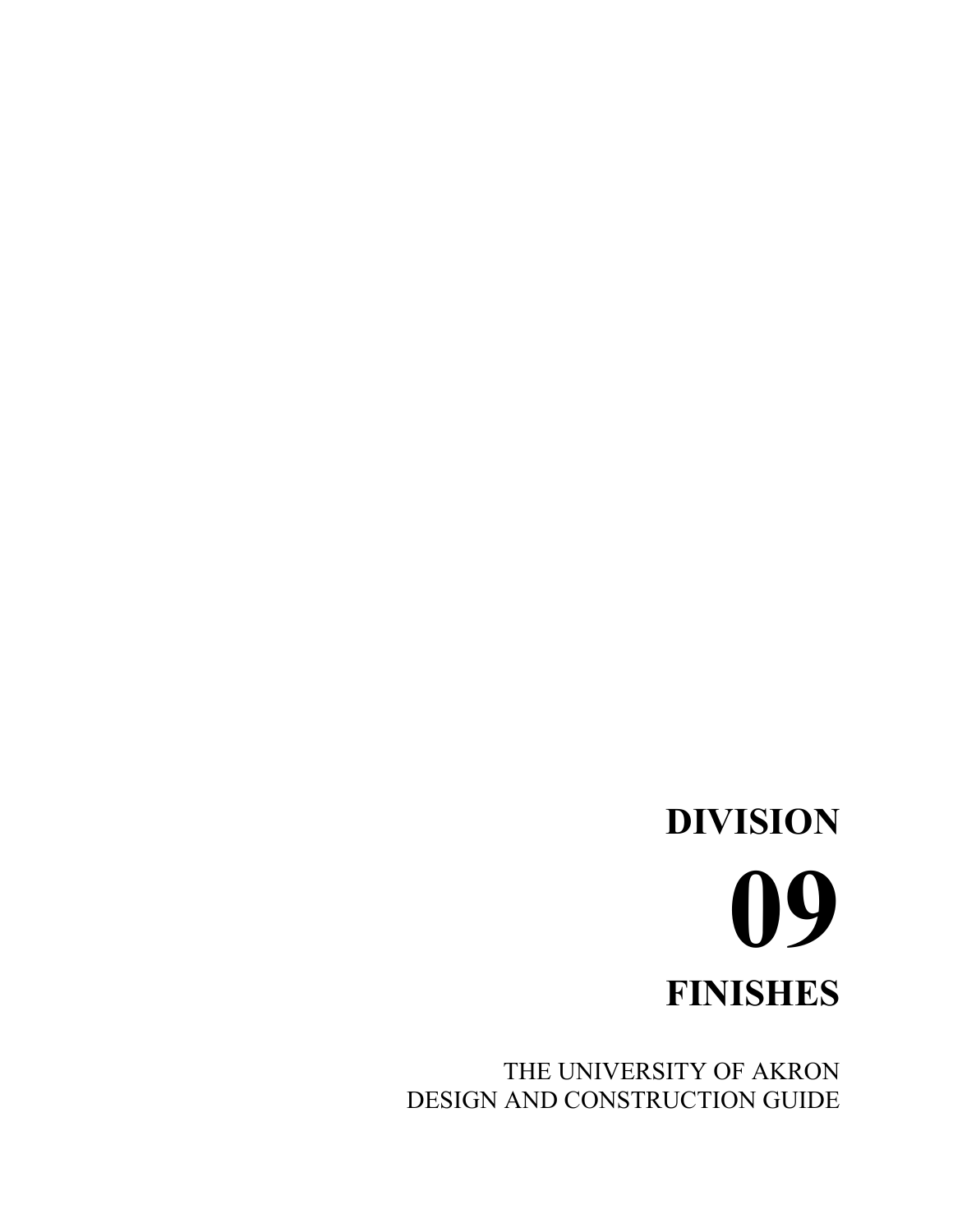### **DIVISION 09 - FINISHES**

### **09000 GENERAL REQUIREMENTS**

- 09000.1 **Minimum flame spread** ratings for interior finish material is Class B or as required by code.
- 09000.2 **All colors** must be approved by CPFM prior to release to the contractor.

### **09110 METAL FRAMING SYSTEMS**

- 09110.1 **Patented systems** that are required for the support of plaster or gypsum board ceilings should be specified in separate sections.
- 09110.2 **All framing** shall be at a maximum spacing of 16" o.c.
- 09110.3 **All door and window jambs** shall be backed with a heavy gauge stud, full height from floor to structural deck or top of wall. Install standard gauge jack studs and head framing.
- 09110.4 **Powder driven anchors** may only be used for attachment of wall track to floors.
- 09110.5 **Ceiling suspension attachment** to structure above must be with toggle bolts or other approved fasteners.

### **09200 LATH AND PLASTER**

- 09200.1 **Plaster** is permitted for ceilings, exterior soffits, and patch of existing plaster.
- 09200.2 **Stucco** is prohibited unless approved by CPFM

### **09250 GYPSUM BOARD**

- 09250.1 **All material** to be minimum 5/8" fire resistance rated asbestos free gypsum board.
- 09250.2 **Gypsum sheathing** is required behind acrylic finish systems when installed over metal framing systems. Protect gypsum sheathing from the elements if exposed to weather prior to installation of finish system.
- 09250.3 **Moisture resistant** board (min.) or portland cement sheathing (preferred) is required behind all wall tile.
- 09250.4 **Installation** of all materials shall be as recommended by the United States Gypsum Company Gypsum Construction Handbook.
- 09250.5 **Horizontal** board installation is required for long walls.
- 09250.6 **All trim** to be metal (compound set type) unless identified for specific details.

#### **09300 CERAMIC AND QUARRY TILE**

- 09300.1 **Floors** shall be non-skid surface. Install floor tile flush with adjacent materials without the use of reducer strips.
- 09300.2 **Where tile** is mounted on walls above counters, use wall tile for back splash and end splash. Bullnose all exposed edges.
- 09300.3 **Ceramic and Quarry Tile** shall be from one of the following:
	- 1. American Olean Tile Company
	- 2. Daltile Corporation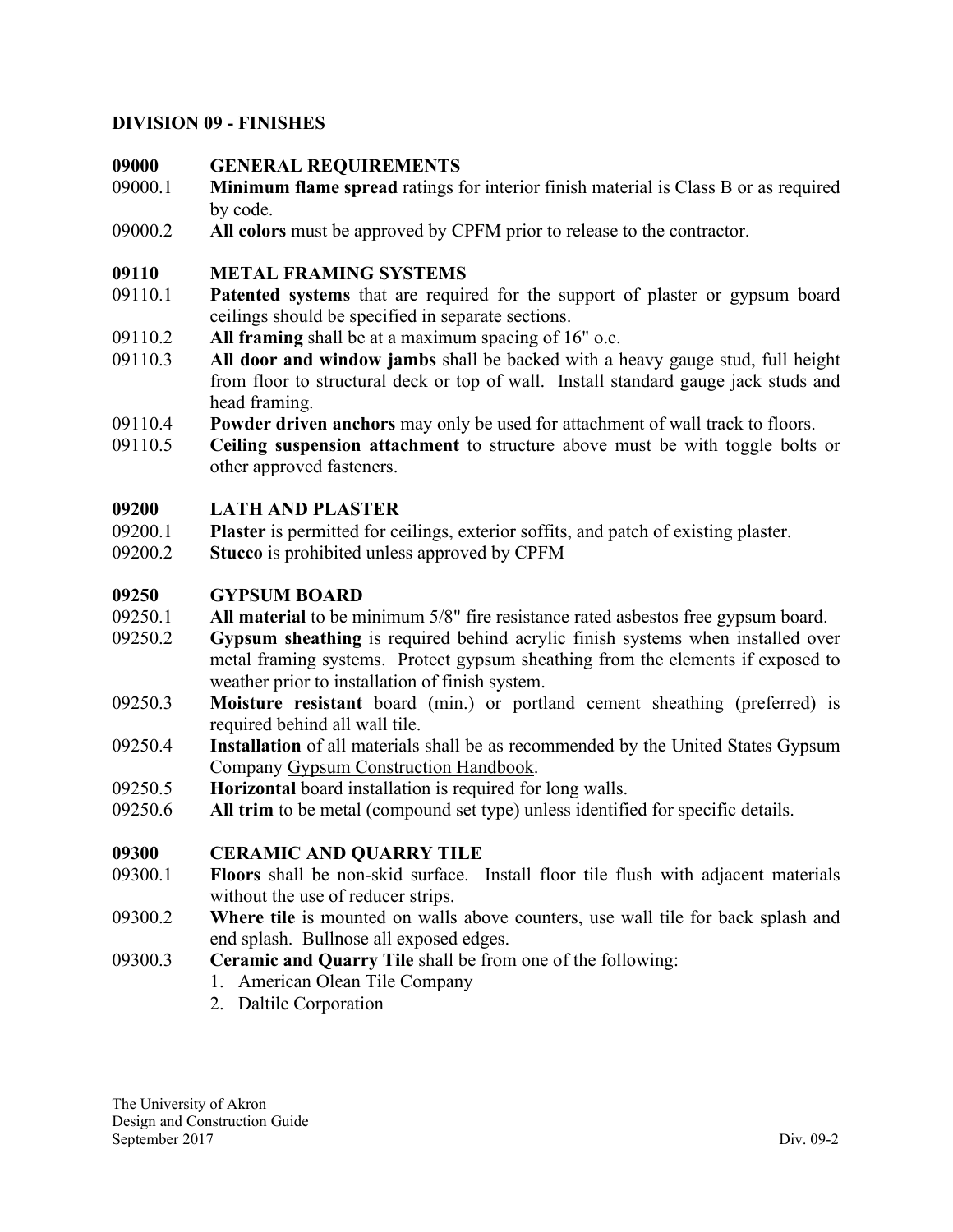### **09400 TERRAZZO**

09400.1 Preferred installation for terrazzo is over a sand cushion, to isolate the finish from the structural slab. Approximately 2-3/4" is required from rough slab to finish floor.

### **09510 ACOUSTIC CEILINGS**

- 09510.1 **Support systems** for acoustic ceilings shall be specified within the section for acoustic ceilings.
- 09510.2 **Mineral fiber** lay-in panels shall be 2 feet x 4 feet or 2 feet x 2 feet. Non-standard sizes are prohibited.

1. All panels shall be resistant to high humidity as manufactured by USG, Armstrong or third selected manufacturer.

- 09510.3 **All ceilings** shall be accessible systems. Metal ceiling systems (i.e. paraline) and concealed spline systems shall be limited to areas that will require minimal access.
- 09510.4 **Suspension systems** shall be supported directly from the building structural system and shall be supported at four corners of each lay-in fluorescent light fixture.
	- 1. **Lay-in fluorescent** light fixtures are to be independently supported with auxiliary hangers at opposite corners of each fixture. The ceiling installer provides and installs auxiliary hangers to deck. The electrical contractor attaches hangers to fixtures.
	- 2. Identify **this separation** of work in both the ceiling section and the electrical section of the specifications.
	- 3. Suspension **system** shall be USG/Donn rigid x DXL fire rated or two additional selected manufacturers.
- 09510.5 **Ceiling panels** may only be installed when work of all other trades is complete. The Associate and all consultants must inspect the work of respective trades prior to ceiling panel installation.
- 09510.6 **Fire rated** ceiling finish materials shall be gypsum board. Do not specify acoustic ceiling systems for fire rated ceilings.
- 09510.7 **Ceiling heights** for public access areas shall not be lower than 9'. Acoustic ceilings may not be used in soffits or bulkheads lower than 8'.

### **09530 SOUND ATTENUATION**

- 09530.1 **Walls** surrounding toilet rooms, conference rooms, and other user-defined areas shall be filled with sound attenuation blankets.
- 09530.2 **Ceilings** do not require additional sound attenuation if insulated walls are continuous to the roof deck. If sound insulated walls are not continuous to roof deck, install a 4 foot wide sound attenuation batt on both sides of insulated walls.

### **09650 RESILIENT FLOORING**

- 09650.1 **Submittal** as required by the State of Ohio, Department of Industrial Relations, Division of Factory and Building Inspection must include the following:
	- 1. **Manufacturer's certification** that all materials have been tested per ASTM Method E84 and met the requirements specified for flame spread, smoke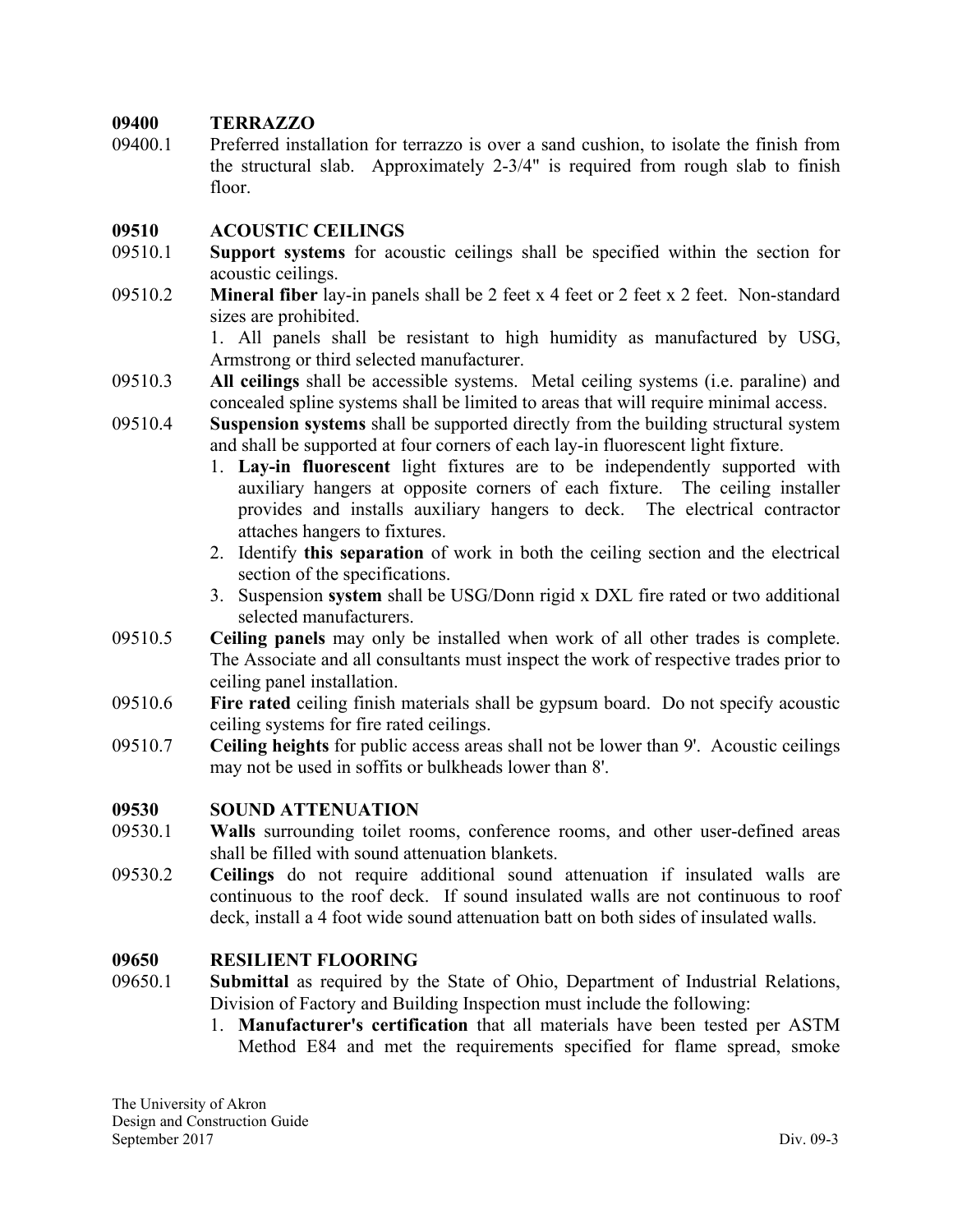developed, and fuel contributed.

- 2. **Installer's affidavit** stating that materials installed are the same as those certified by the manufacturer.
- 3. **Specify triplicate submittal** with copies to the Associate, the Department of Industrial Relations, and CPFM.
- 09650.2 **Cleaning** and sealing of all resilient flooring material is required by the contractor prior to acceptance. Specify owner's preferred materials for cleaning and sealing floors.
- 09650.3 **Resilient floor tile** shall be 12" x 12" x 1/8" vinyl composition tile.
- 09650.4 **Resilient base** shall be 4" minimum height (rubber preferred) with cove for all installations including carpet. **Pre-molded corners** are prohibited. Score back of continuous base for outside corners.

### 09650.5 **Manufacturers: Tile**

- 4. Armstrong Commercial Flooring
- 5. Tarkett Incorporated
- 6. 3rd Selection

09650.6 **Manufacturers: Base**

- 1. Roppe Corporation
- 2.  $2<sup>nd</sup> Selection$ 
	- 3. 3rd Selection

### **09680 CARPET**

- 09680.1 **Carpet materials** will be specified as part of the General Contract unless otherwise determined by CPFM. Minimum requirements for broadloom goods shall be 100 % Nylon, type 6 or type 6.6, minimum Yarn Density of 6,100, Lifetime Static warranty: less than 3.0 kv as tested under AATCC-134, Lifetime Moisture Barrier: Passing the British Spill Test, Method E, Lifetime Edge Ravel, Lifetime Delamination, Must pass 25,000 cycles of the Roller Caster chair test (DIN 54324), 10 Year Limited Wear Warranty, dense Textured Loop carpet equal to J & J Commercial Carpet for direct glued down installation.
- 09680.2 **Carpet type** (broadloom or tile) will be determined by the Associate with the approval of Capital Planning and Facilities Management.
- 09680.3 **Carpet pad**, if required, will be synthetic hair type, with flame spread and smoke developed ratings the same as for carpet.
- 09680.4 **Submittal** required for approval by CPFM includes the following:
	- 1. **Shop drawings** of seam layouts.
	- 2. **Manufacturer's notarized statement** that carpet assembly meets the requirements of ASTM E-84 Tunnel Test for flame spread rating and smoke developed rating of 75 or less.
	- 3. **Certified chemical analysis** of all toxic gases noted during the combustion test including relative quantities of each and degree of toxicity and irritability. Certification shall be countersigned by the installer who is responsible for compliance with the manufacturer's requirements.
- 09680.5 **Materials** and application equipment shall be as approved by the manufacturer.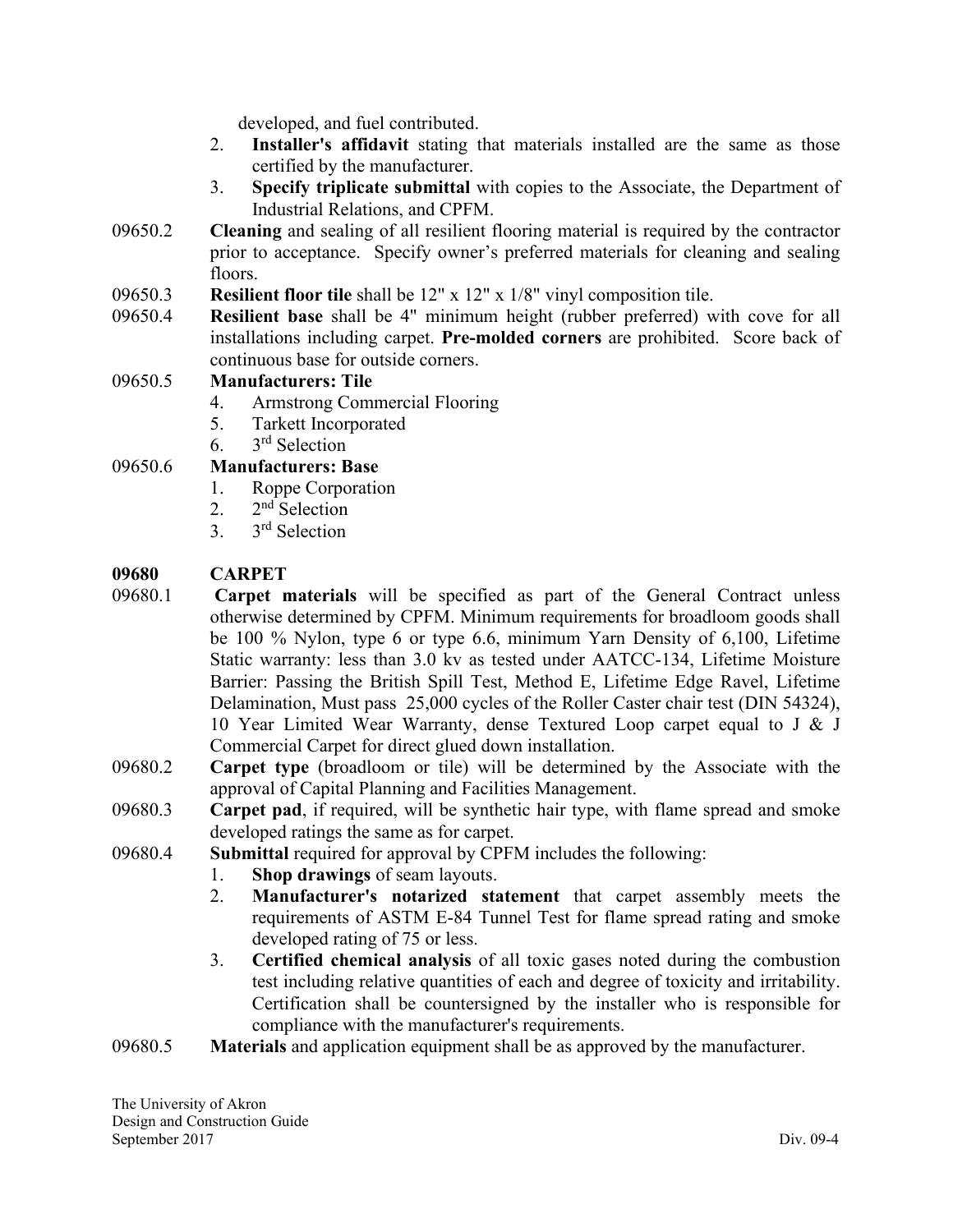# **09900 PAINT**

- 09900.1 **The Associate** shall prepare a schedule of all surfaces to be painted and the number of coats with dry film thickness for each. Each coat shall be compatible as a system. Type and number of coats is variable, but the following systems are recommended.
- 09900.2 **Interior woodwork**: 1 coat filler (for open grained wood); 1 coat stain; 2 coats satin clear varnish (2.0 mil thickness minimum).
	- 1. **Back prime** all trim.
	- 2. **Seal tops, bottoms, and hardware cutouts** in wood doors.
- 09900.3 **Metal doors and frames**: 1 coat shop primer; 2 coats semi-gloss enamel. Paint tops and bottoms of doors.
- 09900.4 **Gypsum board**: 1 coat primer; 2 coats eggshell wall enamel.
- 09900.5 **Interior concrete or concrete block**: 1 coat self-sealing primer/filler; 2 coats semi-gloss enamel.
- 09900.6 **Elastomeric coatings** shall be used in laboratories and corridors where heavy traffic is anticipated.
- 09900.7 **Interior ferrous metal**: 1 coat shop primer; 2 coats semi-gloss enamel.
- 09900.8 **Exterior ferrous metal**: 1 coat shop primer; 2 coats gloss enamel.
- 09900.9 **Accent colors**, if anticipated to exceed 5% of the project, should be noted as an aid to the bidders. Instruct the bidders that the Associate's color selections are unrestricted.
- 9900.10 **Manufacturers shall be PPG, Sherwin Williams or 3rd selected.**

### **09950 WALL COVERINGS**

- 09950.1 **Use** in public areas and upper echelon offices and at the Associate's discretion for durability and appearance. Scope of this item may be reduced if budget dictates.
- 09950.2 **All markings** on substrata from ink pens, markers, etc. shall be removed or sealed prior to wall covering installation.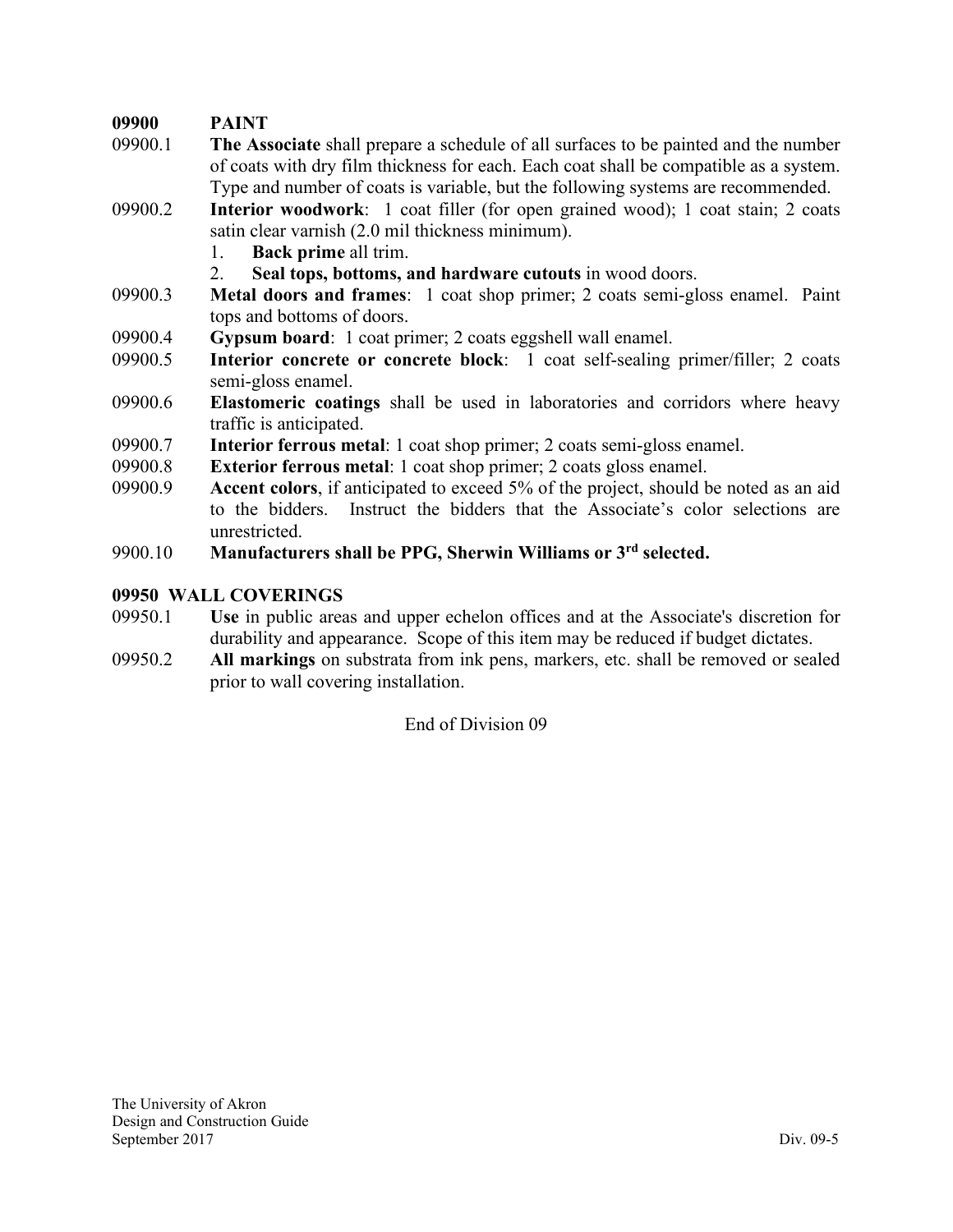# **DIVISION 10 SPECIALTIES**

THE UNIVERSITY OF AKRON DESIGN AND CONSTRUCTION GUIDE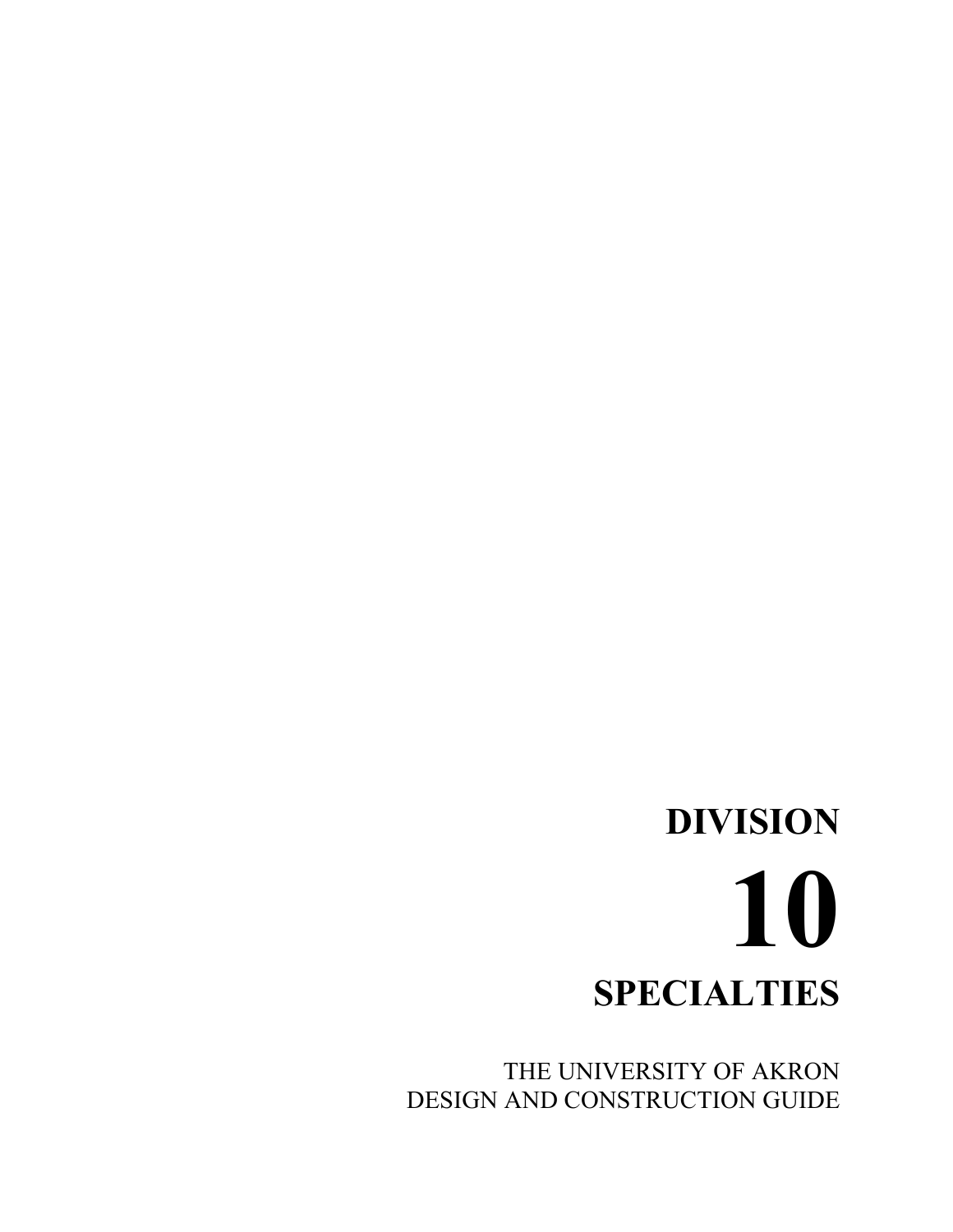### **DIVISION 10 - SPECIALTIES**

### **10100 CHALKBOARDS, TACKBOARDS, AND MARKER BOARDS**

- 10100.1 **Guarantee** shall be submitted to the University, signed by an officer of the manufacturer, stating that all chalkboards and marker boards which do not retain the original writing quality, erasing quality, and visual acuity for 20 years after acceptance, shall be replaced, including installation, at no cost to the University.
- 10100.2 **Chalkboards and marker boards** shall be porcelain enameled steel as follows: 2 coats of porcelain enamel; 18 gauge enameling steel; 1/4" exterior plywood or tempered hardboard core; 0.15" thick aluminum or rust resistant steel backing sheet. 1. **Marker boards** shall be suitable for any type of marker.
- 10100.3 **Tack boards** shall be vinyl-covered cork. Advise bidders that vinyl selection will match selections for vinyl wall covering.
- 10100.4 **Frames and trays** shall be aluminum or wood with concealed fastening devices. Mount boards to primed wood grounds.
- 10100.5 **Electrically** operated boards shall include access panels for servicing motors, drives, and controls. Switches shall be key operated on building master key system. Boards may require more than one control location.

### **10160 TOILET PARTITIONS**

- 10160.1 **Construction shall** be baked enameled steel or solid plastic (other finishes are subject to vandalism and not as easily repaired).
- 10160.2 **Toilet compartments** shall be floor supported, overhead braced.
- 10160.3 **Urinal screens** (when required) shall be stainless steel with secure mounting to withstand lateral and vertical loads.
- 10160.4 **Specify curtains** for use in disabled stalls (in lieu of doors) of sufficient strength to support an adult's body weight.
- 10160.5 **Anchors** and fasteners shall be stainless steel, vandal-proof type.

### **10200 LOUVERS AND VENTS**

- 10200.1 **Louvers and vents** shall be specified in Division 23. Where louvers or vents are an integral part of the building exterior, specify that the mechanical contractor purchase louvers and vents and deliver to general contractor for installation. Match adjacent surface finishes unless intended as accent.
- 10200.2 **Interior louvers** and vents shall be purchased and installed by the mechanical contractor.

### **10270 ACCESS FLOORING**

- 10270.1 **Accessible flooring** systems shall be wood core, metal pan type with carpet surface and integral structural support system.
- 10270.2 **Install** system per manufacturer's recommendations including auxiliary structural support and accessories.
- 10270.3 **Coordinate** heights of all mechanical and electrical fixtures with floor.
- 10270.4 **Provide ramp** or other transition for disabled access if access floor cannot be

The University of Akron Design and Construction Guide September 2017 Div.10-2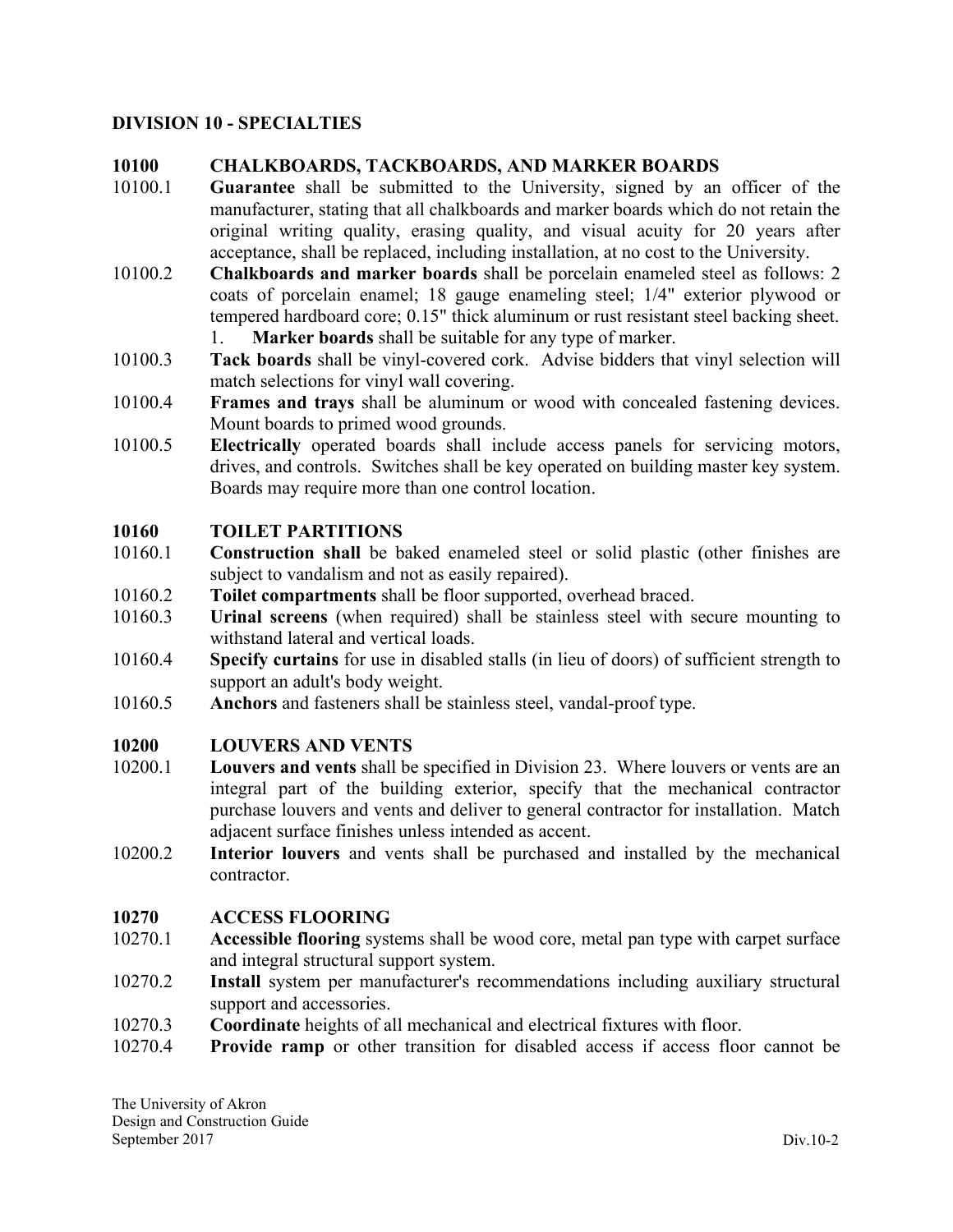recessed to match adjacent finish floor elevations.

### **10440 SIGNAGE**

- 10440.1 **All signage** is subject to the approval of CPFM.
- 10440.2 **Unless otherwise directed**, the project shall include: exterior building sign; building directory; floor directories; directional signs; floor identification; stairwell identification; and room identification signs/numbers. All signage must conform to ADA requirements.

### **10500 LOCKERS AND ACCESSORIES**

- 10500.1 **Material** shall be enameled steel.
- 10500.2 **Size and quantity** will be shown on the drawings, as determined by the user program.
- 10500.3 **Install** lockers fully recessed into wall or with sloped top.
- 10500.4 **Doors** shall be vented with silencers, latch, and integral recessed hasp.
- 10500.5 **Base** shall be solid base with toe space and sanitary cove.
- 10500.6 **Accessories** shall include shelves, robe hooks and/or rods as defined by user.
- 10500.7 **Locking Preference** shall be confirmed.

### **10522 FIRE PROTECTION ACCESSORIES**

- 10522.1 **Extinguishers** shall be at least 4:A 60B:C extinguishers. Unless otherwise required by code.
- 10522.2 **Fire extinguisher cabinets** shall be full recessed with flat door and trim to match adjacent wall or building hardware. Mounting height to top of the extinguisher shall be 42" or less. Interior dimensions shall be no less than 8" deep, 9" wide, and 23" high.

### **10605 DEMOUNTABLE PARTITIONS**

10605.1 Demountable wall systems must be approved by CPFM

### **10650 OPERABLE PARTITIONS**

- 10650.1 **Support** shall be overhead with no bottom track.
- 10650.2 **Operation** shall be motorized except for small installations.
- 10650.3 **Sound rating** shall be a minimum S.T.C. value of 50 unless otherwise specified.
- 10650.4 **Accessories** shall include automatic bottom seal and jamb seals and doors on storage pockets.
- 10650.5 **Passage doors** through operable partitions are not recommended. Design spaces so required exits do not occur through operable partitions.

### **10800 TOILET ACCESSORIES**

- 10800.1 **Primary** material shall be stainless steel.
- 10800.2 **Solid wood** blocking shall be specified behind all items. Mount with concealed fasteners whenever available.
- 10800.3 **Disabled** accessible height is required for all accessories.

The University of Akron Design and Construction Guide September 2017 Div.10-3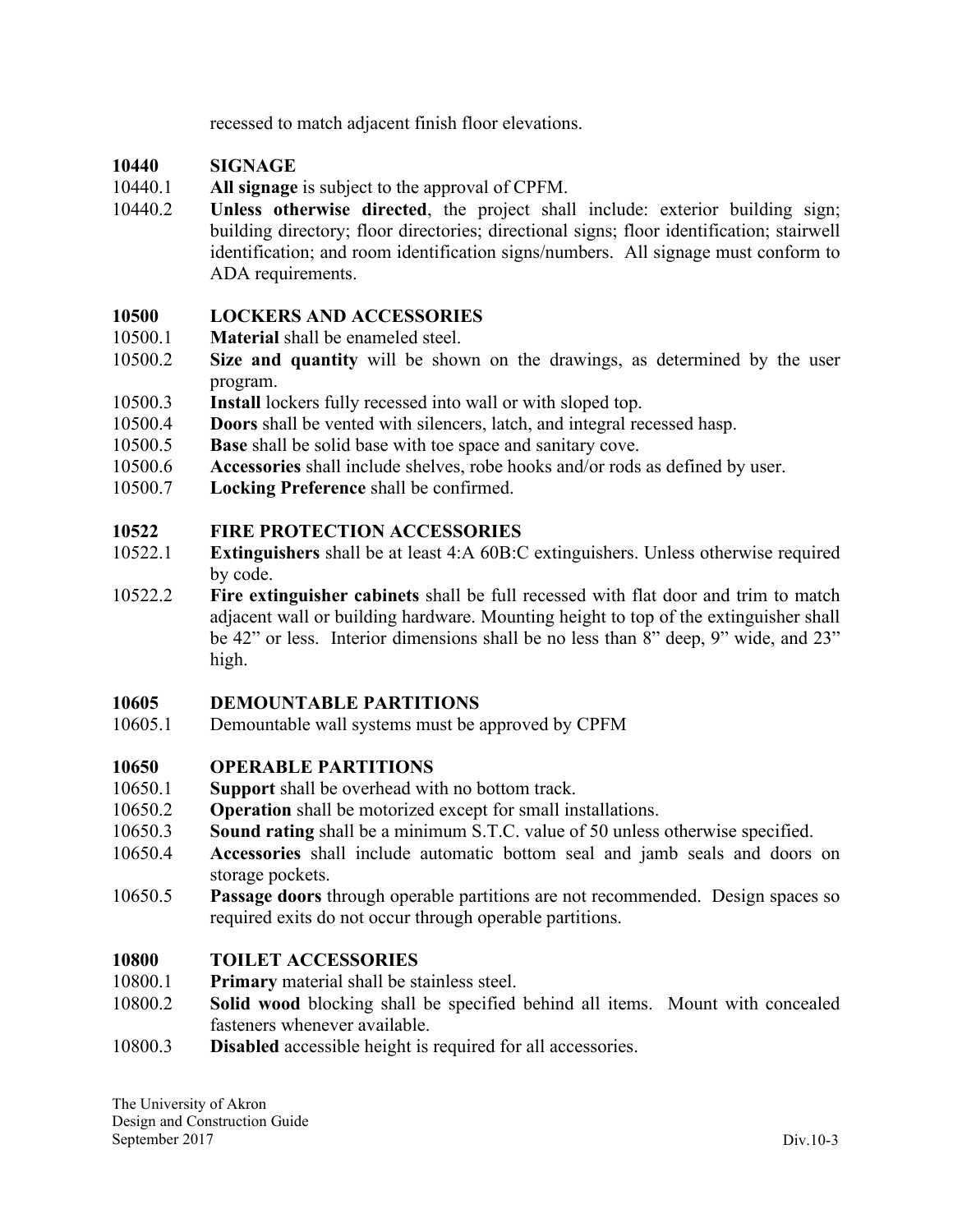- 10800.4 **Console units** are not recommended. These are subject to vandalism as individual accessories and are more difficult to repair.
- 10800.5 **Soap dispenser** shall be shown on the drawings as provided by owner and installed by the contractor.
- 10800.6 **Toilet paper dispenser** shall be shown on the drawings as provided by owner and installed by the contractor.
- 10800.7 **Towel dispenser** shall be shown on the drawings as provided by owner and installed by the contractor.
- 10800.8 **Sanitary napkin** disposals shall be similar to Bobrick model B-270. Install 1 per stall in women's restrooms.
- 10800.9 **Robe hooks** shall be compartment manufacturer's standard. Provide 1 per stall with integral door bumper.
- 10800.10 **Grab bars** shall be 1 1/4" diameter with peened surface.
- 10800.11 **Mirrors** shall be 1/4" float/plate glass with wrap-around stainless steel frame. Provide tilt or full-length mirror for disabled access.
- 10800.12 **Parcel shelves** shall be built into the walls or an accessory. Provide one per toilet room.
- 10800.13 **Broom/mop holders** shall be installed over the janitor's sink in each custodial space.
- 10800.14 **Vending machines** for sanitary napkins and condoms are not required.
- 10800.15 **Waste receptacles** shall be provided by owner. Design sufficient floor space in toilet room for freestanding unit.
- 10800.16 **Toilet Seat Cover** dispensers shall be provided by owner and installed by the contractor.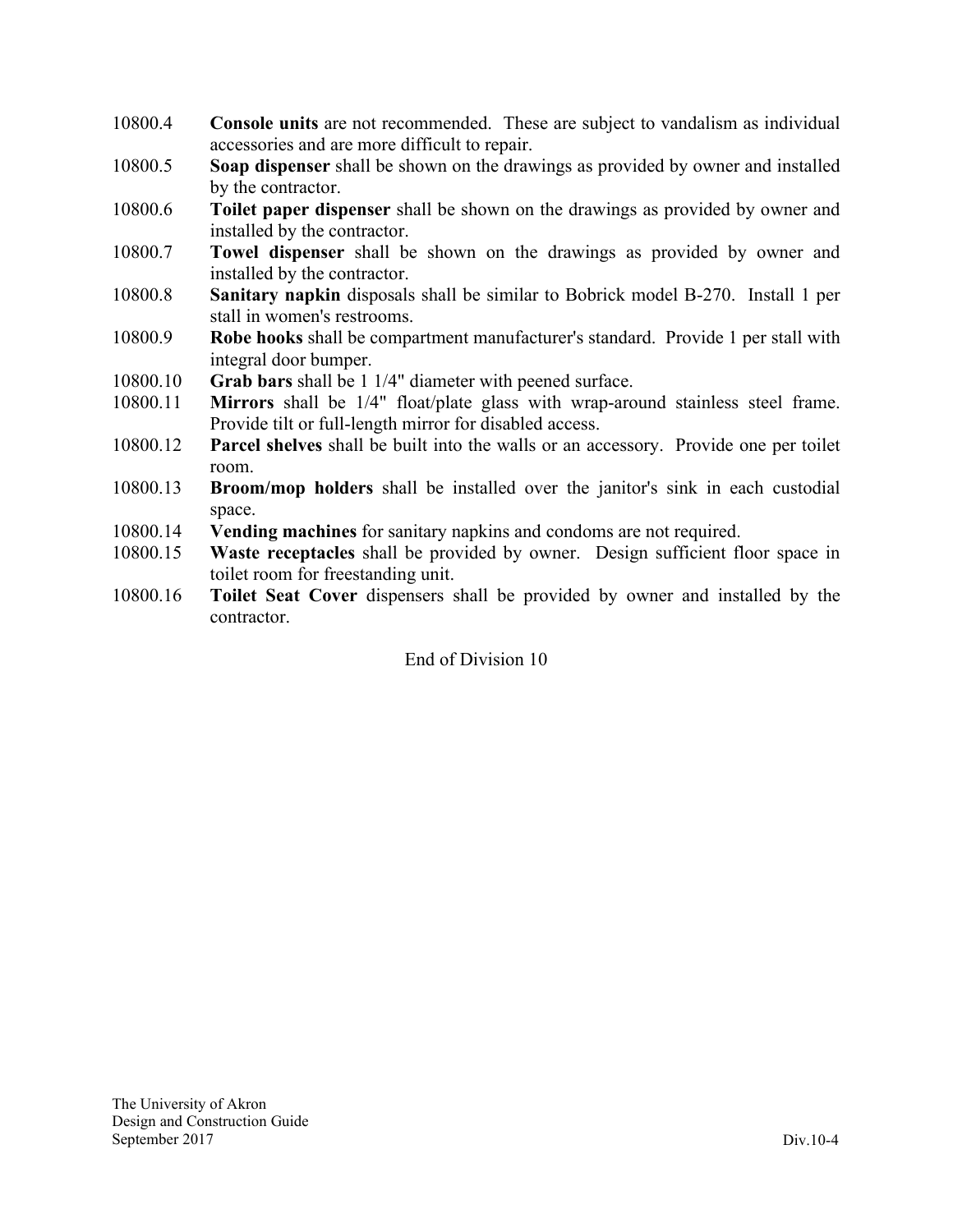THE UNIVERSITY OF AKRON DESIGN AND CONSTRUCTION GUIDE

# **DIVISION 11 EQUIPMENT**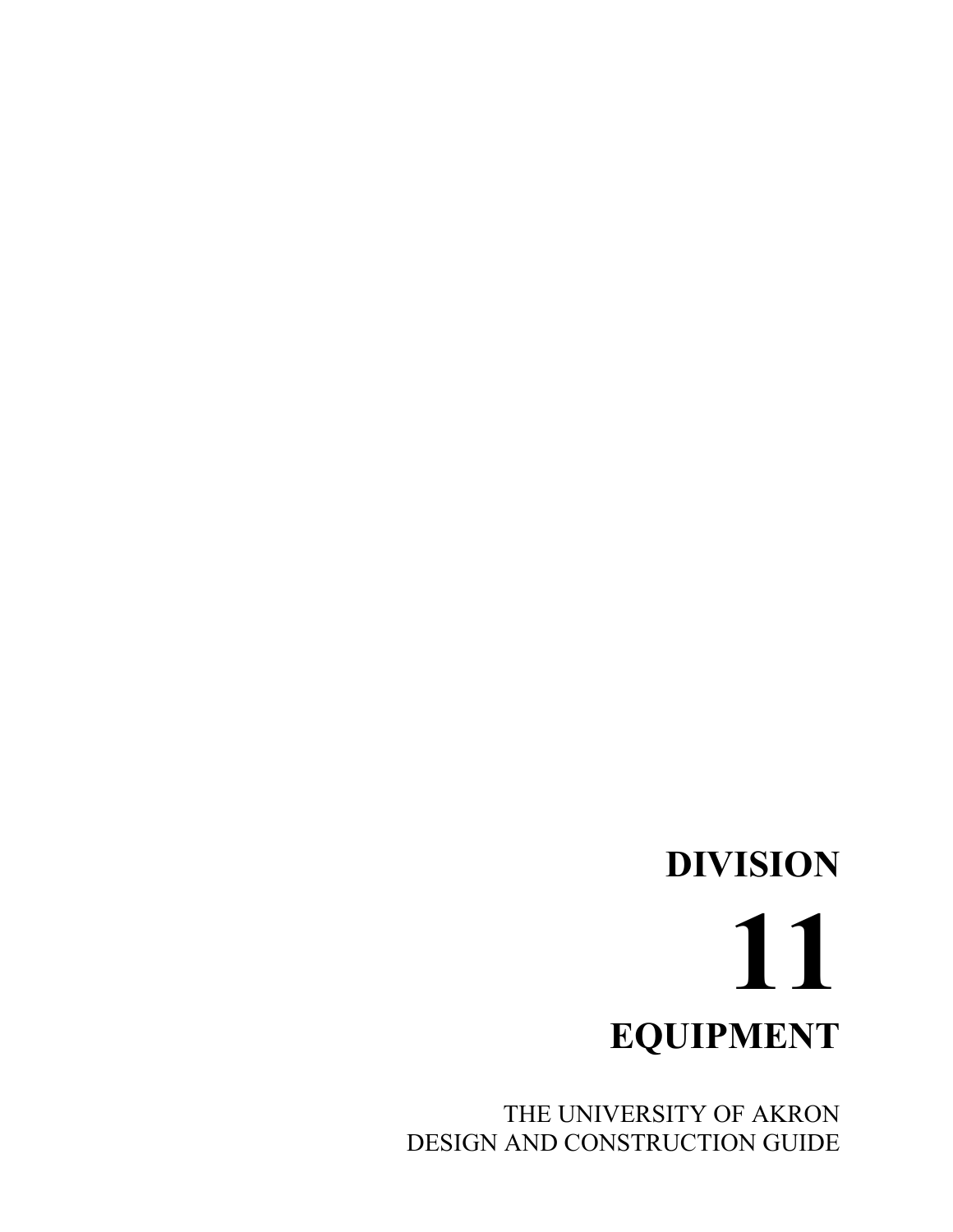### **DIVISION 11 - EQUIPMENT**

### **11000 EQUIPMENT – GENERAL**

- 11000.1 **The user program** will identify which equipment is to be specified and which equipment is to be provided by the University. Specify all electrical and mechanical connections for University provided equipment.
- 11000.2 **Specify** all fixed equipment as required to respond to the program. Where applicable, CPFM will advise the Associate of experience with specific types and manufacturers.
- 11000.3 **Moveable equipment** will be specified by the Associate unless specifically excluded from the Associate's scope of work.
- 11000.4 **Submittal** by Associate specified equipment suppliers shall include rough-in drawings for the other prime contractors.
- 11000.5 **The Associate** shall coordinate all aspects of equipment installation including coordination with sprinkler and HVAC location, receiving, unloading, distribution, and trade jurisdictions.

### **11050 LIBRARY EQUIPMENT**

11050.1 **Library equipment**, if required, will be specified by the Associate as a separate prime contractor.

### **11060 THEATER, STAGE AND AUDIO VISUAL EQUIPMENT**

11060.1 If any of these items are required for the project, representatives of the University will advise the Associate.

### **11131 PROJECTION SCREENS**

- 11131.1 **Manually operated** ceiling or the University normally provides wall-mounted screens. Concealed blocking or reinforcing for mounting must be specified.
- 11131.2 **Electrically operated** screens for large lecture halls, auditoriums, classrooms and etc. are to be specified with fully automatic operation. Two control stations (front and rear of room) are required.

#### **11400 VENDING EQUIPMENT**

- 11400.1 **A separate franchisee** of the University will provide vending equipment, if required for the project.
- 11400.2 **The Associate** shall design space for vending equipment including all required utilities.

#### **11460 UNIT KITCHENS**

11460.1 **Unit kitchens are prohibited**. When serving kitchens are required, use base cabinets with drop-in appliances or with recesses for owner supplied appliances.

End of Division 11

The University of Akron Design and Construction Guide September 2017 DIV. 11-2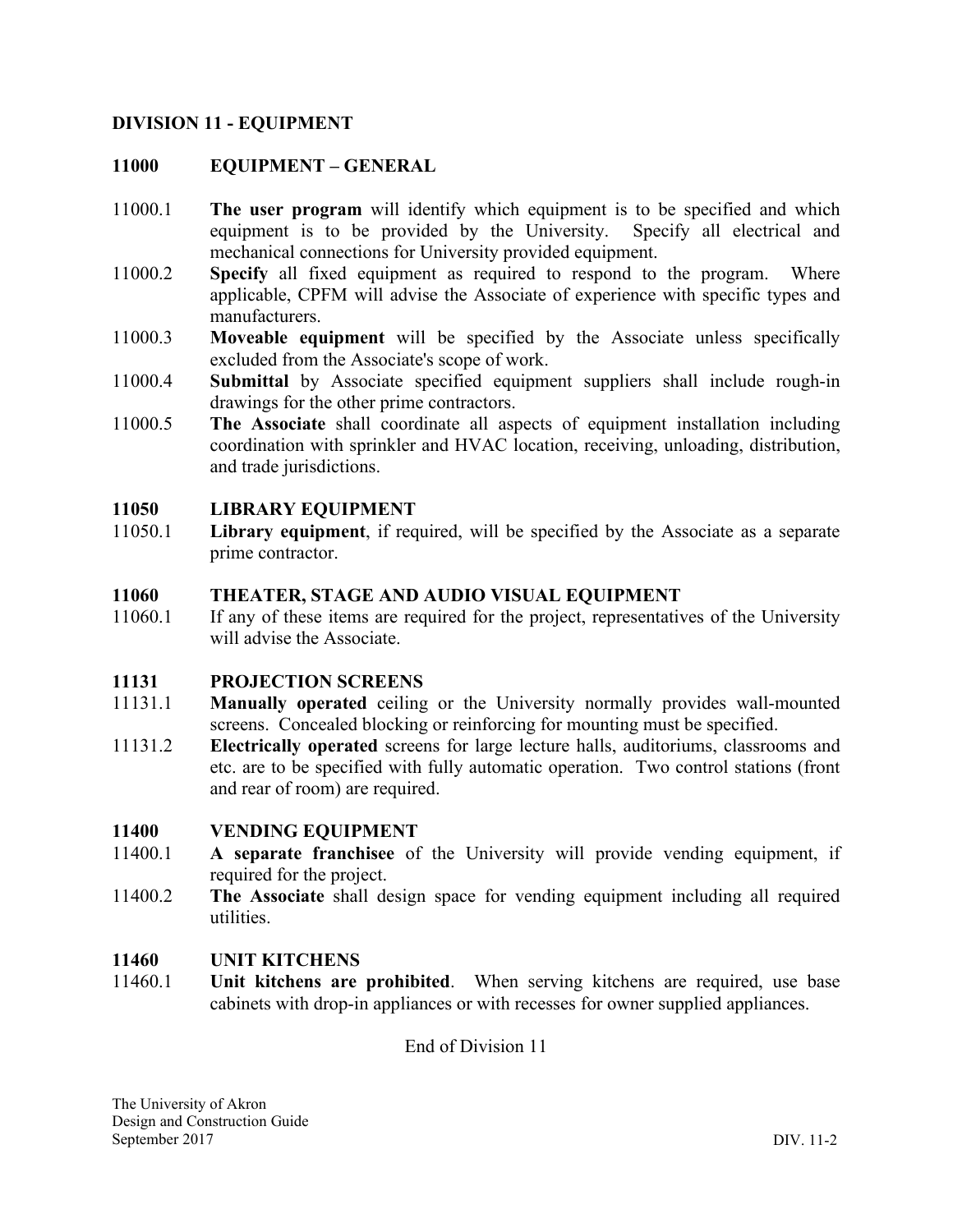# **DIVISION 12 FURNISHINGS**

THE UNIVERSITY OF AKRON DESIGN AND CONSTRUCTION GUIDE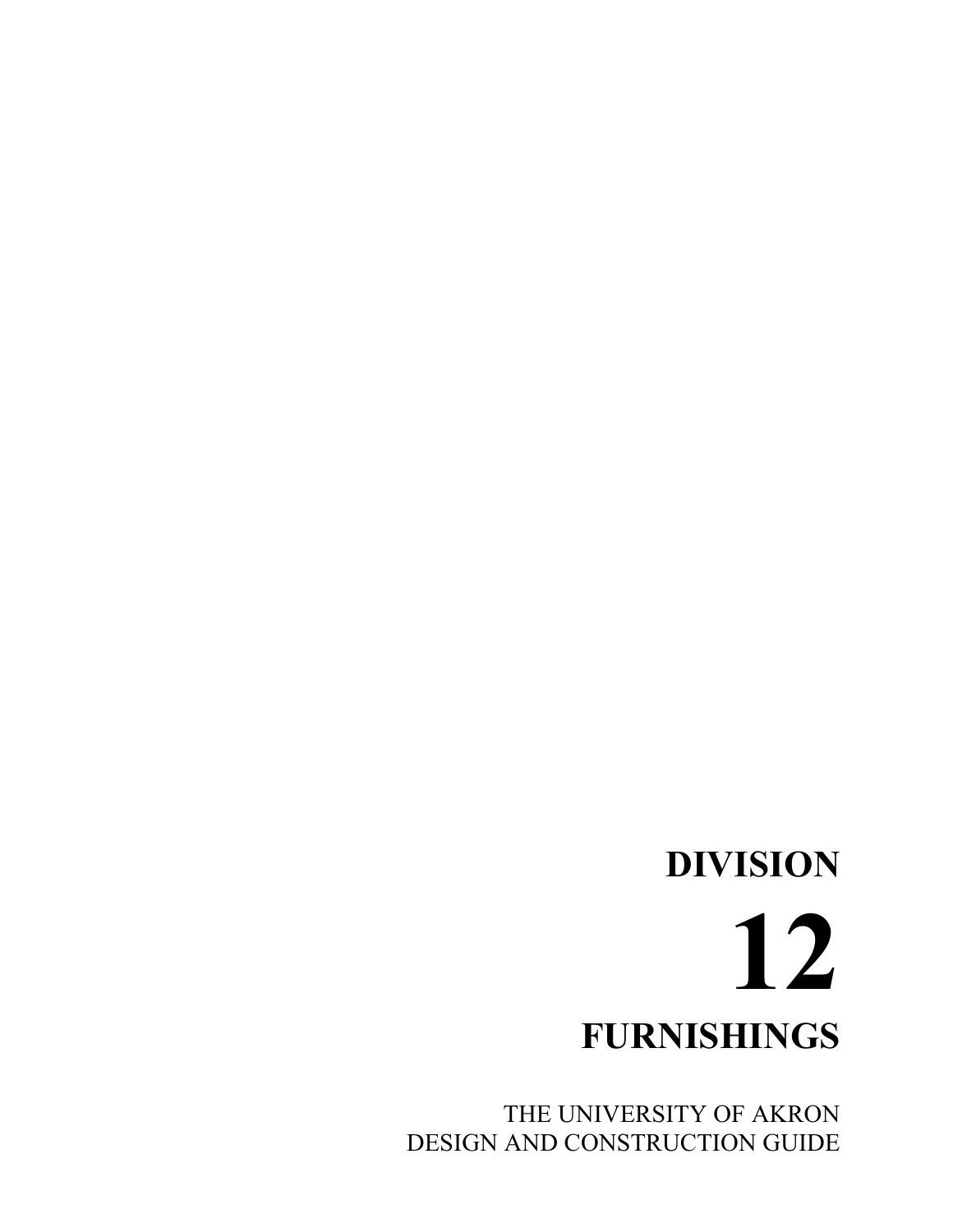# **DIVISION 12 - FURNISHINGS**

# **12000 GENERAL REQUIREMENTS**

12000.1 **Furniture** will be specified by the Associate unless specifically excluded from the Associate's scope of work.

### **12345 LABORATORY CASEWORK AND FIXTURES**

- 12345.1 **Laboratory equipment**, if required, will be specified by the Associate as a separate prime contractor. A minimum of two (preferably three) manufacturers is required.
- 12345.2 **Utility fixtures** and fittings shall be at least of the quality specified for the plumbing, mechanical, and electrical prime contracts.
- 12345.3 **Water faucets** with hose connections shall be specified with vacuum breakers.
- 12345.4 **Ducts** for fume hoods shall be specified with non-corrosive lining.

### **12500 WINDOW TREATMENT**

- 12500.1 **The Associate** will specify window treatments. Horizontal aluminum 1" slat blinds with jamb channels are preferred.
- 12500.2 **Vertical blinds** have shown a high failure rate.
- 12500.3 **Use "blackout"** treatment in audiovisual areas when required.
- 12500.4 **Specify all concealed blocking** or reinforcing as required for secure installation of the window treatment.
- 12500.5 **Window details** must include the location and type of all window treatment, including concealed blocking.

### **12690 ENTRANCE MATS**

- 12690.1 **Surface mats** are usually provided by the University for Wet Areas. The inclusion of recessed entry mats does not guarantee that the University will not introduce surface mats to the project.
- 12690.2 **Recessed mats**, if specified, will be readily removable for cleaning.
- 12690.3 **Deep recesses** for mats supported on aluminum extrusions will include a floor drain.

### **12710 AUDITORIUM AND THEATER SEATING**

- 12710.1 **Specify** that all seats are to have articulating tablet arms.
	- 1. **Ten to twelve percent** of the seats shall have left hand tablet arms.
	- 2. **Minimum size of tablet arm** shall be sufficient to completely support one sheet of 8 1/2" X 11" paper.
- 12710.2 **Pre-approval** of fixed seating by CPFM is absolutely required. A full size sample showing all features, materials, and finishes shall be delivered to the CPFM.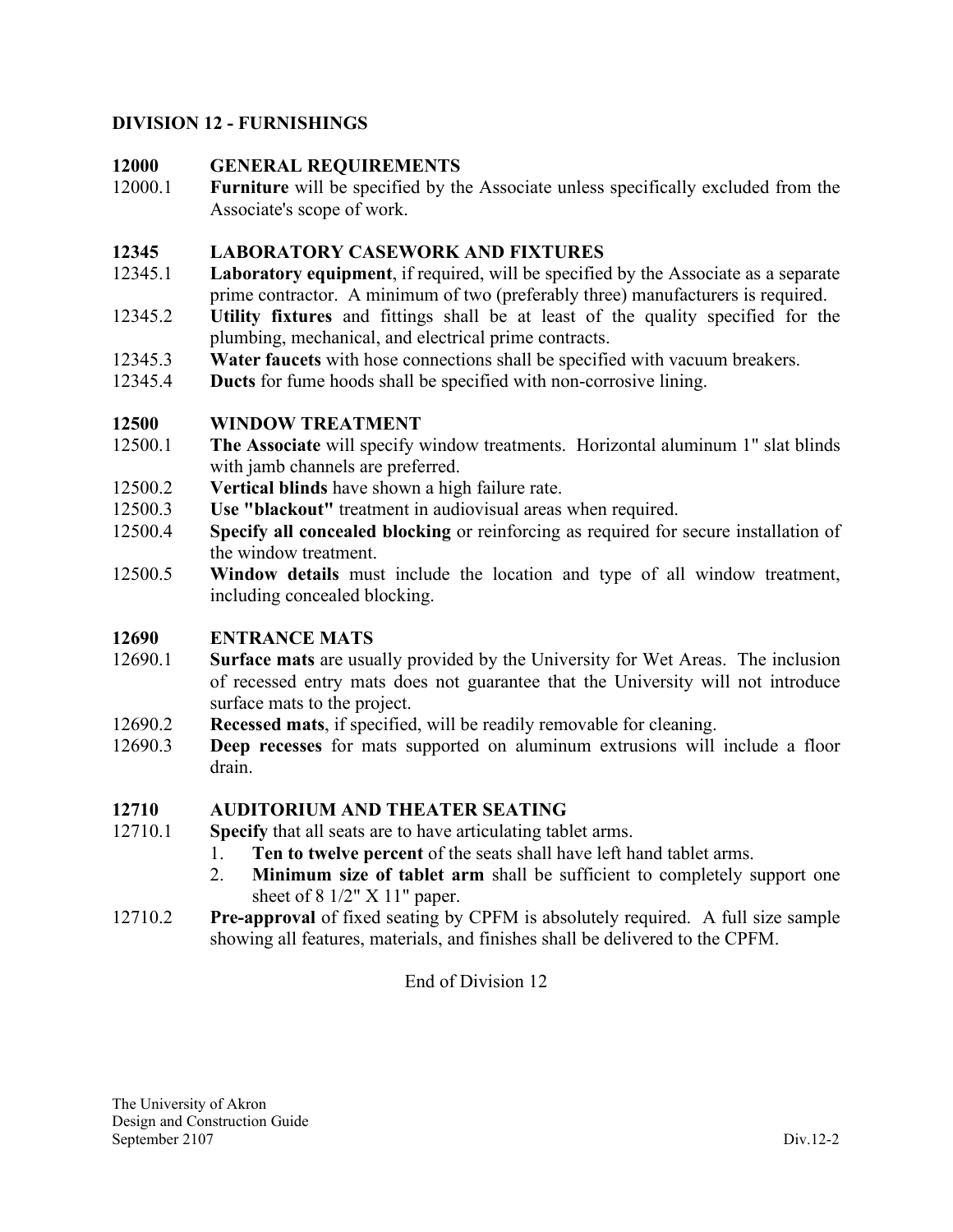# **DIVISION 13 SPECIAL CONSTRUCTION**

THE UNIVERSITY OF AKRON DESIGN AND CONSTRUCTION GUIDE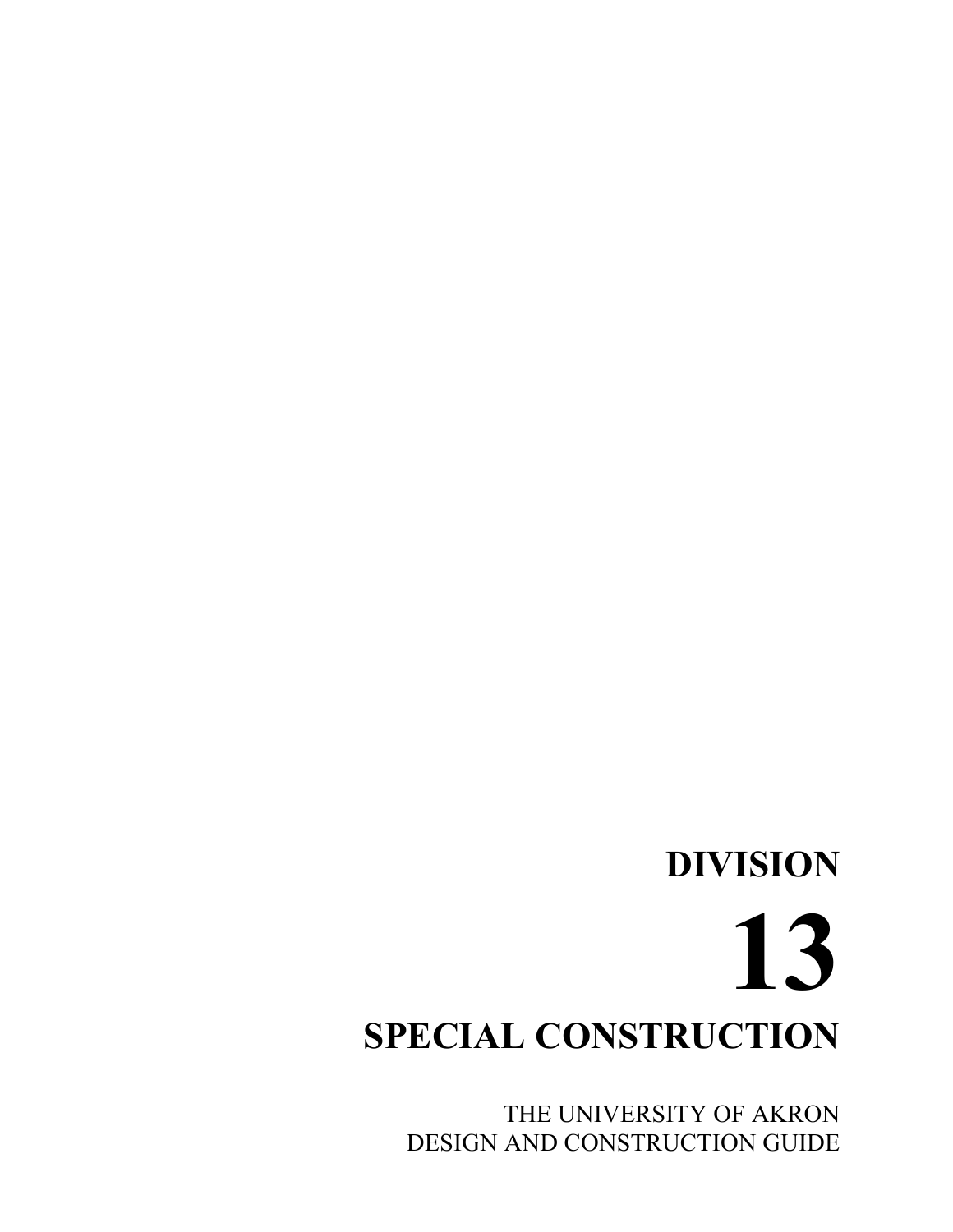# **DIVISION 13 – SPECIAL CONSTRUCTION**

### **13100 ACCESS CONTROL**

- 13100.01 **Coordination** is required between the Associate and the University for all Access Control Devices and the installation of these devices required for, but not limited to elevators; stair tower doors; and card readers.
- 13100.02 **Funding** shall include local funds to reimburse the University.
- 13100.03 **Elevators** with access control shall have an override key switch using Best 1W7B2 hardware.
- 13100.04 **Stair Tower Doors** secured from the stair side electromechanically requires specific code approval. Hardware shall be coordinated with the University standards.
- 13100.05 **Card Reader Equipment** will be purchased and installed by the University from "Local" Project Funds.
- 13100.06 **Wiring and Conduit** shall be provided and installed by the contractor from the backboard to each device location. All cables shall be shielded plenum with ground cable.
- 13100.07 **Power Transfer Devices** will be provided and installed by the contractor. The University will make permanent connections.
- 13100.08 **Electronic Hardware** will be purchased and installed by the contractor.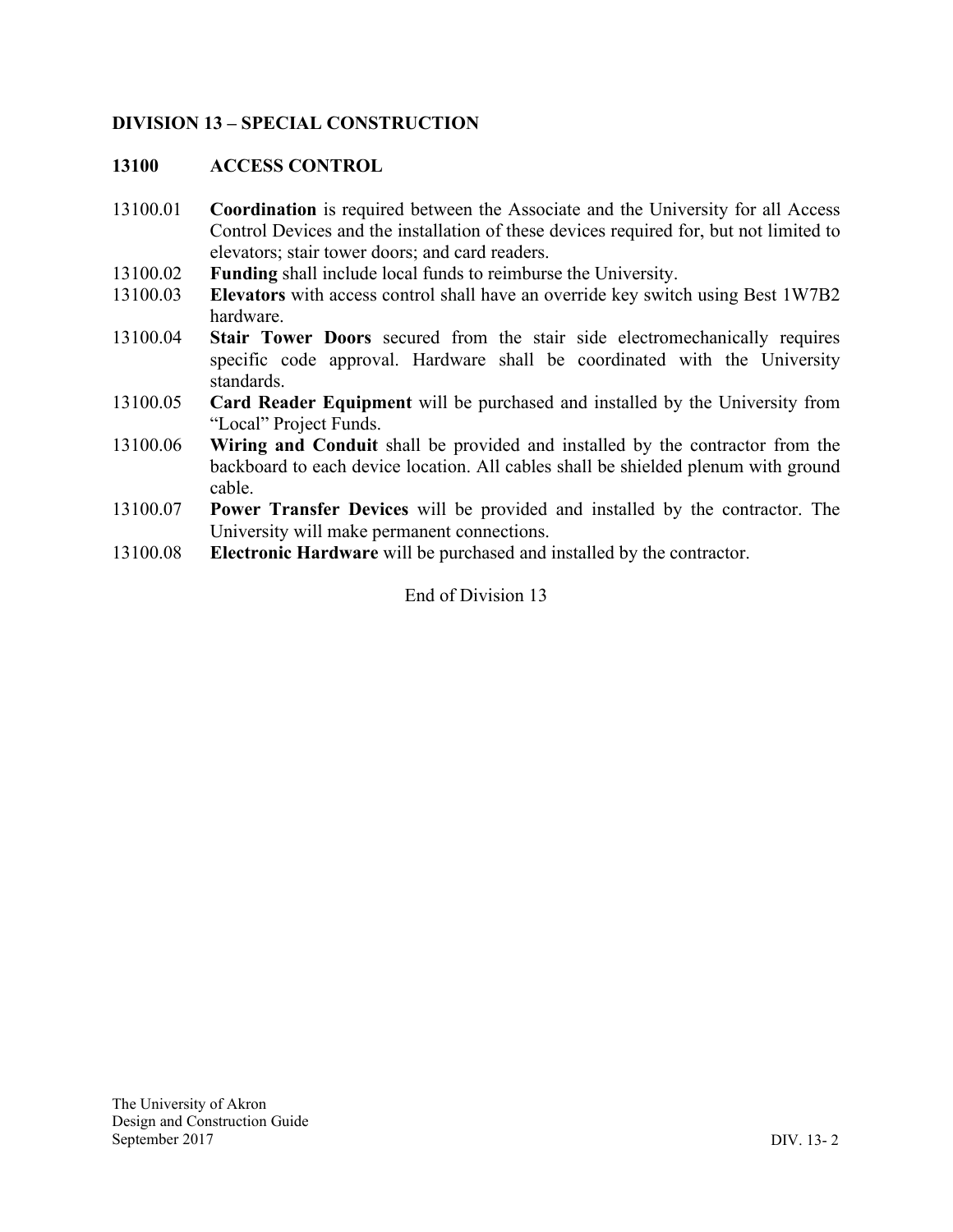THE UNIVERSITY OF AKRON DESIGN AND CONSTRUCTION GUIDE

# **CONVEYING SYSTEMS**

# **DIVISION 14**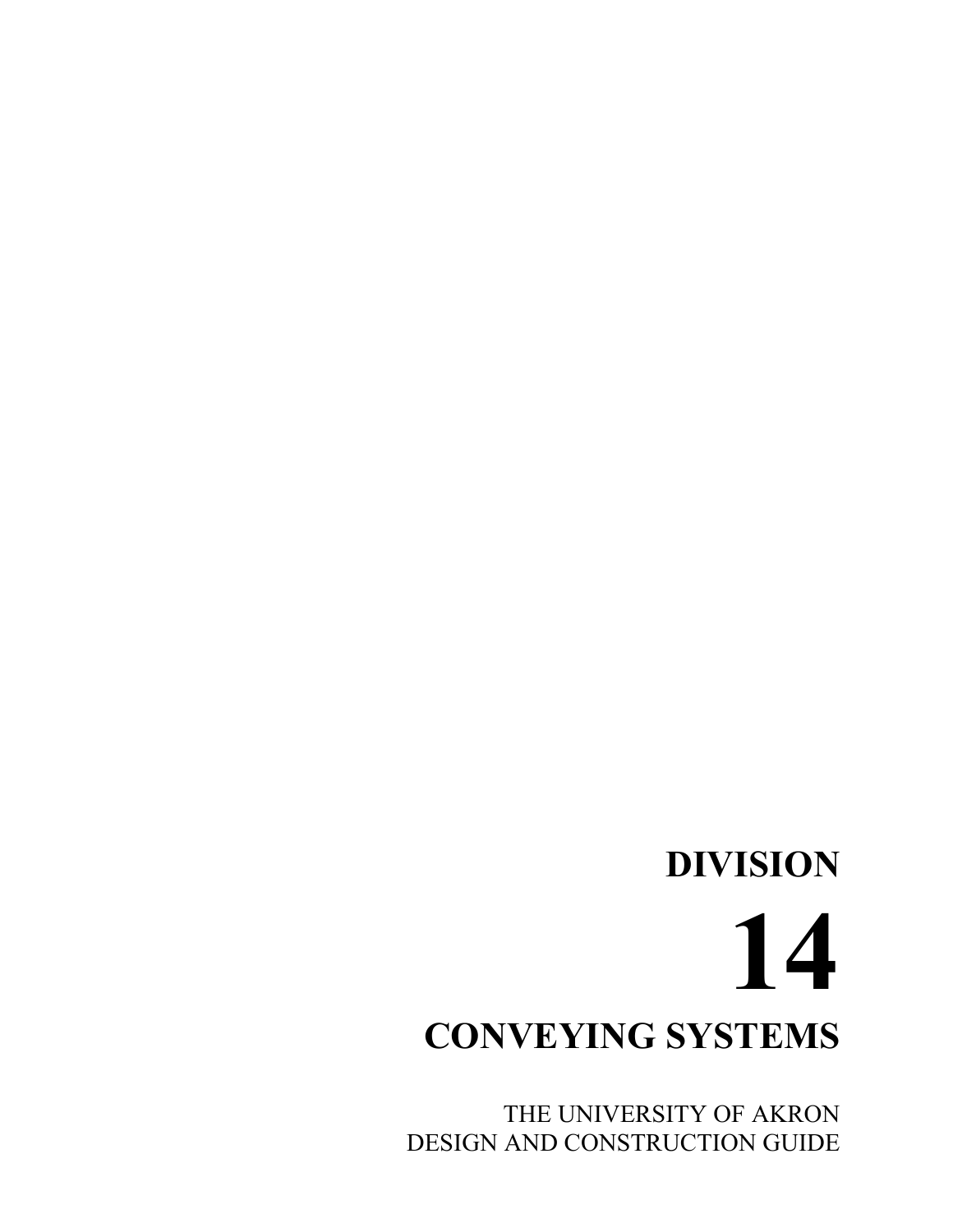#### **DIVISION 14 - CONVEYING SYSTEMS**

#### **14200 ELEVATORS**

- 14200.1 **A planning conference** shall be scheduled by the Associate with CPFM to determine elevator requirements.
- 14200.2 **Specify maintenance** and callback service for 1 year from the date of acceptance to include the following: regular examinations and inspection; lubrication, cleaning, supplies and parts for proper operation.
	- 1. **Competent and trained** employees of the manufacturer will perform all maintenance.
	- 2. **Manufacturer must certify** that a service office is located within 100 miles of the University, and that a parts warehouse is located within 150 miles of the University.
	- 3. **Elevator manufacturer** shall provide repair parts catalogs, instruction manuals, and written and verbal directions to University personnel.
	- 4. **Notify the University** in advance of inspection or maintenance trips so employees of the University may be present.
- 14200.3 **Processors or other equipment** which can only be serviced by the manufacturer are prohibited. The following paragraph must be included in the specification VERBATIM!

Components of the Microprocessor Logic Control shall be serviceable by the Owner's selected elevator maintenance contractor. If this is not possible without the purchase of specialized electronic diagnostic equipment, said equipment will be provided to the Owner at no additional cost.

- 14200.4 **Final payment for the elevator will not be made** until maintenance and instruction manuals are submitted and approved by the Associate. Specifically note that "project specific" wiring diagrams are required before release of final payment will be approved. Generic wiring diagrams will not be accepted.
- 14200.5 **All permits** including inspection and first operation permit are to be included in the contract.
- 14200.6 **Entrances** shall be fully automatic, center opening, except for "freight only" elevators. Avoid the use of double sided entrances whenever possible.
- 14200.7 **Full accessibility** is required for the disabled including features for the hearing and vision impaired, per A.D.A. requirements.
- 14200.8 **Elevator pit** shall be complete with ladder; light; sump; 1/4" steel sump cover; sump pump; oil interceptor (for hydraulic elevators); and all electrical and drainage connections.
- 14200.9 **Telephone** shall be purchased and installed by the elevator manufacturer in each elevator with complete cabling back to the controller for connection by telephone utility. The device shall be Adams Elevator Co., Niles, Illinois, model no. A933P2C; with programmable auto-dial and automatic reset time.
- 14200.10 **Hydraulic Elevators shall include an Oil Cooler** to maintain the oil temperature within operational parameters.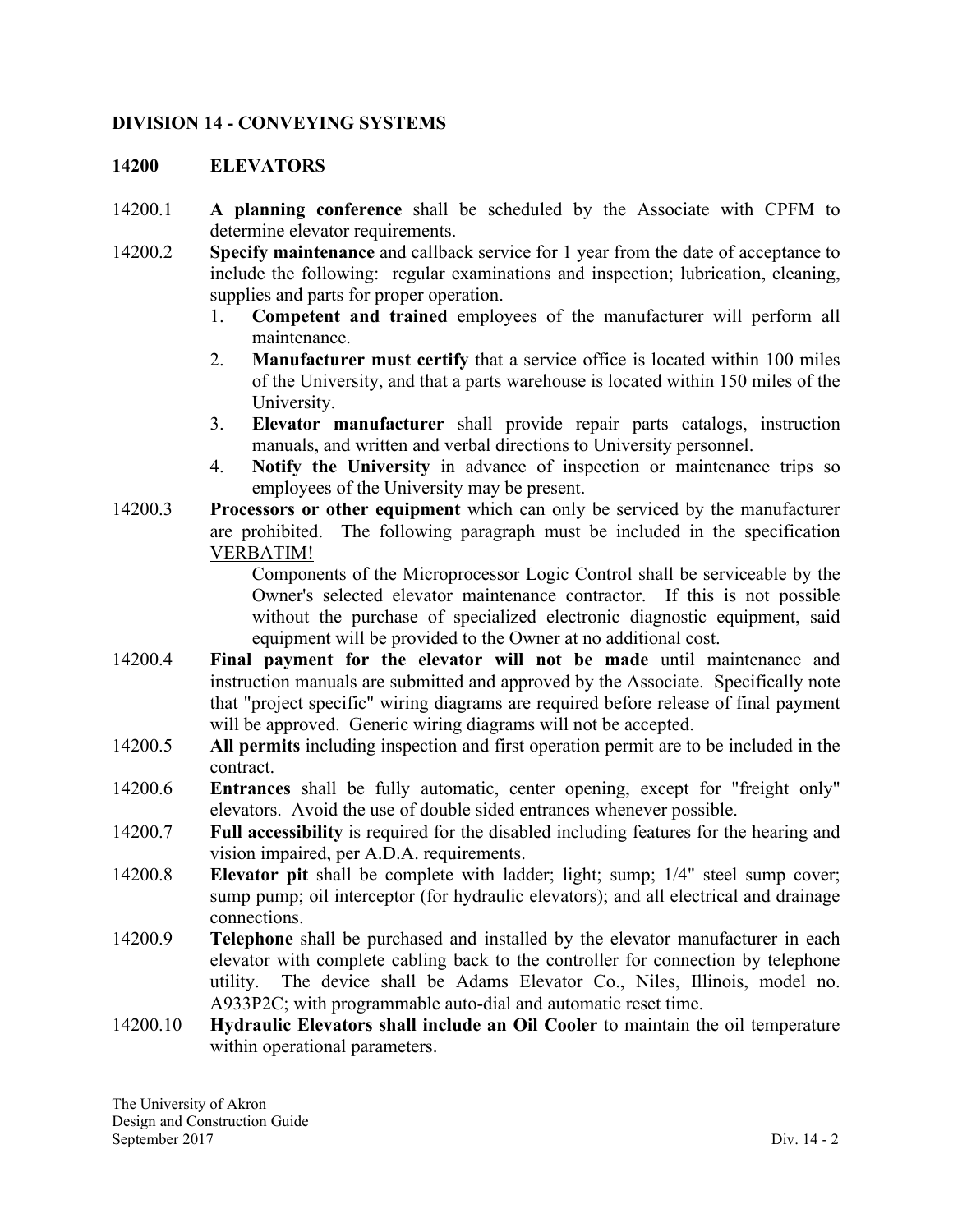14200.11 **Any elevator** that solely services a space should include hangers and pads for use as a freight elevator.

End of Division 14

The University of Akron Design and Construction Guide September 2017 Div. 14 - 3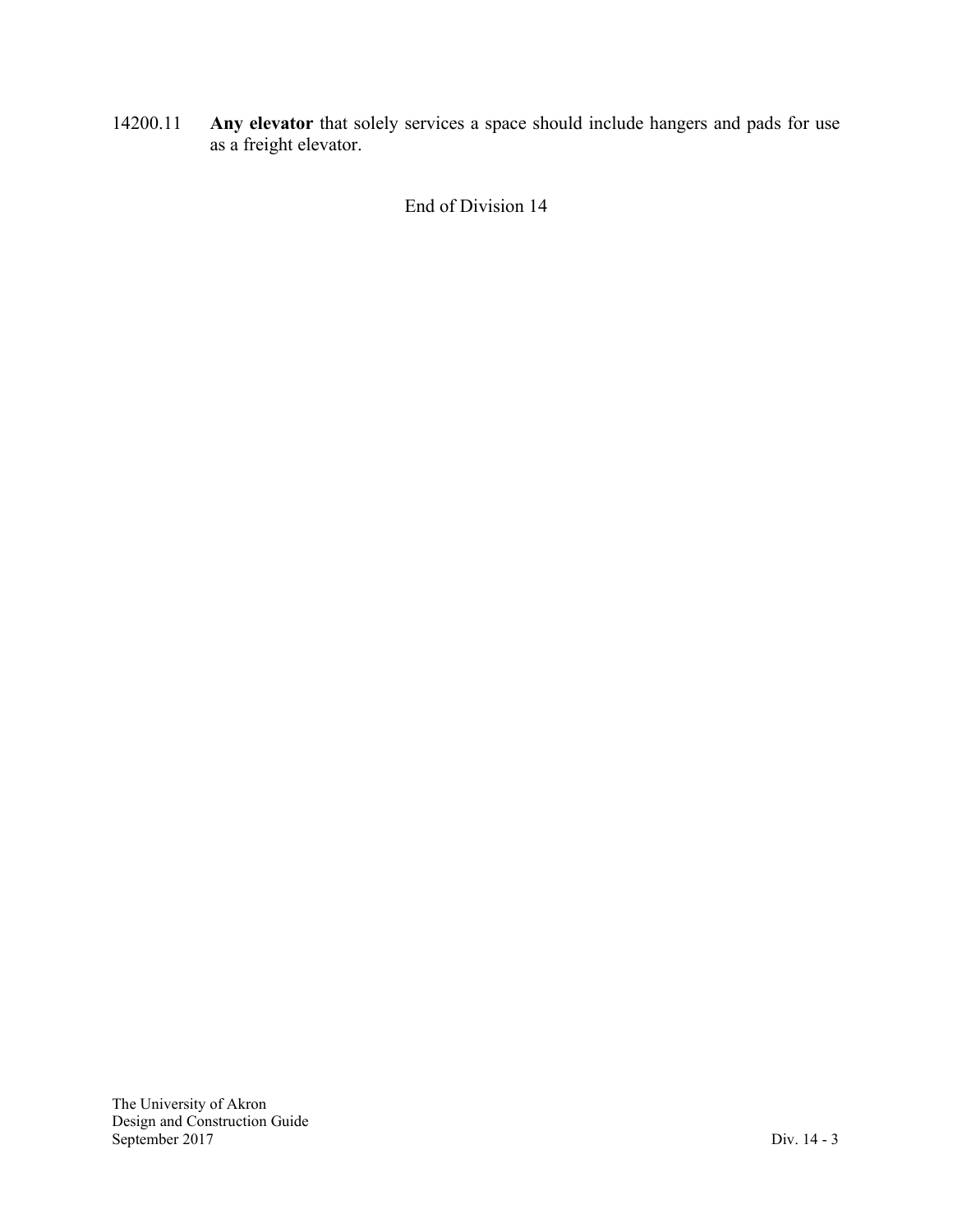# **DIVISION 21 FIRE SUPPRESSION**

THE UNIVERSITY OF AKRON DESIGN AND CONSTRUCTION GUIDE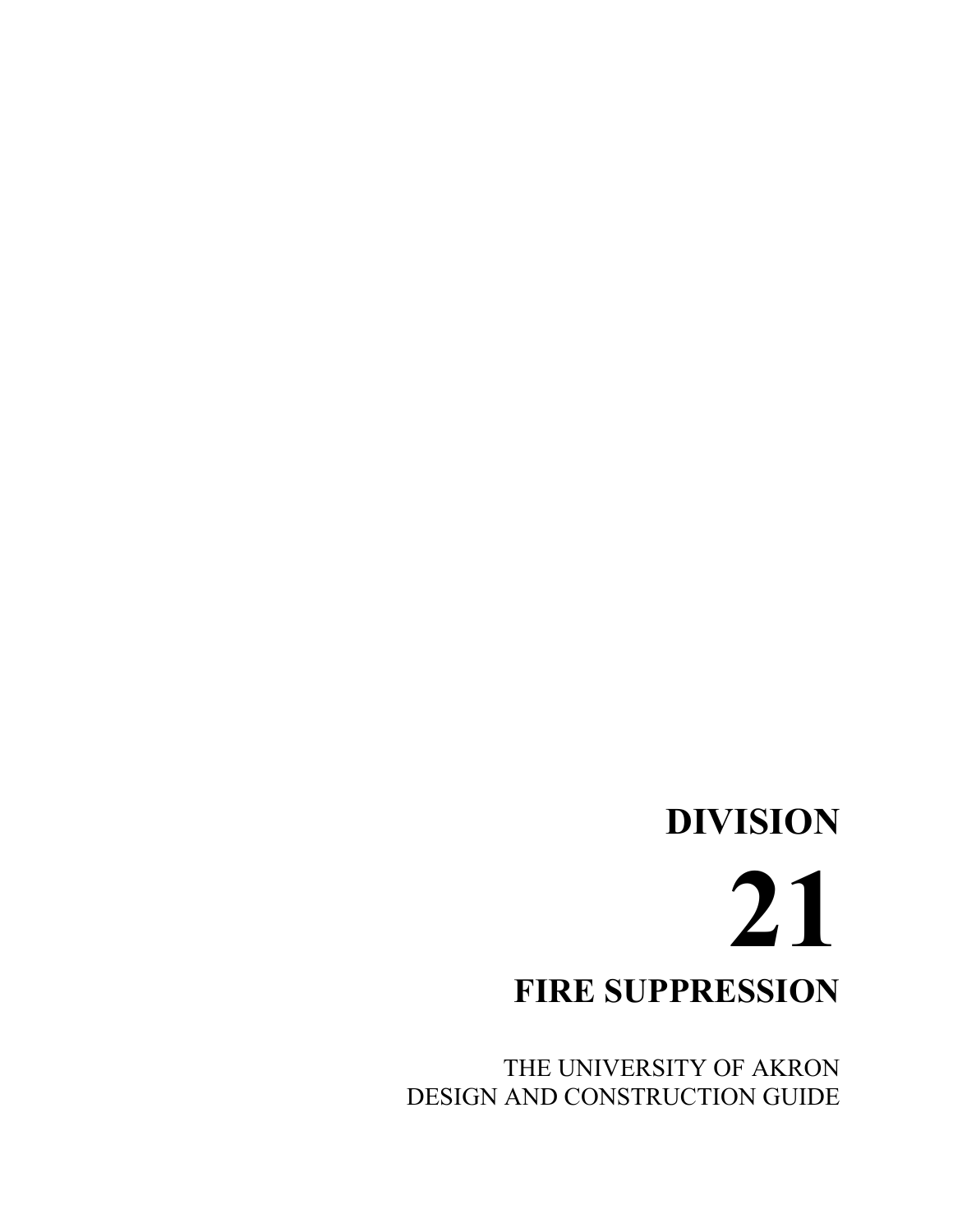## **21300 FIRE SUPPRESSION**

- 21300.01 **General Requirements**: The Associate shall comply with all necessary building codes pertaining to the fire protection requirements.
- 21300.02 **UL and FM Compliance**: Fire protection system materials and components shall be Underwriter's Laboratories listed and labeled, and Factory Mutual approved for the application anticipated. Associate shall verify insurance requirements since their requirements may be stricter than the OBC and NFPA.

#### 21300.03 **Systems**:

- 1. Fire suppression for kitchen hoods shall be a wet chemical system. Dry chemical systems will not be allowed.
- 2. Halon systems will not be permitted.
- 3. **Carbon Dioxide systems** shall be avoided. The CPFM and the Director of EOHS must grant special permission to the Associate.

#### 21300.04 **Extra Materials**:

- 1. Valve Wrenches: Furnish to CPFM, 2 valve wrenches for each type of sprinkler head installed.
- 2. Sprinkler **Heads and Cabinets**: Furnish six extra sprinkler heads with cabinet of each style included in the project. Cabinets shall be mounted near the main fire entrance line & valves.
- 3. A copy of the as-built fire suppression plans shall be placed in a suitable plastic tube mounted near the fir main entrance and valves.
- 4. Fire Extinguisher Cabinet with a self-latching door shall not lock.
- 21300.05 **Piping**: Fire protection piping shall be of one of the following:
	- 1. Copper Tubing Drawn Temper: ASTM B 88, Type L.
	- 2. Steel Pipe: ASTM A 120, Schedule 40, seamless, black steel pipe, plain ends.
	- 3. Steel Pipe: ASTM A120, Schedule 10, seamless, black steel pipe, plain ends.
	- 4. **Other piping types as approved** in writing by CPFM such as Victaulic Systems.
- 21300.06 **Fittings shall match the piping material** and meet NFPA requirements.

## 21300.07 **Sprinkler Heads**:

- 1. Sprinkler heads in occupied areas: Semi-recessed style head with white escutcheons are preferred in occupied areas due to the ease of installation.
- 2. **Sprinkler heads in mechanical rooms** shall be standard brass pendant or upright style.
- 21300.08 **Valves for Fire Protection Systems**: Consult CPFM, for specific requirements.
- 21300.09 **Miscellaneous Equipment and Specialties**: Backflow protection shall be provided with an approved double-check valve.
- 21300.10 **Test and Drain Valves** shall be installed on all long pipe runs to facilitate flushing of the pipe.
- 21300.11 **Inspector Test Connections** shall be directed outside whenever possible. When this is not possible, they should be piped into a drain suitable to handle the flow. Directing the test discharge to a slop sink or floor drain should be avoided due to damage of over-spray and/or overloading of the drain line. Test nozzles directed outside should be located such that the spray will not affect pedestrians or damage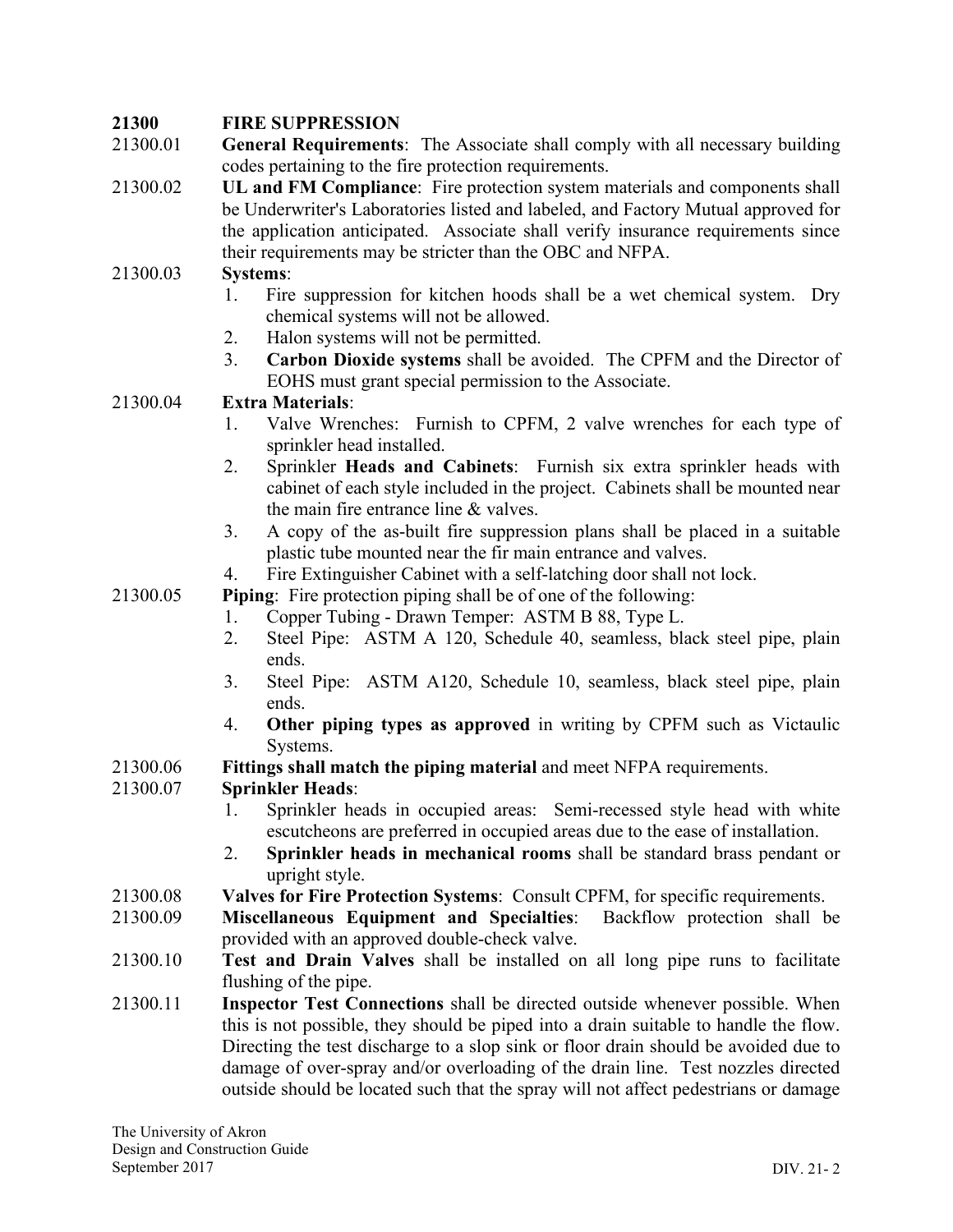lawns. Splash blocks shall be provided when location requires.

- 21300.12 **A pressure gage and check valve** shall be installed at all limited area sprinkler connections to the domestic water system.
- 21300.13 **Fire pumps** are not to be installed unless required. When required they shall have a reliable secondary power supply. Generators, which support fire pumps, shall start and transfer within 10 seconds. The location of Fire Pump test headers shall be approved by CPFM. The Fire Department connection shall be a five-inch storz fitting with a downward angle of 30° and located on the street side of the building, unless otherwise approved. All hose fitting shall be the AKRON THREAD.
- 21300.14 **Limited area sprinkler systems** shall be connected to the domestic water system as close to the building entrance as possible.
- 21300.15 **Limited area sprinkler system piping** shall be of a material matching the domestic water system to which it is connected.
- 21300.16 **Chemical Fume Hood**s shall be tested to the ASHRE 110 standard.

End of Division 21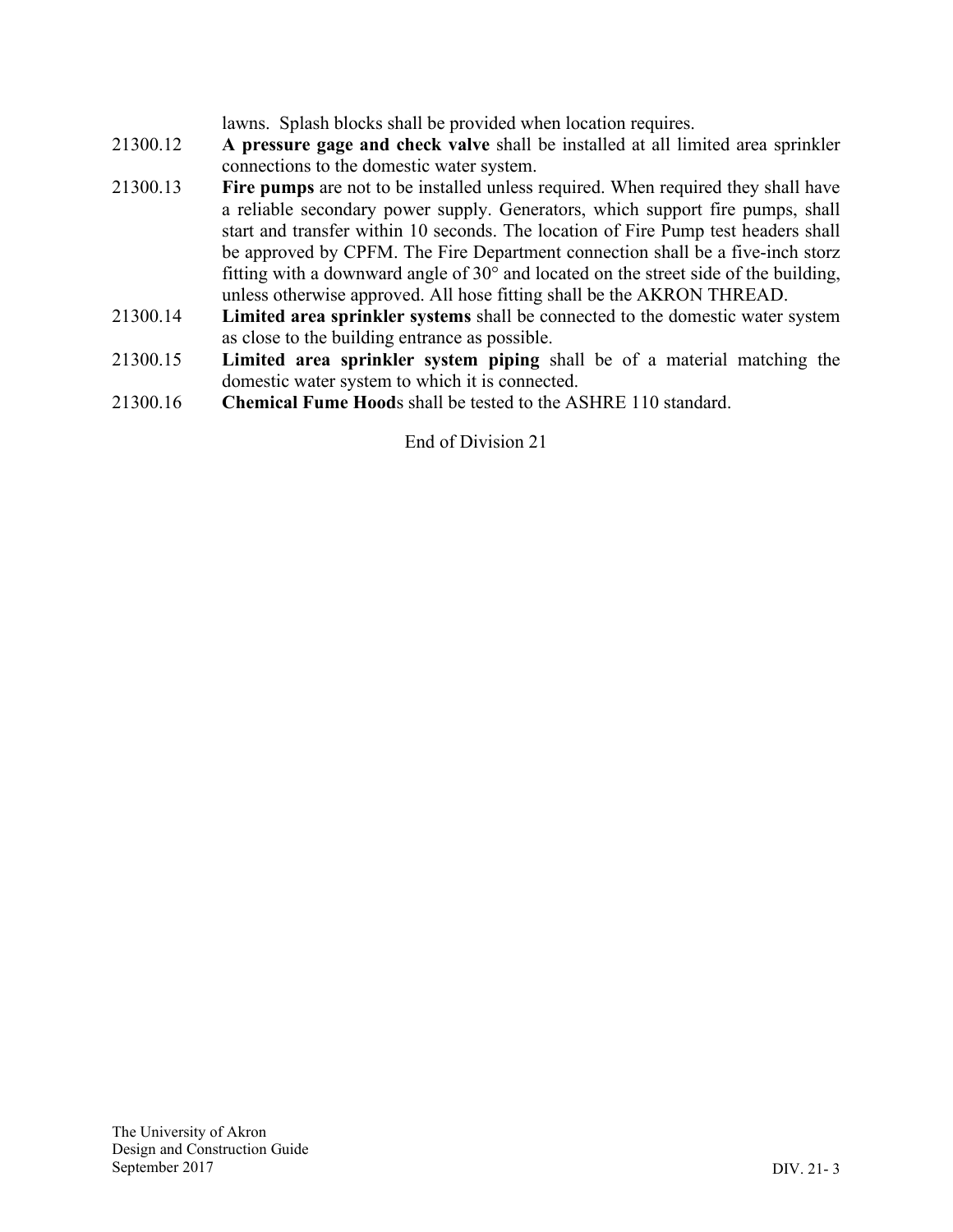# **DIVISION 22 PLUMBING**

THE UNIVERSITY OF AKRON DESIGN AND CONSTRUCTION GUIDE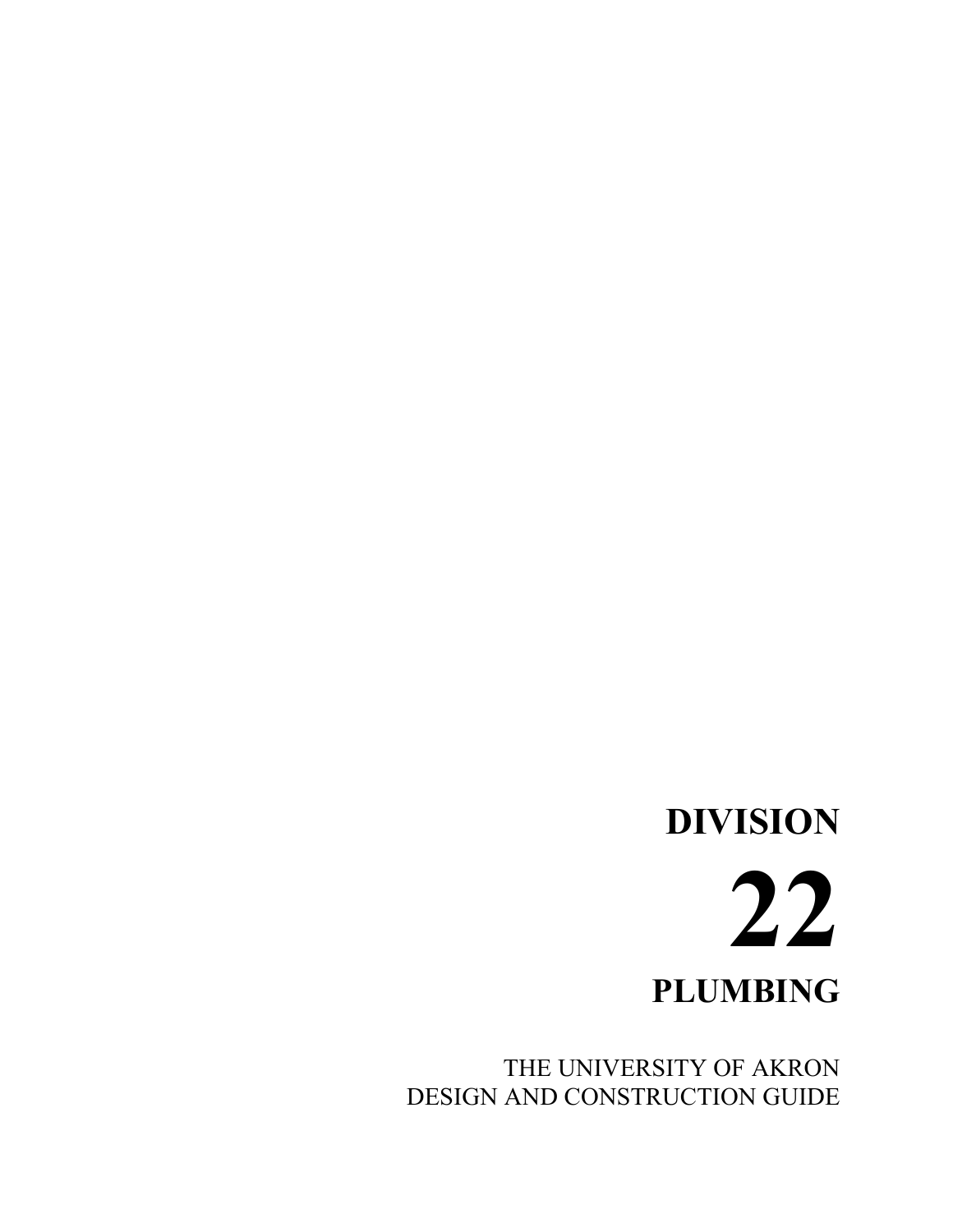#### **22350 STORM & SANITARY SEWER SERVICE (from five feet outside the building to the utility connection)**

- 22350.01 **The site storm and sewer service piping** shall be installed by the plumbing contractor.
- 22350.02 **General Installation Requirements**:
	- 1. Wherever possible, the water service connection shall be made to the University of Akron storm and sanitary sewer systems. When not possible or if project is located at one of the regional campuses, the Associate shall comply with the local codes and requirements.
	- 2. Manholes and catch basins shall be constructed to the City of Akron's construction requirements.
	- 3. Plans shall include a grade profile of the storm and sewer piping to ensure adequate coverage and slope.
	- 4. City of Akron standard requirements shall be followed whenever possible. A meeting shall be arranged by the Associate, with the City's utility department and CPFM as soon as the preliminary plans are complete. The purpose of the meeting will be to familiarize the Associate with the city's requirements as well as informing the city of the project scope.
- 22350.03 **Plans and specifications shall be submitted** to the City of Akron for review. The submission to the City shall occur at the same time as final approvals are submitted to State Department of Commerce for permits.
- 22350.04 **The contractor shall pay for all tap-in fees** and contact the city for inspections of the storm water and sanitary lines.
- 22350.05 **Utilization fees, excavation permits, etc.**, Associated with the water service piping shall be paid for within the project budget.

#### **22400 WATER SERVICE PIPING (from 5' outside the building to utility connection)**

- 22400.01 **The building water service piping** shall be installed by the plumbing contractor.
- 22400.02 **General Installation Requirements**:
	- 1. Wherever possible, the water service connection shall be made to the University of Akron master meter system. When not possible or if project is located at a regional campus, the Associate shall comply with the local codes and requirements.
	- 2. No water meters are required on systems connected to the master meter system.
	- 3. A standard clock-wise off curb cock shall be provided at the connection to the street main.
	- 4. Plans shall include a grade profile of the water line to insure adequate coverage and sloping for air and water drainage.
	- 5. City of Akron standard requirements shall be followed whenever possible. A meeting shall be arranged by the Associate, with the City's utility department and CPFM as soon as the preliminary plans are complete. The purpose of the meeting will be to familiarize the Associate with the city's requirements as well as informing the city of the project scope.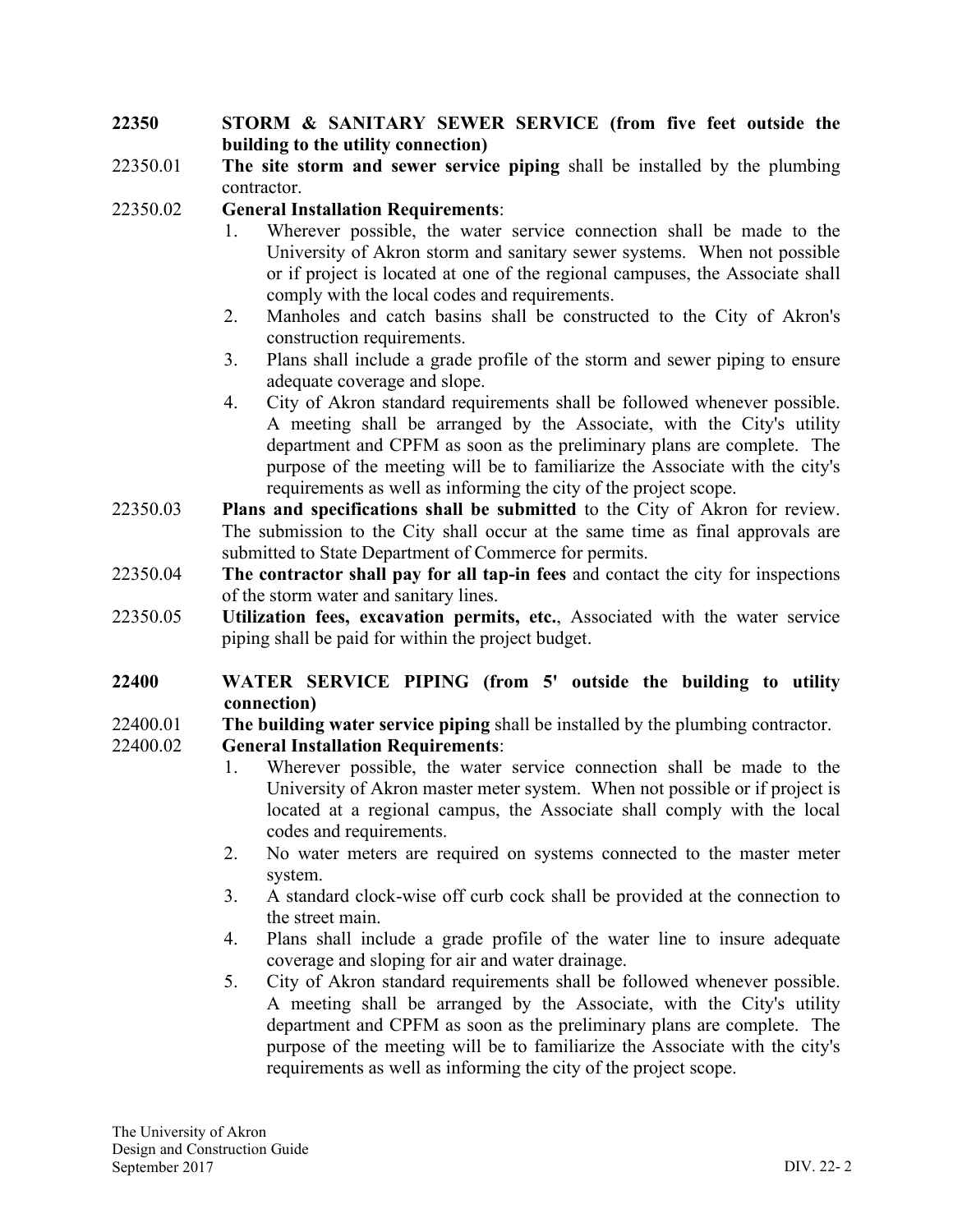- 22400.03 **Plans and specifications** shall be submitted to the City of Akron utility department for review. The submission to the City shall occur at the same time as final approvals are submitted to the State Department of Commerce for permits.
- 22400.04 **The contractor shall pay for all tap-in fees** and contact the city for inspections of the water service line.
- 22400.05 **Utilization fees, excavation permits, etc.**, associated with the water service piping shall be paid for within the project budget.

#### **22411 BUILDING WATER DISTRIBUTION PIPING**

- 22411.01 **Regulatory Requirements**: comply with the provisions of the following:
	- 1. ASME **B 31.9** "Building Services Piping" for, materials, products, and installation. Safety valves and pressure vessels shall bear the appropriate ASME label.
	- 2. ASME **"Boiler and Pressure Vessel Code"**, Section IX, "Welding and Brazing Qualification" for Qualifications for Welding Processes and Operators.
	- 3. OBC Ohio Building Plumbing Code.
	- 4. Isolation **valves** shall be provided for all applications.
- 22411.02 **Maintenance Stock**: Furnish one valve key for each key operated hydrant, hose bibb, or faucet installed.
- 22411.03 **Materials**: The following is a list of approved manufacturers for major components. The owner may submit other manufacturers for consideration during design. Where less than three manufacturers are listed, the manufacturers listed shall be used as minimum requirements and the Associate shall submit cut sheets for approval.
	- 1. **Basket Strainers**: no specific requirements
	- 2. **Balance Cocks**: Taco, Inc.
	- 3. **Bibbs and Faucets**: Chicago Faucet Co.
	- 4. **Hydrants**: Smith, (Jay R.) Mfg. Co.

Wade

Zurn Industries Inc., Hydromechanics Div.

- 5. **Backflow Preventers**: Febco.
	- a. Reduced pressure backflow preventers shall be installed on the incoming water service of all new buildings and installed on existing buildings whenever there is substantial work in the area of the service entrance.
	- b. A funnel and drain line shall be attached to the relief port of the backflow preventer and routed to the floor drain.
	- c. A floor drain shall be installed near the water service entrance on all new installations or as directed by CPFM
	- d. Reduced pressure backflow preventers shall be installed on all makeup water lines to mechanical equipment.
	- e. The reduced pressure backflow assembly shall be tested and a certificate of approval inserted in a vinyl sleeve and supported from the device or mounted on the wall nearby.
- 6. **Pressure Regulating Valves:** Watts Regulator Co.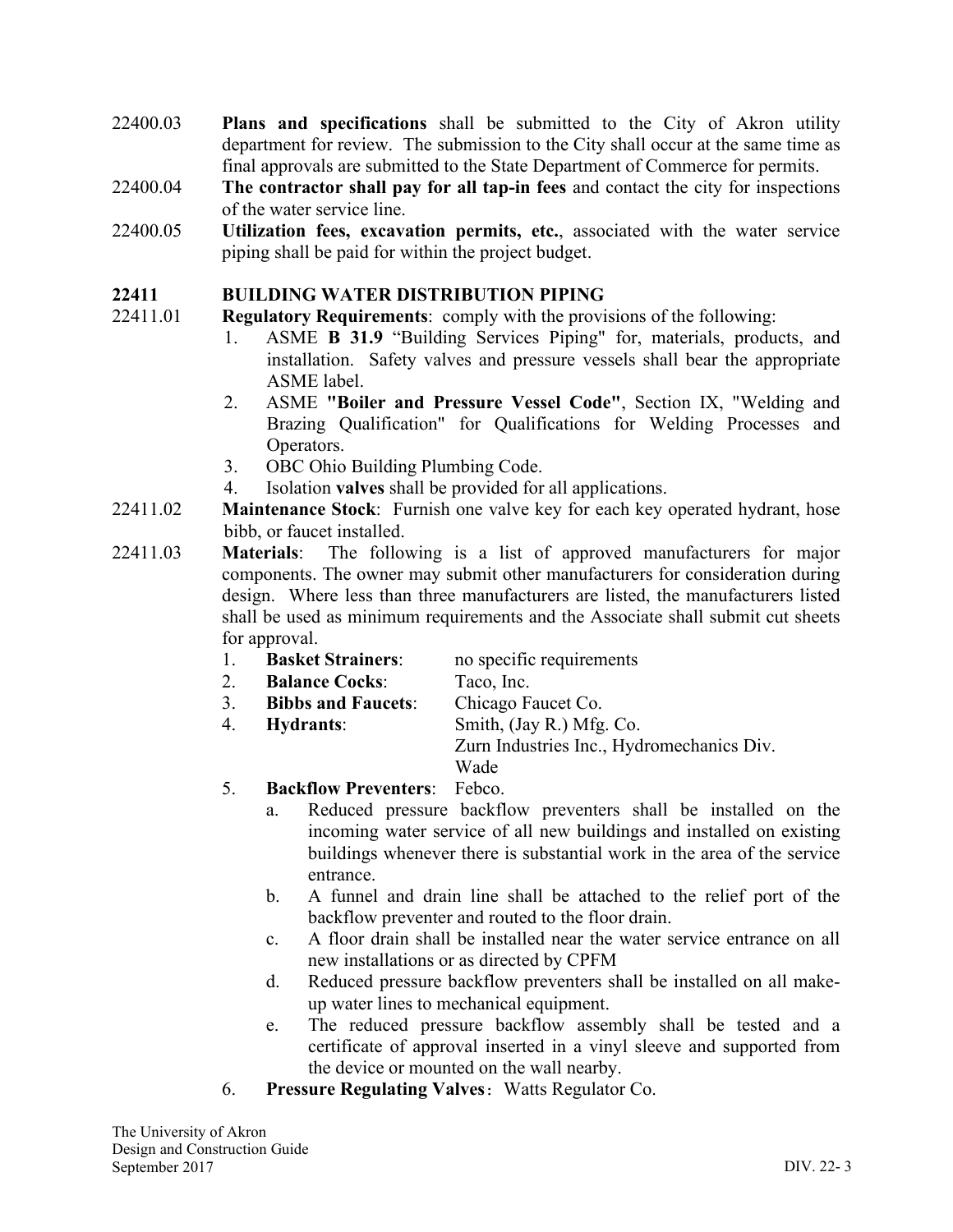- 7. **Water Meters**: Hersey Products Inc.
	- a. Water meters shall be required on the campus only where tie-in to the campus master meter system is not possible.
	- b. Water "deduct" meters shall be installed on all cooling tower make-up service lines and irrigation lines. The Associate shall contact the local water department for list of approved meters.
- 8. **Relief Valves**: Watts Regulator Co.
	- a. Relief valves shall be piped to discharge in a floor drain with only one elbow. If more than one elbow is required, a union shall be installed close to the valve to facilitate easy replacement.
	- b. In no cases shall there be more than three elbows from valve to point of discharge.

## 9. **Water Hammer Arresters**: PPC

- a. Water hammer arrestors shall be installed in an accessible location.
- b. Water hammer arrestors shall be installed at all major fixture groupings and where ever there is a potential for water hammer.
- 10. **Dielectric Waterway Fittings**: Victaulic Company of America
	- a. Dielectric fittings are preferred on domestic hot water systems in lieu of dielectric unions.
- 11. **Y-Pattern Strainers**: No specific requirements.

## 22411.04 **Pipe and Tube Materials**:

- 1. Install type L copper with wrought copper fittings on domestic water lines 3" and smaller. Piping 2" and smaller shall have wrought copper fittings with 95-5 tin antinomy solder. 2-1/2" and 3" copper piping shall use wrought copper fittings with silfos 7 silver solder.
- 2. Install type K copper pipe for all domestic water piping below grade. Where joints below grade are unavoidable, the joints shall be made with silver solder.
- 3. Install galvanized piping with threaded fittings for domestic water lines larger than 3".
- 4. Fittings: All brass.
- 5. Proprietary piping system such as Victaulic may be approved by Capital Planning and Facilities Management.
- 22411.05 **Drain valves** shall be installed at all low points in the system to facilitate drainage.
- 22411.06 **Consideration shall be given to future alteration and expansion** of the system i.e. over-sizing lines or providing capped branches for future connections.
- 22411.07 Whenever possible, **the domestic water piping** shall be installed in public areas such as over corridors.
- 22411.08 **Isolation valves** shall be installed on all fixture groups and main branch lines.
- 22411.09 **Isolation valves** shall be installed on all equipment.
- 22411.10 **All exterior wall hydrants** shall be non-freeze type and include anti-siphon device.

#### **22420 DRAINAGE AND VENT SYSTEMS**

22420.01 **Comply with the provisions of OBC** Ohio Building Plumbing Code.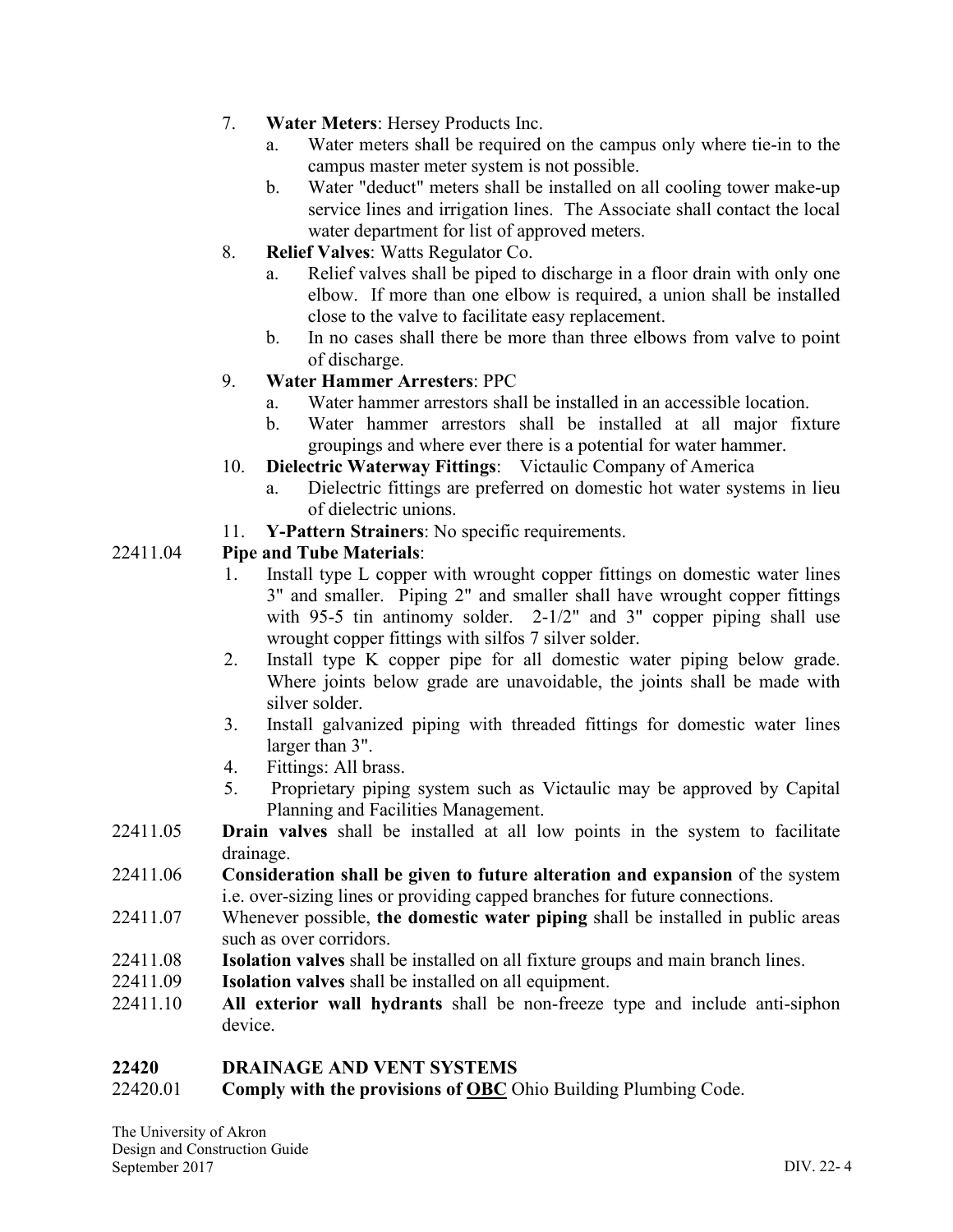- 22420.02 **Floor drains** installed in toilet rooms, laboratories, and mechanical rooms shall include trap primer tapping and trap primer. Floor drains shall not be installed within toilet compartments.
- 22420.03 **Roof and floor drains** shall be no smaller than 3" pipe size.
- 22420.04 **The following is a list of approved manufacturers** or specific requirements for major components. The owner may submit other manufacturers for consideration during design. Where less than three are listed, the manufacturer listed shall be used as the standard and the Associate shall submit cut sheets for approval.
	- 1. Drainage Piping Specialties, including backwater valves, expansion joints, drains, trap primers, and vandal-proof vent caps:
		- a. Smith (Jay R) Mfg. Co.
		- b. Tyler Pipe; Subs. of Tyler Corp.
		- c. Zurn Industries Inc; Hydromechanics Div.
		- d. Wade Mfg. Co.
	- 2. **PVC, Type DWV Pipe and Fittings**: ASTM D2665 pipe and fittings, with solvent cemented joints; DWV plastic fitting patterns shall conform to ASTM D3311. Solvent: ASTM D2564.
		- a. PVC pipe and fittings shall not be utilized in return air spaces.
		- b. PVC pipe and fittings shall not be used for above grade piping unless specifically approved by CPFM
		- c. PVC piping, although not preferred, may be used below grade when approved by CPFM.
	- 3. **Cast-**Iron Soil Pipe and fittings: ASTM A74, Service weight, hub-and-spigot soil pipe and fittings.
	- 4. **Clamps** and compression gaskets: ASTM C564.
	- 5. Hubless Cast**-Iron Soil Pipe and fittings**: CISPI Standard 301, Service weight, cast iron soil pipe and fittings, with neoprene gaskets conforming to CISPI Standard 310. Clamp-all brand no-hub couplings shall be used on all 4" & larger sanitary piping.
	- 6. Proprietary piping system such as Victaulic may be approved by Capital Planning and Facilities Management.

#### **22440 PLUMBING FIXTURES**

- 22440.01 **Furnish special wrenches** and other devices necessary for servicing plumbing fixtures and trim to Owner with receipt in a quantity of one device for each 10 fixtures.
- 22440.02 **Furnish faucet repair kits** complete with all necessary washers, springs, pins, retainers, packings, O-rings, sleeves, and seats in a quantity of 1 kit for each 40 faucets.

#### 22440.03 **Fixtures:**

#### 1. **Water Closets and Urinals**:

- a. Kohler Co. or American Standard
- b. Water closets shall be wall mounted whenever possible.
- c. Water closets and urinals shall be "wash-out" style.
- d. At least one floor mounted urinal shall be installed in each men's toilet room (and delete floor drain).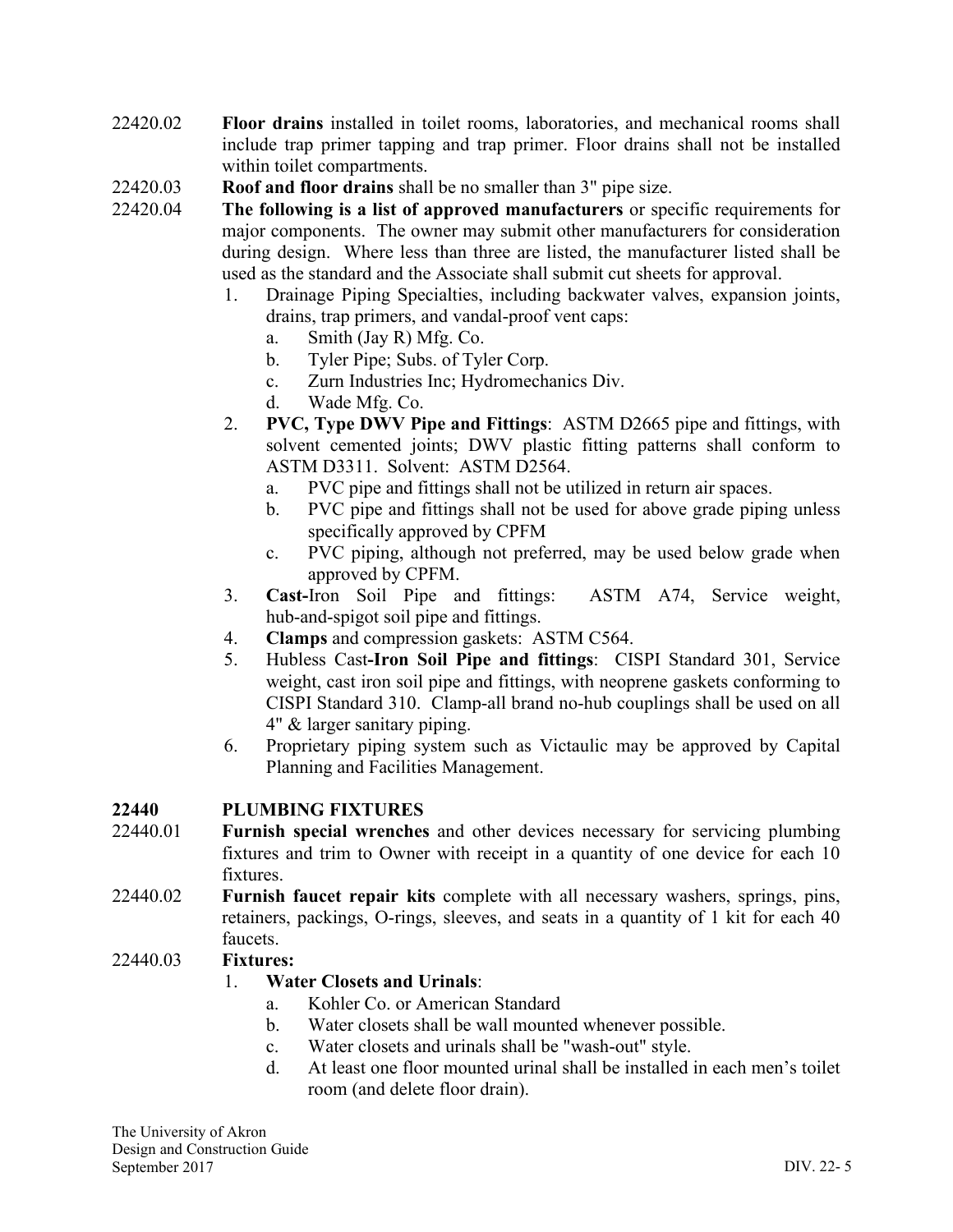2. **Lavatories**: Kohler Co.; American Standard; Elkay Mfg. Co.

## 3. **Stainless Steel Sinks**:

- a. Kohler Co.; American Standard or Elkay Mfg. Co
- b. Stainless steel sinks shall be self-centering and fully sound deadened.

## 4. **Mop Basins**:

- a. Fiat Products or equal.
- b. Sink shall be 24"x36"X10" high, and provided with mop hanger, hose and hose support.
- 5. **Faucets**: Kohler Co.; American Standard; Chicago Faucet Co.
- 6. **Flush Valves**: Sloan Valve Co. (Campus standard).
- 7. **Water Closet Seats**: Bemis Mfg. Co.; Beneke Corp.; Forbes-Wright Industries, Inc.; Church Products; Olsonite Corp.; Olsonite Seats.
- 8. **Water Coolers**:
	- a. University standard bi-level drinking fountain is the Oasis PG8EBFSL, automatic run handicap accessible water cooler with optional bottle filler and wall mounting frame. For single level fountains, use Oasis PG8AC.
	- b. Other manufacturers and styles are acceptable but shall be submitted to CPFM for review prior to incorporation into the project.
- 9. **Supplies and Stops for Lavatories and Sinks**: polished chrome-plated, loose-keyed angle stop having 1/2" inlet and 3/8" O.D. x 12" long flexible tubing outlet, and wall flange and escutcheon.
- 10. **Eyewash stations** shall be installed in all laboratories and shall include floor drains.
- 11. **Emergency** Eye Wash and Showers shall be installed per ANSI/ISEC Z358.1 (2014) standard.
- 22440.04 **Installation**: Faucets for mop sinks and similar faucets shall include an integral anti-siphon device.

End of Division 22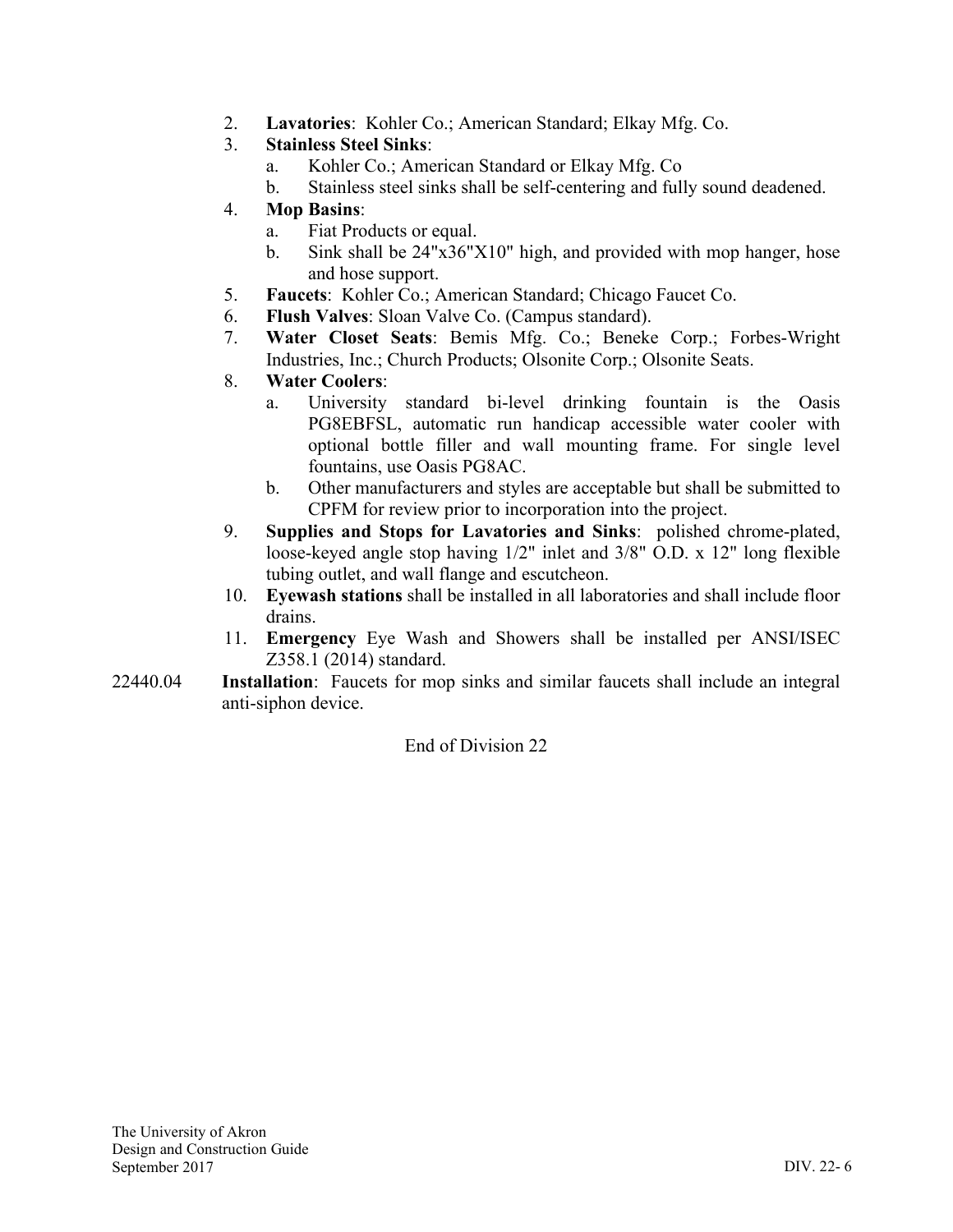## **DIVISION 23 HEATING, VENTILATING AND AIR CONDITIONING**

THE UNIVERSITY OF AKRON DESIGN AND CONSTRUCTION GUIDE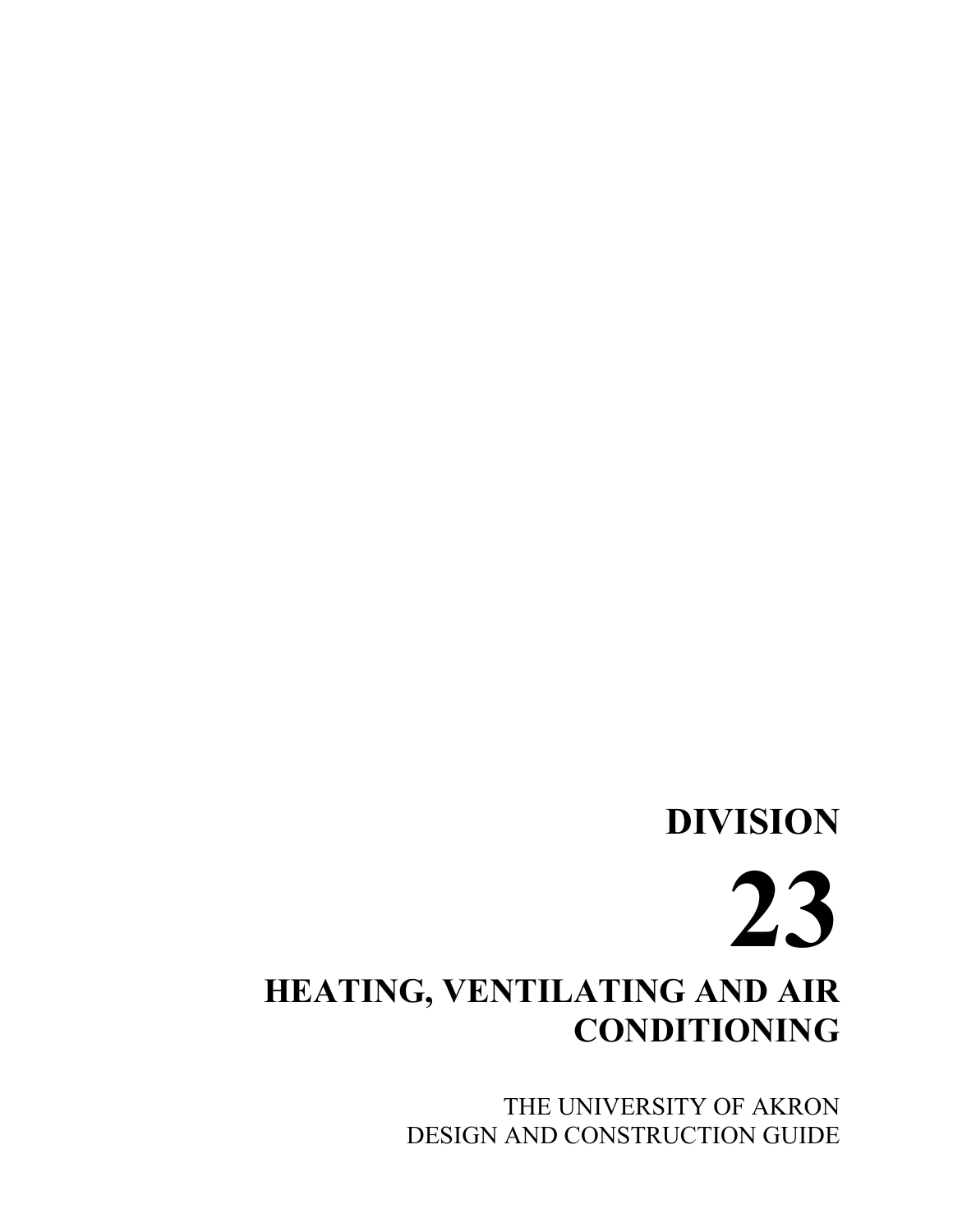#### **DIVISION 23 – HEATING, VENTILATING AND AIR CONDITIONING**

#### **23010 BASIC MECHANICAL REQUIREMENTS**

- 23010.01 **Format**: The standard CSI specification format has been used for the generation of the standard specifications. Sections 23010 thru 23250 are general mechanical items and apply to plumbing, fire suppression and heating ventilating and air conditioning (HVAC). Section 21300 applies to fire suppression systems; sections 22400 thru 22440 applies to plumbing systems and 23448 thru 23950 applies to HVAC.
- 23010.02 **Format**: Separate drawings and specifications are prepared for all Plumbing, HVAC, Fire Suppression and Electrical work.
- 23010.03 **Minimum Requirements:** This section does not cover all phases of mechanical work, but only those areas where special attention is needed. Compliance with all state, Federal and Local (Health Department approvals and site utilities connecting to the local utilities) and OSHA standards shall be minimum requirements.
- 23010.04 **Safety Requirements:**
	- 1. **Safety requirements (general)**: The contractor shall be required to comply with OSHA requirements for physical hazards, safety equipment, fire fighting equipment and protective equipment.
	- 2. **Safety Requirements**: Belt guards, coupling guards, rails, etc. shall be provided to meet OSHA requirements. Vent shafts, and vertical openings shall be enclosed and comply with all OSHA requirements.
- 23010.05 **Insurance Requirements:** All systems and equipment must be of a quality acceptable to the University's Insurance representatives. The Associate will be required to submit two copies of the design documents to the representative for review and comment prior to distribution.
- 23010.06 **Utility Connections:** Connections to the existing utilities must be prearranged for a time suitable to the University. The Associate shall contact the Interim Chief of CPFM or his designate, to schedule a planning meeting for this purpose.

#### 23010.07 **Submittals:**

The Associate shall submit one file copy of the approved submittal information to the University. Each submittal shall be forwarded to the University at the time of approval and not held until the end of the project.

- 23010.08 **As-Built documents (Outside Utilities)**: The University shall be provided with asbuilt drawings on all outside utilities. The Associate or Construction Manager shall make notes for these drawings in the field during installation.
- 23010.09 **As-Built Documents (general)**: The University shall be provided with as-built documents as prepared by the Associate. The Associate shall prepare the as-built documents based on information provided by the contractor and verified by the Lead Contractor or Construction Manager. One set of prints shall be submitted to the owner's designate for review prior to submission of final sets and electronic copy.

#### 23010.10 **Maintenance Manuals:**

1. One (1) preliminary review manual shall be submitted to the CPFM for review after the Associate has reviewed and approved. Upon approval by the

The University of Akron Design and Construction Guide September 2017 DIV. 23- 2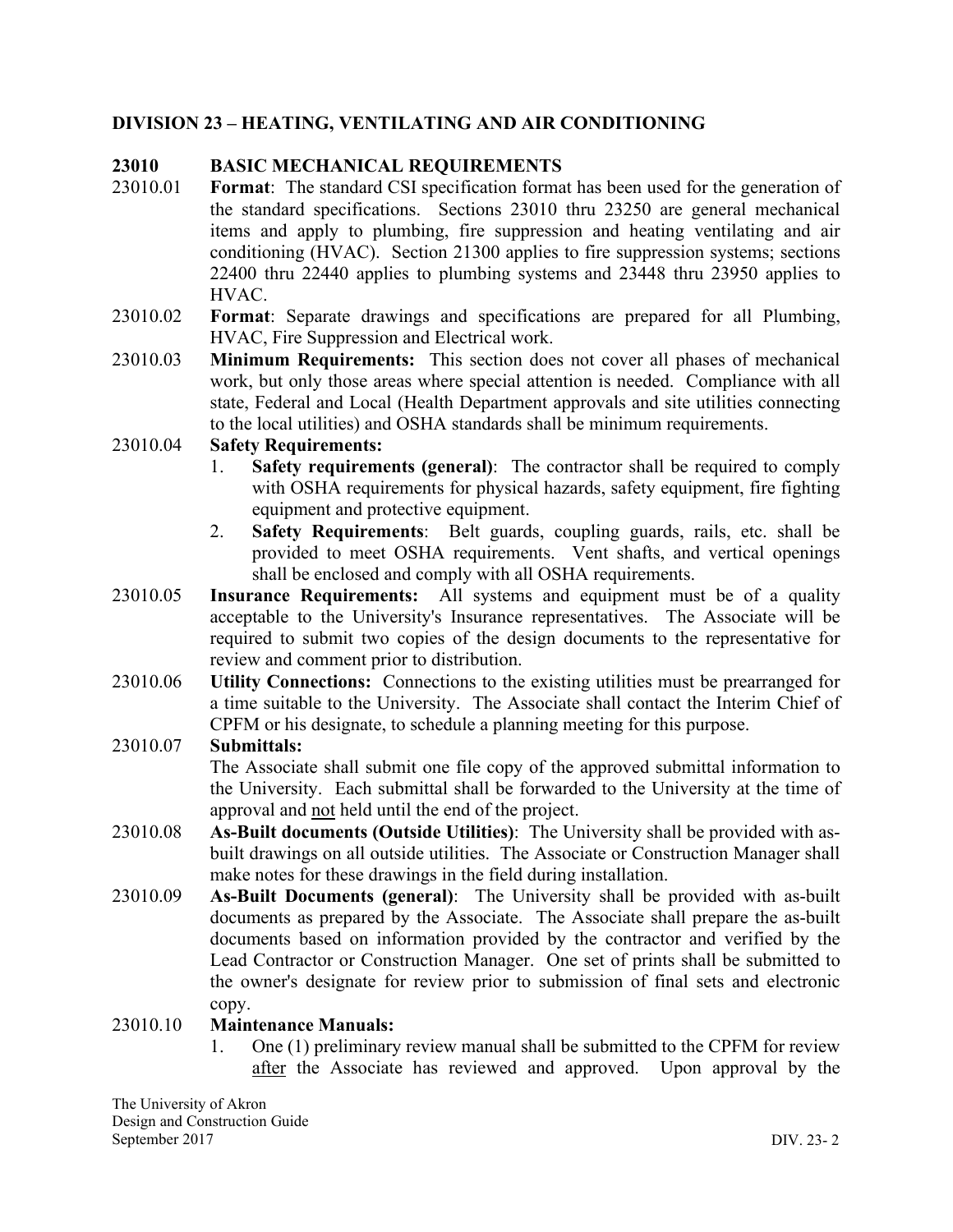University, three (3) final sets shall be provided to the CPFM for distribution.

- 2. Maintenance manuals shall be bound in a hard covered, good quality, threering binder. The binder shall include a transparent vinyl sleeve on the front and the binder edge to protect labeling. The manual shall be labeled on the front as well as the binder with the project name, project number, and the trade covered (i.e. "plumbing", "HVAC", etc.)
- 3. Maintenance manuals shall include the following:
	- a. Cover sheet with project name, number & contractor.
	- b. Contractor and sub-contractor contact & phone list.
	- c. Contractor warranty, indicating date of final acceptance.
	- d. Equipment and material warranties and guarantees.
	- e. Table of Contents.
	- f. Tabbed sections for each topic included in the manual.
	- g. Complete equipment list, with model numbers and serial numbers.
- 23010.11 **Prohibited Construction:** All plumbing and mechanical equipment, especially piping shall be at least three feet away horizontally from any electrical switchgear or transformers. No hydronic lines or steam lines shall pass thru telephone, transformer or switchgear rooms.
- 23010.12 **Design for Energy Conservation**: The University is committed to the principle of conserving natural resources and requires detailed examination of proposed construction in order to reduce initial costs and long range operating costs. The Associate shall comply with 00500, 00550, applicable Building & Energy Codes, and ASHRAE 90-75.

#### 23010.13 **Design for Future Repair and Replacement**:

- 1. The Associate shall lay out equipment and mechanical rooms in such a way to facilitate the long-term maintenance of the equipment. Coil-pull clearances shall be shown on the drawings. Access to mechanical rooms shall be analyzed for future replacement of large equipment. Design safe service aisles.
- 2. Unless approved otherwise, all piping and ductwork shall be kept a minimum of 7'-0" above the floor in access ways and around equipment. The plans shall clearly indicate potential restrictions and detail the areas appropriately.
- 3. Equipment and mechanical rooms shall be located to accommodate easy access for workers, tools and replacement assemblies. If equipment or mechanical rooms are located at the roof level, at least one building stair shall be extended to the roof level and include a means to hoist motors, pumps or other large assemblies down to a level which is accessed by an elevator.

#### **23030 ELECTRICAL REQUIREMENTS FOR MECHANICAL EQUIPMENT**

- 23030.01 All electrical components shall be UL labeled.
- 23030.02 All electrical installations shall comply with the Division 26 specifications and with the National Electric Code.

#### 23030.03 **Motors**:

- 1. **Noise rating**: All motors shall have a "Quiet" noise rating.
- 2. **Efficiency**: "Energy Efficient" motors shall have a minimum efficiency as

The University of Akron Design and Construction Guide September 2017 DIV. 23- 3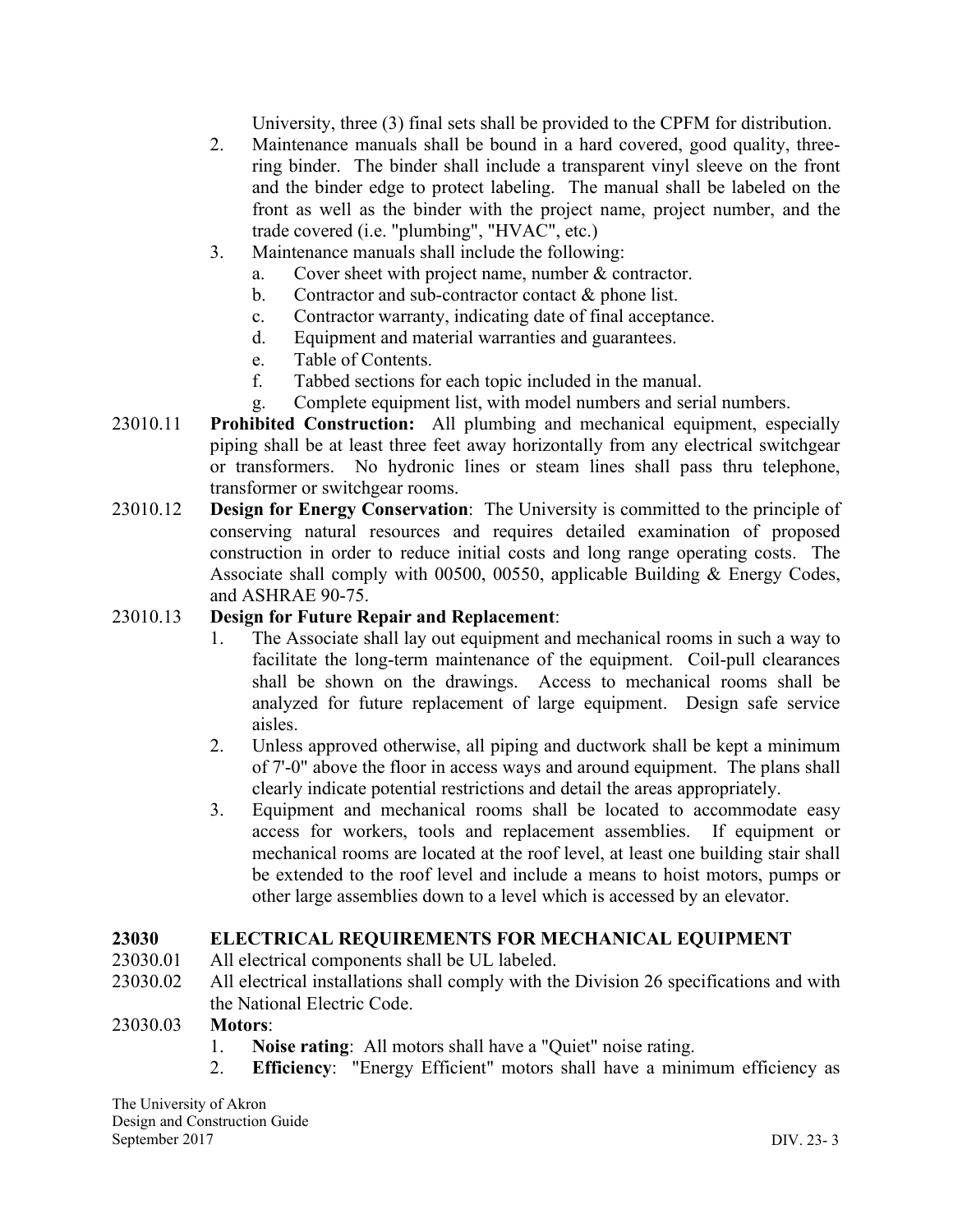scheduled in accordance with IEEE Standard 112, test method "B".

- 3. All motors must be Totally-Enclosed Fan Cooled (TEFC) unless flammable gases or vapors are present; then the motors must be Totally-Enclosed Explosion Proof (TEXP).
- 4. The University is attempting to standardize and limit the types of motors used on campus. Therefore, motors shall be manufactured by one of the following: Baldor Gold Century E Plus Delco T Line Lincoln GE Energy Saver Louis Allis Sparten Marathon Blue Chip Relience XE Siemens PE21 Premium Efficiency

## 23030.04 **Variable Frequency Drives:**

- 1. Acceptable manufactures shall be Graham, Cutler-Hammer or Allen-Bradley.
- 2. VFD's shall not be co-located with pressurized water systems.

#### **23050 BASIC MECHANICAL MATERIALS AND METHODS**

- 23050.01 **Abandoned Systems**: Wherever possible, abandoned piping and ductwork shall be completely removed back to the main and capped. Underground utilities may be abandoned in-place but shall be disconnected and capped at the main. All remaining abandoned systems or components shall be accurately reflected on the "As-built" drawings.
- 23050.02 **Backfill and Fill Material**: Backfill requirements at road and parking lot crossings shall meet the City of Akron's standards for backfilling.

#### 23050.03 **Joint Sealers**:

- 1. Elastomeric Joint Sealers shall be one-part, mildew resistant, silicone sealant complying with ASTM C 920, Type S, Grade NS, class 25 for all non-traffic areas.
- 2. Standard manufacturer colors shall be submitted to the Associate for selection.

#### 23050.04 **Fire and Smoke Sealers**:

- 1. The contractor shall provide submittal data on each installation type for approval by the consultant.
- 2. Fire resistant joint sealers shall be tested in accordance with ASTM E 814 and by Underwriter's Laboratories.
- 23050.05 **Miscellaneous Metals:** All miscellaneous metal items such as tank or heat exchanger supports shall be primed ready for paint as a minimum, but two coats of finish paint are preferred.

## 23050.06 **Design Pressures and Temperatures:**

- 1. High Temperature Hot Water 300 psig at 400 degrees F
- 2. Chilled Water 125 psig at 43 degrees F

## 23050.07 **High Temperature Water System Design Considerations:**

1. Underground piping to be in conduit with a polymer outer jacket.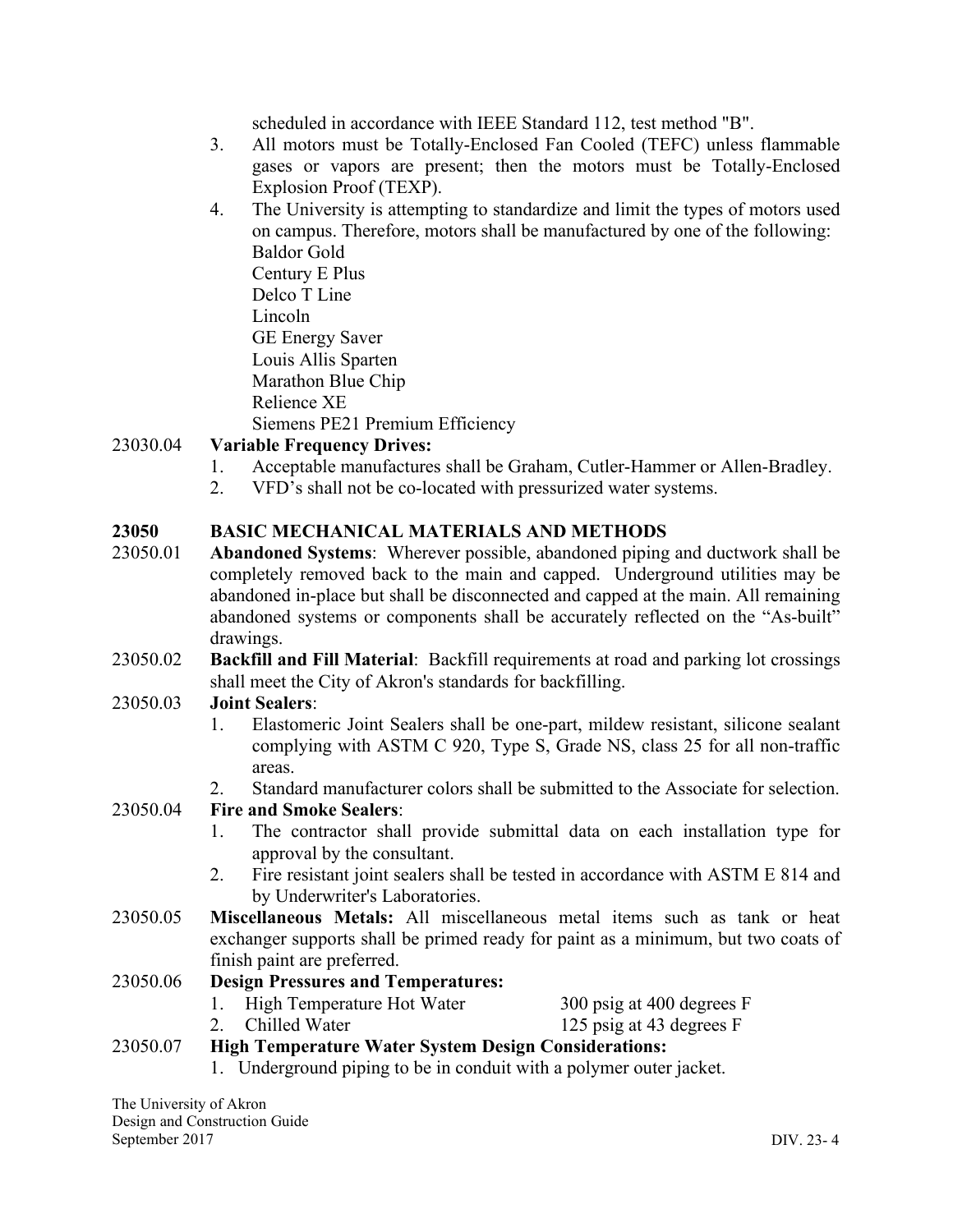- 2. Shut off and control valves to be ball valves rated at the appropriate temperature and pressure.
- 3. Flange gaskets shall be spiral wound type.
- 4. All pipe 2 inches and smaller shall be schedule 80.
- 5. No brass or copper or alloys of copper can come in contact with HTW.
- 6. Shut off valves shall be installed outside of buildings.
- 7. All valves larger than 2 inches shall have a warm-up valve installed.

## 23050.08 **Chilled Water System Design Considerations:**

- 1. Underground piping shall be encased in a urethane jacket.
- 2. Shut off valves shall be ball valves rated at the appropriate temperature and pressure.
- 3. The Building chilled water loop is to be tied into the campus secondary loop as a tertiary loop.
- 4. The building discharge chilled water temperature is to be controlled through the campus automation system.

## **23100 VALVES**

23100.01 **Submittal Data**: Information on each valve, including parts list, shall be submitted to the consultant for review. This information shall be included in the maintenance manuals.

## 23100.02 **Valves (General)**:

- 1. Valves shall be by one manufacturer whenever possible.
- 2. Hydronic systems shall utilize quarter-turn valves for isolation.
- 3. High Temperature Hot Water (HTHW), hot water (210°F. and higher), shall utilize Butterfly Valves: CS, RF Double Flanged Ends per API #609 and F/F Dimensions per ISO 5752, Ansi/ASME B16.34 Class 300, A351 grade CF8M 316 SS discs, 316 SS/graphite laminate seats, graphite packing, Bi-directional, Bubble tight Shut-off per API #598/607, Gear Operated.
- 4. Drain valves shall be comprised of a 1/2" or 3/4" ball valve with a capped hose end connection. The cap shall be attached to the valve with a 12" long beaded chain.
- 5. Manual air vents shall be comprised of a ball valve with a capped hose end connection. The cap shall be attached to the valve with a 12" long beaded chain.
- 6. Proprietary valves for piping system such as Victaulic may be approved by Capital Planning and Facilities Management.

#### 23100.03 **Valve end Connections**:

- 1. Potable water systems (2-1/2" & smaller): Valves shall have soldered connections where used for zone isolation or have threaded connections when used in conjunction with a union for equipment isolation.
- 2. Potable water systems (3" and larger): all valves shall have flanged connections.
- 3. Hydronic heating and cooling systems (2" & smaller): Valves shall have soldered connections where used for zone isolation or have threaded connections when used in conjunction with a union for equipment isolation.
- 4. Hydronic heating and cooling systems (2-1/2" and larger): Valves shall have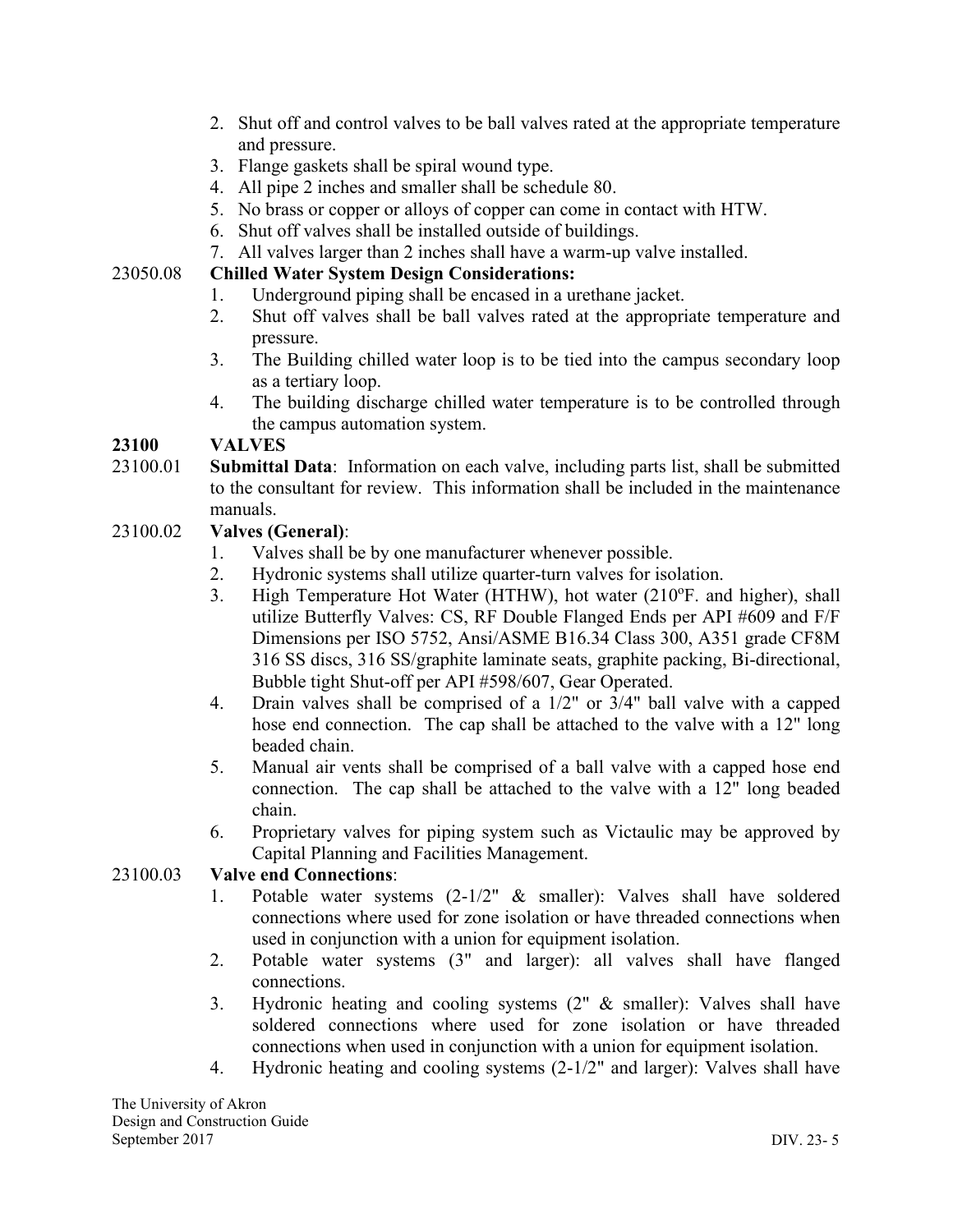flanged connections.

- 5. HTHW valves shall have welded/flanged connections.
- 6. Proprietary valve connections for piping system such as Victaulic may be approved by Capital Planning and Facilities Management.

## **23115 VALVE PRESSURE/TEMPERATURE CLASSIFICATION SCHEDULES** 23115.01 **Valves, 2-inch and smaller:** SERVICE GLOBE BALL CHECK GATE Heating Water 150 150 150 150 Chilled Water 150 150 150 150 23115.02 **Valves, 2½ inch and larger:** SERVICE GLOBE BALL CHECK GATE Domestic Hot and Cold Water 125 150 125 Heating Water 125 200 125 Chilled Water 125 150 12 5 Steam (15 psi or less) Steam Condensate (gravity, low pressure) Steam (15 to 80 psi) Steam Condensate (pumped) **23118 VALVE SCHEDULE** 23118.01 **Ball Valves - 1 Inch and Smaller:** MANUFACTURER THREADED ENDS SOLDER ENDS Conbraco (Apollo) 70-100 70-200 23118.02 **Ball Valves - 1¼ Inch to 2 Inch:** MANUFACTURER THREADED ENDS SOLDER ENDS Conbraco (Apollo) 82-100 82-200 23118.03 **Gate Valves - 2 Inch and Smaller (Class 125):** MANUFACTURER THREADED ENDS SOLDER ENDS NRS RS NRS RS Grinnell 3000 3010 3000SJ 3010SJ 23118.04 **Gate Valves - 2-1/2" and Larger:** MANUFACTURER THREADED ENDS SOLDER ENDS NRS RS NRS RS Grinnell 3050 3060 x x 23118.06 **Swing Check Valves - 2 Inch and Smaller:** CLASS 125 CLASS 150 MANUFACTURER THREADED ENDS SOLDER ENDS THREADED ENDS Grinnell 3300 3300SJ 3320 23118.07 **HTHW Valves (all):** MANUFACTURER Zwick Grinnell Corporation Adams Valve USA (Type MAK)

The University of Akron Design and Construction Guide September 2017 DIV. 23- 6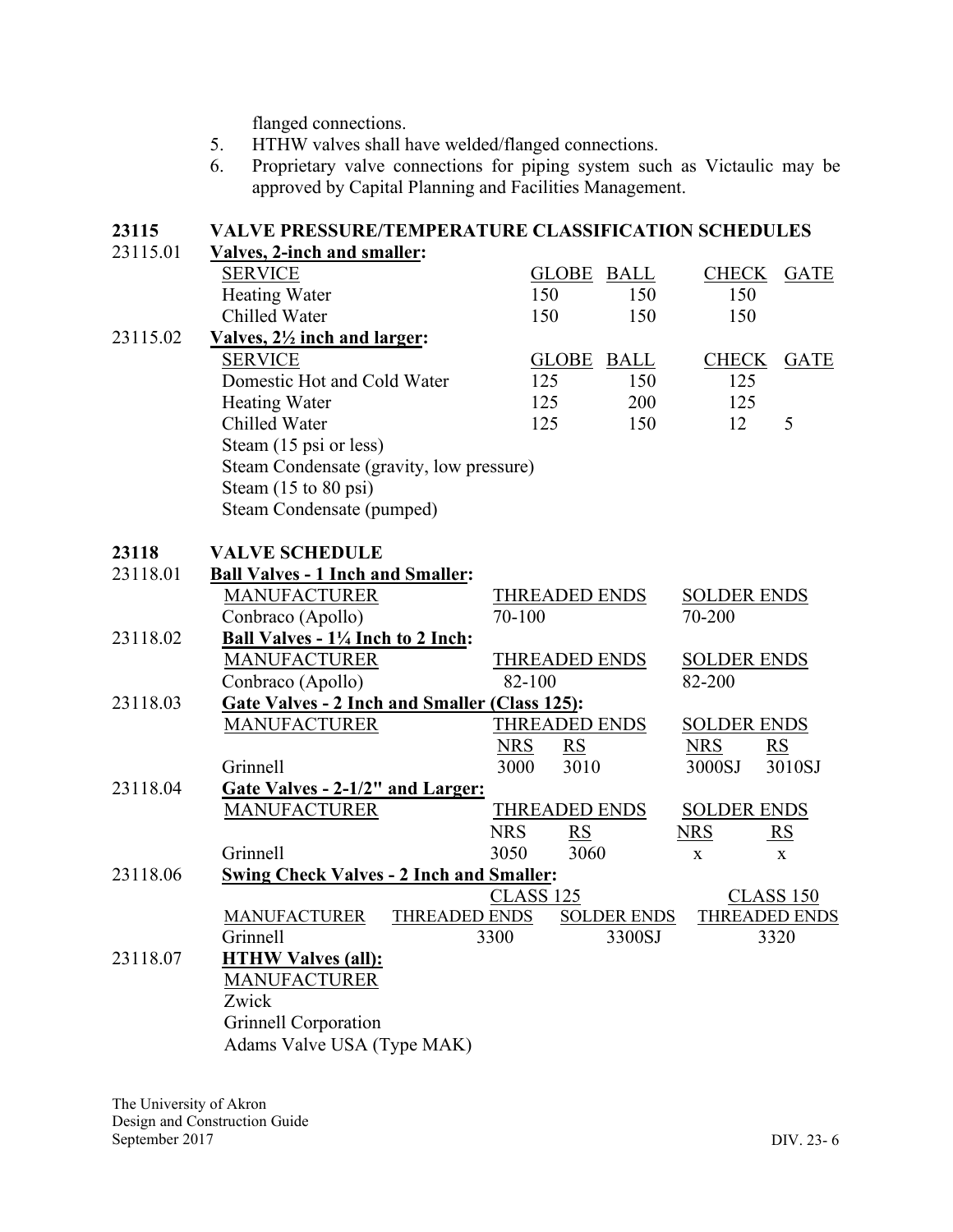## **X means not available.**

## **23125 EXPANSION COMPENSATION**

23125.01 Discuss preferred options with CPFM

## **23135 METERS AND GAGES**

#### 23135.01 **Thermometers**:

- 1. Thermometers shall be 9" long with glass front, spring secured with  $180^\circ$ adjustment in the vertical plane and  $360^\circ$  adjustment in the horizontal. Adjustment shall have locking device. Thermometers shall be well type whenever physically possible.
- 2. Dial thermometers will be acceptable when approved by CPFM
- 3. Dial thermometers shall be used in air ductwork.
- 4. Thermometers shall be located at the following locations (minimum): a. Discharge from heating hot water boilers.
	- b. Discharge from domestic water heaters.
	- c. Return to hydronic heating boilers.
	- d. Supply and return to chillers and cooling towers (condensers).
	- e. Supply and return into heat exchangers, both domestic and hydronic.
- 5. Manufacturers: Thermometers shall be equivalent to Trerice Company.

#### 23135.02 **Pressure Gages**:

- 1. Pressure gages shall be 4-1/2" diameter.
- 2. Gages shall include isolation cock or Pete's plug.
- 3. Gages on steam systems shall include protective siphon.
- 4. Pressure gages shall be located at the following locations (minimum):
	- a. Supply and discharge of pumps.
	- b. Discharge of steam condensate pumps.
	- c. Fire protection systems including limited area systems connected to potable water.
	- d. At automatic fill valves.
- 5. Manufacturers: Pressure gages shall be equivalent to Trerice.

#### **23140 SUPPORTS AND ANCHORS**

- 23140.01 **Support length and location** shall be as specified in the Ohio Basic Building Code.
- 23140.02 **Hangers for copper pipe** shall be copper plated.
- 23140.03 **Hangers for refrigerant piping** shall be isolated from the hanger by a nonmetallic material around the piping in such a manner as to protect the piping from damage due to vibration.
- 23140.04 **Chilled water piping of dual temperature** heating and cooling piping 2-1/2" and larger shall be mounted on roller hangers. The piping shall be supported on saddles of length and size as recommended by the manufacturer.

#### **23190 MECHANICAL IDENTIFICATION**

- 23190.01 **All piping and major equipment** shall be labeled.
- 23190.02 **All site utility piping** shall be labeled with underground type plastic line markers.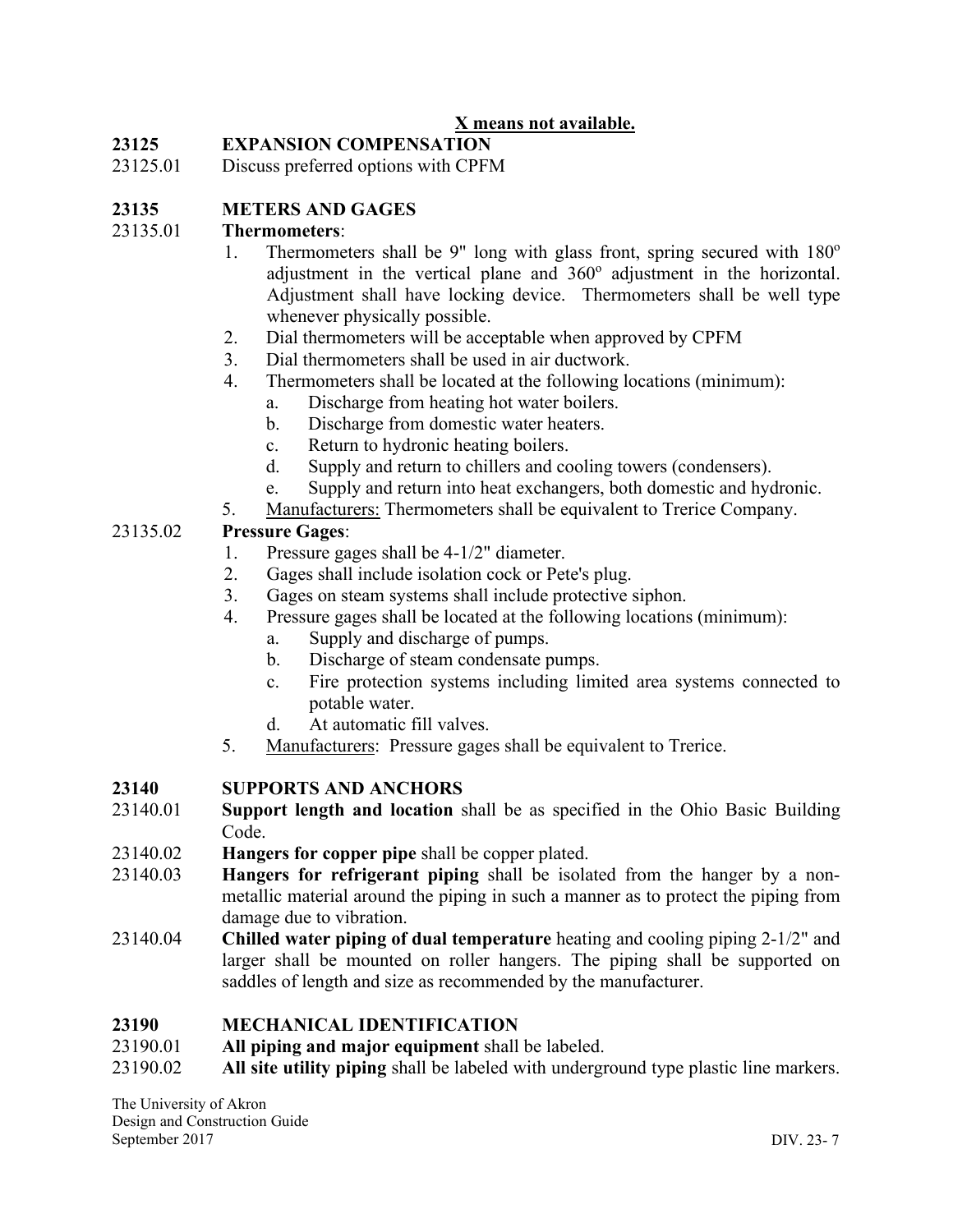The tape shall be multi-ply tape consisting of solid aluminum foil core between two layers of plastic tape. Line markers shall be located 6" - 8" below finished grade.

23190.03 **Identification** shall comply with ANSI A13.1 for lettering size, length of color field, colors, and viewing angles of identification.

#### 23190.04 **Label location**:

- 1. Equipment labels shall be located where easily seen from the front of the equipment. When the equipment itself is not able to accept the label (i.e. pressure sensitive tape does not stick to the surface) the tag shall be mounted in an appropriate location on the wall.
- 2. Equipment located concealed above ceilings or access doors shall be labeled utilizing an engraved tag mounted on the ceiling grid or on the access door. The tag shall have a background color matching the surface to which it is attached and the lettering shall be 1/4" high and of a contrasting color.

#### 23190.05 **Piping** shall be labeled utilizing one of the following:

- 1. Standard pre-printed, permanent adhesive, color-coded, pressure-sensitive vinyl pipe markers, complying with ANSI A13.1.
- 2. Snap-on application of pre-tensioned semi-rigid plastic pipe marker.
- 23190.06 **Arrows and color banding**: Print each pipe marker with arrows indicating direction of flow, either integrally with piping system service lettering (to accommodate both directions), or as separate unit of plastic. Piping shall also be marked with color band codes; color codes shall be as developed and specified by the CPFM.
- 23190.07 **Valves** shall be tagged utilizing one of the following:
	- 1. 1-1/2" diameter, 19-gage polished brass valve tags with stamp-engraved piping system abbreviation in 1/4" high letters and sequenced valve numbers 1/2" high, and with 5/32" hole for fastener. The tag engraving shall be filled with black enamel.
	- 2. 3/32" thick engraved plastic laminate valve tags, with piping system abbreviation in 1/4" high letters and sequenced valve numbers 1/2" high, and with 5/32" hole for fastener.
- 23190.08 **Valve tags** shall include an abbreviation for the type of service. The abbreviations shall be as follows or as directed by CPFM:
	- 1. Plumbing systems: CW=potable cold water; HW=potable hot water; RHW=re-circulated hot water; GAS=natural gas;
	- 2. Fire Protection Systems: LSP=Limited sprinkler;
	- 3. HVAC systems: CH=chilled water; HHW=hot water heating; ST=steam; SC=steam condensate; HTHW=high temp hot water.
- 23190.09 **Valve tags** shall be attached to the valve with brass or stainless steel chain.
- 23190.10 **Valve chart**: A typewritten directory of all valves shall be framed under glass and turned over the owner for mounting. The valve list shall include the valve number, type of service, and approximate location. A copy of the valve chart shall be included in the maintenance manual.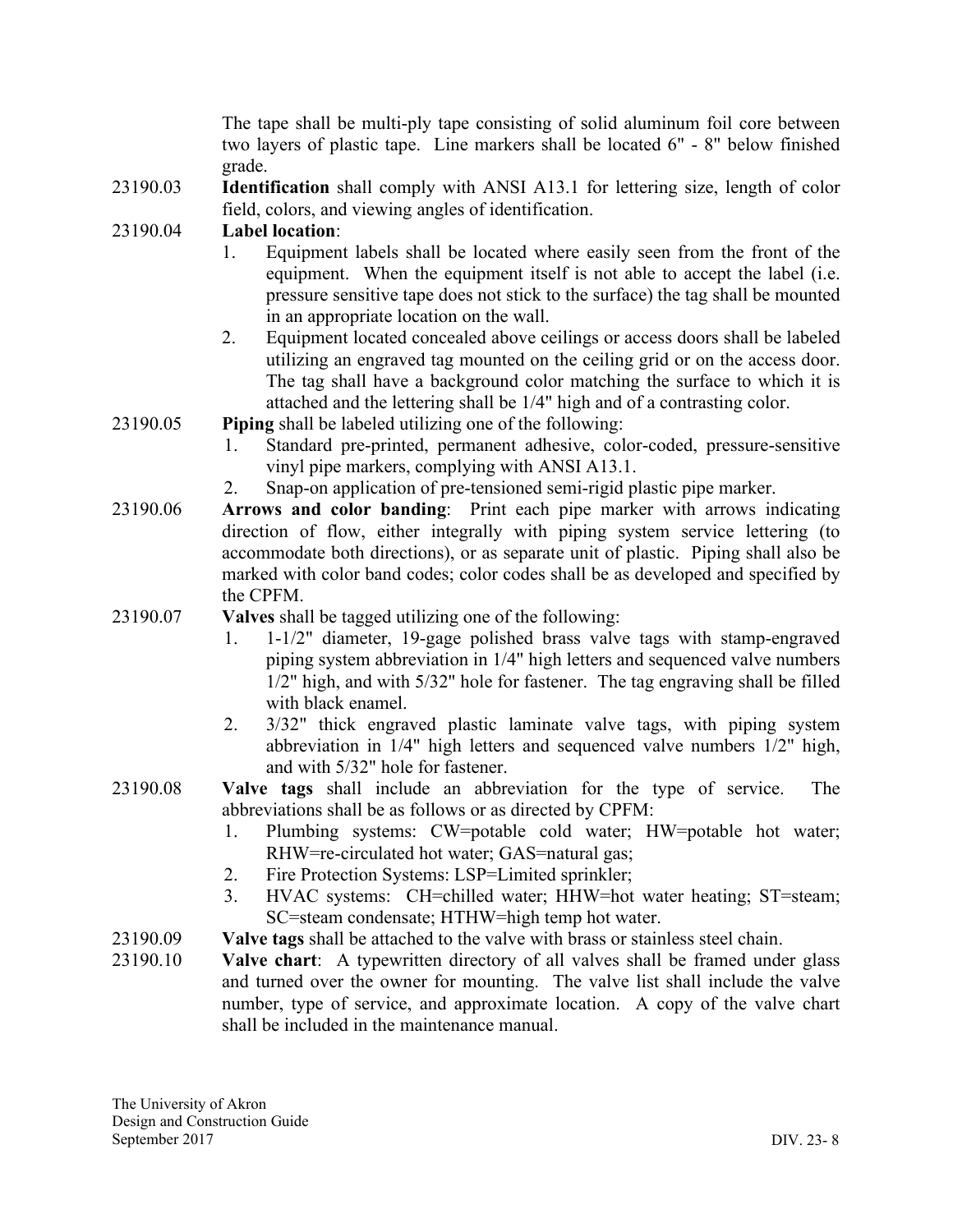| 23250                   | <b>MECHANICAL INSULATION</b>                                                      |
|-------------------------|-----------------------------------------------------------------------------------|
| 23250.01                | The following plumbing piping systems shall be insulated (minimum):               |
|                         | Potable hot, cold and re-circulated water;<br>1.                                  |
|                         | Horizontal storm piping inside building;<br>2.                                    |
|                         | Roof drain sumps inside the building;<br>3.                                       |
|                         | Horizontal piping carrying chilled water from air conditioning systems;<br>4.     |
|                         | Other piping systems as directed by CPFM.<br>5.                                   |
| 23250.02                | The following mechanical piping systems shall be insulated (minimum):             |
|                         | Chilled water piping;<br>1.                                                       |
|                         | 2.<br>Heating water piping;                                                       |
|                         | 3.<br>Dual temperature heating and cooling piping;                                |
|                         | Steam piping;<br>4.                                                               |
|                         | 5.<br>Steam condensate piping;                                                    |
|                         | Refrigerant piping (hot gas and suction);<br>6.                                   |
|                         | System make-up water piping;<br>7.                                                |
|                         | Horizontal condensation drain piping located in areas where surfaces could<br>8.  |
|                         | be damaged due to dripping;                                                       |
|                         | Other piping systems as directed by CPFM<br>9.                                    |
| 23250.03                | The following duct systems shall be insulated:                                    |
|                         | Outside air intake ductwork and plenums;<br>1.                                    |
|                         | Supply air ductwork;<br>2.                                                        |
|                         | Return air ductwork when located in un-conditioned areas;<br>3.                   |
|                         | Boiler breaching as required by NFPA and state codes;<br>4.                       |
|                         | Other duct systems as directed by CPFM.<br>5.                                     |
| 23250.04                | The following equipment shall be insulated:                                       |
|                         | Chiller components to prevent sweating;<br>1.                                     |
|                         | Chilled water pumps.<br>2.                                                        |
| 23250.05                | All steam valves 2-1/2" and larger shall be insulated with removable/replaceable  |
|                         | insulation covers as manufactured by Flexpack, Multicover or Advanced Thermal.    |
| 23250.06                | <b>Insulation Smoke &amp; Flame Spread</b>                                        |
|                         | Mechanical insulation (insulation, jackets, coverings, sealers, mastics and<br>1. |
|                         | adhesives) shall have a flame-spread index of 25 or less, and smoke-              |
|                         | developed index of 50 or less, as tested by ASTM E 84 (NFPA 255)                  |
|                         | method.                                                                           |
|                         | 2.<br>Outdoor mechanical insulation may have flame-spread index of 75 and         |
|                         | smoke developed index of 150.                                                     |
| 23250.07                | <b>Fiberglass Pipe Insulation:</b>                                                |
|                         | Fiberglass Piping Insulation: ASTM C 547, Class 1 unless otherwise<br>1.          |
|                         | indicated.                                                                        |
|                         | Jackets for Piping Insulation: ASTM C 921, Type I for piping with<br>2.           |
|                         | temperatures below ambient, Type II for piping with temperatures above            |
|                         | ambient.                                                                          |
|                         | Encase pipefittings insulation with one-piece premolded PVC fitting<br>3.         |
|                         | covers.                                                                           |
|                         | Encase exterior fiberglass piping insulation with aluminum jacket with<br>4.      |
| The University of Akron |                                                                                   |
|                         |                                                                                   |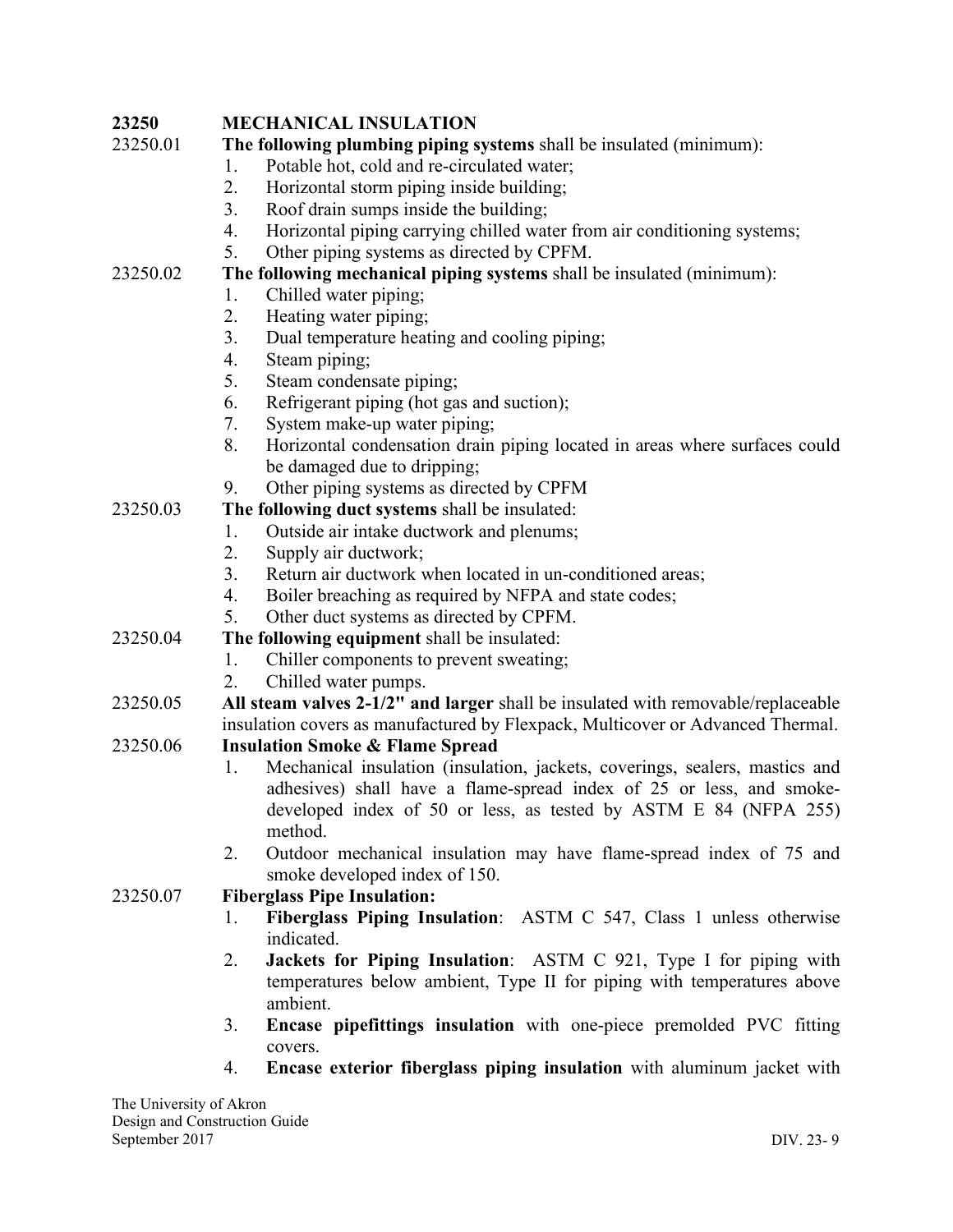weather-proof construction.

5. **Pipe insulation exposed within reach of the public** or in food service areas shall be covered with PVC covers (Cealco).

23250.08 **Flexible Unicellular Pipe Insulation (ARMAFLEX)**:

- 1. Flexible unicellular insulation may be used on refrigerant piping. Other piping systems may utilize flexible unicellular insulation if approved by CPFM.
- 2. Exterior piping shall be protected with two (2) coats of the manufacturer's recommended protective paint.

#### 23250.09 **Cellular Glass Pipe Insulation**

- 1. Cellular glass pipe insulation shall be used to insulate steam and steam condensate piping in areas subject to moisture or water damage such as pits and vaults.
- 2. Cellular glass piping insulation may be used for direct buried steam piping provided the proper wrap is used to protect the piping and insulation.
- 23250.10 **Calcium Silicate Pipe Insulation**: Consult with University of Akron, CPFM, for special requirements.
- 23250.11 **Vermiculite Buried Pipe Insulation**: Consult with University of Akron, CPFM, for special requirements.

#### 23250.12 **Fiberglass Duct Insulation**:

- 1. Rigid Fiberglass Ductwork Insulation: ASTM C 612, Class 1.
- 2. Flexible Fiberglass Ductwork Insulation: ASTM C 553, Type I, Class B-4.
- 3. Jackets for Ductwork Insulation: ASTM C 921, Type I for ductwork with temperatures below ambient and Type II for ductwork with temperatures above ambient.
- 4. Rigid insulation shall be used in all exposed locations, unless otherwise approved by the University.
- 5. Duct insulation thickness shall be increased in areas of above normal ambient temperature such as attics or near major steam reducing stations.
- 6. **Duct insulation shall be external** to the ductwork unless specifically authorized to the contrary by CPFM.

#### **23448 NATURAL GAS SYSTEMS**

#### 23448.01 **Codes and Standards**:

- 1. **NFPA 54** National Fuel Gas Code, for gas piping materials and components, gas piping installations, and inspection, testing, and purging of gas piping systems.
- 2. **OBBC** Ohio Basic Building Mechanical Code.
- 3. **University Insurance Carrier** requirements.

#### 23448.02 **Gas Valves**

- 1. **Manufacturers:** DeZurik; Jenkins Bros.; Lunkenheimer Co.; NIBCO, Inc.; Stockham.
- 2. **Gas Cocks 2 Inch and Smaller**: 150 psi WOG, bronze body, straightaway pattern, square head, threaded ends.
- 3. **Gas Cocks 2-1/2 Inch and Larger**: MSS SP-78; 175 psi, lubricated plug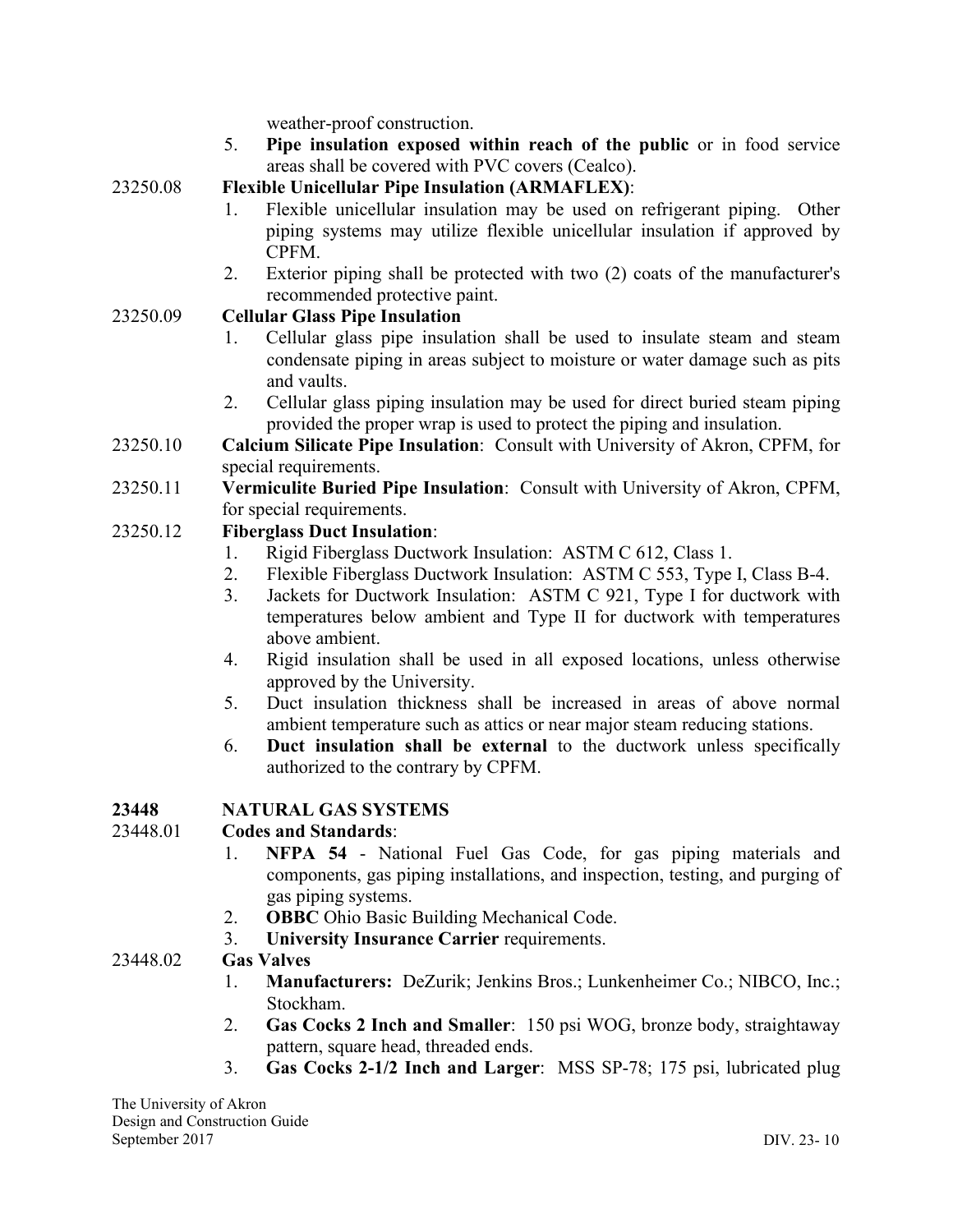type, semi-steel body, single gland, wrench operated, flanged ends.

## 23448.03 **Pipe and Fittings**

- 1. **Steel Pipe**: ASTM A 120, Schedule 40, seamless, black steel pipe, beveled ends.
- 2. **Malleable-Iron Threaded Fittings**: ANSI B16.3, Class 150, standard pattern, for threaded joints. Threads shall conform to ANSI B1.20.1.
- 3. **Steel Fittings**: ASTM A 234, seamless or welded, for welded joints.
- 23448.04 **All exterior piping and fittings** shall be painted with one coat of primer and two coats of protective paint.

## **23453 PLUMBING PUMPS**

## 23453.01 **Codes and Standards**:

- 1. **Hydraulic Institute Compliance**: Design, manufacture, and install plumbing pumps in accordance with "Hydraulic Institute Standards."
- 2. **National Electrical Code Compliance**: Components shall comply with NFPA 70 "National Electrical Code."
- 3. **UL Compliance**: Plumbing pumps shall be listed and labeled by UL and comply UL Standard 778 "Motor Operated Water Pumps."
- 4. **NEMA Compliance**: Electric motors and components shall be listed and labeled NEMA.
- 5. **SSPMA Compliance**: Test and rate sump and sewage pumps in accordance with the Sump and Sewage Pump Manufacturers Association (SSPMA) Standards.

#### 23453.02 **Pump manufacturers**:

- 1. **In-line circulators**: Taco; Weil Pumps.
- 2. **Sump pumps**: Weil Pumps

#### 23453.03 **Sump pumps installation:**

- 1. **Install** in a manner to facilitate easy removal for maintenance.
- 2. **Sump** pumps installed in pits subject to debris and trash accumulation shall be installed in a manner to minimize clogging.
- 

3.

## **23458 DOMESTIC WATER HEATERS & HEAT EXCHANGERS**

23458.01 **All domestic water heating equipment** shall have a high level efficiency. This shall include insulation values, flue dampers, special controls, etc. Details of available options shall be evaluated by the Associate and presented to CPFM for discussion.

#### 23458.02 **Codes and Standards**:

- 1. **Provide water** heater components, which are UL-listed and labeled.
- 2. **Construct** and install water heaters located in food service establishments in accordance with NSF 5, "Standard for Hot Water Generating Equipment for Food Service Establishments using Spray Type Dishwashing Machines".
- 3. **Install** electric water heaters in accordance with requirements of NFPA 70, "National Electrical Code".
- 4. **Install** gas-fired water heaters in accordance with requirements of NFPA 54, "National Fuel Gas Code".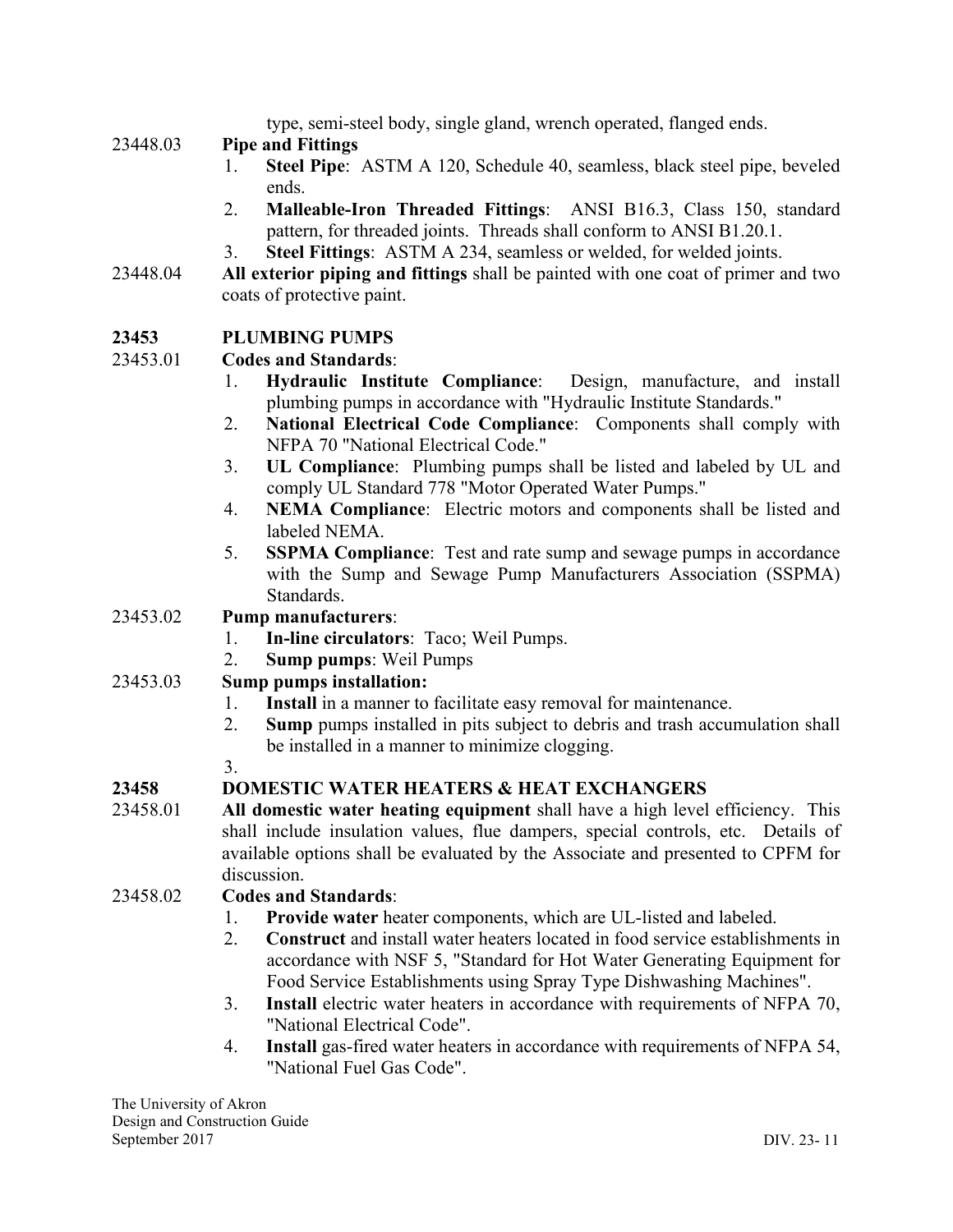- 5. **Provide** water heaters with Performance Efficiencies not less than prescribed in ASHRAE 90A, "Energy Conservation in New Building Design".
- 6. **The** campus insurance carrier shall approve heaters.
- 23458.03 **Warranty on Coil, Heat Exchanger, and Burner**: 5 years from Date of Substantial Completion.
- 23458.04 **Domestic Water Heater Manufacturers**:
	- 1. **Gas or Electric Water Heater Manufacturers**: AerCo; Smith Corp. (A.O.); Lochinvar
	- 2. **Steam or HTHW Heat Exchanger Manufacturers**: Taco.
- 23458.05 **Steam or HTHW heat exchangers used for domestic hot water production** shall have straight thru tube design to facilitate cleaning. (Shall have 304 stainless steel 16 gauge "U" type bundles. The shell is to be extended approximately 12 inches beyond the end of the tube bundle.)
- 23458.06 **Domestic hot water heat exchangers** shall be installed in pairs when possible to maintain hot water production during cleaning. This is especially critical in laboratory buildings and residence halls. Each heat exchanger shall be sized to handle at least two thirds of the total peak load.
- 23458.07 **Piping to the exchangers** shall be installed in a manner to have clear access for tube repairs and cleaning. Valving shall allow cleaning of one exchanger while the other remains active.
- 23458.08 **Capped threaded connections** shall be installed between the exchanger isolation valves and the exchanger for the addition of chemical cleaning solutions thru the exchanger. A drain valve shall be located at the lowest level.
- 23458.09 **Domestic Hot Water Storage Tanks**: Tanks shall be glass lined and include a ten-year warranty on the tank.
- 23458.10 **A bladder type expansion tank** shall be installed on all domestic hot water systems.

## **23510 HYDRONIC PIPING**

- 23510.01 **The first choice for piping material** for heating water and dual temperature water is copper. The Associate shall review the maximum size of piping and maintain all copper if the largest pipe size is 2-1/2" or possibly even 3".
- 23510.02 **All black steel piping over 2"** in size shall have welded fittings.
- 23510.03 **Non-ferrous piping** is preferred for all condenser water piping and other piping, which is drained annually.
- 23510.04 **Drain valves** (see section on valves) shall be installed on all low points in the piping and manual air vents shall be installed on all high points of the system.
- 23510.05 **Automatic fill valves** shall be installed on all closed systems. Fill systems shall include reduced pressure backflow devices.
- 23510.06 **Hydronic Piping Specialties**:
	- 1. **Expansion Tanks** approved manufacturers: Amtrol, Inc., Bell & Gossett ITT, or Fluid Handling Div., Taco, Inc.
	- 2. **Multipurpose** pump discharge valves are acceptable in some cases. The Associate shall review with the University Consultant.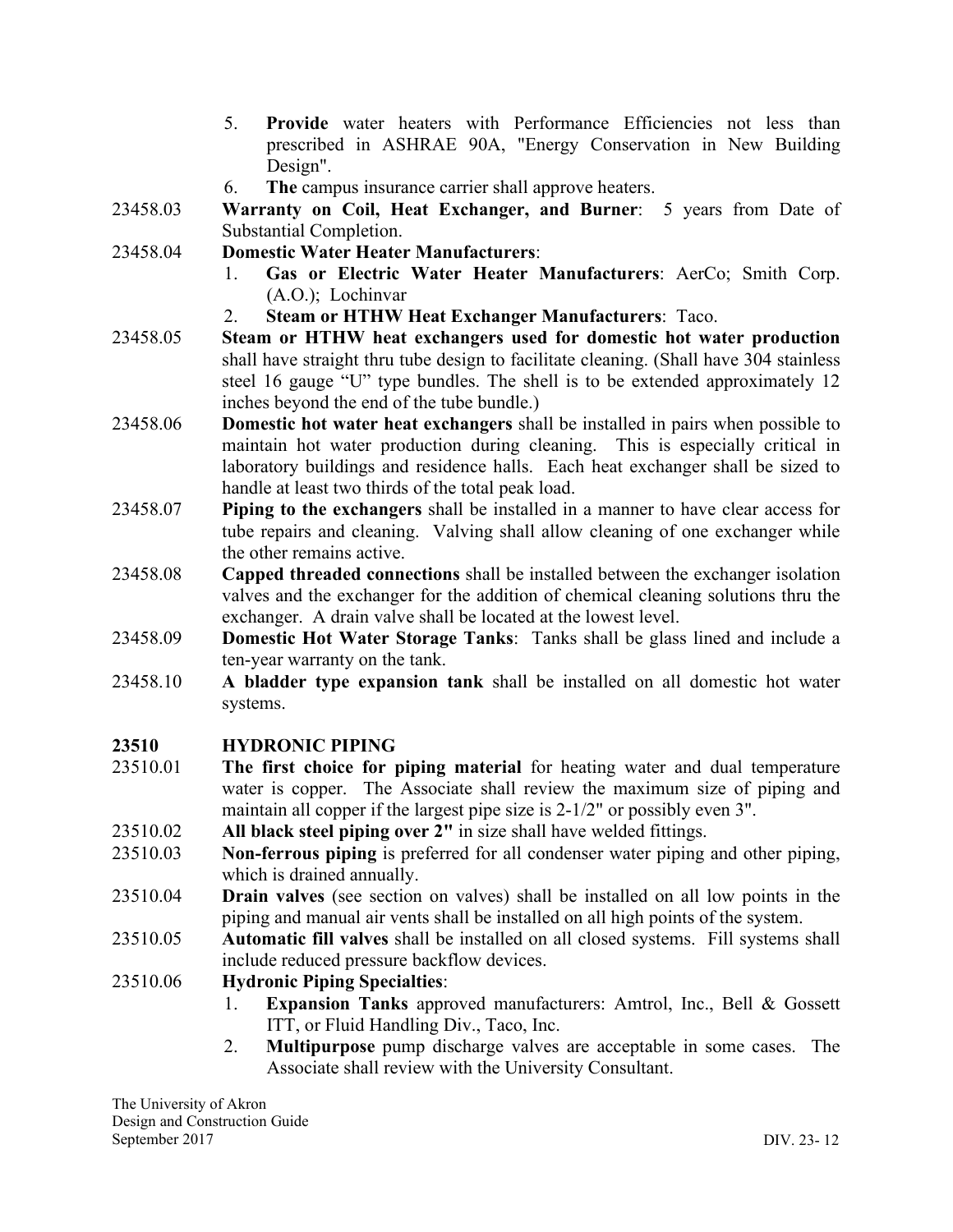3. **Flexible** connectors shall be braided style; neoprene isolators are not acceptable.

#### **23520 STEAM AND CONDENSATE PIPING**

- 23520.01 **Copper piping** shall be kept to a minimum in steam and condensate piping systems.
- 23520.02 **Quarter turn valves** shall not be used in steam and condensate piping systems.
- 23520.03 **All major steam valves** shall be insulated with removable insulation covers. See insulation section.
- 23520.04 **Safety relief valves** shall be discharged outside and in an area clear of public access.

#### 23520.05 **Steam and Condensate Piping Specialties**

- 1. **Safety Pressure Relief Valve manufacturers**: Armstrong Machine Works, A-Y Division; Kunkle Valve Co., Inc.; Lunkenheimer Co.; Spirax Sarco; Watts Regulator Co.
- 2. **Pressure Regulating Valves**: Armstrong Machine Works, A-Y Division; Fisher Controls International, Inc.; Hoffman Specialty ITT; Fluid Handling Div.; Spirax Sarco; Spence Consultanting Co., Inc.
- 3. **Steam Traps**: Armstrong Machine Works; Dunham-Bush, Inc.; ITT Hoffman; Spirax Sarco.
- 4. **Air Vents**: Armstrong Machine Works; Eaton Corp.; Controls Div.; Hoffman Specialty ITT; Fluid Handling Div.; Spirax Sarco.

#### **23530 REFRIGERANT PIPING**

- 23530.01 **Refrigerant piping** shall be type ACR copper with long radius fittings and silver solder joints. Pre-charged tubing will not be allowed unless specifically approved by CPFM.
- 23530.02 **Refrigerant piping** shall be isolated from all hangers with an approved pipe wrap, gasket or isolator.
- 23530.03 **The Contractor shall provide and pay for** pressure piping permits associated with refrigerant systems and provide a copy to the University of Akron.

#### **23540 HVAC PUMPS**

#### 23540.01 **Quality Assurance**

- 1. **Provide components** complying with NFPA 70 "National Electrical Code."
- 2. **Provide** HVAC pumps which are listed and labeled by UL, and comply with UL Standard 778 "Motor Operated Water Pumps."
- 3. **Pump motors** shall meet the efficiency requirements specified in Section 23030.

#### 23540.02 **Pump Manufacturers**

- 1. **Inline** Circulators: "Series 60," Bell & Gossett, ITT; "1600 Series," Taco, Inc.
- 2. **Vertical Inline Pumps**: "Series 4360," Armstrong Pumps, Inc.; "380 Series, APCO-LIGN," Aurora Pumps; "Series 80," Bell & Gossett, ITT; "Type PV," Peerless Pump; "VL Series," Taco, Inc.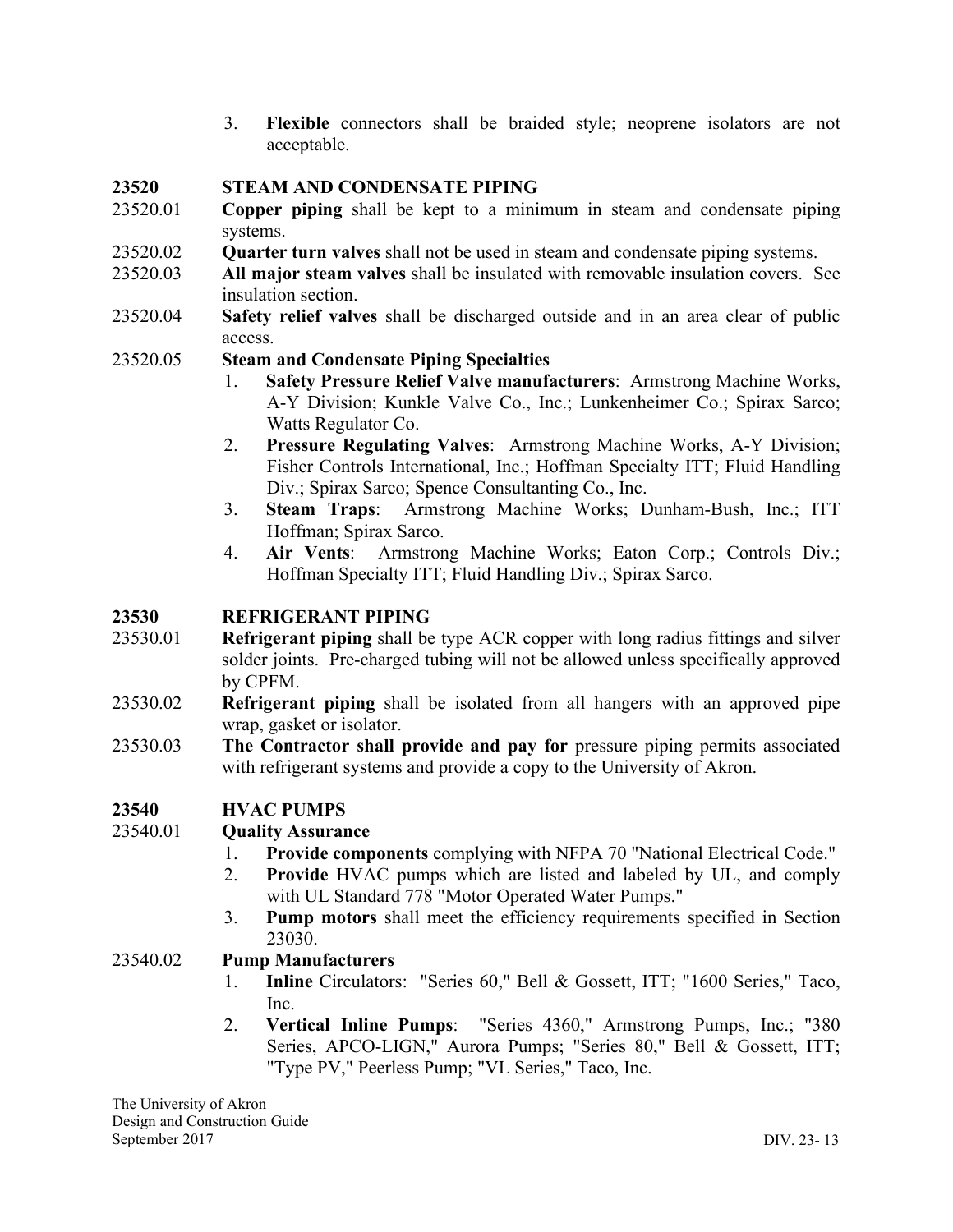- 3. **Base-Mounted, Close-Coupled, End-Suction Pumps**: "360 Series," Aurora Pumps; "Series 1531," Bell & Gossett ITT; "Series C," Peerless Pump; "CM Series," Taco, Inc.
- 4. **Base-Mounted, Separately-Coupled, End-Suction Pumps**: "360 Series," Aurora Pumps; "Series 1510," Bell & Gossett, ITT; "Type CCB, CGB, and CKB," Federal Pump Corp.; "Series F," Peerless Pump; "FM Series," Taco, Inc.
- 5. **Base-Mounted, Separately-Coupled, Double-Suction Pumps**: "410 Series, Model 411," Aurora Pumps; "VSC & VSCS," Bell & Gossett, ITT; "Type SC," Federal Pump Corp.; "Series 5100, Type AD," Peerless Pump; "TA Series," Taco, Inc.; "Series 3500, Type A," Weil Pump Company.
- 23540.03 **All base mounted pumps** shall be mounted on a 4" high house keeping pad as a minimum.
- 23540.04 **All pumps** shall be provided with Chesterton mechanical sleeves when size of pump permits.

## **23550 BOILERS**

- 23550.01 **Campus HTHW** shall be utilized for heating and domestic water whenever feasible.
- 23550.02 **Where boilers** are required, natural gas is the preferred fuel.
- 23550.03 **All boilers** shall be high efficiency and include all accessories and controls necessary to maximize efficiency within the constraints of the project budget.
- 23550.04 **Equipment** shall have electronic ignition in lieu of standing pilots.

#### 23550.05 **Equipment manufacturers**:

- 1. **Gas** fired hot water boilers: Lochinvar Powerfin, A.O. Smith shell & tube; other options as approved by CPFM.
- 2. **Electric** water boilers: Consult University of Akron and CPFM for specific requirements.

#### **23570 BOILER ACCESSORIES**

23570.01 **All boiler accessories** shall be discussed with the University, describing benefits, disadvantages, efficiencies, etc.

#### **23575 BREACHINGS, CHIMNEYS AND STACKS**

#### 23575.01 **Codes and Standards**:

- 1. **Comply** with NFPA 211 "Standard for Chimneys, Fireplaces, Vents and Solid Fuel Burning Appliances."
- 2. **Comply** with applicable portions of UL safety standards; provide products, which have been UL, listed and labeled.
- 3. **Comply** with SMACNA Low Pressure Duct Standards for fabricated breaching and smoke pipe.
- 4. Comply with requirements of University's insurance carrier.

#### **23670 CONDENSING UNITS**

#### 23670.01 **Codes and Standards**:

The University of Akron Design and Construction Guide September 2017 DIV. 23- 14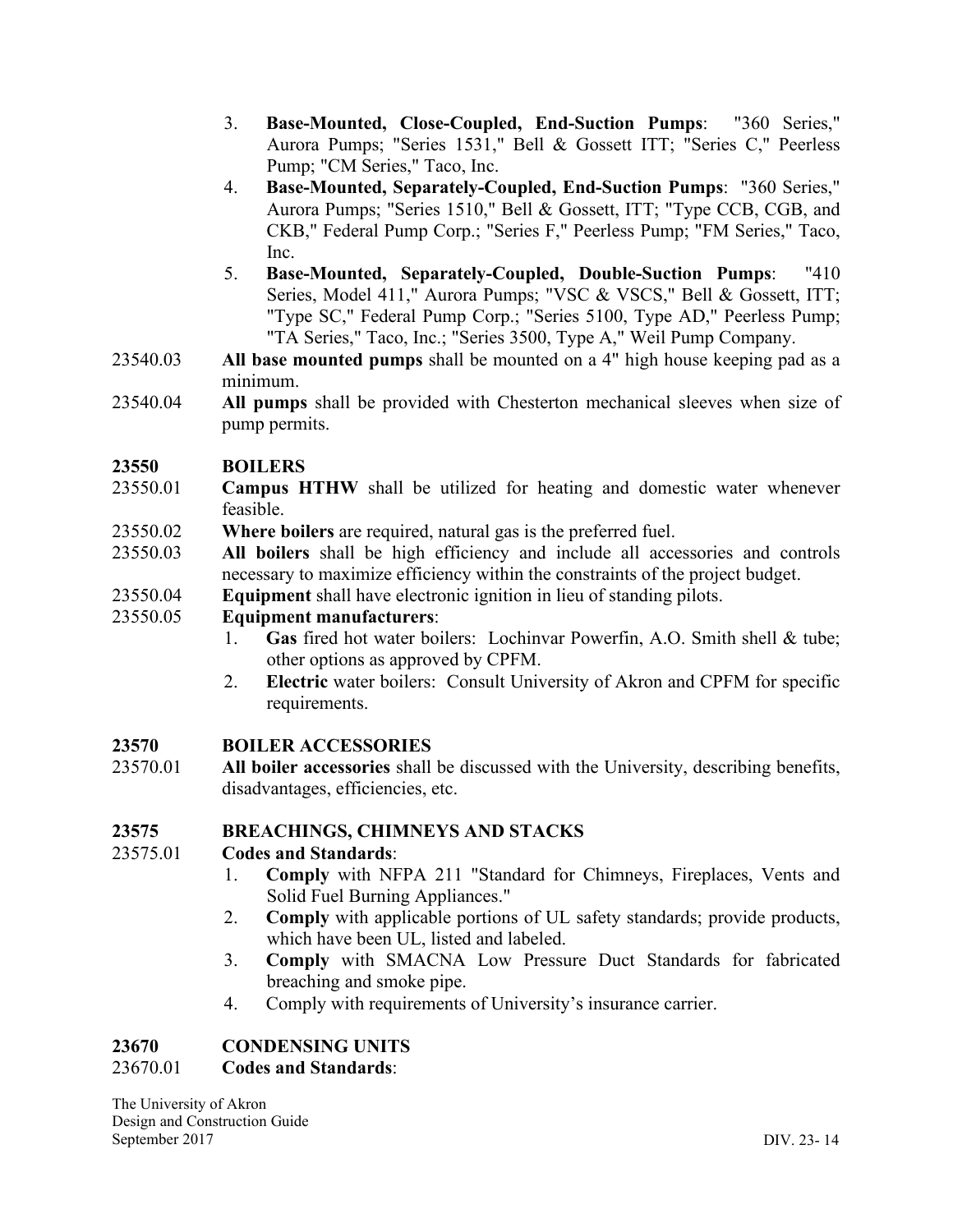- 1. Capacity ratings for condensing units shall be in accordance with ARI Standard 360 "Standard for Commercial and Industrial Unitary Air-Conditioning Equipment".
- 2. Refrigeration system of condensing units shall be constructed in accordance with ASHRAE Standard ASHRAE 15 "Safety Code for Mechanical Refrigeration".
- 3. Condensing units shall meet or exceed the minimum COP/Efficiency levels as prescribed in ASHRAE 90A "Energy Conservation in New Building Design".
- 4. Condensing units shall be listed by UL and have UL label affixed.
- 23670.02 **Provide written warranty (five year)**, signed by manufacturer, agreeing to replace/repair, within warranty period, motors/compressors with inadequate or defective materials and workmanship, including leakage, breakage, improper assembly, or failure to perform as required; provided manufacturer's instructions for handling, installing, protecting, and maintaining units have been adhered to during warranty period. Replacement is limited to component replacement (including refrigerant) only, and does not include labor for removal and reinstallation.
- 23670.03 **Equipment manufacturers:** Carrier Air Conditioning; Div of Carrier Corp.; McQuay Air Conditioning Group; McQuay Inc.; Trane (The) Co (preferred); Div American Standard Inc.; York; Div of York International.
- 23670.04 All condensing units shall include low and high-pressure cutout controls.
- 23670.05 All condensing units shall include controls necessary to prohibiting short cycling.

#### **23680 CHILLERS**

23680.01 Targeted HCFCs shall not be allowed in any new chillers.

- 23680.02 Due to the availability of district HTHW on the University of Akron Campus, absorption chillers shall be the chiller of choice whenever possible.
- 23680.03 The university is continually searching for methods to reduce energy costs on the campus, therefore, the consultant shall consider thermal energy storage systems on all projects with chillers 100 tons or larger.

#### 23680.04 **Codes and Standards**

- 1. Test and rate reciprocating chillers in accordance with ARI STD 590, "Standard for Reciprocating Water-Chilling Packages."
- 2. Fabricate and install chillers in accordance with ASHRAE STD 15, "Safety Code for Mechanical Refrigeration". Provide Energy Efficiency Ratio (EER) for reciprocating chillers not less than prescribed by ASHRAE STD 90A, "Energy Conservation in New Building Design".
- 3. Provide high-efficiency motors for reciprocating chillers which comply with NEMA Studs Pub/No.'s MG 1, 2, 3, 10, and 11.
- 23680.05 **All reciprocating compressors** shall carry a minimum of a five (5) year parts warranty.

#### 23680.06 **Equipment manufacturers:**

1. Centrifugal and reciprocating chillers: Trane (preferred); Carrier; York; McOuay.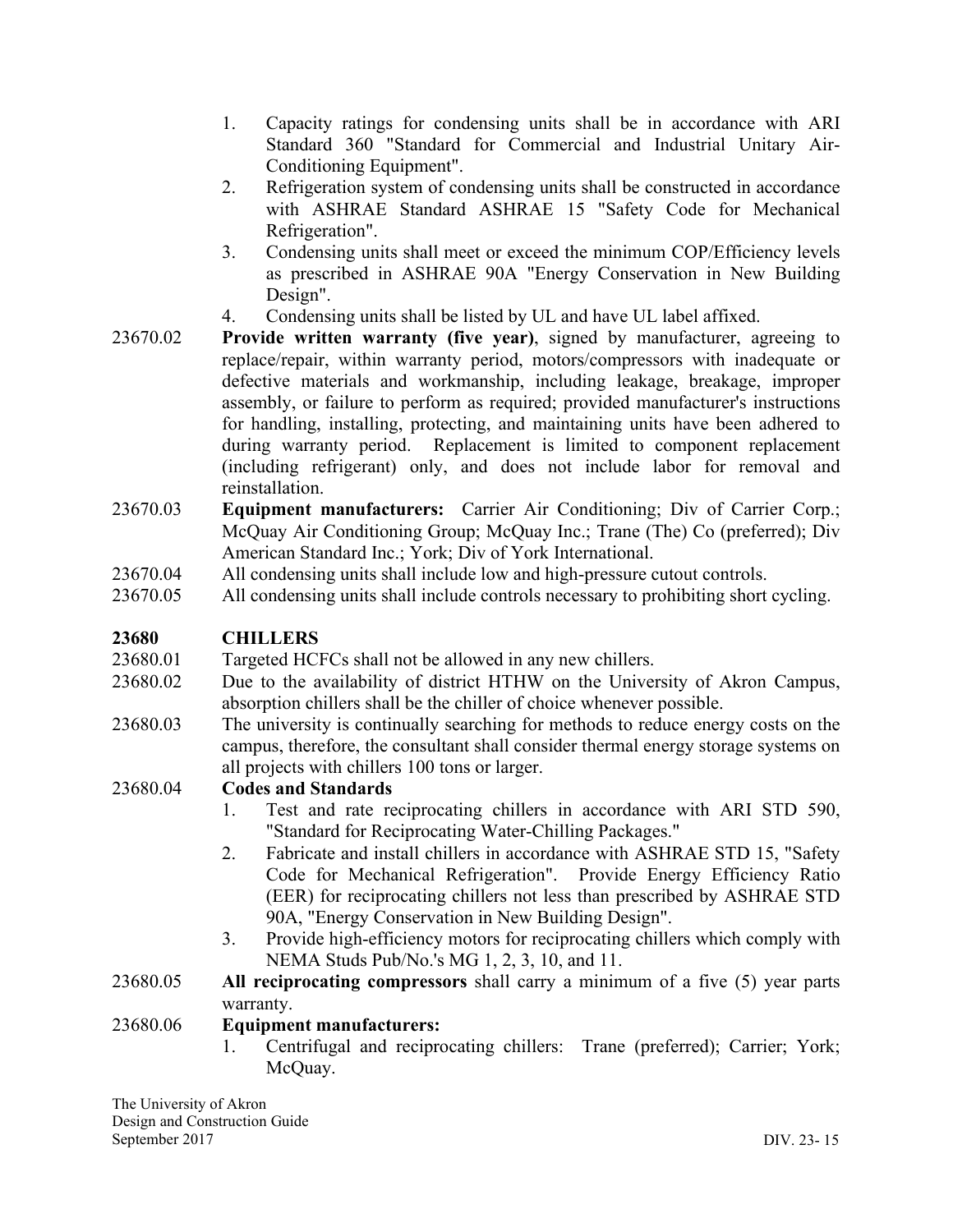- 2. Screw type chillers: Trane (preferred); Dunham Bush; Carrier;
- 3. Absorption chillers: Trane (preferred); Carrier; York.
- 23680.07 **Access** shall be maintained for unrestricted removal of the tubes.
- 23680.08 **The consultant** shall plan for future removal of the chiller by providing removable access panels, adequately sized equipment wells, aisles, etc.
- 23680.09 **Piping** shall be designed and installed in a manner to enable the annual cleaning of the tubes.
- 23680.10 **The chiller controls** shall enable chilled water reset by the energy management system.
- 23680.11 **Chillers** shall be mounted on a 4" high (minimum) reinforced concrete housekeeping pad.

#### **23700 COOLING TOWERS**

#### 23700.01 **Codes and Standards**

- 1. Provide electric motors and electrical components required as part of factory-fabricated cooling towers, which have been listed and labeled by UL and comply with NEMA Standards.
- 2. Provide cooling towers approved by the University Insurance carrier.
- 23700.02 **Preferred equipment manufacturers:** Marley; Baltimore Air Coil; Evapco.
- 23700.03 **The consultant** shall review each of the manufacturers to confirm size and weight compatibility when developing the design documents.
- 23700.04 **If budget allows, an indoor sump tank** is preferred in order to conserve water, electricity and chemical treatment.
- 23700.05 **The towers** shall be mounted on structural steel, primed, and painted with two coats of quality exterior grade paint. If budget allows, the towers shall be mounted on galvanized support steel.
- 23700.06 **Roof mounted cooling towers** shall be mounted a minimum of 24" above the roof (24" to lowest portion of support steel) to facilitate future roof maintenance.
- 23700.07 **Cooling towers shall be provided** with distribution basin covers.
- 23700.08 **Tower make-up lines** shall have a winter shut-off valve located such that the tower lines can easily be drained to avoid freezing (min. 1-1/4" make-up float valve).
- 23700.09 **Open tower system piping** shall be a non-ferrous pipe such as fiberglass, PVC, or ABS. This eliminates the continual cleaning problems associated with rust flaking in steel piping.
- 23700.10 **Cooling tower fan** shall be controlled by a frequency drive whenever possible. Two speed fans shall have a soft start on the low speed as a minimum.
- 23700.11 **Cooling towers for absorption chillers** shall include a tower by-pass for control of condenser water temperature at initial start-up. Water must be bypassed to the tower cold basin.
- 23700.12 **Cooling tower sump outlet** shall be a minimum of 48" higher than the suction inlet of the tower water pump.
- 23700.13 **Cooling tower design and construction** shall include an access ladder to the hot basin and fans. The ladder shall include guards to prevent falling.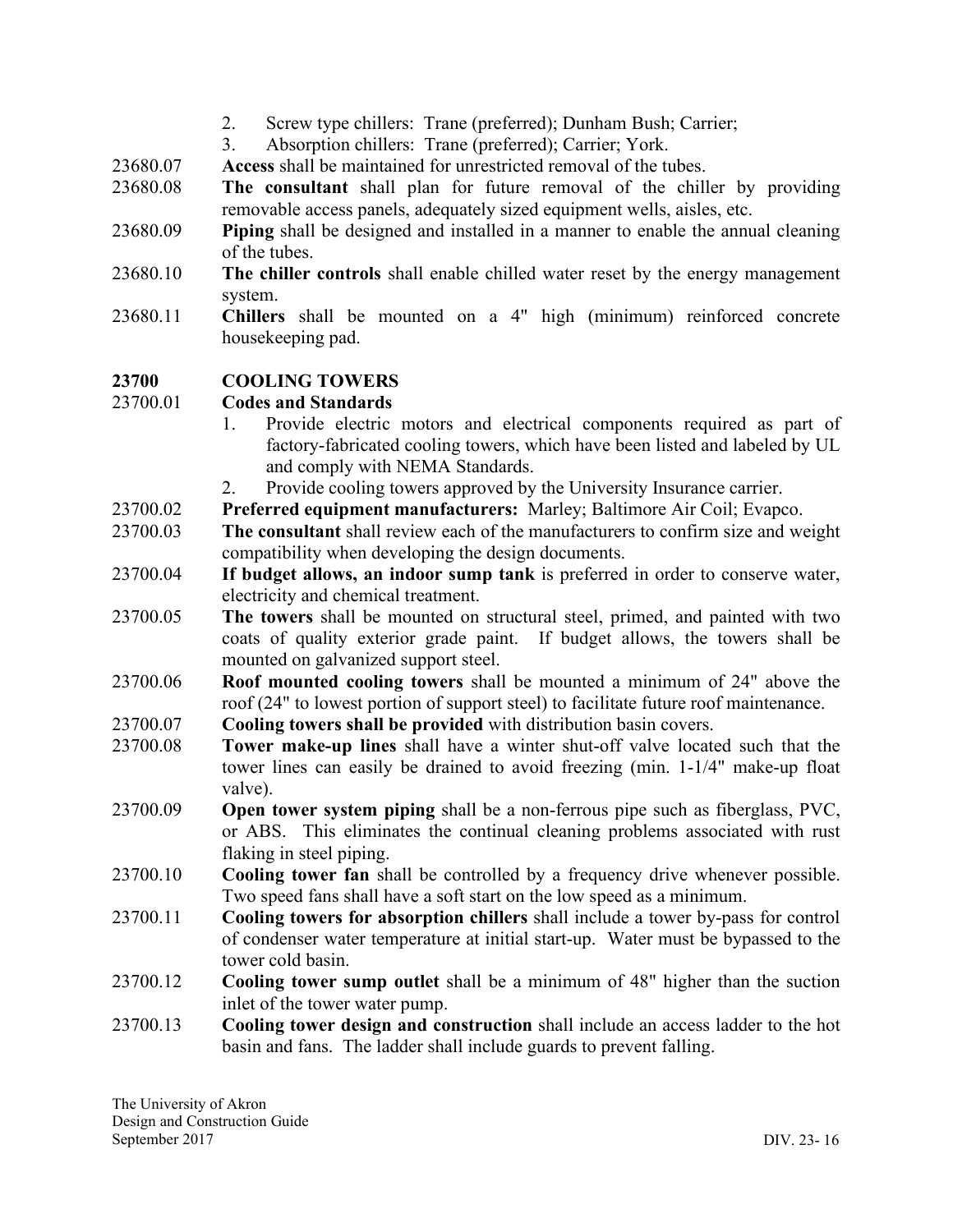## **23740 AIR COOLED CONDENSERS**

#### 23740.01 **Codes and Standards**

1. Air cooled Condensers shall meet or exceed the minimum COP/Efficiency levels as prescribed in ASHRAE 90A "Energy Conservation in New Building Design".

2. Air cooled Condensers shall be listed by UL and have UL label affixed.

- 23740.02 **Equipment manufacturers:** Roof top condensers shall be of the same manufacture as the compressor equipment.
- 23740.03 **Roof mounted equipment** shall be mounted such that the roof may be maintained below the unit. For larger equipment, the unit shall be mounted 18" minimum, 24" preferred, above the roof.
- 23740.04 **Equipment shall be mounted** such that there is a minimum of ten feet to the edge of any drop-off or roof edge (unless otherwise approved by CPFM).
- 23740.05 **Ground mounted equipment** shall be mounted on a reinforced concrete pad designed to support the weight of the unit.
- 23740.06 **Ground mounted equipment** shall be located to minimize public access by location or by installation of a security barrier or screen.
- 23740.07 **Ground-level installations** shall be selected and designed to prevent the accumulation of grass clippings or other debris, which can block airflow.

#### **23755 HEAT EXCHANGERS**

- 23755.01 **Codes and Standards**: Construct and install heat exchangers in accordance with "Standards of the Tubular Exchanger Manufacturers Association" (TEMA).
- 23755.02 **Equipment manufacturers:** Bell & Gossett ITT; Fluid Handling Div.; Taco, Inc.
- 23755.03 **Heat exchangers shall be mounted** with adequate access for tube cleaning and tube replacement.
- 23755.04 **Heat exchanger supports** shall be painted with primer and two coats of enamel paint.
- 23755.05 **Heat exchangers for building heat** shall be installed in pairs whenever possible. Each exchanger shall be sized for a minimum of one half of the total heat requirement. Valves shall be installed to facilitate concurrent cleaning of one unit while the other is in operation.
- 23755.06 **Taps with ball valve and capped hose connection** shall be installed on the equipment side of the isolation valves for the purpose of circulating chemical cleaners thru individual exchangers.
- 23755.07 **Thermometers and gages** shall be installed on the inlets and outlets of water piping and gages on inlet of steam piping.
- 23755.08 **Heat exchangers for heating domestic hot water** shall have a straight through tube arrangement to allow for tube cleaning from both ends.
- 23755.09 **Heat exchangers for hydronic heating** also will have straight tubes as the preferred arrangement.

#### **23800 TERMINAL HEATING EQUIPMENT** 23800.01 **Codes and Standards**

The University of Akron Design and Construction Guide September 2017 DIV. 23- 17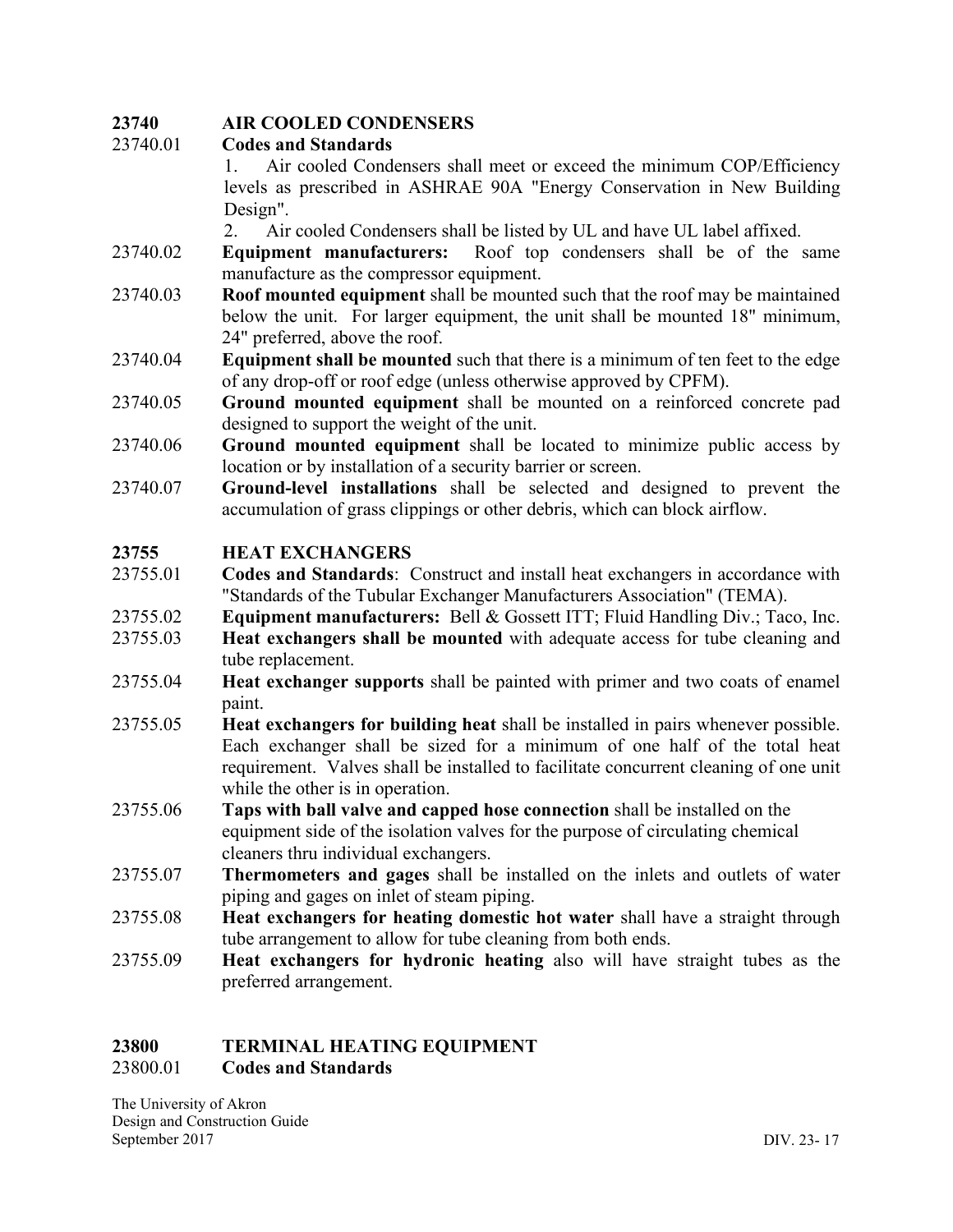Test and rate baseboard and finned tube radiation in accordance with I=B=R, provide published ratings bearing emblem of I=B=R.

#### 23800.02 **Equipment; Preferred Manufacturers and types**:

- 1. Finned Tube Radiation: No preferred manufacturer. Radiation covers shall include manual dampers with occupant accessible operators.
- 2. Electric Baseboard Radiation: No preferred manufacturer. Electric Baseboard in occupied areas shall include accessible temperature modulation.
- 3. Radiant Ceiling Panels: Aerotec, Airtex, Sun-el
- 4. Convectors: No preferred manufacturer.
- 5. Unit Heaters: Trane.
- 6. Cabinet Heaters: No preferred manufacturer.
- 7. Mixing Boxes: Krueger or Titus with factory installed and set pneumatic controls. Reheat valves shall be installed with unions for easy replacement.
- 8. Coils shall be 18 gauge copper tubing.

#### **23850 AIR HANDLING UNITS**

- 23850.01 **Air Handling units** shall be located in a completely enclosed mechanical room whenever possible. Roof and ground mounted equipment is unacceptable unless otherwise approved by CPFM.
- 15850.02 **All air-handling units** shall include outside air economizer unless other wise approved.
- 15850.03 **Air Handling units** shall include humidifying systems when ever economically feasible.

#### 15850.04 **Codes and Standards**

- 1. Test and rate air handling units in accordance with AMCA standards.
- 2. Test and rate air handling units in accordance with ARI 430 "Standard for Central-Station Air Handling Units", display certification symbol on units of certified models.
- 3. Provide air handling unit internal insulation having flame spread rating not over 25 and smoke developed rating no higher than 50 and complying with NFPA 90A "Standard for the Installation of Air Conditioning and Ventilating Systems".
- 4. Construction should be double wall aluminum; chilled water coils shall be copper coils with stainless steel supports, casing and drip pan. Dampers are to be seal tight style with pneumatic motors. Preheat coils are to be a Wing style coil.
- 23850.05 **Preferred Manufacturers (pre-built):** Trane (preferred); Carrier; York; McOuav.
- 23850.07 **Preferred Manufacturers (custom built)**: Air Enterprise.
- 23850.08 **Units shall be mounted on appropriate equipment bases** or house keeping pads.
- 23850.09 **Adequate space shall be provided** for coil replacements. Coil pull space shall be indicated on the construction documents.
- 23850.10 **The consultant shall design installation** with future replacement of the unit in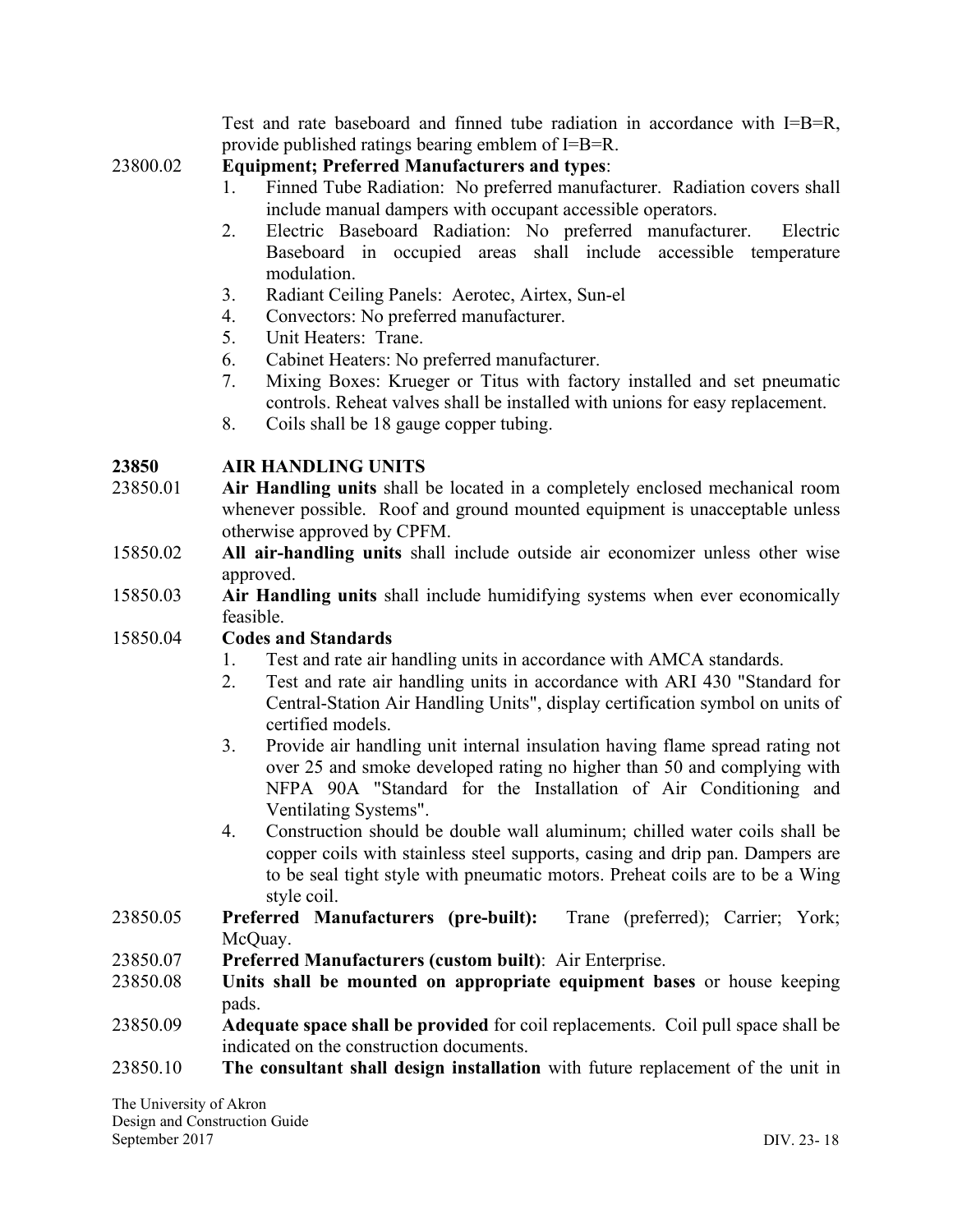mind.

23850.11 **Variable Frequency Drives** shall be Fincor, Graham, or Allen Bradley with manual bypasses.

## **23870 EXHAUST FANS**

## 23870.01 **Codes and Standards**

- 1. Provide power ventilators, which have been tested and rated in accordance with AMCA standards, and bear AMCA Certified Ratings Seal.
- 2. Provide power ventilators, which are designed, manufactured, and tested in accordance with UL 705 "Power Ventilators".
- 23870.02 **Preferred Manufacturers (roof mounted and inline)**: Penn; Cook; Greenheck other equivalents as approved
- 23870.03 **All exhausters shall have means of disconnecting power** to drive unit at or close to the unit.
- 23870.04 **Roof mounted fans with dampers, gravity or motorized**, shall be installed with access to the damper via a hinged mounting or with access doors.

## **23885 AIR CLEANING**

- 23885.01 **Access to the filters** shall be made with out the use of tools.
- 23885.02 **Larger air handling units (greater than 10,000 CFM)** shall include a prefilter section and a bag filter section. Do not use roll pre-filters
- 23885.03 **Larger air handling systems (greater than 10,000 CFM)** shall include a port on the up stream and the down stream sides of the filters for installation of a portable magnahelic pressure-measuring device. One measuring device shall be turned over to CPFM at the close of the project.
- 23885.04 **The contractor shall replace all filters** upon final completion of the project. Coils shall also be cleaned if dirt build-up due to lack of maintenance is apparent.
- 23885.05 **The contractor shall be responsible for filter maintenance** when the unit is used for temporary ventilation purposes while construction continues.
- 23885.06 **Extra Stock**: The contractor shall supply one complete set of filters at the close of the project. Where the unit has prefilters and final filters, the contractor shall provide only the prefilter spare set.
- 23885.07 **All filters** shall be replaced prior to balancing.

#### **23891 METAL DUCTWORK**

23891.01 **Quality Control**: The contractor fabricating and installing the sheetmetal work shall be a firm regularly engaged in such work and shall have a minimum of three years of experience.

## 23891.02 **Codes and Standards**:

- 1. Comply with SMACNA's "HVAC Duct Construction Standards, Metal and Flexible" for fabrication and installation of metal ductwork.
- 2. Comply with ASHRAE Handbook, Equipment Volume, Chapter 1" Duct Construction", for fabrication and installation of metal ductwork.
- 23891.03 **Field Reference Manual**: Have available for reference at project field office, copy of SMACNA "HVAC Duct Construction Standards, Metal and Flexible".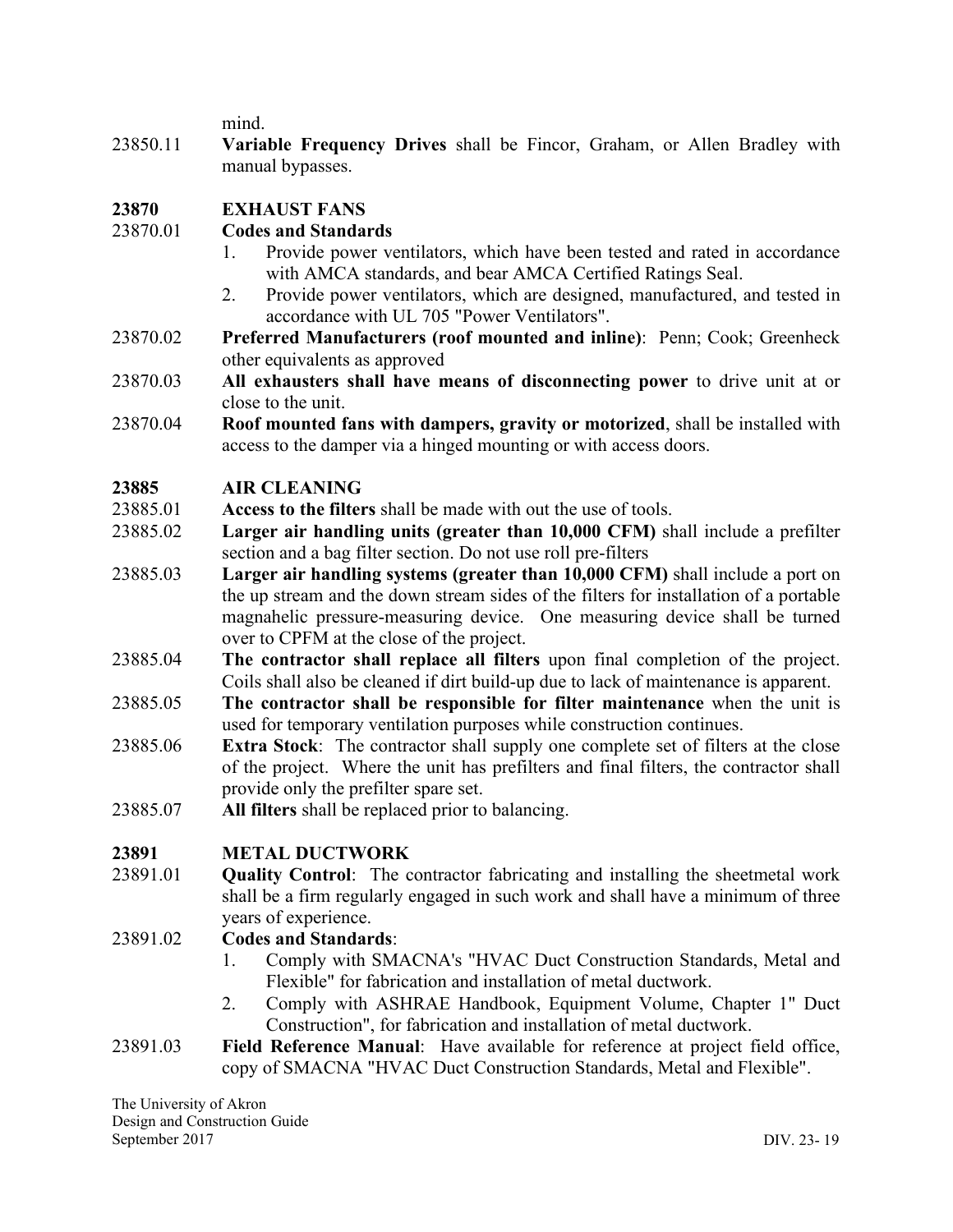- 23891.04 **Shop Drawings**: The sheetmetal contractor shall be responsible for the coordination drawings associated with large projects. The sheetmetal contractor shall be responsible for ultimate coordination between the other trades with utilities in the ceiling spaces (electric, sprinkler, lighting, plumbing, etc.)
- 23891.05 **Fiberglass ductwork** shall not be allowed.
- 23891.06 **Due to lower installed costs, round ductwork** shall be utilized wherever space allows.

## 23891.07 **Flexible Ductwork**

1. Flexible ductwork shall be used for the connection to distribution diffusers where feasible. The use of the flexible duct allows for minor adjustment to the location of the diffuser during future space modifications as well as lowers initial installation costs.

2. Flexible ductwork shall be no longer than five feet in length and include no more than  $180^\circ$  (two elbows) of direction change.

23891.08 **Duct liner**

- 1. Duct liner must be approved by CPFM. When used it shall be kept to a minimum on distribution duct supplying terminal control boxes but may be used down stream of the boxes for sound control and insulation.
- 2. Ductliner shall be of a non-friable type to prevent entrainment of fiberglass particles in the air stream.
- 23891.09 **All duct joints** shall be sealed with an approved joint compound.
- 23891.10 **The distribution ductwork on larger systems (10,000 CFM or higher)** shall be leak tested by an approved testing agency to guarantee duct leakage is kept below 1% of the design air flow.
- 23891.11 **Chemical exhaust ductwork** shall be tested by an approved testing agency to guarantee duct leakage is below 1% of the design airflow.
- 23891.12 **Large ductwork** shall not be supported from the roof deck unless approved by the structural consultant. Consult with University of Akron CPFM for further information.
- 23891.13 **Prohibited Installations**:
	- 1. Ductwork shall not be installed below grade or under floor slabs unless otherwise approved by University of Akron, CPFM.
	- 2. Ductwork shall not pass thru electric vaults or rooms.
- 23891.14 **Equipment Connections**: Connections to equipment shall be made with a flexible duct connection 3" to 4" wide.

#### **23910 DUCTWORK ACCESSORIES**

- 23910.01 **This section describes requirements for dampers (manual, control, fire and smoke); turning vanes, duct access doors, etc.**
- 23910.02 **Ductwork accessories** shall be provided by the sheetmetal contractor and therefore all quality assurance and standards listed under that section shall apply to this section.
- 23910.03 **Balance or volume dampers** shall be provided at all branches for balancing purposes. These dampers should be shown on the drawings.
- 23910.04 **Manual dampers** shall be installed over public areas whenever possible.
- 23910.05 **Outside air dampers** shall be low leakage type and have a maximum air leakage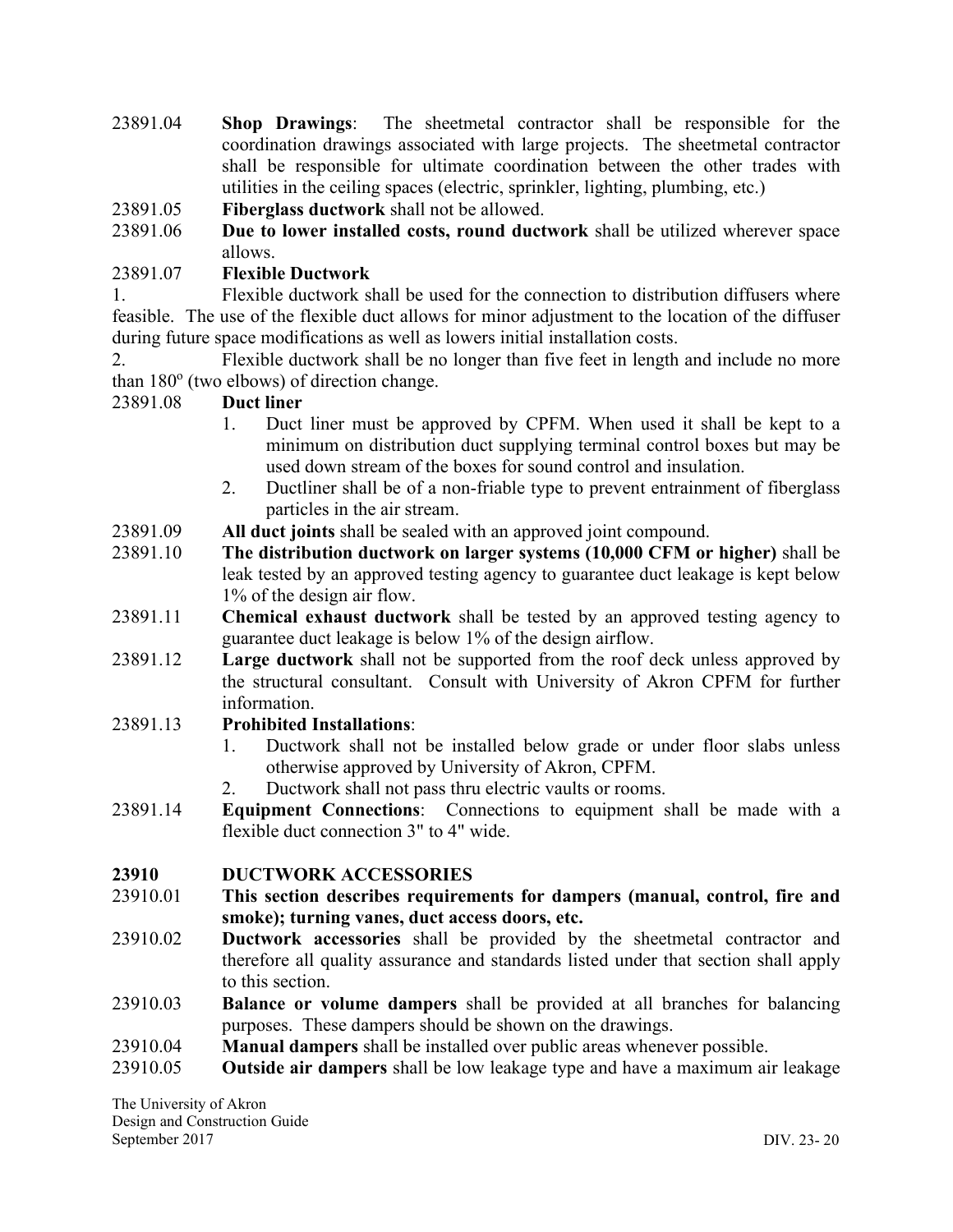of 2% of the air quantity calculated at 2,000 fpm face velocity through the damper and 4.0 inches w.g. pressure differential. If the installation is questionable, the contractor shall be required to test the leakage rate of the damper to verify specified maximums.

## 23910.06 **Fire & Smoke Dampers**

- 1. Fire dampers shall be out-of-the-airstream type wherever possible.
- 2. Access shall be provided to all fire dampers. If damper cannot be reached via a distribution opening, an access door shall be provided.
- 3. Access door shall be large enough to access and reset the fire damper but no less than 12"x12".
- 4. Access doors (on the duct, not chase access doors) shall be labeled indicating the access for the fire damper.
- 5. Motorized smoke and fire dampers shall be labeled as such at the operator so as not to be confused with temperature control dampers.
- 23910.07 **Turning Vanes** shall be installed at all bends in the supply air ductwork unless recommended otherwise by the consultant. Discuss with University of Akron, CPFM.
- 23910.08 **Test holes** shall be provided at each section of air handlers for testing purposes. The test slots shall include a cover to minimize duct leakage.
- 23910.09 **Quadrant locks** shall be provided at all dampers. Insulated ductwork shall have the bearing plates extended so that the insulation does not interfere with the damper operation.
- 23910.10 **Duct access doors** shall be provided wherever required to maintain equipment in the ductwork including the following:
	- 1. Fire and smoke dampers.
	- 2. Control dampers in order to verify operation.
	- 3. On the inlet side of coils (including air handler coils) for cleaning purposes.
	- 4. At the inlet of in-line fans for cleaning and operation verification.

#### **23932 AIR OUTLETS AND INLETS**

- 23932.01 **This section describes requirements for diffusers, grilles, registers and louvers.**
- 23932.02 **Air outlets and inlets** shall be provided by the sheetmetal contractor and therefore all quality assurance and standards listed under that section shall apply to this section.

#### 23932.03 **Codes and Standards**:

- 1. Test and rate air outlets and inlets in accordance with ARI 650 "Standard for Air Outlets and Inlets".
- 2. Test and rate air outlets and inlets in accordance with ASHRAE 70 "Method of Testing for Rating the Air Flow Performance of Outlets and Inlets".
- 3. Provide air outlets and inlets bearing ABC Certified Rating Seal.
- 4. Provide louvers bearing AMCA Certified Rating Seal.
- 23932.04 **Ceiling diffusers and registers** shall be lay-in type whenever possible. This reduces initial installation as well as future renovation costs.
- 23932.05 **Air outlets** should be balanced by a manual damper in the ductwork instead of a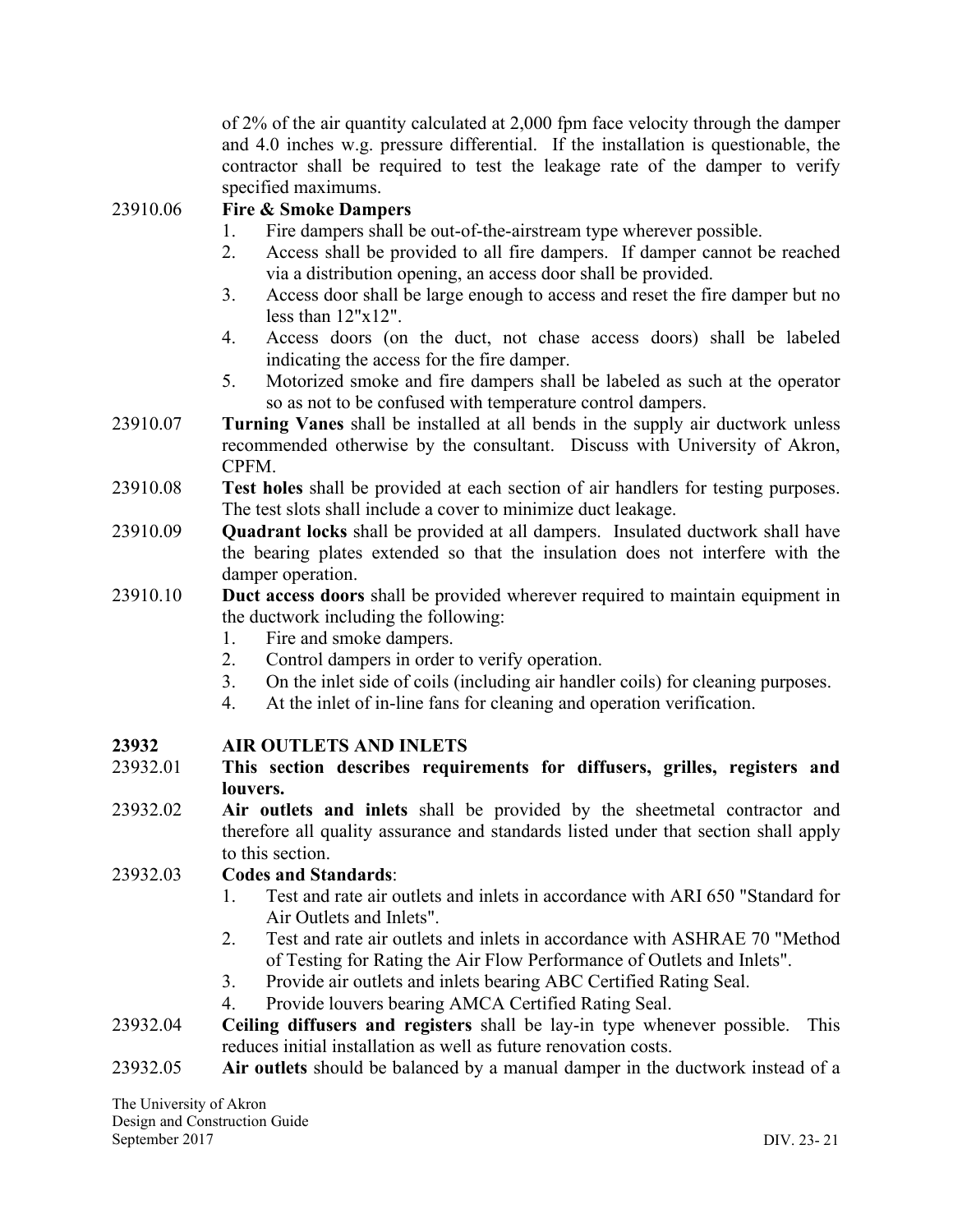damper at the diffuser. This minimizes tampering of the balanced system by room occupants.

- 23932.06 **Return air** shall be via a return air ceiling whenever possible. Consult with CPFM if the return air system will be otherwise. The use of return air ceilings will save both installation and future renovation costs. Coordinate all items within the plenum as plenum-rated.
- 23932.07 **The University prefers a supply diffuser, which the throw directions** may be changed in the field such as the Titus PAS perforated diffuser.
- 23932.08 **Diffuser throw directions and grill/register louvers** shall be adjusted to the proper position by the balance contractor. A note should be included in the specifications and on diffuser schedule directing the contractor to perform this final setting since it is often not done.
- 23932.09 **Egg crate type grills** shall not be used due the difficulty in cleaning.
- 23932.10 **System powered variable volume diffusers** shall be used only if approved by University of Akron, CPFM.

#### **23950 BUILDING AUTOMATION**

- 23950.01 All energy management controls must be Ethernet-based Direct Digital Controls and must be compatible with the campus Siemens Apogee System.
	- 1. Fiber optic communication is required.
	- 2. Heating, cooling and ventilation systems are expected to be fully controlled through the automation system from the Energy Center.

End of Division 23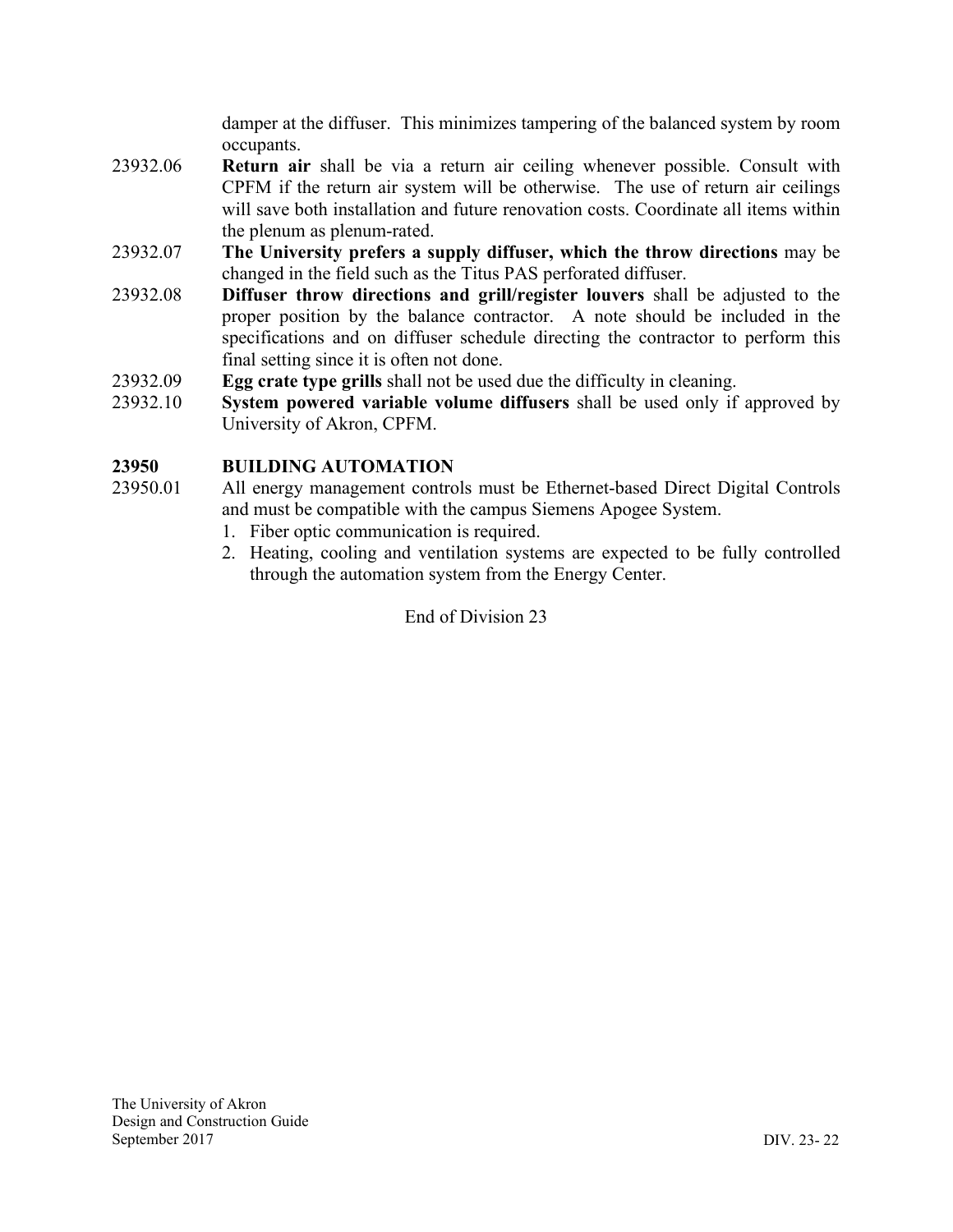# **DIVISION 26 ELECTRICAL**

THE UNIVERSITY OF AKRON DESIGN AND CONSTRUCTION GUIDE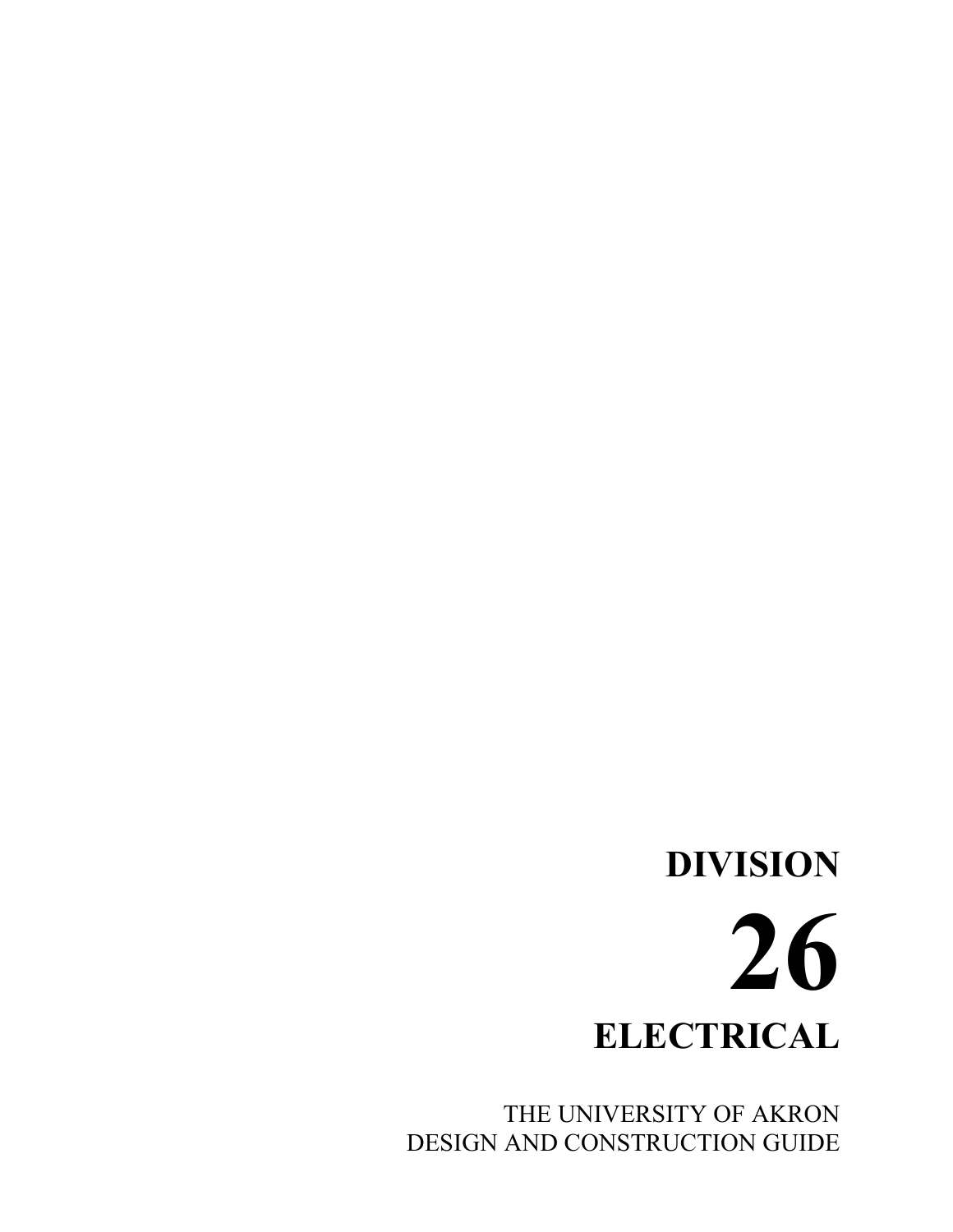#### **DIVISION 26 - ELECTRICAL**

#### **26010 BASIC ELECTRICAL REQUIREMENTS**

- 26010.01 Specifications shall contain a statement of Qualifications for Cable Splicers.
- 26010.02 Consult with CPFM regarding the choice of primary service voltage; its location, and the capacity available.
- 26010.03 Design for removal and replacement of electrical equipment.
- 26010.04 All electrical panels shall be equipped with Best Access cylinders. Refer to Division 8.
- 26010.05 Coordinate submittals at close out to include schematic and point to point wiring diagrams with service manuals for each electrical and communication system.
- 26010.06 Power shall be from the University's grid.
- 26010.07 Prohibited Materials and Construction Practices:
	- 1. Aluminum wiring shall not be used.
		- 2. Direct burial cable.
		- 3. Duct within 5 feet of buried high temperature utilities.
		- 4. Metal clad cable. Cable shall only be used for lighting whips. No MC Cable is to be used inside of walls. No MC Cable shall be used for receptacles.
	- 5. Flat conductor cable, under carpet, etc.
- 26010.08 Medium Voltage cable shall be warranted for 40 years
	- 1. Cables shall be numbered in coordination with the University.
- 26010.09 Fire Alarms must be compatible with the Simplex system or Edwards EST-3 Fiber Network.
	- 1. Fire alarms shall be equipped with broadcast speaker system and include pull stations red in color.
- 26010.10 All Concrete Duct Banks shall be bright red concrete throughout.

#### **26020 BASIC MATERIALS AND METHODS**

- 26020.01 Specify only Underwriter's Laboratories listed equipment, assemblies, and materials.
- 26020.02 Minimum conduit size for power circuit shall be 3/4-inch.
- 26020.03 Minimum conduit size for control wiring shall be 1/2-inch.
- 26020.04 Conduit, conduit fittings, boxes and accessories shall be specification items.
- 26020.05 Flexible conduit shall not exceed 6 feet and shall be a minimum of 1/2 inch for lighting whips and 3/4 inch for motor connections.
- 26020.06 Conduit crossing building expansion joints shall have expansion provision with grounding continuity.

#### **26030 WIRES AND CABLES**

- 26030.01 Material shall be copper of 98 percent conductivity.
	- 1. Color Coding for 480/277V and 208/120V shall be as follows:

| Phase   | Voltage | Voltage |
|---------|---------|---------|
|         | 208/120 | 480/277 |
| Neutral | White   | Gray    |

The University of Akron Design and Construction Guide September 2017 DIV. 26- 2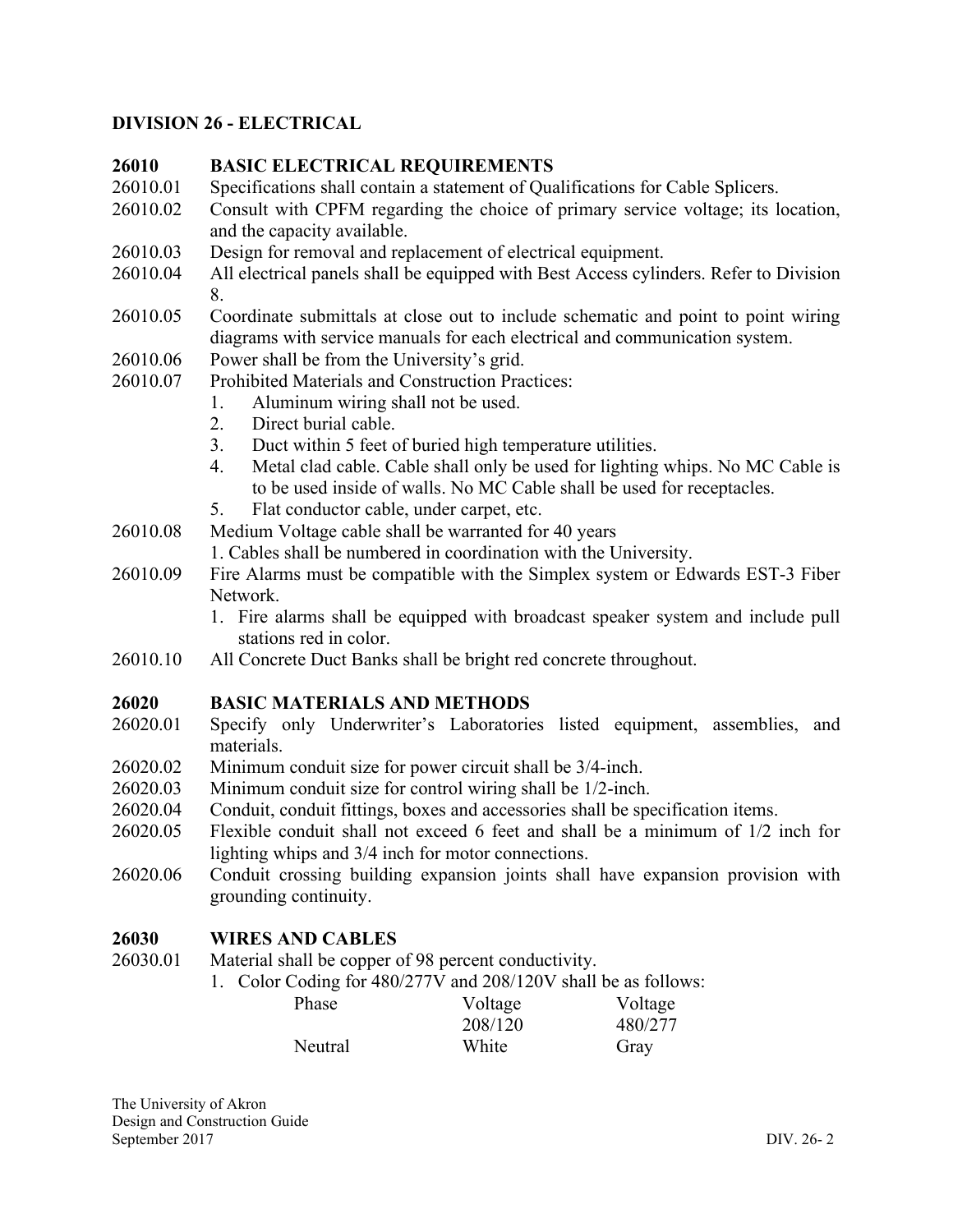| A                      | <b>Black</b> | <b>Brown</b>           |
|------------------------|--------------|------------------------|
| B                      | Red          | Orange                 |
| $\Gamma$               | Blue         | Yellow                 |
| Equipment Ground Green |              | Green w/ Yellow stripe |

- 26030.02 Primary Voltage Cables: Cable construction and installation shall be specified in detail.
- 26030.03 Secondary Conductors: Solid and Stranded wire No. 12 AWG and smaller may be solid. No. 10 and larger shall be stranded.
	- 1. Minimum size for lighting and branch circuit shall be No. 12 AWG.
	- 2. Minimum size for control wiring and auxiliary system circuits shall be No. 14 AWG.
	- 3. General use insulation: NEC, 600-volt type THHN/THWN or XHHW.
	- 4. Connections in No. 10 and smaller shall be made with wire nuts.
	- 5. Connections in No. 8 and larger shall be made with pressure type mechanical connectors insulated with plastic electrical tape.

#### **26040 WIRING DEVICES**

26040.01 Design: All devices shall be specification grade.

- 1. Placement of Receptacles:
	- a. Classrooms shall be provided with a Double duplex receptacle centered on front wall and two duplex receptacles equally spaced on all remaining walls unless otherwise noted.
	- b. Corridors shall be provided with duplex receptacles at 35 feet on center and a maximum of 15 feet from the end of corridor.
	- c. Lecture Halls shall have two additional double duplex receptacles equally spaced between center double duplex and the corners. Provide duplex receptacles in floor for podium. Provide additional receptacles for cleaning, spaced a maximum of 25 feet on center.
	- d. Computer Labs shall be provided with at least two general-purpose receptacles equally spaced per wall in addition to all receptacles for computers. Labs will include surge suppression receptacles where required.
	- e. Mechanical rooms shall be provided with at least four double duplex receptacles (one per wall) and additional duplex receptacle where walls are 25 feet and longer.
- 2. Switches
	- a. Provide switches of specification grade.
	- b. Switches provided outside of the spaces they are serving shall be provided with pilot lights.
	- c. Security switches shall operate with a standard type key with carbon lock.
- 3. Cover Plates
	- a. For interior applications match with device color.
	- b. For exterior applications provide weatherproof covers.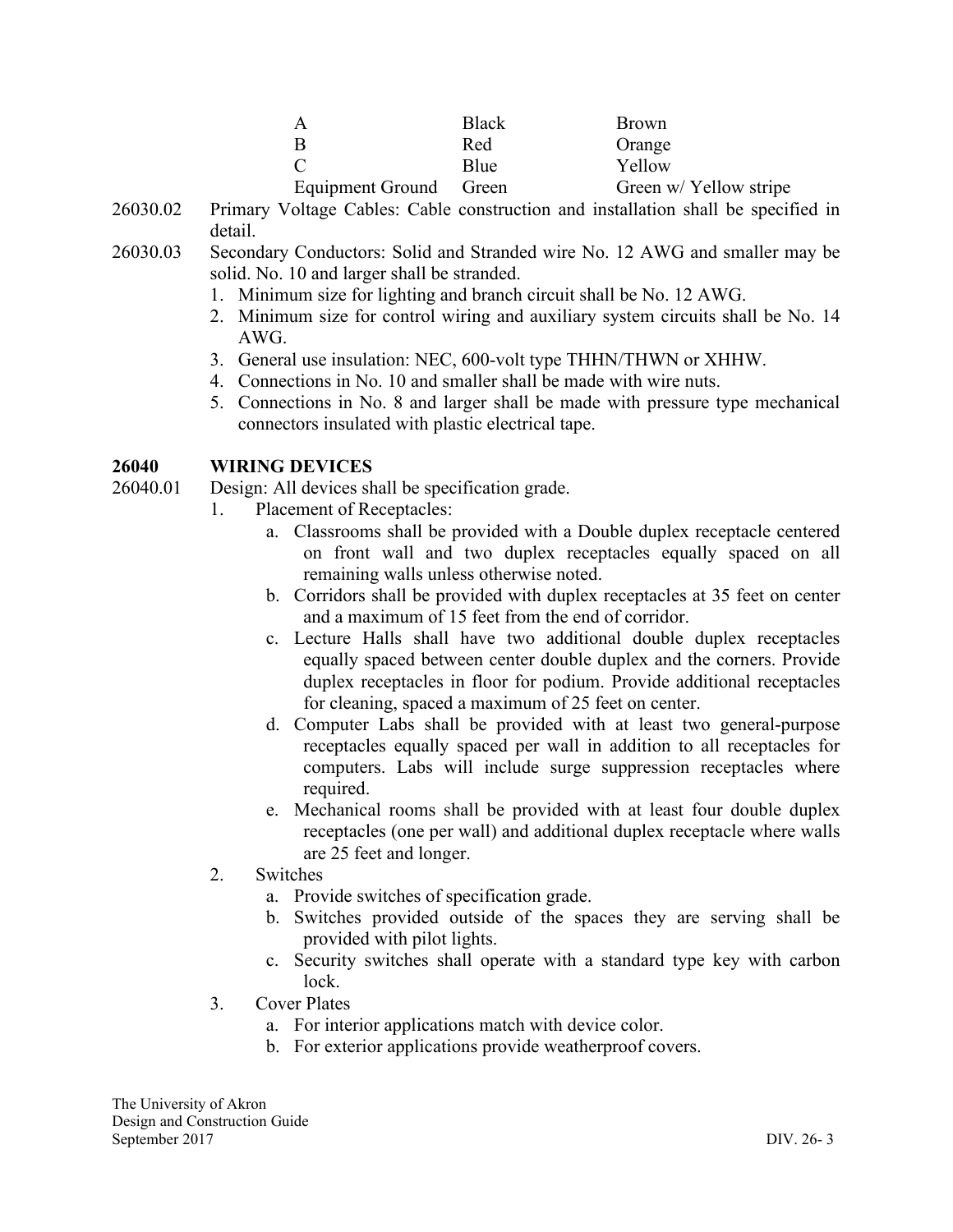26040.02 No occupancy sensors or other lighting controls shall be battery operated.

# **26100 MEDIUM VOLTAGE DISTRIBUTION**

### **26200 SERVICE AND DISTRIBUTION**

#### **26300 LIGHTING**

26301 General:

1. All bulbs shall be "Eco" type, low mercury.

26302 Exterior Lighting: light head shall be LED type with individual photocell control

1. "Architype" by Kim Lighting on either 14 foot or 16 foot tapered poles.

- 26303 Interior Lighting
	- 1. Classroom Lighting:
		- a. Classrooms shall have fixtures on switches to control the level of lighting for viewing the projection screen. Additional zone control for the front 10 feet; the middle and the rear of each shall be required. Coordinate the location of emergency lighting that may interfere with viewing the projection screen.
		- b. **To match existing use:** Standard 24"x48" 4-lamp Fluorescent Fixtures with Acrylic Prismatic Diffuser (0.125' K12) with minimum weight of 8 oz. per square foot, or equal. Flush white steel frame with spring-loaded latches. Four T-8 lamps and two 277 volt Electronic Ballast. Electronic Ballast THD shall be less than 15% on two lamps and 10% on four lamps. Ballast shall have less than 2% flicker, shall have no audible noise ("A" sound rating or better).
		- c. Classroom Lighting: Standard 24"x 48" Lithonia Lighting VT Series Volumetric LED Troffer with ADP Acrylic linear prismatic diffuser and 40L lumen package. Include Drivers for dimming or step level dimming with an LP850 Color temperature. Flush white steel frame with springloaded latches.
	- 2. Storage/ Mechanical Room Lighting: Standard 24" x 48" Lithonia Lighting TLED with #12 patter acrylic 48L lumens and Flush aluminum door. Driver to be EZ1 and Color temperature LP850.

End of Division 26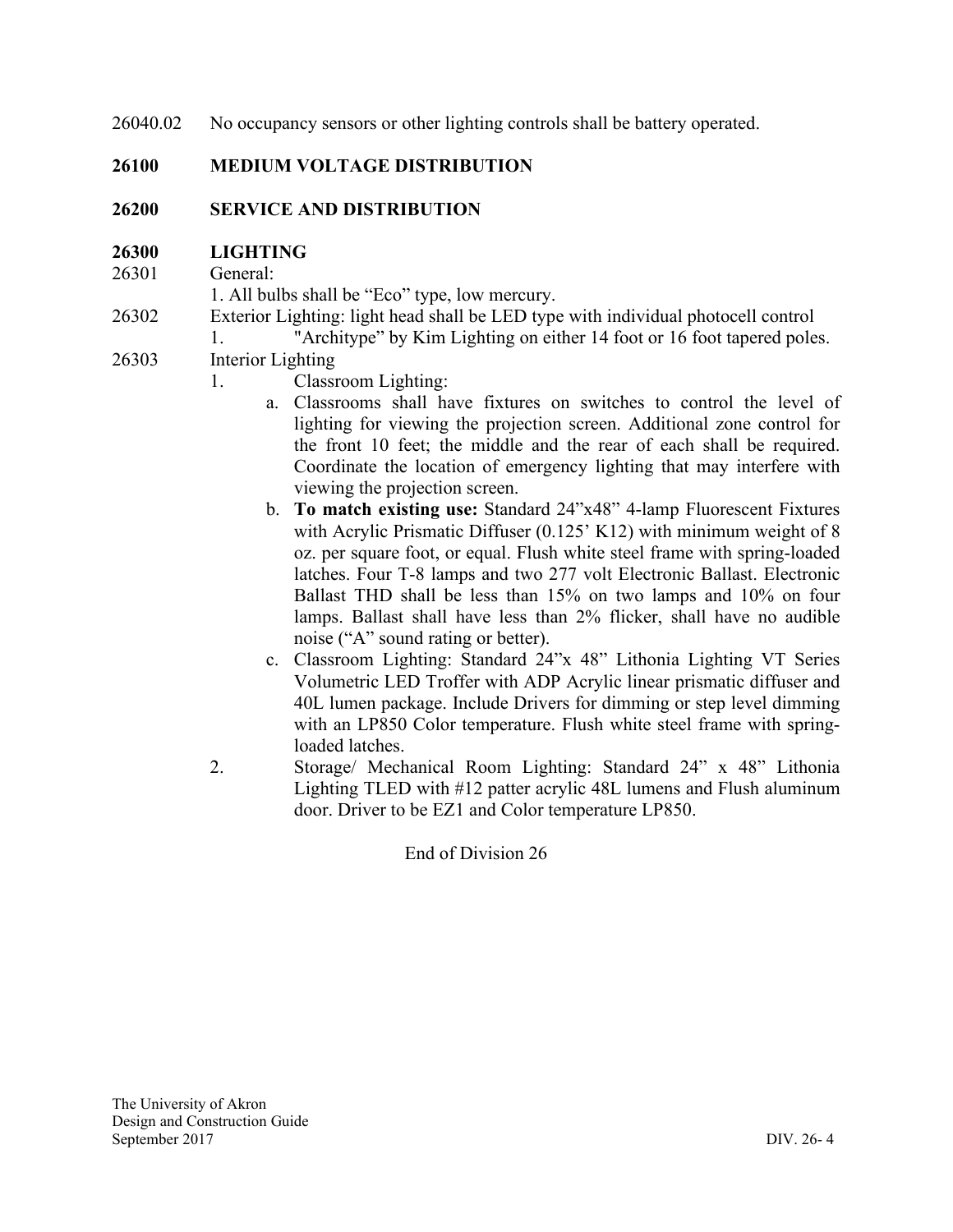# **DIVISION 27 COMMUNICATIONS**

THE UNIVERSITY OF AKRON DESIGN AND CONSTRUCTION GUIDE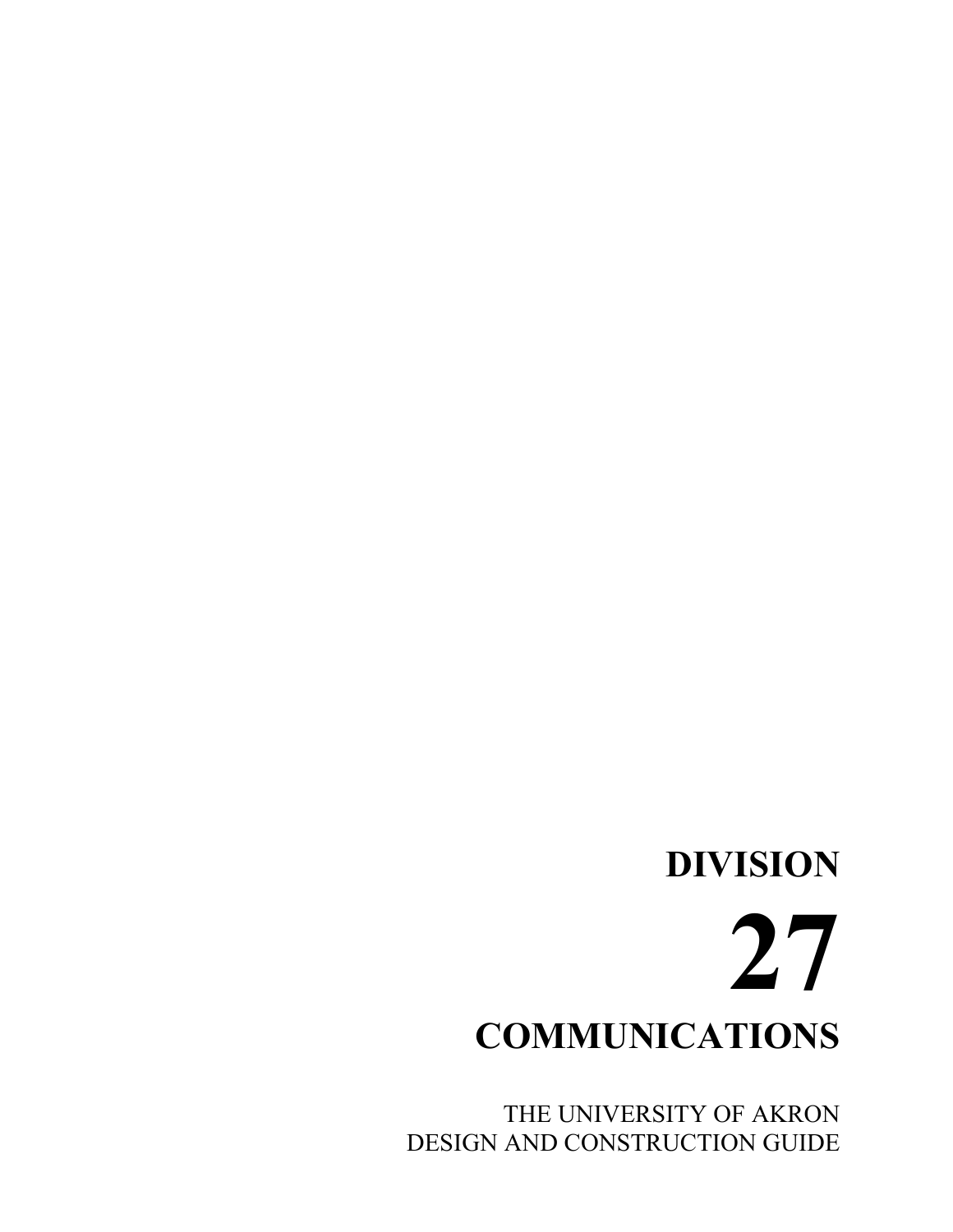# **DIVISION 27 - COMMUNICATIONS**

### **27710 BASIC COMMUNICATION REQUIREMENTS**

27710.01 Design to achieve and maintain a "state-of –the-art" communication system. Compliant with codes and standards set forth by standard-making bodies, including, but not limited to, current editions of the ANSI/TIA/EIA Telecommunications Infrastructure Standards, NEC, NESC, NFPA, FCC, IEEE and BICSI's design and Installation Manuals. The contractor shall purchase, install, test, and document all communications cabling, connectivity and support hardware as specified herein. Active Telecommunications network equipment (electronics, riser cabling, campus cabling, etc.) shall be specified on a project by project basis.

- 1. Design for easy building access to campus distribution system.
- 2. Design for coordination of vertical and horizontal feeder systems.
- 3. Design for future growth.
- 4. Design for adequate space for cable entrances, equipment rooms, and feeder closets.
- 5. Design so that cable points are located in reference to the distribution routes connecting other buildings on campus.
- 6. Environmental Requirements to consider are areas that emit excessive EMI interference and maintenance of temperatures between  $62^0$ F and  $74^0$ F with relative humidity at 30% to 55%. The University will supply the amount of heat generated by the installed electronics, after the number of end users is known.
- 7. Two duplex communication jacks per 100 square feet of office space and one additional per 100 square feet.
- 8. In Classrooms, Lecture Halls and Auditoriums one duplex communication jack shall be installed per wall and coordination for additional specific needs for Audio/Visual Equipment shall be considered.
	- 9.Laboratories shall have one wall phone jack and one duplex communication jack.
- 10. Residence rooms should have one network connection per occupant, one cable TV outlet and one voice outlet per room.
- 11. Libraries shall be designed with direction from CPFM.
- 12. Each MDF and IDF will require two voltages, one 208vac 30 amp twist lock single outlet located near the tele/data rack, and one 120vac 20 amp four-plex at 6-8 ft. intervals on each wall except that containing the door. Wrap wall faces in  $\frac{3}{4}$ " fire-retardant plywood painted silver gray #20-20AC02-86012 by Flame Control Products. Provide 50 fc illumination within these spaces.
- 13. UPS are mandatory and capable of equipment support for 1 hour.
- 14. Tele/data room shall be provided with emergency generator power where available. The system shall automatically transfer to standby source upon power failure. All battery charging and recharging operations shall be automatic.
- 15. Power in Closets
	- a. Power for UPS should always be on generated power.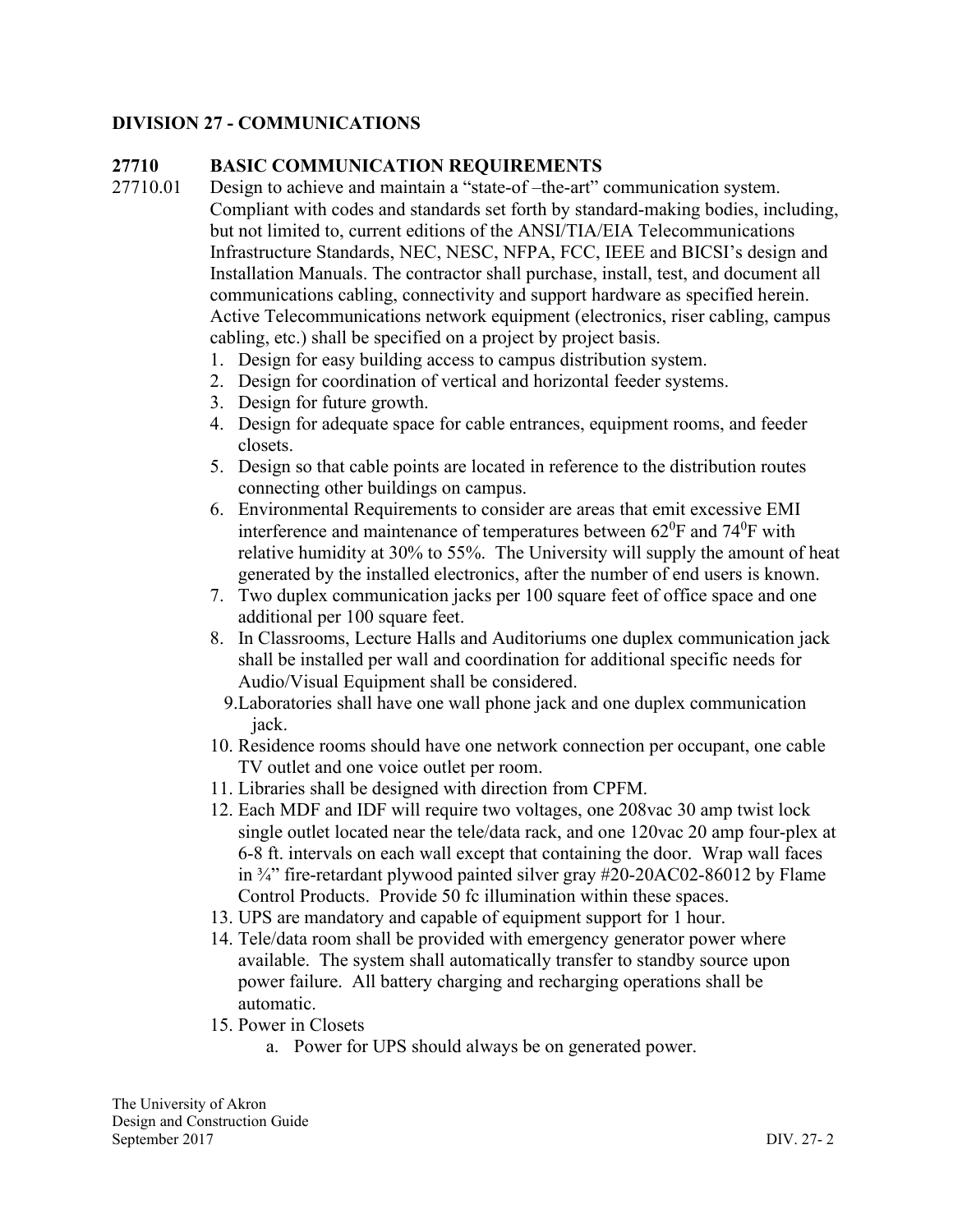- i. One single twist-lock receptacle located near the rear of the data switch rack or cabinet.
- ii. Nema L 14-30R (Hubble part #HBL2710 or equal)
- iii. Voltage can range from 208 to 240 volts AC.
- iv. For 208V line-to-line-2P, 3W-grounding. (Does not encompass 208V AC line-to-neutral).
- v. For  $250V 2P$ ,  $3W$  grounding.
- b. Convenience Power must be on Generator Power
	- i. Two, duplex 110V AC receptacles in a 4" square box, near the back of each equipment rack or cabinet.
	- ii. One, duplex 110V AC receptacle every 12 linear feet on every wall, so that a standard 6 foot corded device can be used (without an extension cord) at any of the 110V AC outlets.
	- iii. Outlets are on dedicated circuits.
- 16. Provide 84" high enclosed cabinet or racks as required to receive equipment with a top mounted exhaust fan, 10 outlet power strip, removable sides, vented front and rear door.
- 17. Provide standard black overhead ladder tray system, minimum size 12 inch width.
- 18. Install Telecom central bonding system.

| 19. If the serving area is                   | Then the interior dimension of           |
|----------------------------------------------|------------------------------------------|
|                                              | the room must be at least                |
| $(5000 \text{ sq ft})$ or less               | $(10 \text{ ft}) \times (8 \text{ ft})$  |
| $($ >5000 sq ft to 8000 ft)                  | $(10 \text{ ft}) \times (9 \text{ ft})$  |
| $(8000 \text{ sq ft to } 10,000 \text{ ft})$ | $(10 \text{ ft}) \times (11 \text{ ft})$ |

- 20. Tele/data rooms shall be located so that no 4-pair (6e) data drop exceeds 295 feet in length.
- 21. Provide 12" of slack at the workstation end of all cable runs and 10 ft. in the TR a. Category 6e cable runs must be a minimum of 30 feet in length.
- 22. All floors shall be sealed and painted with light grey deck paint.
- 23. All data communication equipment shall be determined by the Department of Network and Communication Services and shall be funded by the Project, to include network switches, wireless access points and UPS power back up.

# **27720 COMMUNICATIONS MATERIALS AND METHODS**

- 27720.01 Cable Distribution between buildings is buried conduit and conduit in tunnels.
	- 1. Conduit between buildings shall be 4 inch PVC in a quantity and from a source to be determined by the UA Telecommunications Department on a per-project basis. Cabling between buildings will be installed by UA Telecommunications Dept, projects provide the conduit & path.
	- 2. Conduit to communication outlets shall be one-inch minimum.
	- 3. Conduit shall have a maximum fill of 40%.
	- 4. Limit conduit runs without a pull box to 100 linear feet and two  $90^{\circ}$  turns.
	- 5. Install spare conduit for future growth.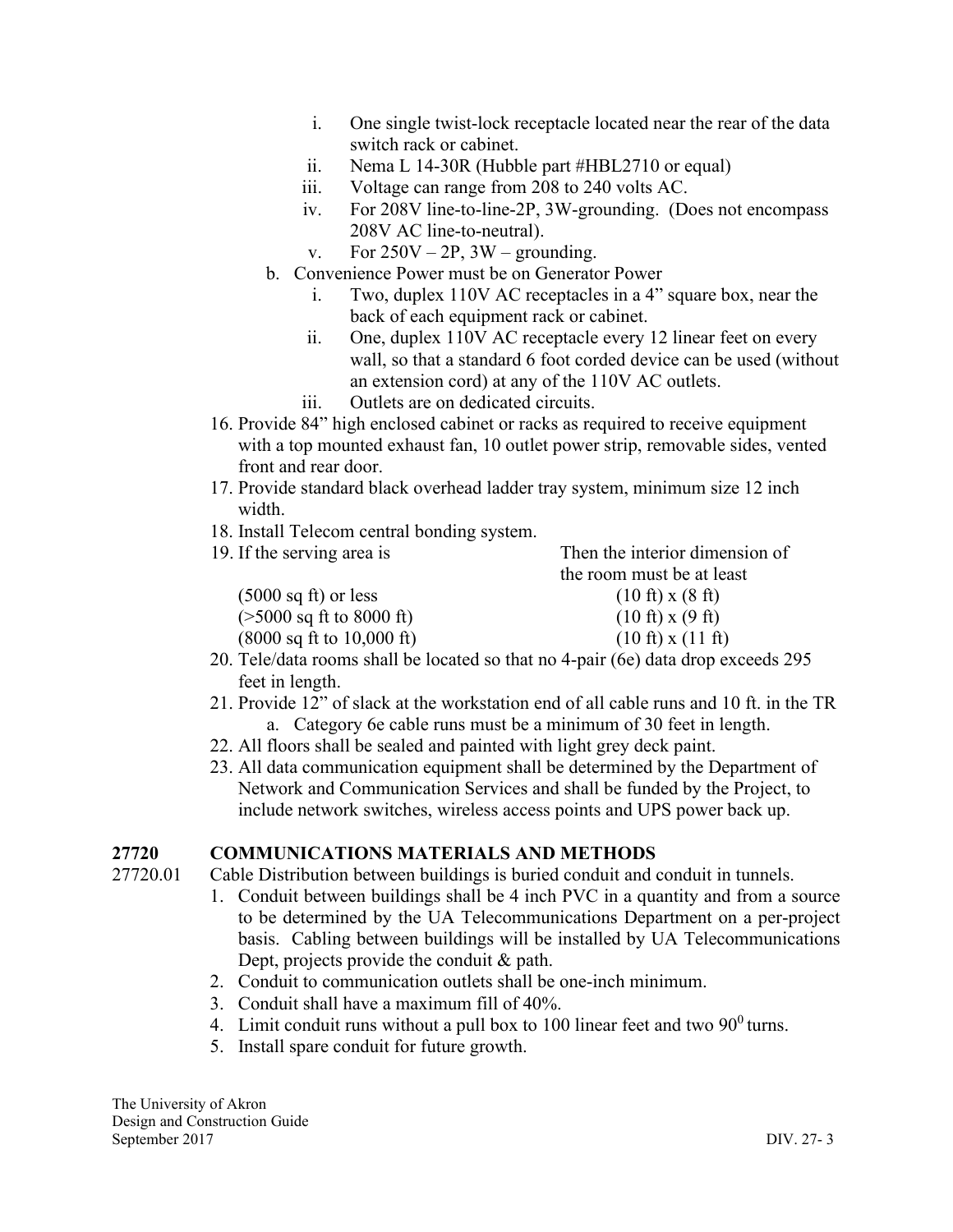- 6. Stack closets vertically.
- 7. Sufficient space will be determined by equipment and service requirements.

#### **27730 COMMUNICATION WIRES, CABLES AND DEVICES**

- 27730.01 Horizontal Cabling
	- 1. All horizontal cabling shall be plenum rated.
	- 2. All horizontal cabling for voice and data shall be green Cat 6e, Mowhawk part #M57197. This cable is rated 2.5 Gbps.
	- 3. All horizontal cabling for wireless shall be yellow Cat 6e Mowhawk part #M57195. This cable is rated at 2.5 Gbps.
	- 4. All jacks shall be Siemons #MX6-F-02
	- 5. All outlet plates shall be Siemons # MX-FP-S-02-02 for 2 ports.
	- 6. All outlet plates shall be Siemons # MX-FP-S-04-02 for 4 ports.
	- 7. All surface mount boxes shall be Siemon # MX-SM2-02 for 2 ports.
	- 8. All surface mount boxes shall be Siemon # MX-SM4-02 for 4 ports.
	- 9. All wall phones shall use Siemons MX-WP-K6-SS plate w/ jack Siemons MX6- K02.
	- 10. All patch panels shall be Siemons 24 or 48 port # HD6-24 (24 port) or HD6-48 (48 port).
- 27730.02 Riser Cabling
	- 1. Provide Paired copper cable for voice, facsimile, special circuits, etc.
	- 2. Provide Single mode fiber for data, video, CCTV.
	- 3. Provide Coaxial trunk cable for Zip TV.
	- 4. The size of the riser cabling used to feed each Tele/Data room shall be sized by the UA Telecommunication Department on a per project basis. Each Tele/Data room will have the appropriately sized cables run directly from the Main Closet to each Tele/Data room, and properly terminated and tested.
	- 5. A coaxial trunk cable and associated: splitters, taps, amplifiers, etc.. will be designed to feed each Tele/Data room, from the Main Closet.
- 27730.03 Splicing Devices (not used)
- 27730.04 Cable TV Cable
	- 1. System Description: Extension of service entrance from the Zip TV campus cable television system. Provide premises wiring for broadband distribution of television signal, including individual outlets
	- 2. Performance Requirements: Television Channels: 2 thru 99. Install cable distribution system to provide a useable television signal at each user outlet: +1 dBmV across 75 ohms, minimum; +5 dBmV across 75 ohms maximum.
	- 3. Installed by authorized installers of specified equipment with minimum 5 years documented experience.
	- 4. Cable System Amplifier
		- a. Blonder Tongue # BIDA 86B-43 for a coaxial design pre-approved by US Telecom and/or Blonder Tongue FRDA-S4A-860-43 PA for a fiber design pre-approved by UA Telecom.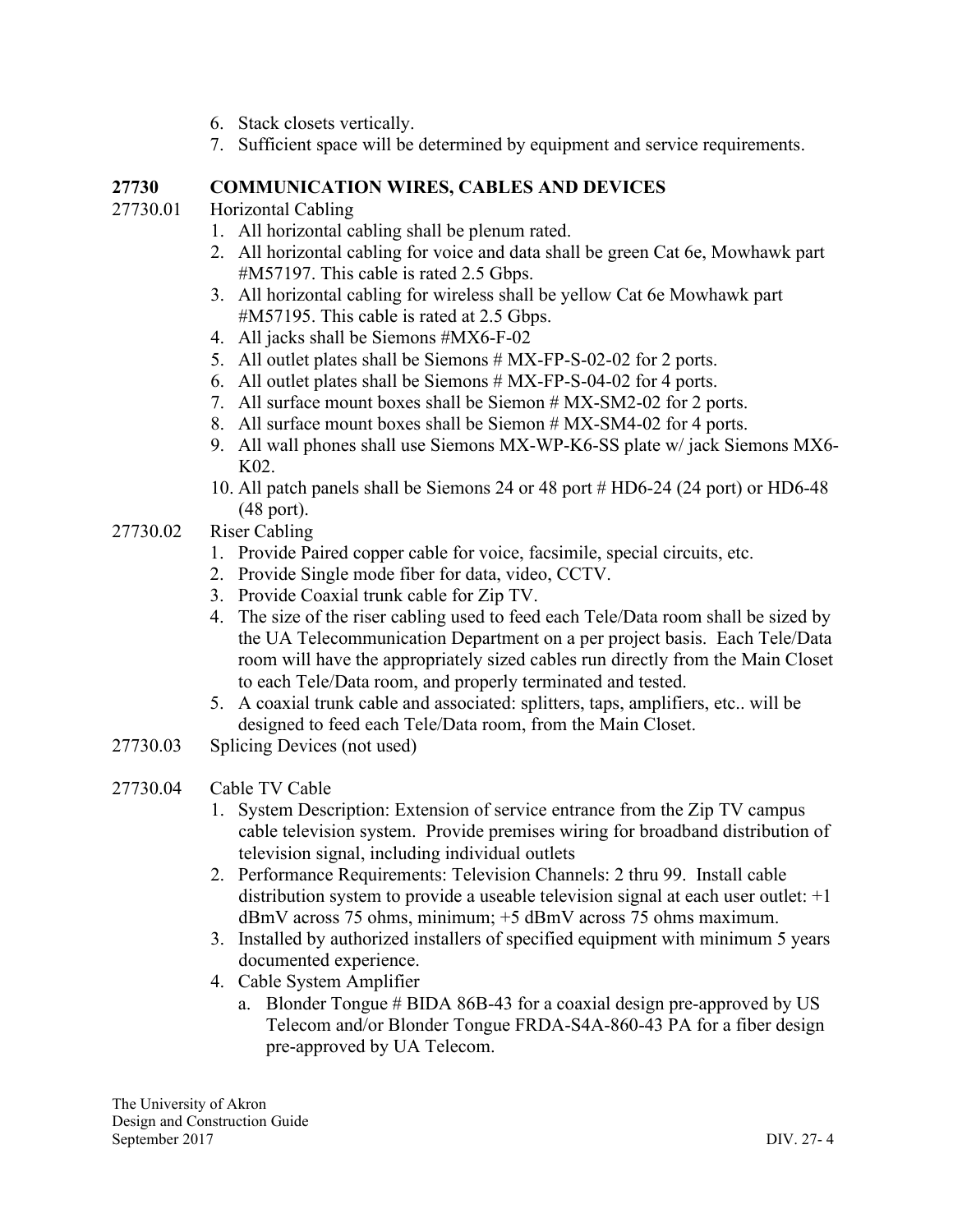- b. Substitutions Not Permitted.
- 5. Directional Line Coupler (for example)
	- a. Blonder Tongue DMT-1000-2
	- b. Substitutions Not Permitted.
- 6. Splitter (4-Way for example)
	- a. Blonder Tongue SCVS-4
	- b. Substitutions Not Permitted
- 7. Splitter (16-way for example)
	- a. Blonder Tongue SDS-16
	- b. Substitutions Not Permitted.
	- b. Product Description: All channel, back-matched splitter with grounding block.
	- c. Insertion Loss: 15.5 dB, 10-1000 MHZ.
	- d. Return Loss: 20dB, 20-1000 MHZ.
	- e. Isolation: 22dB, minimum.
	- f. Dimensions: 3-15/16"W, 9-5/8"L x 1-3/8"H.
	- g. Frequency Range: 1 GHZ
	- h. Impedance: 75 Ohms.
	- i. Connections: "F" type.
- 8. Riser Cabling
	- a. Comscope Model  $#2312$ Plenum  $\frac{1}{2}$  inch if design is pre-approved by Telecom. Terminations use: 3 piece stinger fittings.
	- b. Comscope Model #2285K Plenum RG11 if design is pre-approved by Telecom. Terminations use: Thomas and Betts #SNS-11-AS.
	- c. Substitutions Not Permitted
- 9. Horizontal Cabling
	- a. Comscope Model Number: 2227V (plenum RG-6).
	- b. Termination Fittings: Thomas and Betts #SnS1P6.
	- c. No Substitutions Permitted.
- 27730.05 Fiber Optic Cable and Apparatus
	- 1. Single Mode Fiber shall be Siemon #9F8LB2-12D or Corning #012E88-33131- 12; 12 strand single-mode plenum.
	- 2. Fiber enclosure shall be Siemon #RIC3-36-01 for 1-72 strands.
	- 3. Fiber enclosure shall be Siemon #RIC3-72-01 for 73-144 strands.
	- 4. Adaptor plate shall be Siemon #RIC-F-SC12-01.
	- 5. Accepted Fiber Terminations:
		- a. Corning pre-polish solution
			- i. Termination Kit part #TKT-UNICAM-PFC.
			- ii. Single Mode Male SC APC connector part #95-200-44.
			- iii. Single Mode Male SC connector part #95-200-41.
		- b. Siemon pre-polish solution
			- i. Termination Kit part #FTERM-XLR8.
			- ii. Single Mode Male SC APC connector part #FC1M-SCA-SM-B07.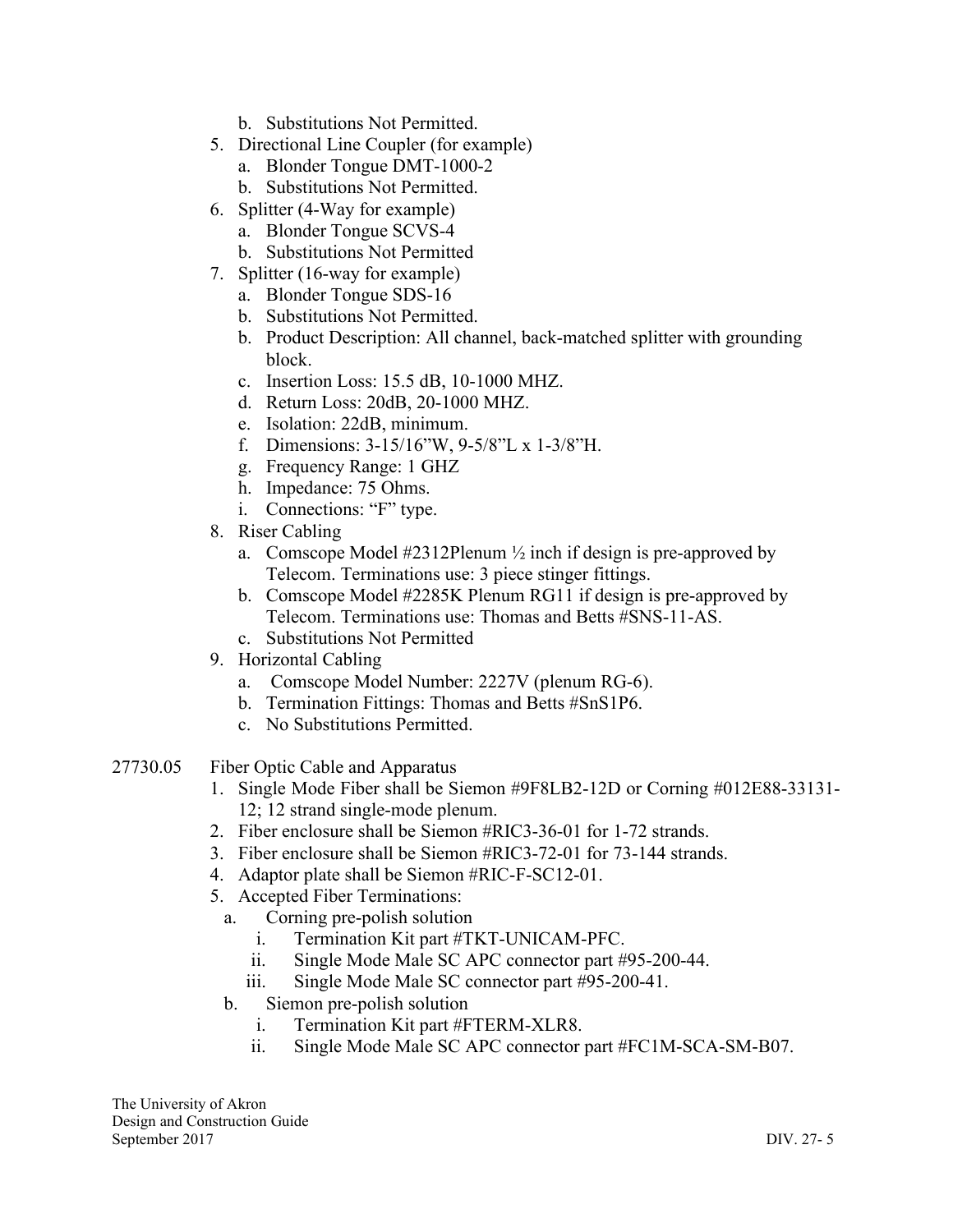iii. Single Mode Male SC connector part #FC1M-SC-SM-B06. UA will also accept fusion spliced pigtail factory Ultra Polished connectors when a separate enclosure is provided to house the splice trays or the termination enclosure is designed to house splice trays. 6. Fiber breakout kit shall be Corning #FAN-BT47-12

- 27730.06 Fire Alarm Cabling: Consider the following as applicable to the fire alarm system requirements:
	- 1. Need for dial tone and quantity.
	- 2. Need for dry pairs to the digitizer in PFOC and how many.
	- 3. Fire alarm vendor design for insertion to existing system loop.
	- 4. Number of fiber strands required.
	- 5. The University requirements for two separate paths within the building (in and out of the alarm panel), separated by at least 15 feet where possible, and sharing a conduit for 10 feet maximum.
	- 6. The minimum size conduit leaving the panel is  $1\frac{1}{2}$  inches.
	- 7. The Fire Alarm Vendor will test the system with the University of Akron Telecom and EOHS Department.
- 27730.07 Area of Rescue Assistance: where required by code, the area of rescue unit shall be Code Blue Interact 500-S.
- 27730.08 Distribution Frames
	- 1. Main Distribution Frames
		- a. Chatsworth Part Numbers
			- i. 30026-701 Horizontal 1RU Filler Panel (Black)
			- ii. 30026-702 Horizontal 2RU Filler Panel (Black)
			- iii. 30330-719 Horizontal 2RU Cable Manager (Black)
			- iv. 55053-703 Rack 19" x 7' (Black)
			- v. 30162-703 Vertical Cable Manager 6"w x 7'h (Black)
			- vi. 30163-703 Vertical Cable Manager 10"w x 7'h (Black)
			- vii. 10610-019 Horizontal Rack Busbar (Grounding)
	- 2. Intermediate Distribution Frames
		- a. Chatsworth Part Numbers
			- i. 30026-701 Horizontal 1RU Filler Panel (Black)
			- ii. 30026-702 Horizontal 2RU Filler Panel (Black)
			- iii. 30330-719 Horizontal 2RU Cable Manager (Black)
			- iv. 55053-703 Rack 19" x 7' (Black)
			- v. 30162-703 Vertical Cable Manager 6"w x 7'h (Black)
			- vi. 30163-703 Vertical Cable Manager 10"w x 7'h (Black)
			- vii. 10610-019 Horizontal Rack Busbar (Grounding)
- 27730.09 CCTV Security Cameras
	- 1. CCTV cabling system shall be IP based.
		- a. Blue Cat 6e cabling: Mohawk  $# M57193$ .
		- b. Maximum length 295 feet.
	- 2. Acceptable manufacturer for cameras and housings shall be determined by UA
	- 3. Camera locations shall be determined by UA personnel.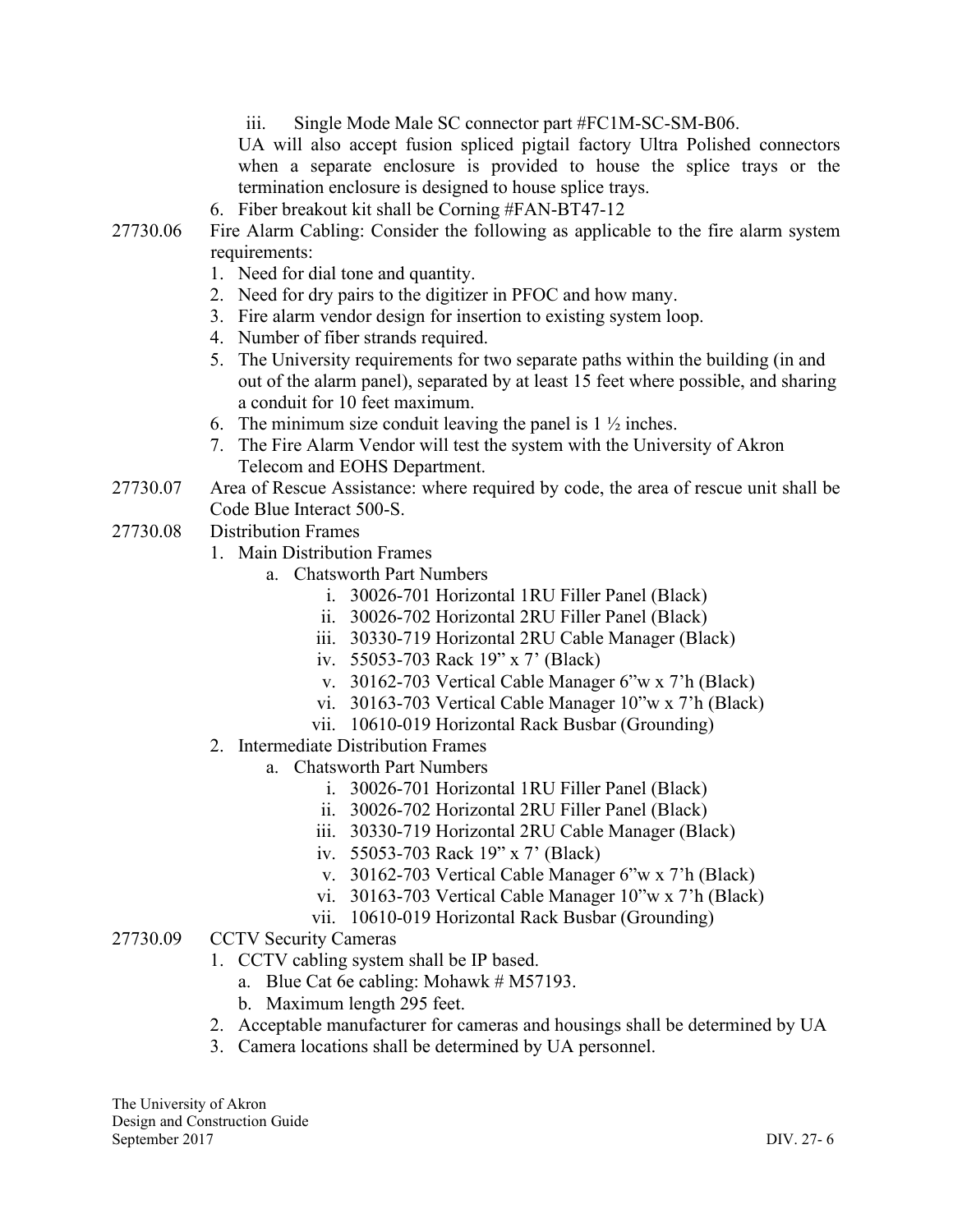- 27730.10 Grounding shall be completed from the building service entrance ground to all MDFs, IDFs, relay racks, and cable trays. Telecommunications grounding shall follow ANSI J-STD-607-A and the Grounding section of these standards. A Harger (minimum)12 inches long by 4 inches wide by  $\frac{1}{2}$  inch thick Telecommunications main grounding busbar (TMGB) shall be provided in the communications rooms and shall be labeled (TMGB). The TMGB shall be pre-drilled copper with holes for use with standard size lugs. The TMGB shall be located 18 inches above finished floor.
- 27730.11 Security to all rooms containing voice, video, or data equipment shall be coordinated with the University Best Locking System

#### **27740 COMMUNICATIONS INSTALLATION & QUALITY CONTROL**

- 27740.01 Cable and Wire Identification
	- 1. Label each cable within 4 inches of each termination, where it is accessible in a cabinet or junction or outlet box, and elsewhere as indicated.
		- a. Label each unit and field within distribution racks and frames.
	- 2. Identification within connector fields in equipment rooms and wiring closets: label each connector and each unit of cable-terminating and connecting hardware. Where similar jacks and plugs are used for both voice and data communication cabling, use a different color for jacks and plugs of each service.
	- 3. Labels shall be preprinted or computer-printed type with printing areas and font color contrast with cable jacket color but still complies with requirements in TIA/EIA-606-A.
	- 4. Labels must use flexible vinyl or polyester that flex as cables are bent.
	- 5. Outlet labeling scheme to be provided by UA Network and Communication Services Department.
- 27740.02 Cabling shall not exceed a 40% fill ratio in any raceway (conduit, moulding, Jhook, tray, etc..).
- 27740.03 All cabling shall have an independent means of support at least every 5 feet.
- 27740.04 Cabling penetrations shall be fire-stopped.
- 27740.05 Cabling shall not be spliced, must be homerun from the user location to the Tele/Data closet, and must not exceed 295 feet including the required 10 foot service loop which is required at both ends of every cable.
- 27740.06 Cabling shall run through the appropriate sized conduit sleeves when penetrating any wall or floor.
- 27740.07 Cabling shall be run at least, 40 inches away from transformers, capacitors motors, and 12 inches from florescent lighting.
- 27740.08 Test and Inspections:
	- 1. Visually inspect UTP cable jacket materials for NRTL certification markings. Inspect cabling terminations in communications equipment rooms for compliance with color-coding for pin assignments, and inspect cabling connections for compliance with TIA/EIA-568-B.1.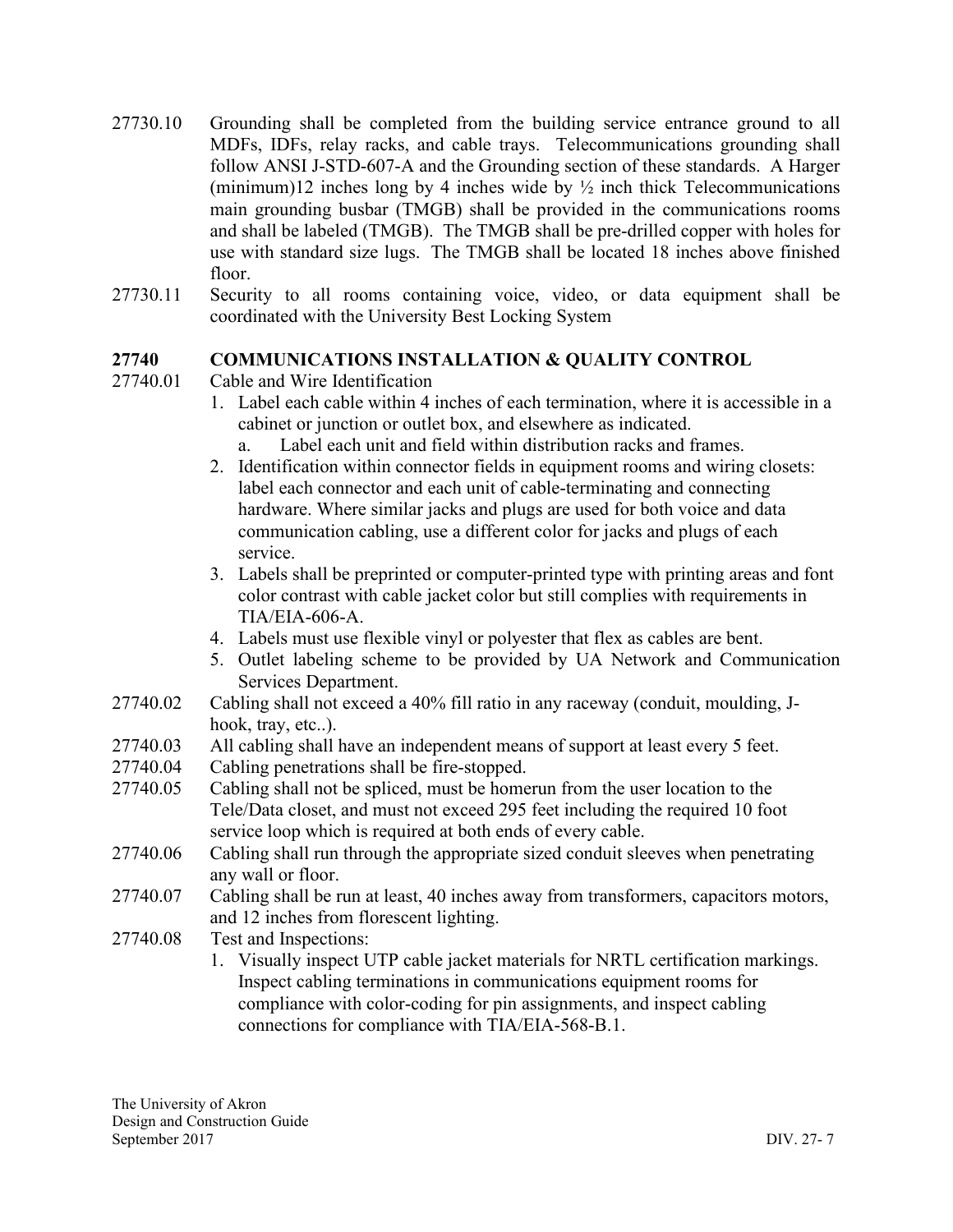- 2. Visually confirm Category 6 and Category 6e, marking of outlets, cover plates, outlet/connectors, and patch labeling of all components.
- 3. Visually confirm cable placement, cable termination, grounding, and bonding, equipment and patch cords, and labeling of all components.
- 4. Test UTP backbone copper cabling for DC loop resistance, shorts, opens, intermittent faults and polarity between conductors. Test operation of shorting bars in connection blocks. Test cables after termination prior to crossconnection.
	- a. Test instruments shall meet or exceed applicable requirements in TIA/EIA-568-B.2. Perform tests with a tester that complies with performance requirements in "Test instruments (Normative)" Annex, complying with measurement accuracy specified in "Measurement Accuracy (Informative)" Annex. Use only test cords and adapters that are qualified by test equipment manufacturer for channel or link test configuration.
- 5. UTP Performance Test:
	- a. Test for each outlet. Perform the following tests according to TIA/EIA-568B.1 and TIA/EIA 568-B.2:
		- i. Wire map
		- ii. Length (Physical vs. electrical, and length requirements).
		- iii. Insertion Loss.
		- iv. Near-end crosstalk (NEXT) loss.
		- v. Power sum near-end crosstalk (PSNEXT) loss.
		- vi. Equal-level far-end crosstalk (ELFNEXT).
		- vii. Power sum equal-level far-end crosstalk (PSELFEXT).
		- viii. Return loss.
		- ix. Propagation delay.
		- x. Delay skew.
		- xi. Attenuation to crosstalk ratio near-end (ACR-N)
		- xii. Power sum attenuation to crosstalk ratio near-end (PS ACR-N)
		- xiii. Attenuation to crosstalk ratio far-end (ACR-F)
		- xiv. Power sum attenuation to crosstalk ratio far-end (PS ACR-F)
- 6. Test results: Perform verification tests for UTP systems after the complete communications cabling and workstation outlet/connectors are installed.
	- a. Test results shall be submitted to UA Network and Communication Services Department in electronic PDF (portable document format).

# **27800 WIRELESS**

- 
- 27800.01 Wireless design considerations:
	- 1. Dimensional drawings of the building
	- 2. Building materials
	- 3. Occupancy density
	- 4. Design and Hardware shall be approved by UA Network and Communication Services Department prior to installation.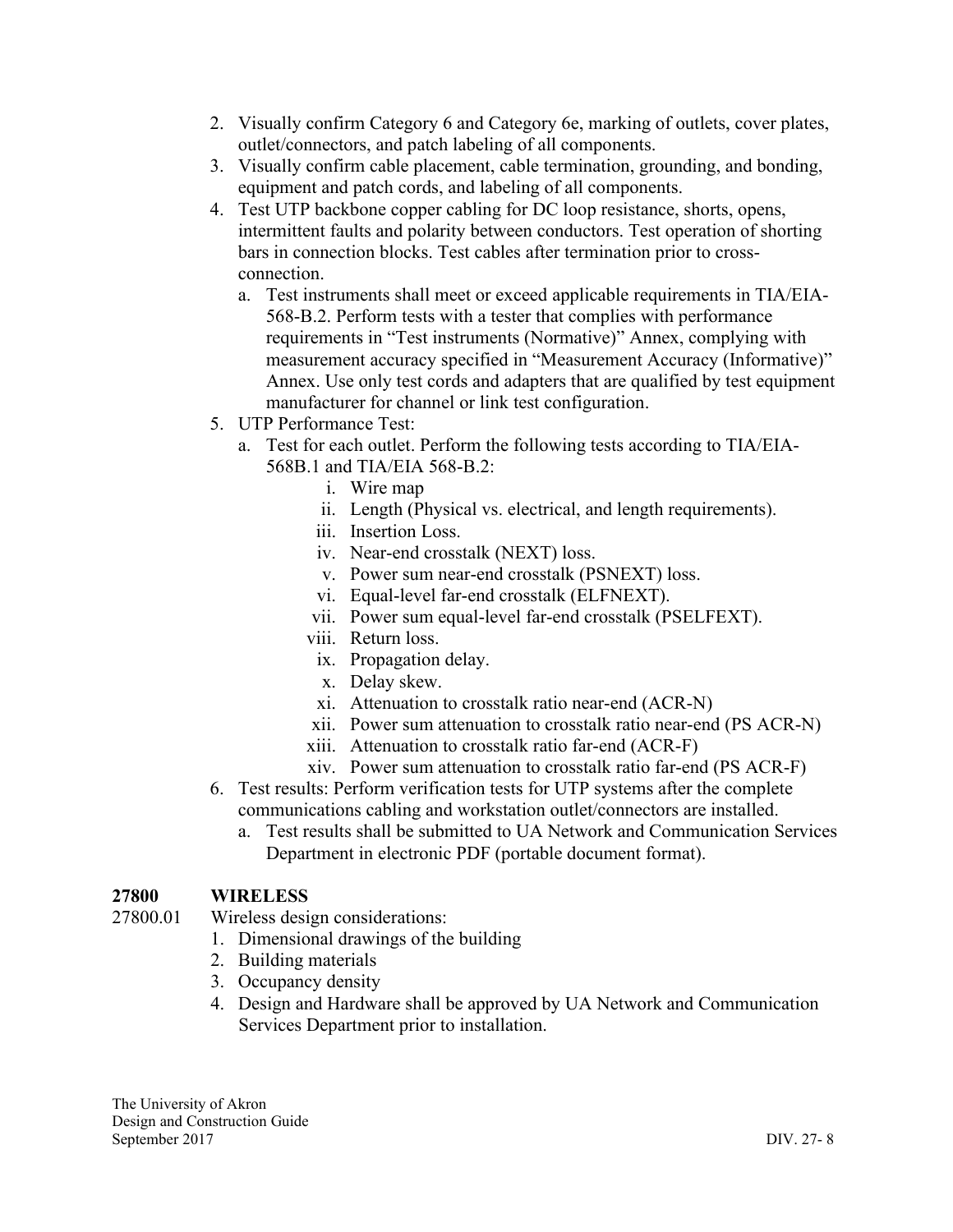### **27900 FIRE ALARMS**

- 27900.02 Fire alarm systems shall be a complete, supervised, non-coded, addressable microprocessor based fire alarm system with initiating devices, notification appliances (audio & visual), monitoring and control devices as manufactured by either of the following:
	- 1. Edwards EST-3 (EST-3 Fiber Network).
	- 2. SimplexGrinnel 4100U (4120 Campus Network). (Preferred)
- 27900.03 Class B networked installation interfaced with existing campus system including secondary communications with dispatch through central campus digitizer.
- 27900.04 Mass notification capability as initiated locally or selectively from UAPD Dispatch.
- 27900.05 2000 addressable point capacity capable of loading and editing instructions and operating sequences as necessary. The system shall be capable of on-site programming to accommodate system expansion and facilitate changes in operation. All software operations shall be stored in a non-volatile programmable memory within the fire alarm control unit. Loss of primary and secondary power shall not erase the instructions stored in memory.
- 27900.06 NFPA and ADAAG compliant system and operations. Each and all components the product of a single manufacturer, UL Listed and UL labeled.
- 27900.07 Hard-wired signal transmission. All fire alarm wiring enclosed in conduit.
- 27900.08 Adjustable audible alarms with voice paging configuration.
- 27900.09 General Alarm: A system general alarm shall include:
	- 1. Indication of alarm condition at the FACP and the remote VCC annunciator.
	- 2. Identification of the device that is the source of the alarm at the FACP and the annunciator.
	- 3. Operation of audible and visible notification devices throughout the building until silenced at FACP.
	- 4. Closing doors normally held open by magnetic door holders.
	- 5. Unlocking designated doors.
	- 6. Shutting down supply and return fans serving zone where alarm is initiated.
	- 7. Closing smoke dampers on system serving zone where alarm is initiated.
	- 8. Initiate smoke control sequence through the building temperature control system. (As detailed under division 23)
	- 9. Fire pump start-up or running.
	- 10. Notifying UAPD Dispatch.
	- 11. Initiation of elevator recall in accordance with ASME/ANSI A17.1, when specified sensors are activated.
- 27900.10 Supervisory Operations: Upon activation of a supervisory device such as low air pressure switch, and tamper switch, or fire pump power failure the system shall operate as follows:
	- 1. Activate the system supervisory service audible signal and illuminate the LED at the control unit.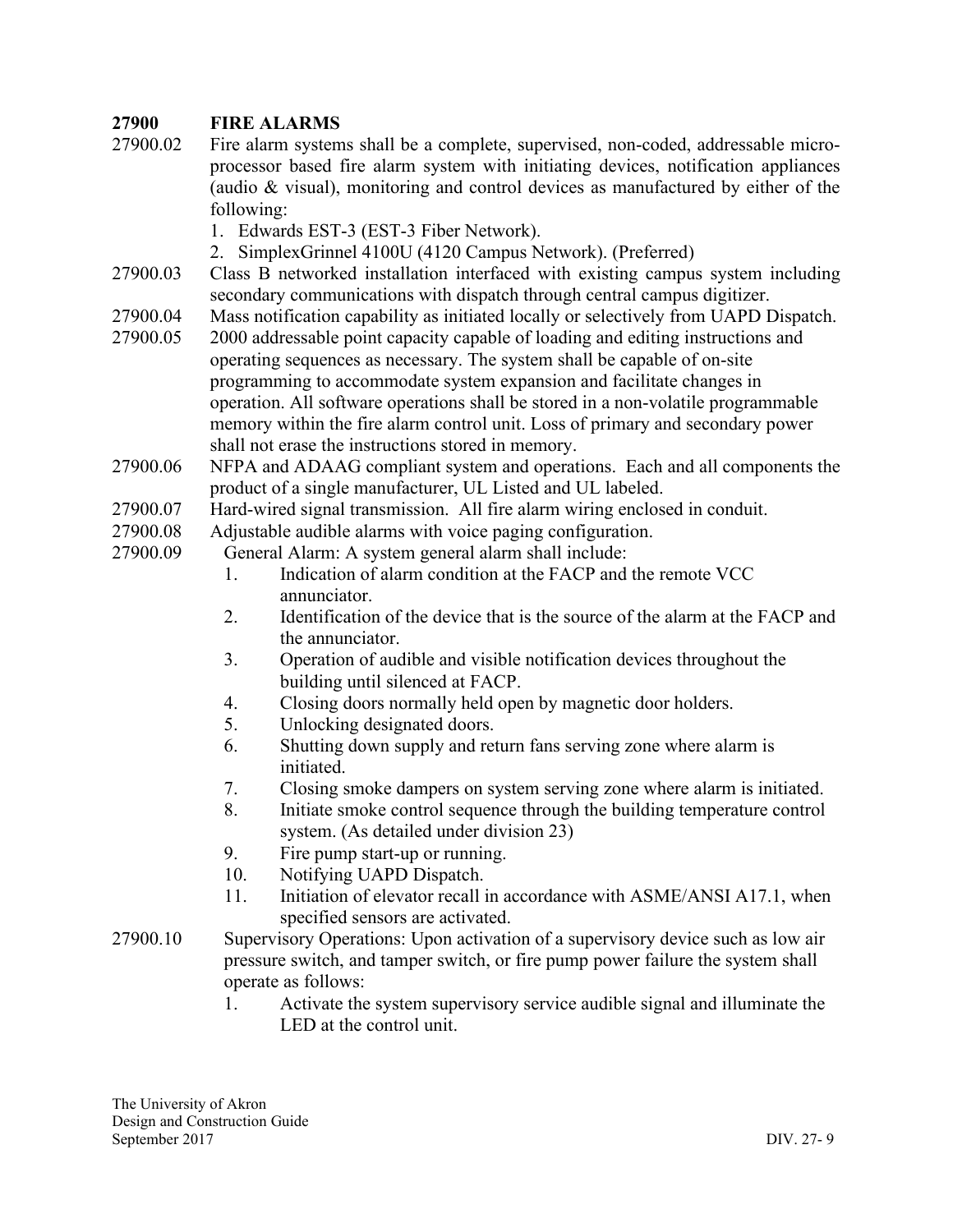- 2. Pressing the Supervisory Acknowledge Key will silence the supervisory audible signal while maintaining the Supervisory LED "on" indicating offnormal condition.
- 3. Record the event in the FACP historical log.
- 4. Transmission of supervisory signal to remote central station.
- 27900.11 The system shall be provided with emergency generator power or sufficient battery capacity to operate the entire system upon loss of normal 120 VAC power in a normal supervisory mode for a period of 24 hours with 15 minutes of alarm operation at the end of this period. The system shall automatically transfer to standby source upon power failure. All battery charging and recharging operations shall be automatic.
- 27900.12 Extra stock equivalent to 10% of each device type detection and notification.
- 27900.13 The graphics package for fire alarms shall be provided by the Fire Alarm contractor.

End of Division 27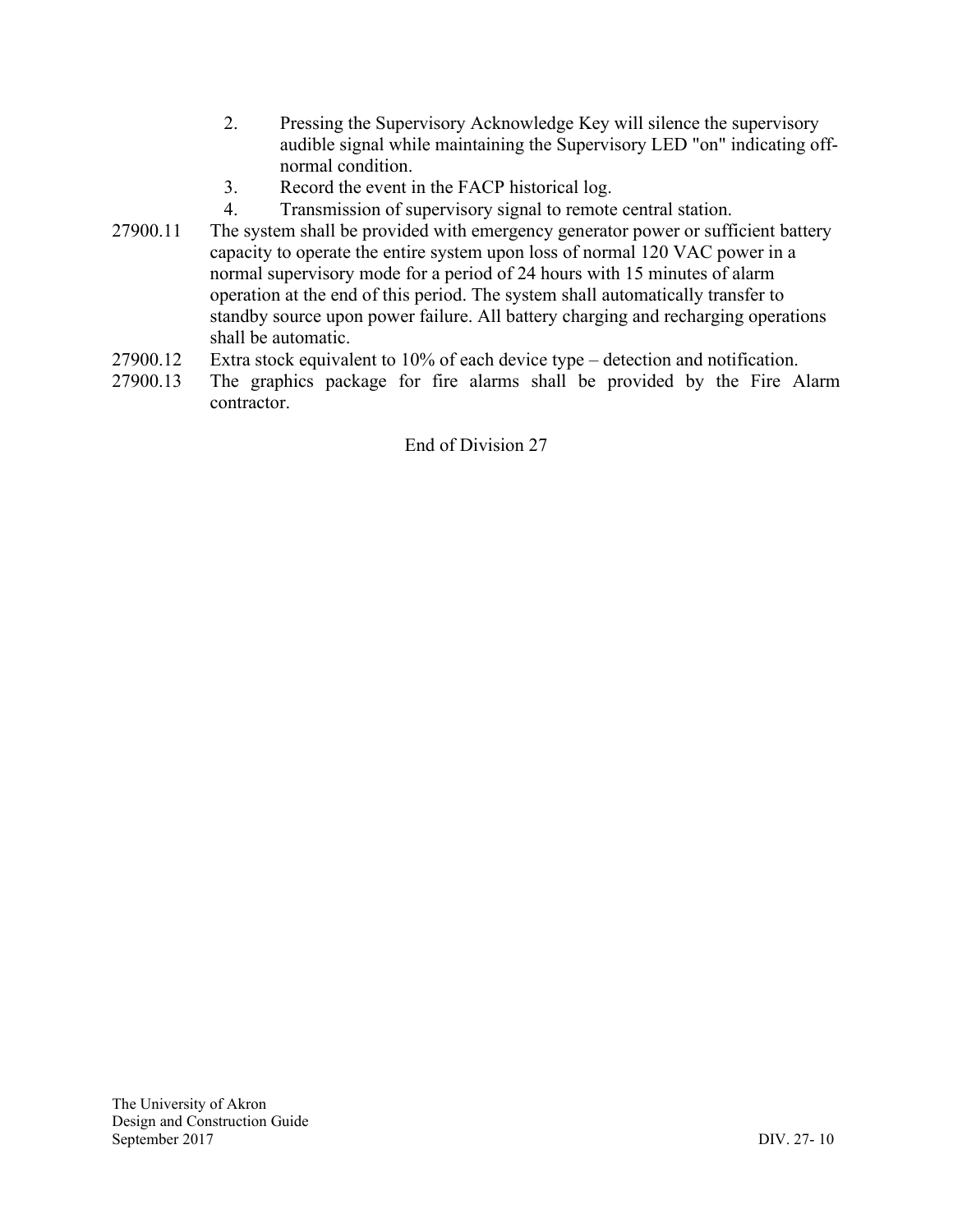# **DIVISION 31 EARTHWORK** THE UNIVERSITY OF AKRON DESIGN AND CONSTRUCTION GUIDE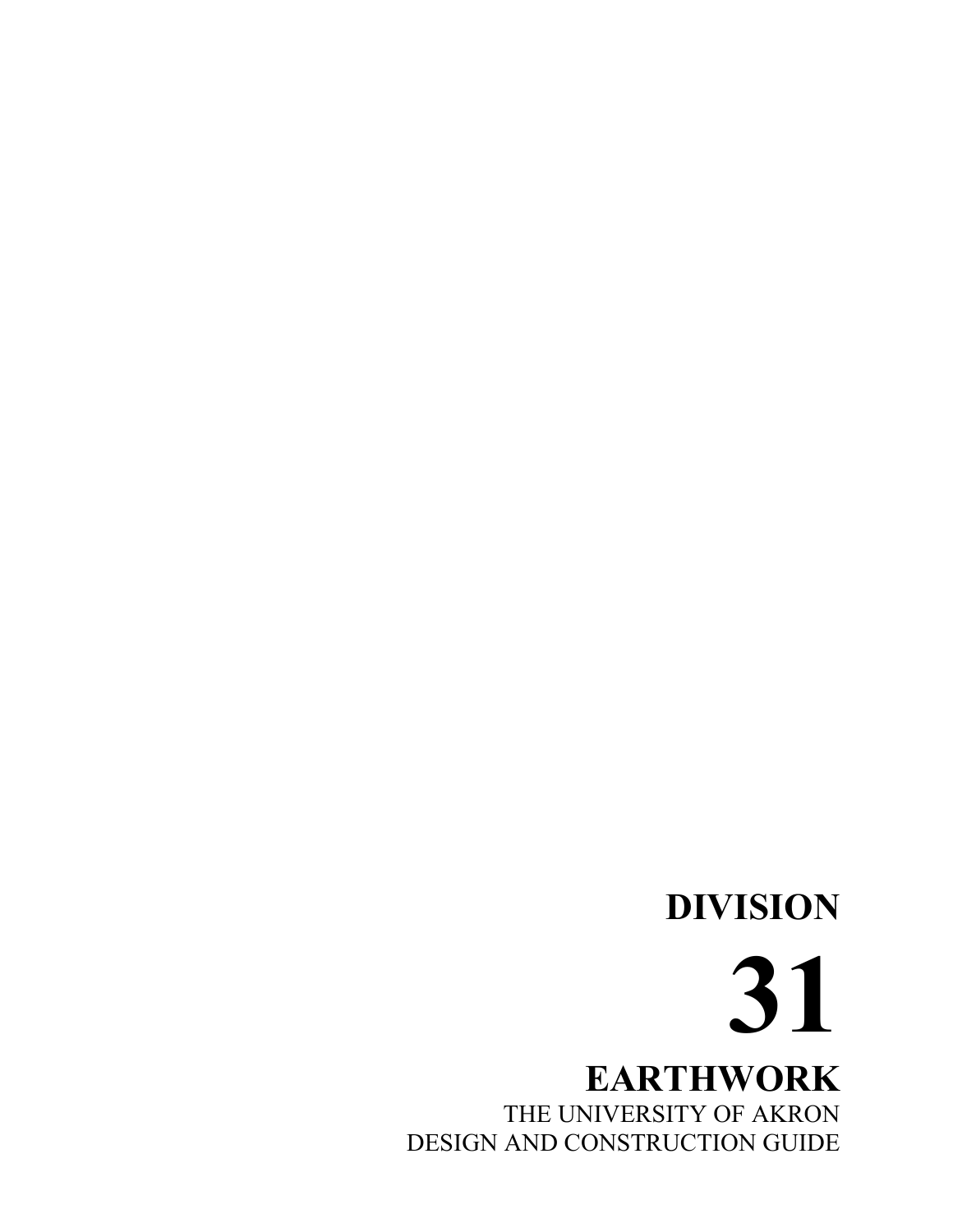# **DIVISION 31 - EARTHWORK**

#### **31110 CLEARING AND GRUBBING**

- 31110.1 **Strip** all objectionable growth. Remove from the site all debris resulting from the stripping operations at frequent intervals to prevent accumulation of material. On-campus disposal is prohibited unless otherwise approved by CPFM
- 31110.2 **Strip topsoil** to its full depth from entire area to be graded. Stockpile where directed and where it will not interfere with construction activities. Topsoil to be reused shall be free from roots, brush and debris. Excess topsoil shall be deposited and/or spread on University property as directed unless otherwise approved by CPFM
- 31110.3 **Grub trees and shrubs** completely including removal of stumps and roots to the extent that no root greater than 3" in diameter remains within 5' of a site improvement or structure (existing or new).
- 31110.4 **Protection of trees and shrubs** scheduled to remain shall be assigned to the appropriate contractor and shall include tops, trunks, and roots. The Associate shall indicate on the drawings boxes, fences, or other protection required because of proximity to the work. Do not permit heavy equipment or material stockpiles within drip line. Any pruning required shall be with the approval and direction of CPFM
- 31110.5 All site areas to be covered by the building shall be treated against termite infestation.

#### **31200 EXCAVATING AND BACKFILLING**

- 31200.1 **Removal of excavated materials** from the site is prohibited unless approved by CPFM
- 31200.2 **Backfill** only with materials that can be compacted, without containment, to the densities specified herein. Grits are unacceptable as backfill material.
- 31200.3 **Waste materials** shall be disposed of off site in a legal manner.
- 31200.4 **Compaction control** shall be specified for all fill, backfill, and embankments.
- 31200.5 **Field compaction tests** and related laboratory (ASTM member) analysis shall be performed by a registered Professional Engineer specializing in soils engineering. All soil used shall be analyzed and approved by this engineer for each application prior to placement. A testing laboratory representative shall "spot check" during placement and compaction operations. Tests shall be made in sufficient quantity to assure uniform compaction and density of each course of fill.
- 31200.6 **Payment** for the testing services shall be assigned to the general contractor. The testing laboratory will be under the direction of the Associate and will provide written reports to the Associate. The Associate shall provide copies to the respective contractor and to CPFM
- 31200.7 **Compaction requirements**, as determined by the Standard Proctor Tests, shall be to the following densities:
	- 1. **Road beds** compaction for the entire subgrade area including the full width and depth of the embankment supporting the berm and pavement shall be per the latest edition of the Ohio Department of Transportation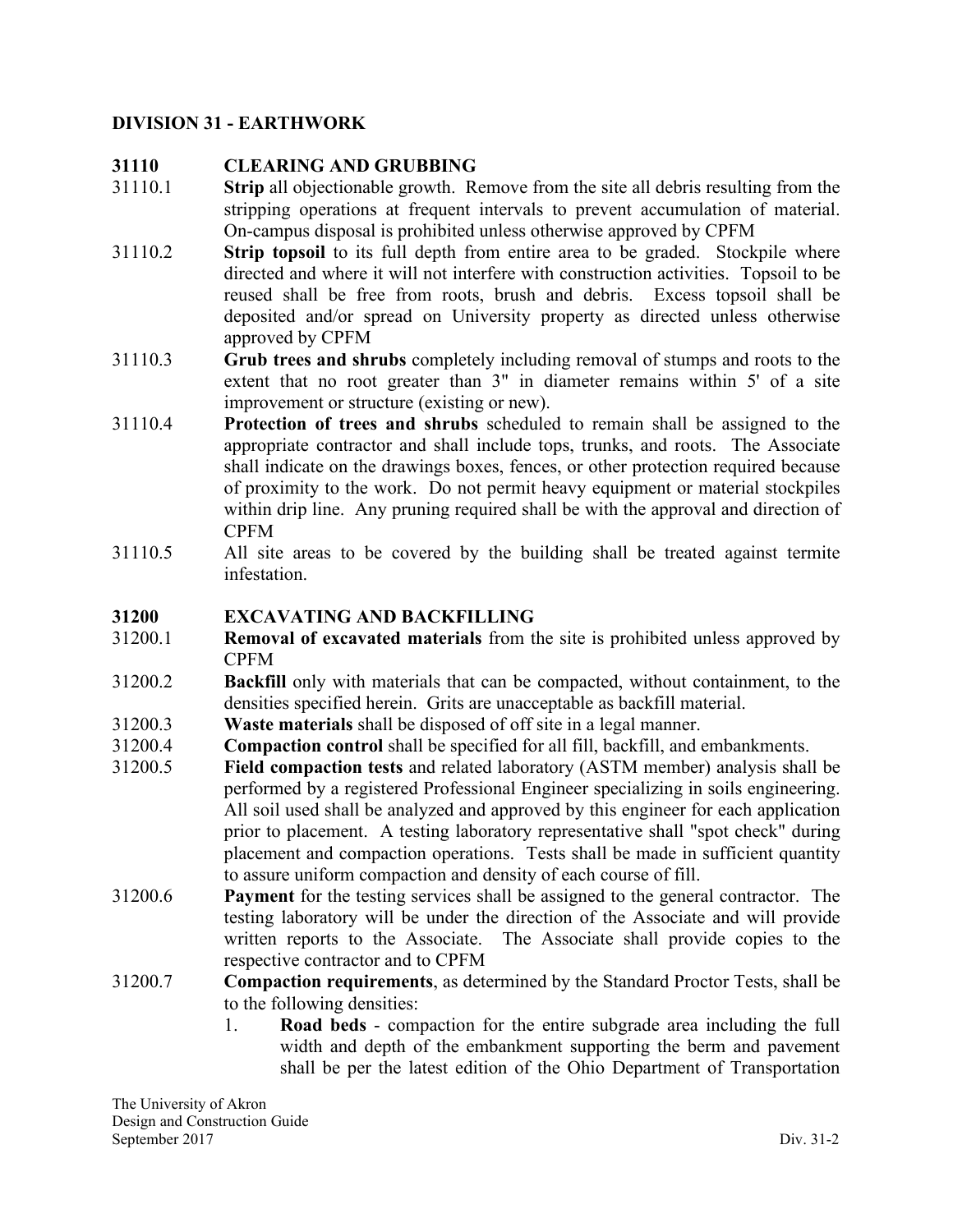Construction and Material Specifications, Item 203.

2. **Parking areas** - the top 1' of subgrade shall be compacted to 100% of maximum dry density; balance as follows:

| Maximum Laboratory       | Minimum % of Compaction |
|--------------------------|-------------------------|
| Dry Weight (lbs/cu. ft.) | (Laboratory Minimum)    |
| $90.0 - 104.9$           | $100\%$                 |
| $105.0 - 119.9$          | 98%                     |
| 120.0 and greater        | 96%                     |

- 3. **Paved** pedestrian walks and courts: 95%
- 4. **Backfill at manholes** and other underground structures: 95% if depth is less than 10' 100% if depth is more than 10'
- 5. **Foundation backfill** under pavements: 100%
- 6. **Special foundations**, isolated pads, and footings: 100%
- 7. **Trench backfill**: equal to densities for all other fill and backfill.
- 8. **Planting beds and sod** adjacent to building: Upper 2' of soil below finish grade - 90% maximum Remainder - 95% to 10' of depth, 100% beyond 10' depth
- 9. **Planting beds and sod** in open areas: Upper 1' of soil below finish grade - 90% maximum Remainder - 95%
- 10. **Interior**, normally loaded, non-structural slabs on grade: 95%
- 31200.8 **Site utilities excavation** shall be performed by each contractor including excavation, trenching, and backfill associated with the respective work. All work is subject to all requirements of Division 31 of the specifications including: earthwork, excavating, backfilling, compaction, testing and payment for testing. Include references to Division 31 in all other prime contractors' specification divisions when applicable. Refer also to Division 02 for additional direction.
- 31200.9 **Rough grade** lawn area to a maximum of 1' vertical to 4' horizontal. Steeper grades will require ground cover planting. Provide roundings at top and bottom of banks and at breaks in grade.
- 31200.10 **Scarify subgrade** to a minimum depth of 5" before placement of topsoil. Remove all waste material.
- 31200.11 **Minimum depth** for topsoil shall be 4" for grass and adequate depth for other planting materials.
- 31200.12 **Protect new grade** areas from the elements. Repair all settlement and erosion, and re-establish grades to the required elevations prior to acceptance.

#### **31350 FOUNDATIONS**

31350.1 **Types of foundations** shall be determined by the Associate in consultation with his structural engineer, based upon the types of soil encountered and other conditions. If pile foundations are desirable, the Associate must thoroughly examine adjacent structures and determine the effects of vibratory forces on structural systems and interior features and installations. At the Associate's option, foundations may be a system of precast or cast-in-place concrete piles,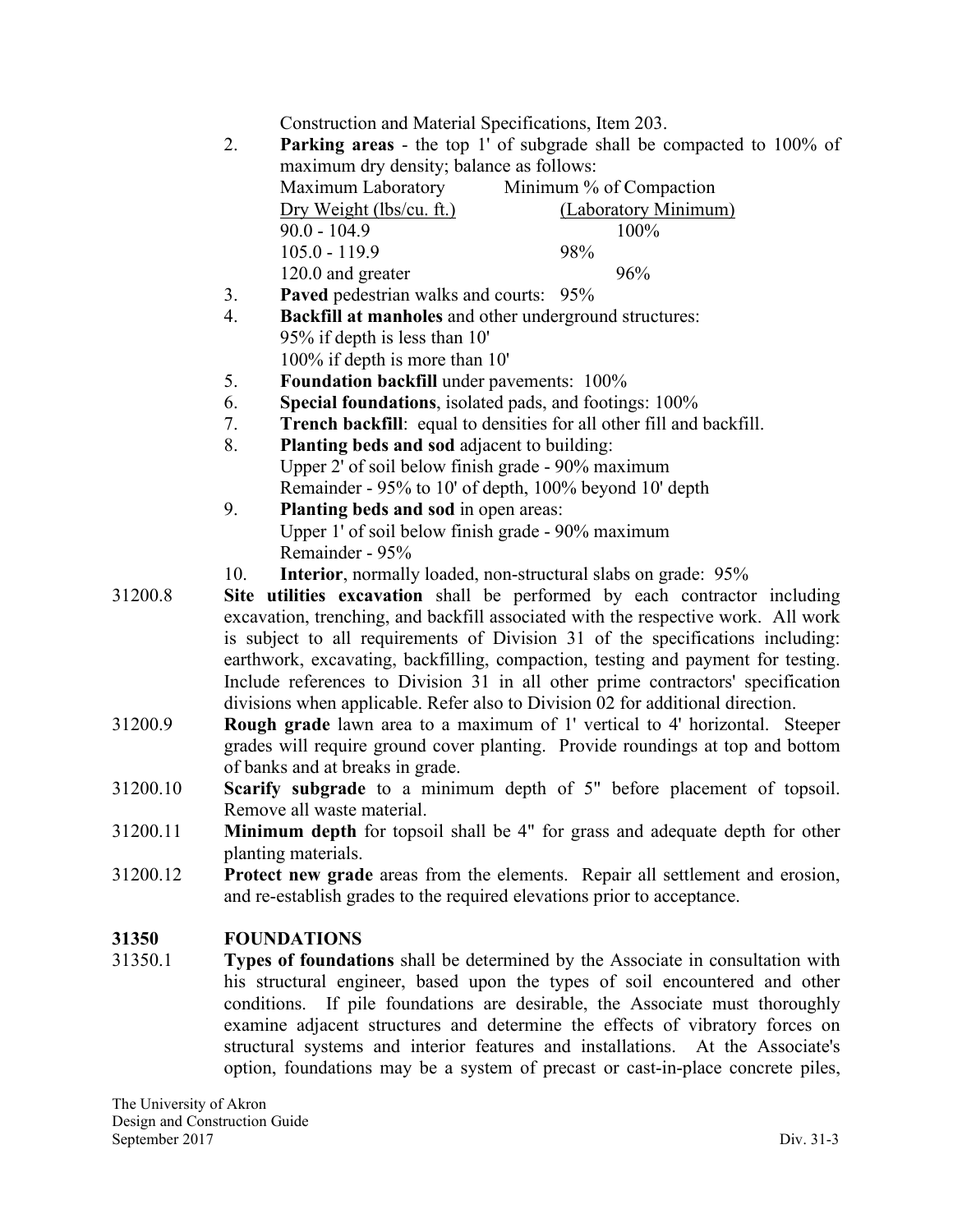concrete caissons, steel piles, or a combination of piles and caissons.

- 31350.2 **Wood foundation** systems are prohibited.
- 31351.3 **Design of foundation** systems shall be by an Ohio registered Professional Engineer. All structural drawings shall bear the seal and signature of this engineer.
- 31351.4 **Testing** of piles and continuous inspection of pile and caisson installation shall be performed by an independent laboratory in cooperation with the Associate's engineer to assure compliance with the contract documents.
- 31351.5 **Payment** for testing laboratory services shall be as specified for soil compaction control above.
- 02351.6 **Test piles** will be located and paid for by the laboratory in cooperation with the Associate's engineer. The laboratory will employ the contractor to drive a minimum of 3 test piles prior to any other pile driving. The laboratory will locate the test piles such that if the test piles meet the project requirements, they may be used in the building foundation system.
- 02351.7 **Test reports for the test piles** shall include: Date of driving; locations; grade designation and dimensions of piles; pile joint reinforcement description (if required); total penetration; start and finish times; duration of driving; number of blows required for each foot of penetration; total number of blows; and resistance in blows per inch for the last 6 inches of driving. Include in the report the description of the driving equipment used, including: hammer make and model number; weight of ram, stroke, and rated driving energy; driving cap weight and description; actual rate of operation of hammer during driving.
- 02351.8 **Test reports for permanent piles** shall be made for each pile and shall include the **same** information as for test piles. Record of driving equipment shall not be required.
- 02351.9 **Drilled caissons** shall be continuously inspected by the testing laboratory and the Associate's engineer during excavation, casing installation, and concrete placement.
- 02351.10 **Data reports for caissons** shall include: identification mark and location; date, weather and time; shaft and bell diameters; length of permanent casing; top and bottom elevations; nature and depth of obstructions; bearing strata description; and water conditions during drilling and concrete placement.
- 02351.11 **Basis of payment** for base bid price shall be noted in the specifications as the depths and quantities of piles and caissons shown on the working drawings and on soil boring data. The Form of Proposal shall include separate lines for the unit price per lineal foot to be added to or deducted from the base bid for depths differing from those indicated. State that payment will not be made for extra pilings, which may be driven for the execution of his work. The Associate must certify the depths of piles or caissons upon which the contractor's price is based.

# **31361 TERMITE CONTROL**

31361.1 **Apply** soil treatment at the following locations

- 1. Under slabs on grade.
- 2. Along inside perimeter of foundation walls.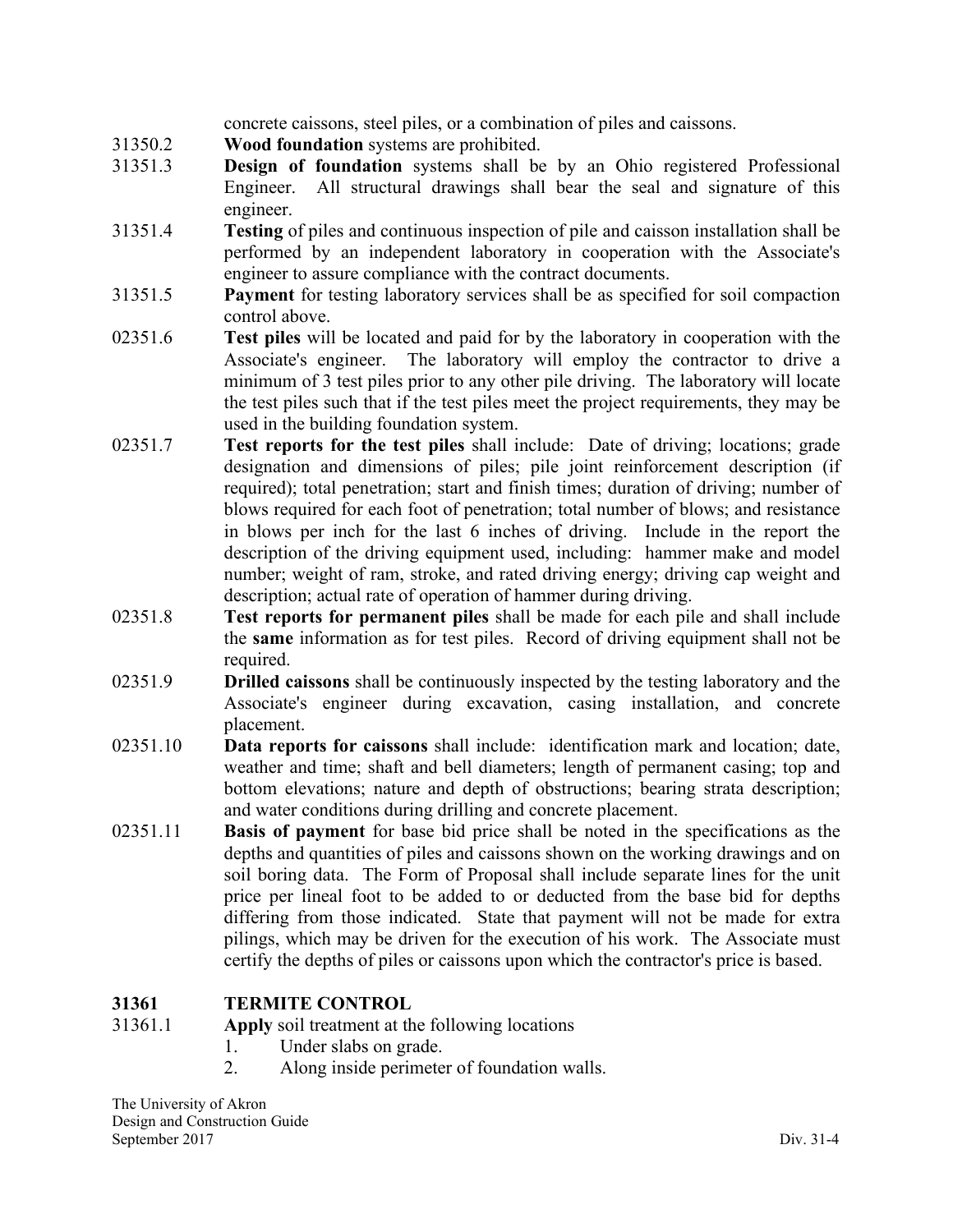# 3. Along outside perimeter of foundations.

# **31480 LANDSCAPING**

- 31480.1 **Topsoil** shall be provided in all areas to receive seeding and planting in the amounts indicated.
- 31480.2 **Trees and shrubs** shall be delivered to the site balled and bagged, bearing the producer's name. Obtain all plants from one source when possible. The University will provide the preferred plant pallet to the associate.
- 31480.3 **Ground cover** shall be delivered to the site in flats bearing the producer's name.
- 31480.4 **Mulch for planting areas** shall be shredded hardwood bark free of obnoxious weeds. Specify a minimum thickness of 3" in all beds including those with ground cover.
- 31480.5 **Erosion control** for slopes greater than 1 vertical to 4 horizontal will be by a commercial mulching cloth.
- 31480.6 **Water** all landscaping material using a fine mist. Avoid devices, which will pack soil surfaces. Lawn areas must be kept moist for a period of 3 weeks.
- 31480.7 **Seeded lawns** are the base specification for all areas not covered by paving or building. Unless otherwise indicated, all areas are to be seeded.
	- 1. **Seed all permanent lawn** areas between February 15 and May 20 or between August 15 and October 1 under favorable climactic conditions.
	- 2. **Seed** shall be a clean, weed free mix delivered to the site in sealed containers bearing the producer's name and the required formula. Seed shall be fresh stock, labeled in accordance with U.S. Department of Agriculture Rules and Regulations under the Federal Seed Act, and with the State of Ohio Department of Agriculture and are available from The Olinger Seed Company, Akron Ohio.
	- 3. **Athletic Field** seed mix shall be as follows: 20% Revenge GLX Perennial Ryegrass 20% Liberator or Jackpot Kentucky Bluegrass 15% Amazing A+ or Fiesta 4 Perennial Ryegrass 15% Grand Slam GLD Perennial Ryegrass 15% Brooklawn Kentucky Bluegrass 15% Rugby II Kentucky Bluegrass
- 31480.8 **Mulch** for seeded lawns shall be threshed straw, free from matured seed and obnoxious weeds. If used, asphaltic emulsion shall conform to O.D.H.S. Type SS-1, 70204. Mulch shall be chemically inert, and non-toxic to plants, humans, and animals.
- 31480.9 **Sod** shall be well rooted Kentucky Bluegrass, Poa Pratensis, containing a growth of not more than 10% of other grasses and clovers, free of obnoxious weeds, cut below the root line.
	- 1. Deliver to the site within 24 hours after cutting and install within 36 hours after cutting.
	- 2. Specify that areas to receive sod shall not be fertilized more than 48 hours prior to installation.
	- 3. Sod damaged by storage or placement shall be rejected.
	- 4. Place sod smoothly, edge to edge, with staggered end joints. Lay sod on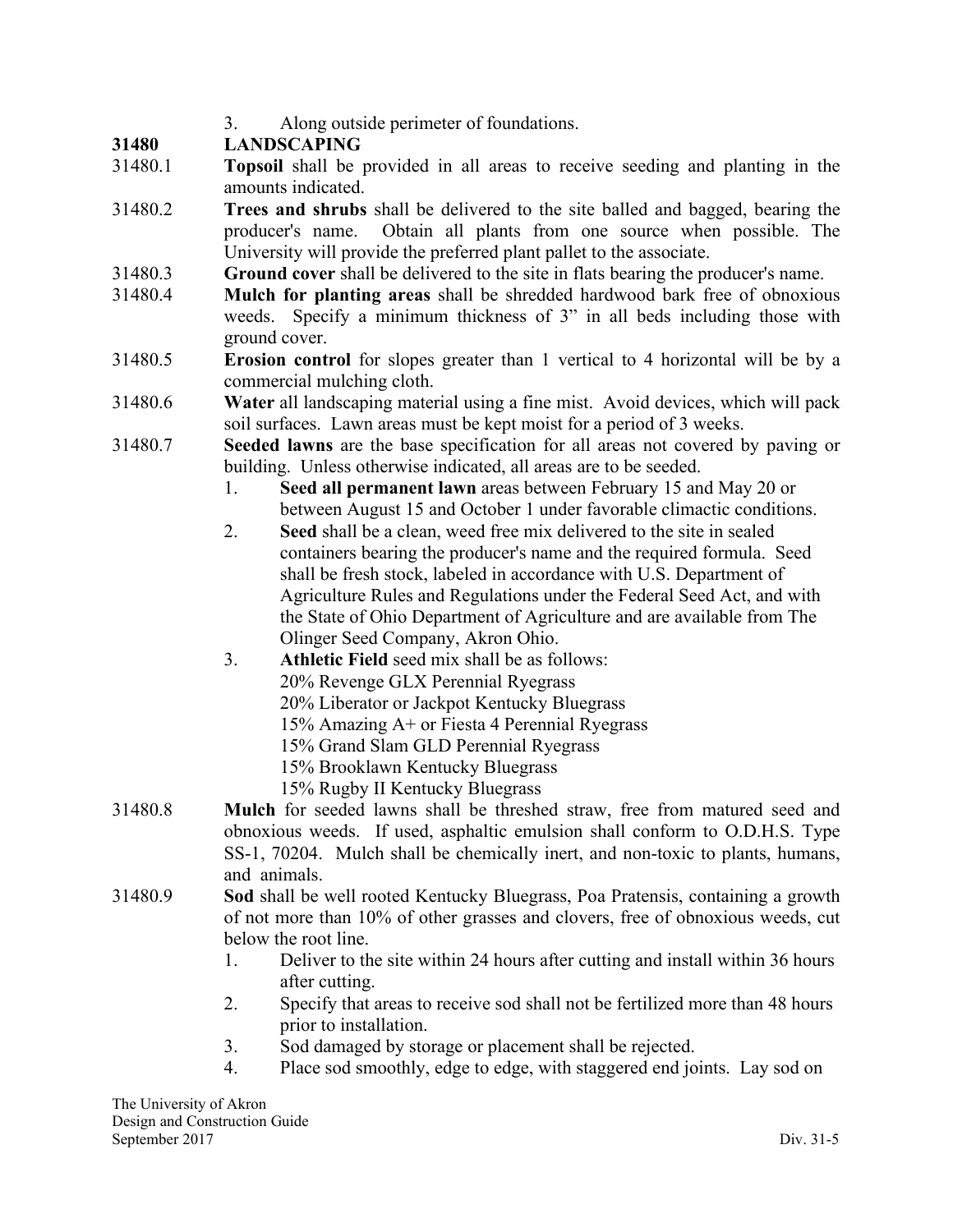slopes with long dimension parallel to contour lines, starting at the bottom. Stake in alternating rows with stakes staggered. Water sod and tamp to eliminate air pockets.

- 31480.9 **Fertilize** all seeded or sodded areas with a balanced fertilizer 8-8-8 or 12-12-12 at a rate 31 1 lb. of nitrogen per 1,000 square feet.
- 31480.10 **Maintenance** of lawn areas shall include watering, mowing, weed control, protection from damage, and repair of damage.
	- 1. Repair of damage includes re-establishment of grade and soil condition prior to seeding or sodding.
	- 2. A uniform stand of grass, 2 1/2" high must be produced prior to acceptance.
- 31480.11 **Guarantee** shall be a minimum of one year or one growing season for all landscaping materials.

# **31513 BITUMINOUS PAVING AND SURFACING**

- 31513.1 **Construction** of all roads, drives, and parking areas including subgrade preparation and all related work must be constructed by a road building firm fully qualified and equipped to perform the work.
- 31513.2 **Types of paving materials** shall be approved by CPFM. Chip and seal pavement is prohibited for any type of permanent construction.
- 31513.3 **Bituminous paving for vehicular** installations shall have a minimum load factor of 15.25. Load factors shall be determined by multiplying thicknesses (in inches for each course of material) by the following constants:
	- **1. Asphaltic concrete 2.00**
	- **2. Bituminous aggregate 2.00**
	- **3. Uncoated aggregate 1.00**
	- **4. Subbase aggregate 0.75**
- 31513.4 **Bituminous paving for pedestrian walkways** shall have a minimum load factor of 9.00 with a minimum thickness of 2" compacted ODOT Item 404. Where no curbs or other lateral containment exists, base shall extend 3" minimum beyond edge of walk.
- 31513.5 **Materials for bituminous paving** must be specified by reference to the latest edition of the State of Ohio, Department of Transportation, Construction and Materials Specifications (ODOT Specs) with the exception that only limestone aggregate be used in asphaltic concrete.
	- 1. Asphaltic concrete wearing course ODOT Spec Item 404 2. Asphaltic concrete intermediate course ODOT Spec Item 402
		- 3. Bituminous aggregate base ODOT Spec Item 301
- - 4. Uncoated aggregate base ODOT Spec Item 304
- 31513.6 **Base drainage** must be designed over impervious sub-bases. Drainage trenches filled with stone shall be provided through the earth berm perpendicular to the edge of the pavement at low points and at intervals of 100 feet or less.
- 31513.7 **Protect the surface course** from vehicular traffic and parking until fully cured.
- 31513.8 **Repair depressions** by cutting out the surfacing with vertical cuts to a minimum depth of 1", filling and rolling. Feathered patches are prohibited.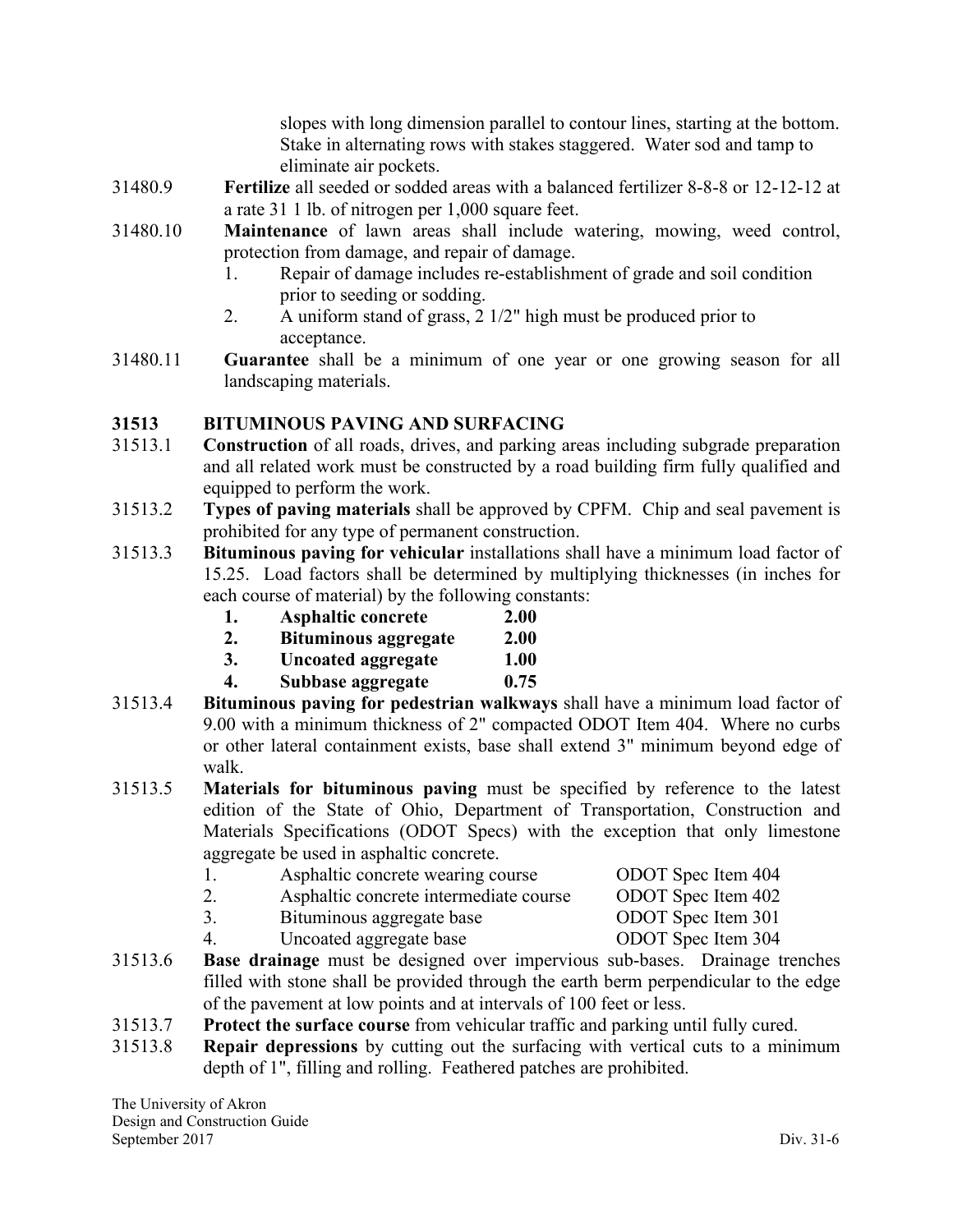- 31513.9 **Parking lots** shall be as follows:
	- 1. Standard space 8'-6" wide x 19'-0" long.
	- 2. Disabled space Same as standard space with adjacent 5' wide aisle (cross striping required).
	- 3. Aisles 22' 24' wide.
	- 4. Striping Parking spaces and directional graphics to be white. Restricted curbs shall be painted red.
	- 5. Seal coat Asphalt paved areas will be seal coated by the University approximately one year after installation. Seal coat is not required within the scope of the project.

# **31514 PORTLAND CEMENT CONCRETE PAVING**

- 31514.1 **Sidewalks** shall be 8 feet wide and will be a minimum 5" thick concrete with 6"x 6" wwm (or equivalent fiber reinforcement) and non-skid finish over a minimum thickness of 3" of gravel. Concrete shall be Class C air-entrained (3%-6%), 4,000- PSI compressive strength at 28 days.
- 31514.2 **Metal nosings** on exterior stairs are prohibited.
- 31514.3 **All sidewalks** must be designed to withstand vehicular loading.
- 31514.4 **Radiused intersections** shall be poured monolithic and should extend to the outer limits of the curves.
- 31514.5 **Scoring** type and locations for sidewalks shall be shown on the drawings.
- 31514.6 **Cross slope** of all walks shall be 1/4" per foot.
- 31514.7 **Walks** abutting buildings shall bear on the foundation or be dowelled.
- 31514.8 **The full width of sidewalks** adjacent to curbs shall be 1/4" above the curb.
- 31514.9 **Temperature steel in stair nosings** must have a minimum 1-1/2" concrete cover.
- 31514.10 **Curbs** shall be poured concrete with #4 top and bottom reinforcing. Integral gutters may be required for specific projects. Provide expansion joints with asphaltimpregnated filler strips at 30' intervals. Filler strips must be specified.
- 31514.11 **Dropped curbs** for drive and handicapped access shall be formed for all new work.
- 31514.12 **Remove existing curb** back to nearest existing joint, when new curbs extend into existing curb lines.
- 31514.13 **Paving base** should extend a minimum of 12" beyond the edge of the surface, if curbs are not provided.

# **31515 STONE AND BRICK PAVING**

- 31515.1 **Flagstone** shall be a minimum thickness of 2", set on a compacted, porous drainage layer.
- 31515.2 **Brick paving** shall be a minimum thickness of 4" nom. Brick shall be dry laid over a 4" thick layer of compacted limestone screenings and shall be vibrated into place with sand. Concrete curbs and borders are required at all perimeters and intervals to limit the movement of the pavers. All concrete borders adjacent to limestone screenings shall extend a minimum of 8" below the bottom of the limestone in order to facilitate proper compaction.